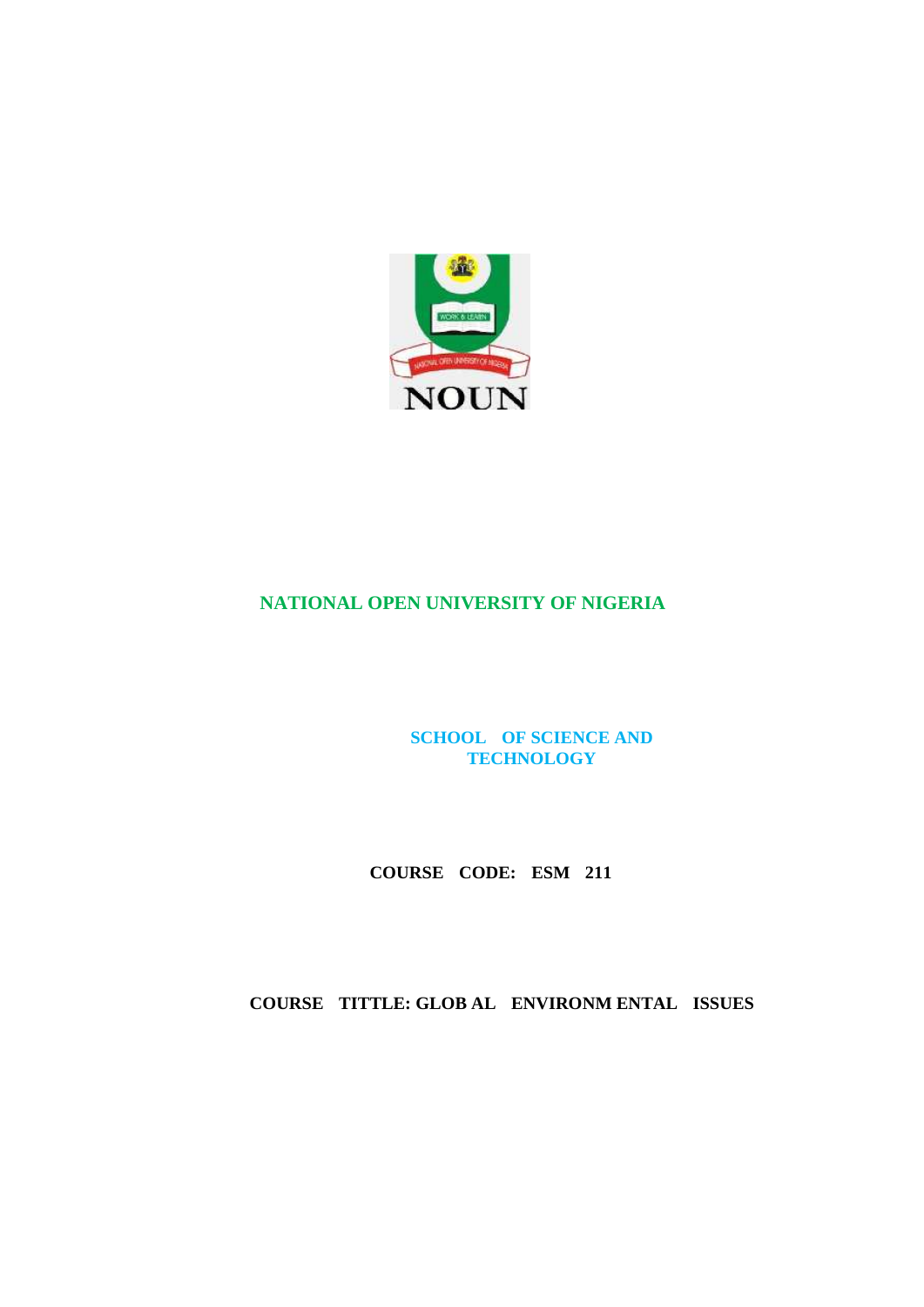# **ESM 211 GLOBAL ENVIRONM ENTAL ISSUES**

**Course Developer a nd U nit Writer:** 

# **AHOVE MICHAEL ADETUNJI.**

 **Coordinator Environmenta l Education Unit, Centre for Environment and Science Education, Lagos State University.**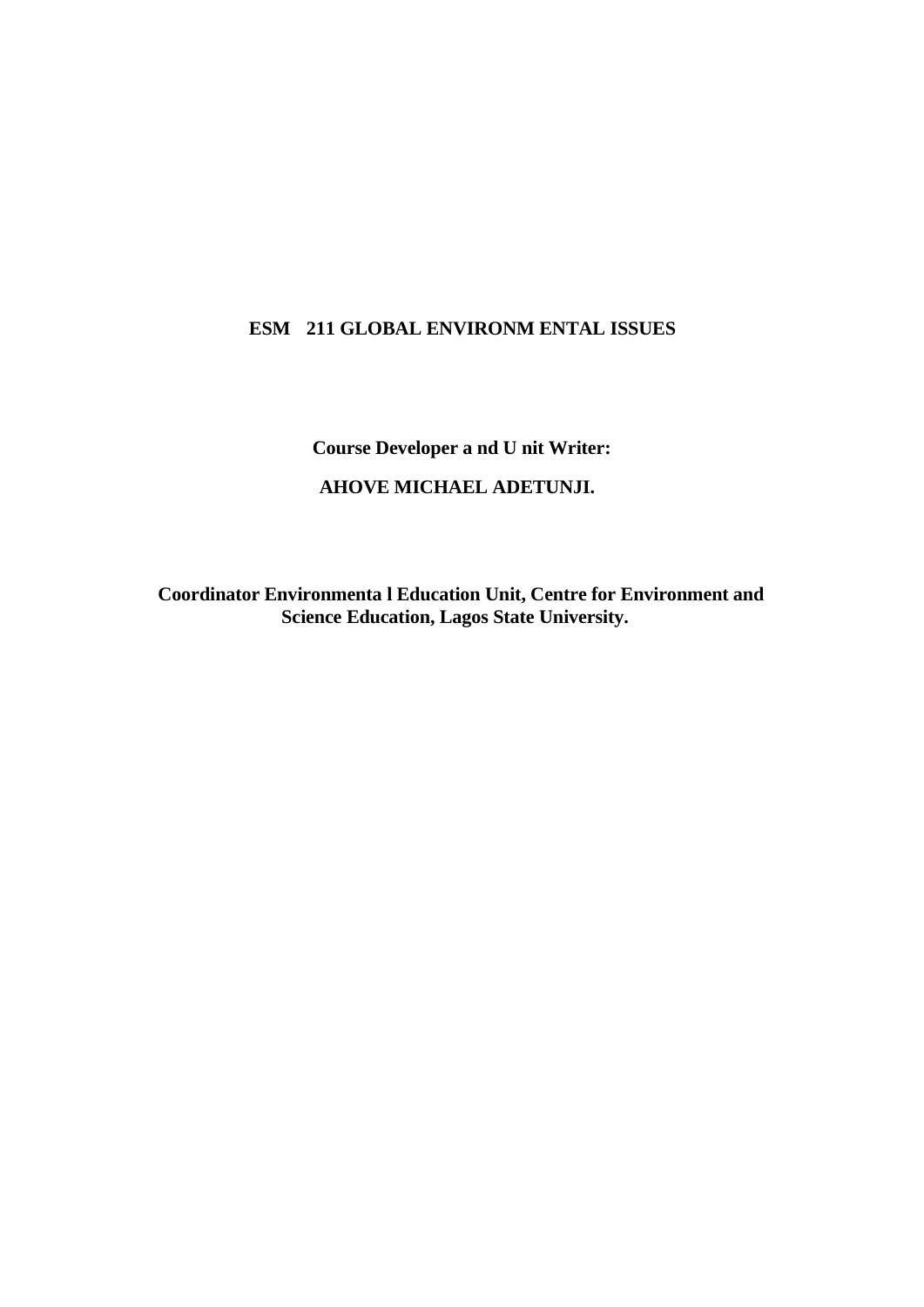# **UNIT 1: ECOSYSTEM CONCEPTS AND GAIA HYPOTHES IS**

#### **Table of Cont ent**

- 1.0 Introduction
- 2.0 Objectives
- 3.0 Ecosystem Defined
- 3.1 Ecosystem Concepts
- 3.1.1 Producers
- 3.1.2 Consumers
- 3.1.3 Decomposers
- 3.1.4 Herbivores
- 3.1.5 Carnivores
- 3.1.6 Omnivores
- 3.1.7 Symbiosis
- 3.1.8 Parasitism
- 3.1.9 Commensalism
- 3.1.10 Mutualism
- 3.2 Gaia Hypothesis
- 4.0 Conclusion
- 5.0 Summary
- 6.0 Tutor Marked Assignment
- 7.0 References and other resources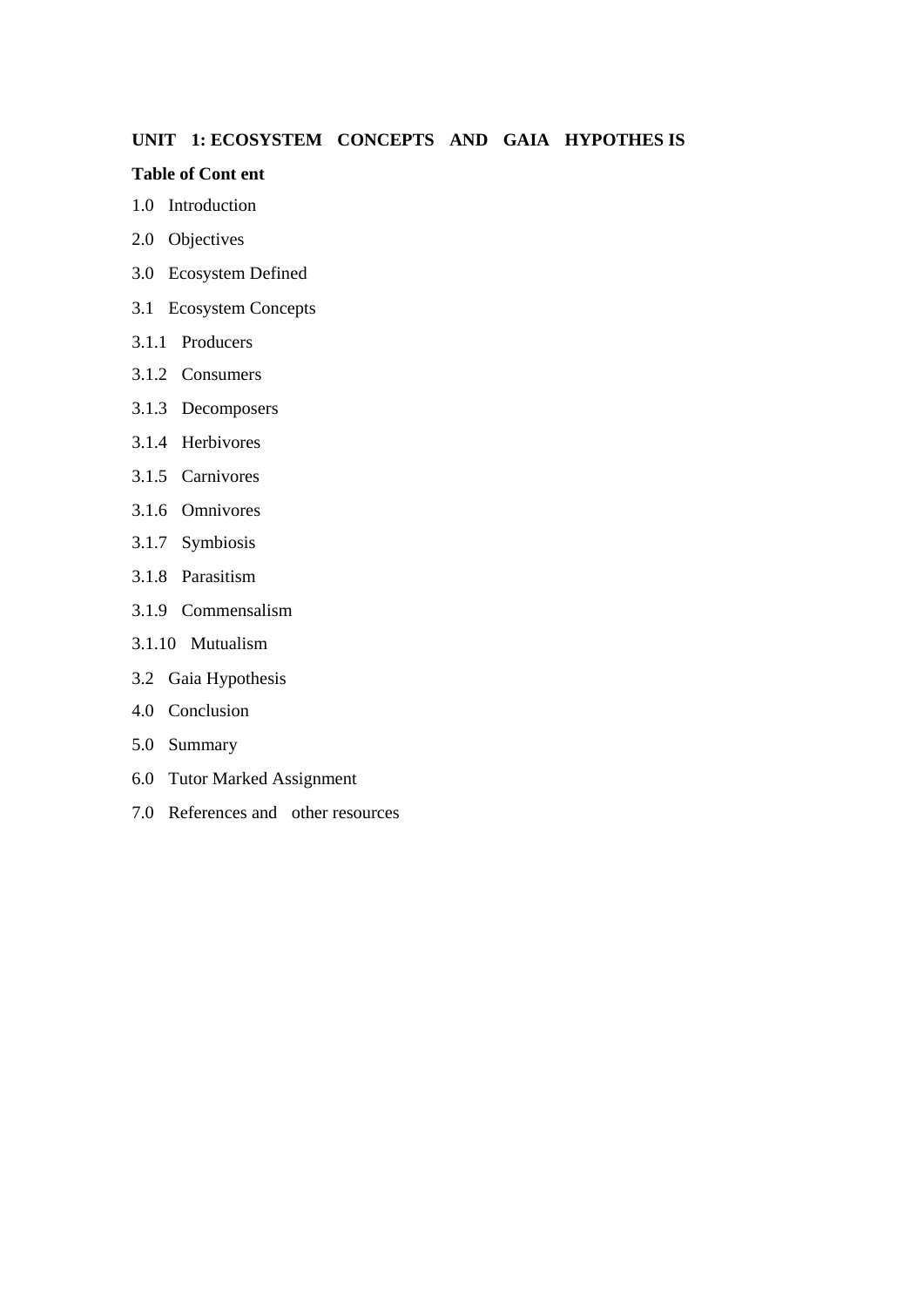## **1.0 INTRODUCTION**

Now that you have gone through the course guide you would have acquired a global wibat offis Unit is about, how it links specifically to the course. This Unit will aid you to basquire understanding and refresh your memory on ecosystem concepts since you have stud about ecolog y in your ESM 112: Introductory Ecology class. Note that this Unit contains nonsystem concepts that were not mentioned or not treated in details in ESM 112. Shall we first have a view of what you should learn in this Unit, as outline in the Unit objectives below.

# **2.0 OBJECTIVES**

At the end of this Unit you should be able to:

- Define ecosystem
- Mention ten ecosystem concepts
- Differentiate the relevance of these ecosystem concepts within an ecosystem.
- Explain the Gaia Hypothesis

# **3.0 ECOSYSTEM DEFINED**

The ecosystem may be defined as a composition of biological community and physical environment (Cunning ham, Cunningham & Saigo, 2005). The total numbers of organisms existing and interrelating within a specific location constitute the biological community. This community has been described as the biotic environment (Ahove, 2006). This includes organisms and their products-secretions, wastes and remains the physical environment weather, soil, water, minerals and so on.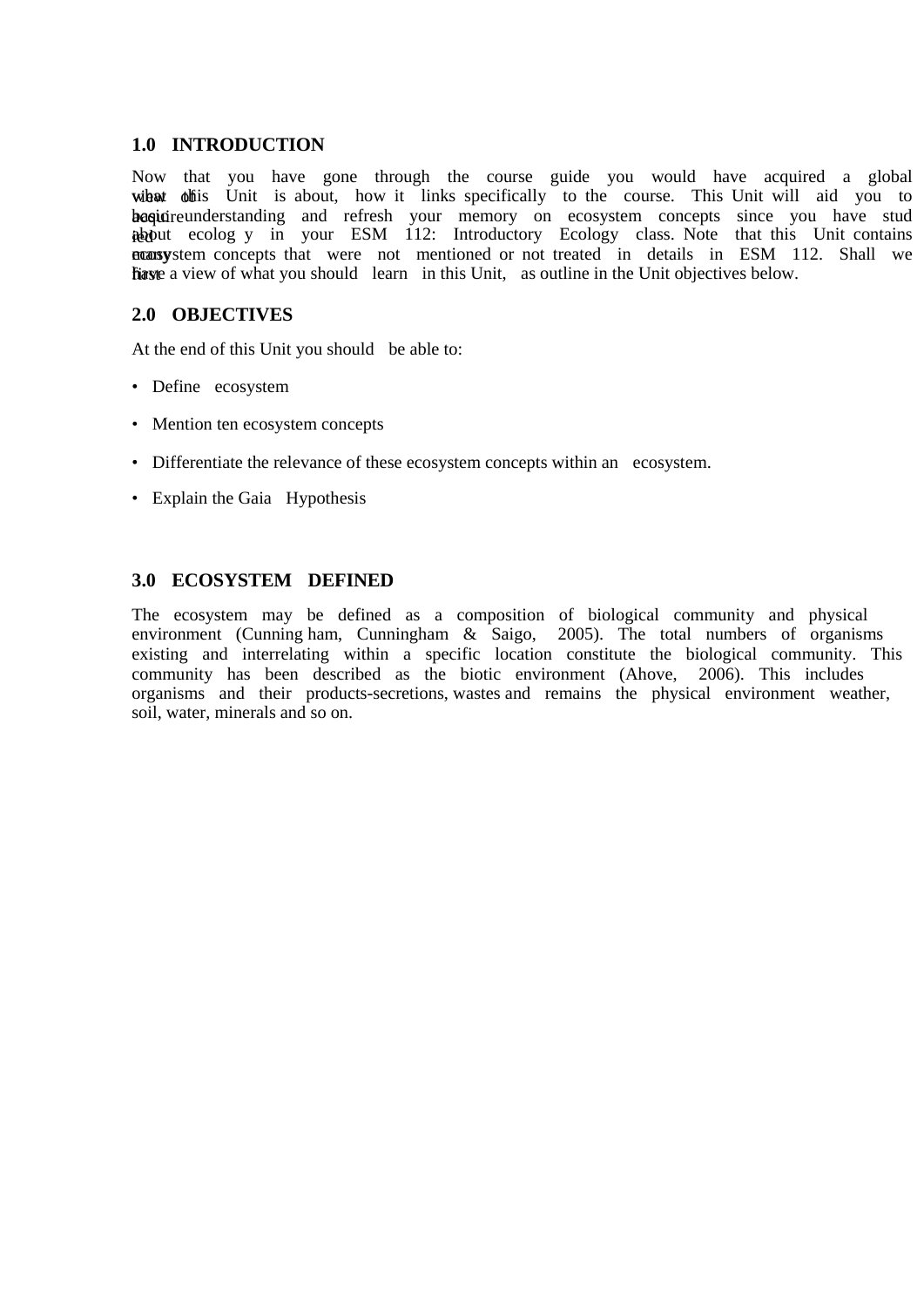The ecosystem may be simply descr ibed as specific ecological units with specific location boundaries. It deals with the study of how these organisms or species interacts with the environment.



**Fig 1.1: A concept map employed in expl ai ning the Ecosystem as a concept.** 

Engr. & Smith (2002) defines the ecosystem as a specific in which interrelationships occur between a community and the physical environment. The community was also said to be gathering of all the interacting species of organism within a specific location. It is important for you to understand clearly that the physical environment influence the type of organismsphahanimals that may be found in an ecosystem.

You will notice in an ecosystem that the Climate condition influences the plants, plants milizerals in the soil and feed animals. Further more animals d isperse p lant seeds, plant then rest the soil, and as well aid the process of water evaporation which in fluences the climation of the ecosystem.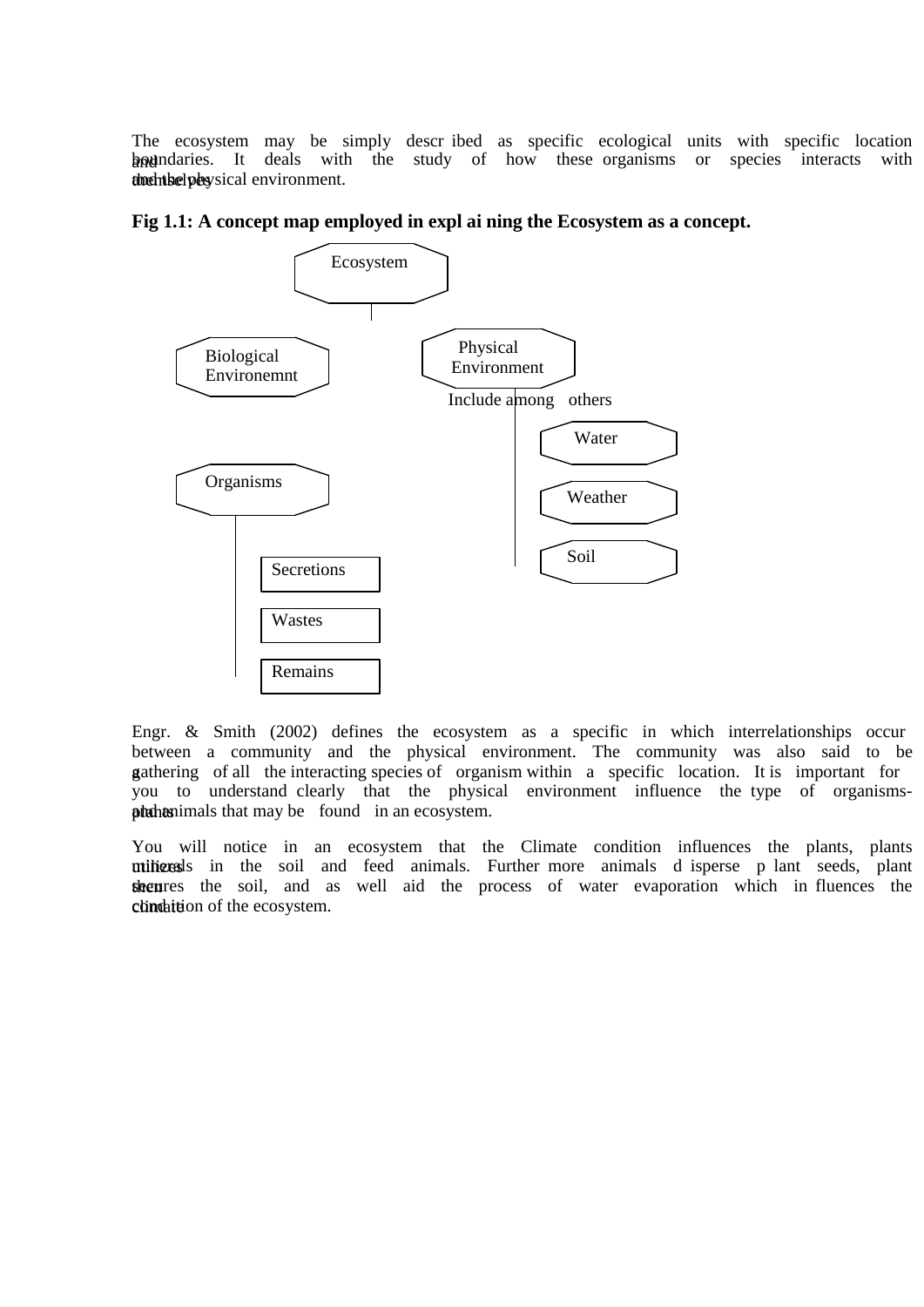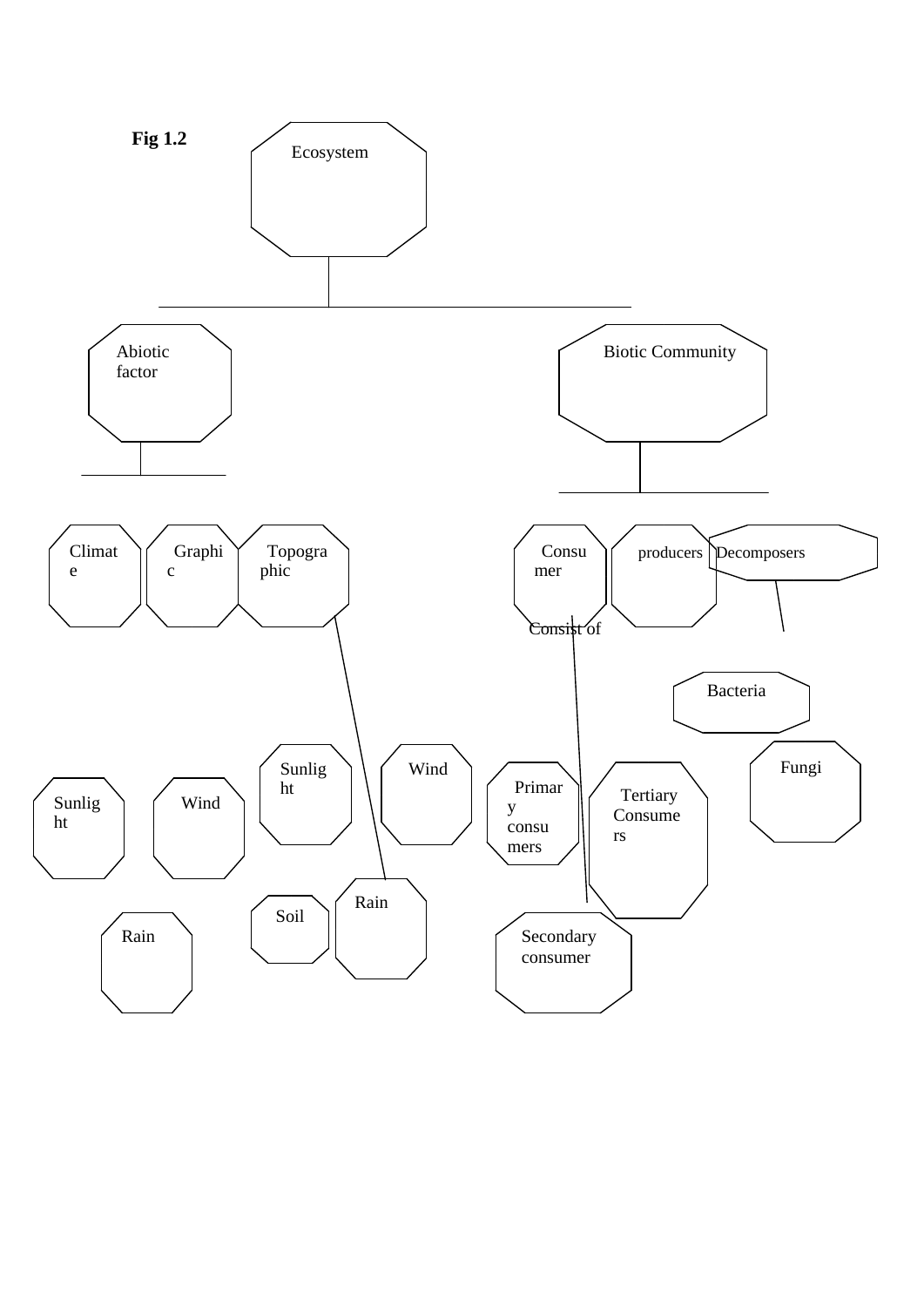### **Exercise 1.1**

- a. Identify important parameters similar in the definitions of Cunningham, Cunningham & Saigo (2005), Engr. & Smith (2002) and Collins Dictionary of Environmental Science.
- b. Write out these similar ities
- c. (i) Which of these three defin itions do you prefer?
	- (ii) State your reason or reasons.

Collins Dictionary of Environmental Science (1 990) defines the ecosystem as any SYSTEM where interdependence and INTERACTION exists between living ORGANISMS and their immediate PHYSICAL, CHEMICAL and BIOLOGICAL environment.

## **3.1 ECOSYSTEM CONCEPTS**

For you to fully understand the various forms of interdependence and interactions that occur are var ious species or organisms within the ecosystem it is important to articulate **important** concepts. I want you to realize that some ecological concepts have been d iscussed In the Units two and three of introductory Ecology your first year course.

But the concepts that will be d iscussed in this unit were not discussed in ESM 112. Will adveige that you refresh your knowledge on ecosystem in units two to five.

The concepts that will be discussed in this unit are:

- Producers
- Consumers
- Decomposers
- Herbivores
- Carnivores
- Omnivores
- Symbiosis
- Parasitism
- Commensalism
- Mutualism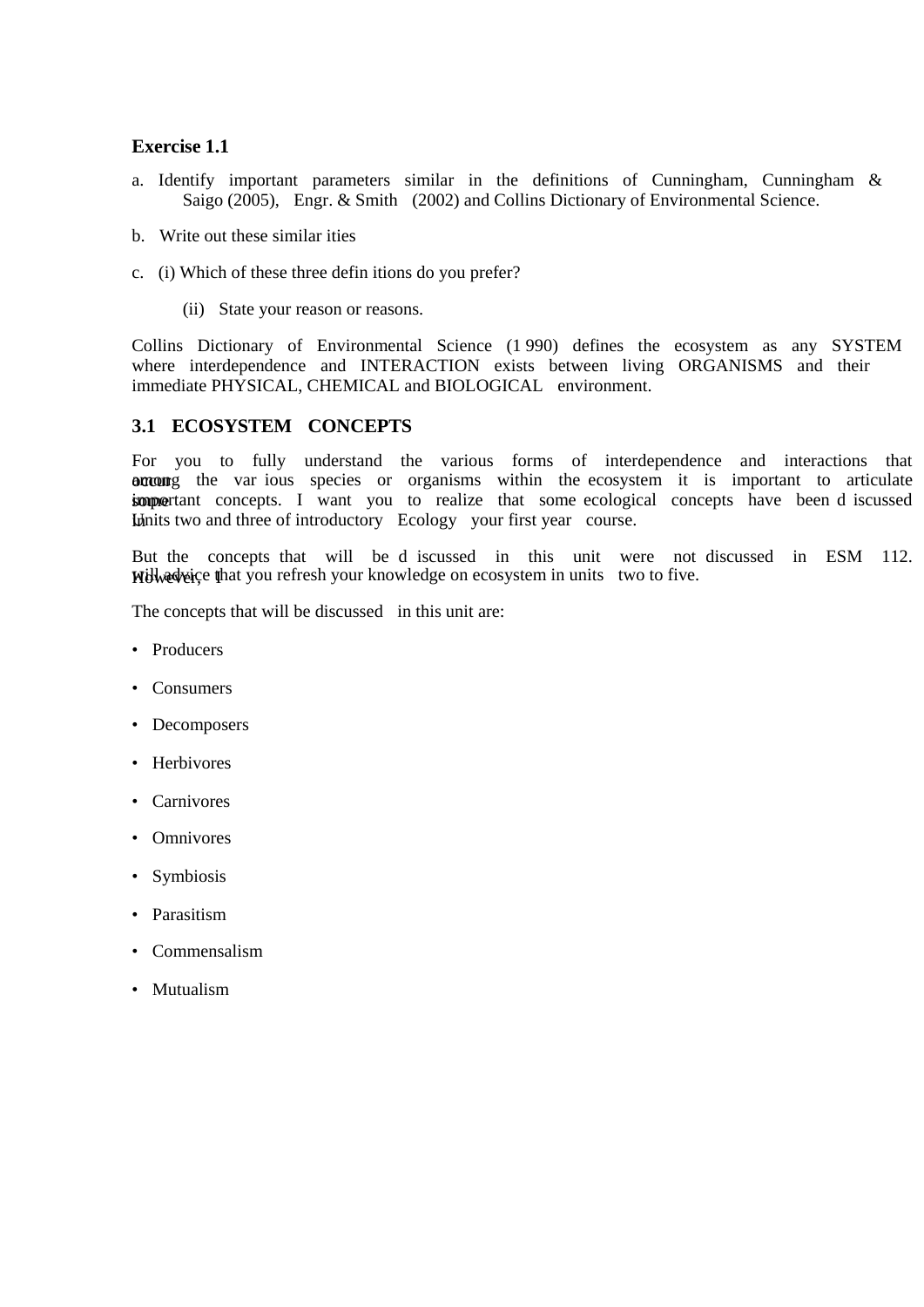## **3.1.1 Producers**

The basic organisms in and ecosystem are those that are responsible for the production of food at the base level. The organisms perform this role through the process of photosynthesis (and may hardly be through chemosynthesis). These organisms are thus referred to as PRODUCERS.

## **3.1.2 Consumers**

Consumers are organisms that eat producers (primary consumers) while organisms that feed on pr imary consumers are referred to as secondary consumers (Cunningham, Cunningham & Saigo, 2005). The secondar y consumers are usually consumed by the tertiary consumers.

## **3.1.3 Decomposers**

These organisms are responsible for the final breakdown and recycling of tiny broken bits of organic materials in the ecosystem. Cunning ham, Cunningham & Saigo (2005) are the opinion that decomposers are the most important organisms in the ecosystem after the producers. This is because their actions make nutrients available to generations of organisms thus preventing these nutr ients being hidden as organic compounds of dead organisms and other forms of wastes. Can you imagine a world without the presence  $d$ **e** $\epsilon$ composers?

# **3.1.4 Herbivores**

These are organism whose mode of feeding is adapted to vegetation only. The d igesteive including teeth and jaws of these organisms or animals are fashioned to feed phants.

## **3.1.5 Carnivores**

These organisms are tagged carnivores because they basically eat the flesh of other living organisms. Their mouth and digestive track are designed to tear, crush and digest flesh of other organisms or animals.

## **3.1.6 Omnivores**

These organisms mode of feeding are adaptive to both flesh and plants. Humans fall into this class of mode of feed ing. Our teeth are designed for an Omnivores d iet, with a combination of cutting and crushing surfaces that are not adapted for herbivores or carnivores mode of feeding.

## **3.1.7 Symbiosis**

This is an intimate relationship between organism which involves body contact. In this relationship either or both organisms gain in one way or the other from the relationship.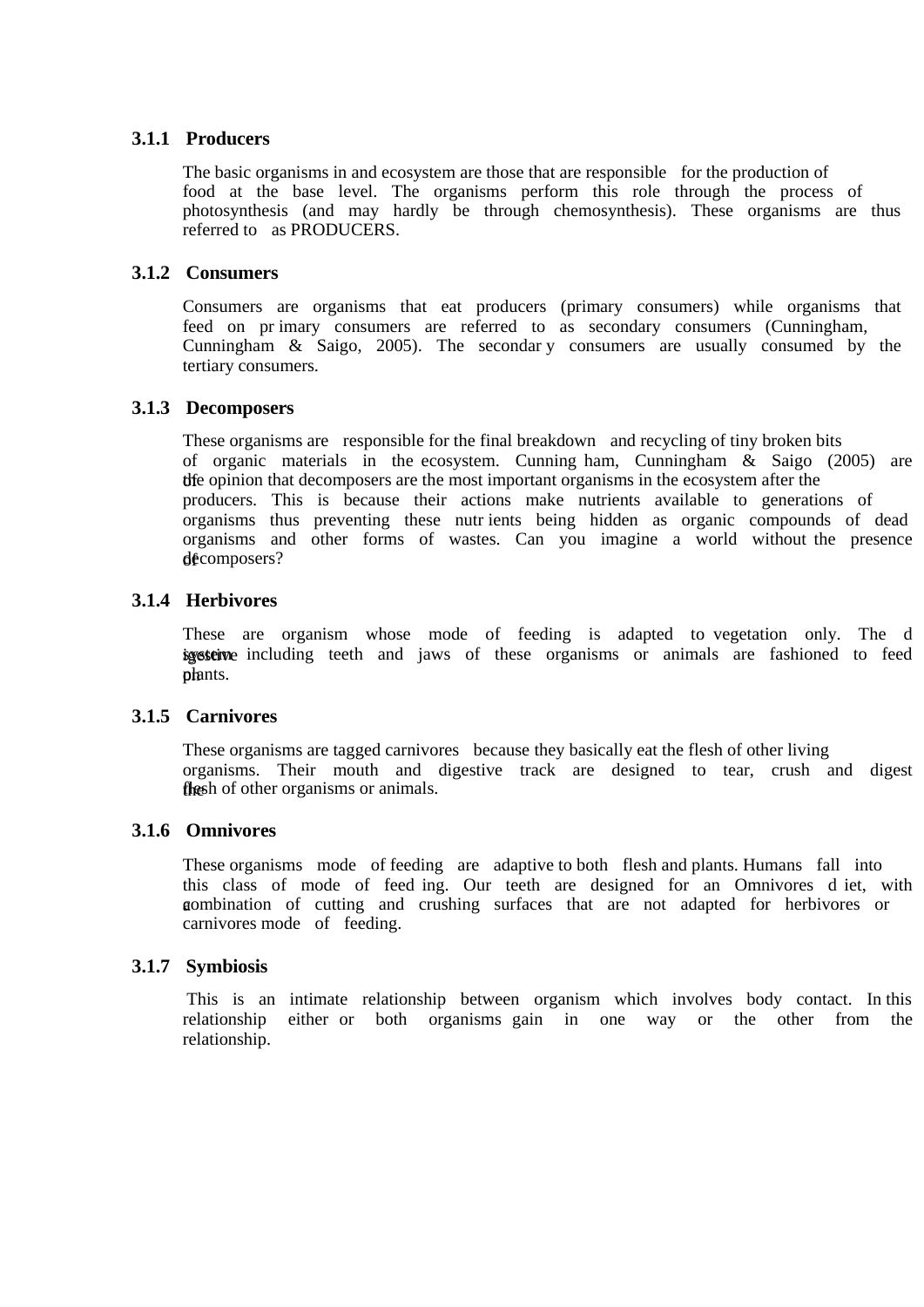The organisms in this relationship are always of different species. Symbiosis has be assified into three groups.

- 1. Parasitism
- 2. Commensalism
- 3. Mutualism
- 3.1.8 Parasitism

This is a relationship in an ecosystem where one organism is referred to as parasite because in it or on another organism, (Host) from which it der ives nourishment. Several parasitionships usually involve two more host species with d ifferent phases in the parasites life (Engr. & Smith, 2002).

For instance, some worm parasites adult have their reproductive stage in a carnivore, defin host, while their early stage that reproduces asexually is in another animal, intermediate that the carnivore feed s on.

Another form of parasitic relationship deals with animals that convey the parasites from one host to the other. The organisms that carry these parasites are termed as vectors. So you will healized by now that the Female Anophelis Mosquito which conveys the malaria parasites from one human to another is a vector parasite.

When parasitism occurs on the surface of the host it is termed as Ectoparasitism. If it withing the host it is termed as Endoparasitism. This implies that Ecto refers to Outer while refers to Inner.

Plants as well as animals can be parasitic and interesting ly some humans. The historical ofilture particular group of Africans says that they mix milk with blood drawn from cows to as Food. Is this not parasitism?

Anyway parasitism is a very common technique for survival in the ecosystem. Engr. &  $S30020$  make bold to say that if we were to group all living things in the world, there would parasitic than non-parasitic relationships. Do you think this statement could be true? What extent do you agree or disagree?

#### **3.1.9 Comme nsalism**

Commensalism is a relationship in which an organism benefits while the other is not har frender.  $&$  Smith, 2002).

The relationship between sharks and Remoras in the Ocean is a ver y good and well known ple of commensalism remoras possesses sulkers on the top of their head s that they can to attach to the shark. Any time the shark feeds, it detaches itself and remora use the opportunity to pick bits of food that the shark drops accidentally. After feed ing, the remora reattaches itself. In this relationship the shark is unhurt.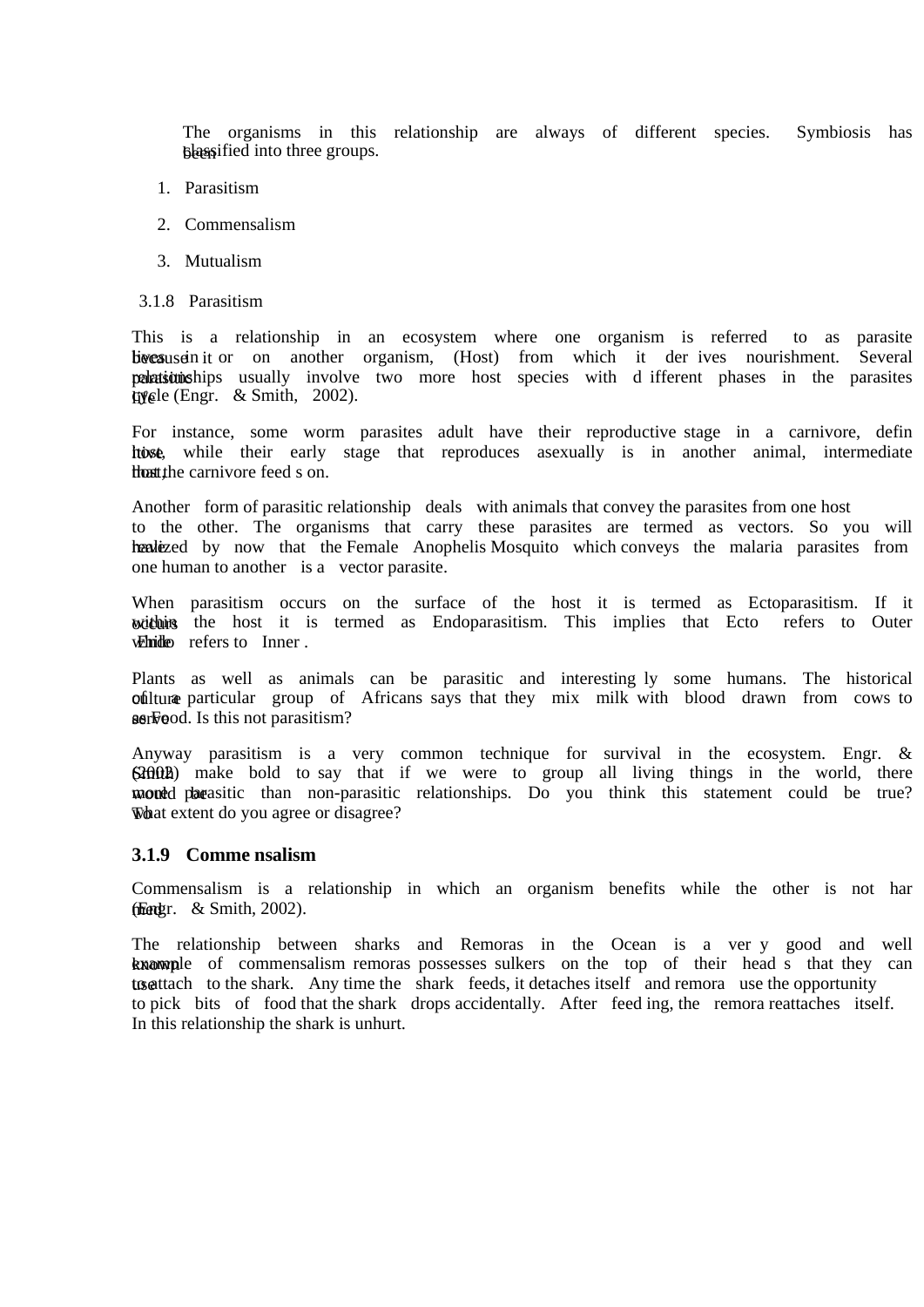It is important for you to realize that some parasitic relationship may evolve into commensalism. This possibility is linkable to the little harm parasites inflict on their host while the host evolved strategies. Thus, with the process of time the host may suffer no harm.

### **3.1.10 Mutualism**

Mutualism is derived from the word mutual implying benefits to parties involved in the relationship. Several mutualistic relationships are Obligatory, where the species depend on one there for life s survival. But some of others contrary is the case, however they are more successful when involved in a mutualistic relationship.

An example of this is found in Acacia, a thorny tree which gives nutrients in sugar sbecutions in A particular species of ants feed on this which they protect from, other  $w$ animals attack, from feed ing on the tree (Engr. & Smith, 2002).

## **Exercise 1.2**

- 1. Without making reference to this subsection (1.3) make an outline in your note book on all the ten concepts of the ecosystem discussed.
- 2. Which one of them do you consider most important and why?
- 3. When humans rob Honeybees of their honey and chickens of their egg s would you describe this as parasitism?
- I. Find the answer to this question from twelve indiv iduals six children (Less than 18 years, 3 boys and 3 girls) and six adults (18 and above, 3 male and 3 female).

II. Draw a table to indicate their response being Yes of No on the basis of children Adult and gender.

#### **3.2 GAIA HYPOTHESIS**

The Gaia Concept named after Gaia Greek goddess of the earth, was devised by a British James Lovelock in 1979. The hypothesis relates to the role of living organisms **ensuring** a climatic balance on earth. The hypothesis says that the earth is a single complex on that has a self-regulating and self-organizing potential (Collins, 1990)

Living organisms always moderate their immediate environment, as much as they can, this brings about an optimal environment for life with adequate oxygen and carbon-dioxide for animals and plants species respectively. The sever al activities and relationship in the evident em vith scientific research has continued to show the relevance of Lovelocks hypothesis. The activity of living organisms in the ecosystem with themselves (biotic factors) and non-liv ing elements (abiotic factors) has continues to ensure that there is equilibr ium in the earth.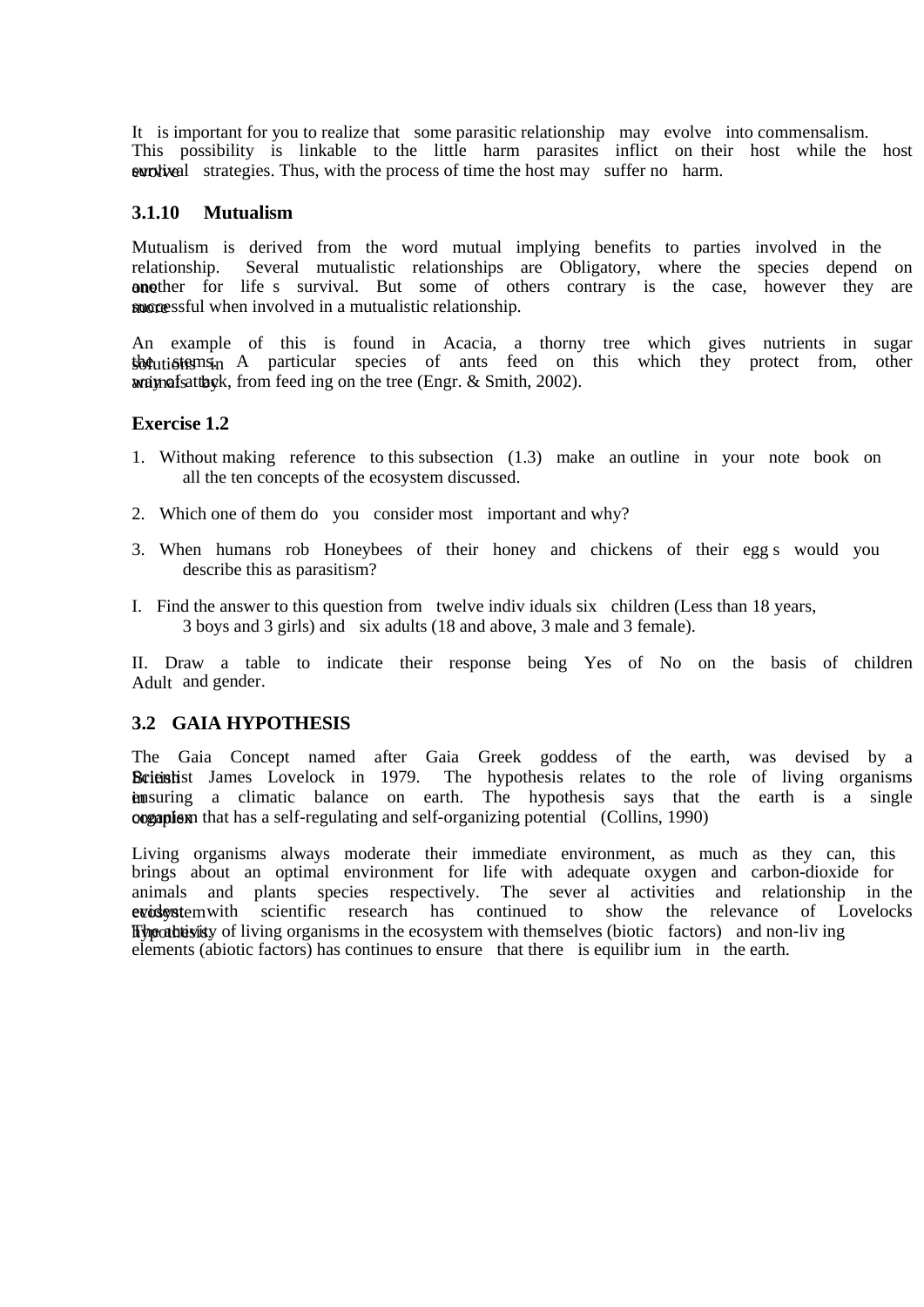#### **4.0 CONCLUSION**

This first unit has been able to re enforce the concepts of the ecosystem as a Unit sing and inconsections and their interactions. The interactions and mode of feeding of living organism is what has ensured the continual existence of the ecosystem.

The concept of the ecosystem was corroborated with the Gaia hypothesis which suggests that the biotic factors relates with one another and the abiotic factors to ensure equilibr ium of our but gdomplex earth.

### **5.0 SUM M ARY**

The central focus of this Unit was to define the term ecosystem, which the composition bfolog ical community and the physical environment. There are several concepts that are able to this definition. This unit gave ten of such concepts, termed ecosystem concepts These concepts are:



The Gaia hypothesis buttress the ecosystem concept which proposes that the living community balance on earth (ecosystem) as they interact with one another in the community writh the physical environment. In addition ensuring the continual function of the several biochemical cycles essential for life. Can you perceive the beauty and organization of our beautiful blue planet? Have you ever read or heard of any other planet with such distinguish dngself-replenishing organization? If none, then support the crusade of a sustainable Earth. We have no other home, at least, in the physical.

## **6.0 TUTOR M ARKED ASSIGNM ENT**

- 1. Mention two examples each of:
- i. Herbivore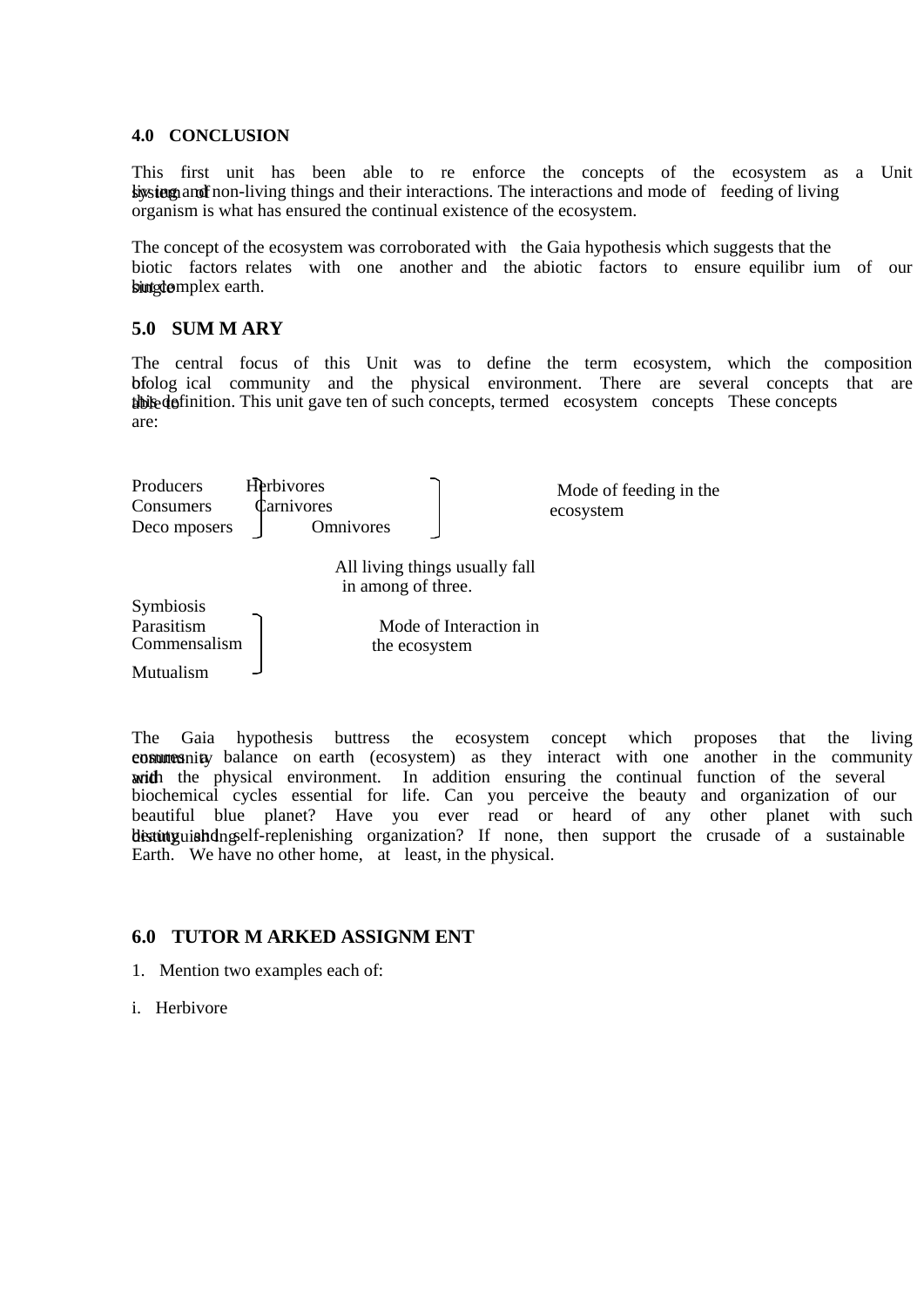- ii. Carnivore
- iii. Omnivore
- 2. State two examples of ( i) Endorparasite and (ii) Ecotoparasite and their host.

### **7.0 REFERENCES AND OTHER RESOUR CES**

### **References**

Adhove, M.A.N (2006). The Nigerian Environment. National Open Univer sity of Nigeria Abuja.

Cunningham, W.P & Cunningham, M.A (2004). Environmental Science: Inquiry and Applications. McGraw-Hill. Newyork.

Cunningham,. W. P & Cunningham M.A & Saigo, B. (2005). Environmental Science: A Global Concern. McGraw-Hill. New York.

Enger E.D. & Smith, B.F (2002). Environmental Science: A study of Interrelationship McGraw-Hill New York..

Jones, R., Robertson, A. Forbes, J. & Hollior, G (1990). Collins Dictionar y of Environmental London. Harper Collins Publishers.

### **Other Resources**

Kola-Olusanya, A (2006). Introductory Ecology Abuja. National Open University of Nigeria.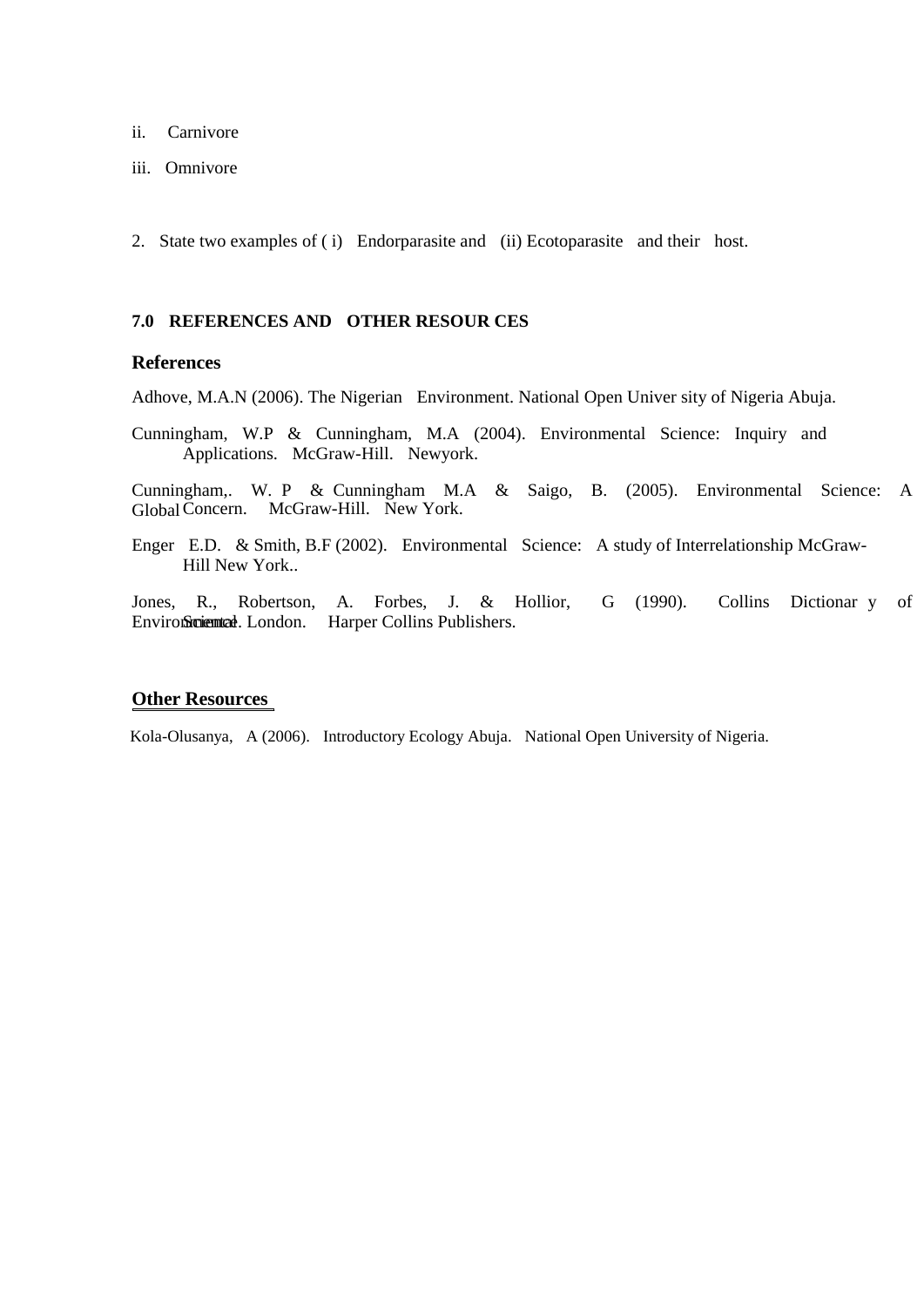# **UNIT 2: HUM AN POPULATION AND E NVIRONM ENT**

### **Table of Cont ent**

- 1.0 Introduction
- 2.0 Objectives
- 3.0 Population: A conceptual clarification
- 3.1 History and Status of human population
- 3.2 Earth s carrying capacity
- 3.3 Factors that influence human population growth
- 3.4 Effect of population growth on Environment.
- 3.5 Controlling population growth for Environmental sustainability.
- 4.0 Conclusion
- 5.0 Summary
- 6.0 Tutor Marked Assignment
- 7.0 References and other Resources.

#### 1.0 INTRODUCTION

 Human Population is a key component of the biotic factors of the environment (recall ESM 102, units, one and two). This therefore demands adequate consideration and constant monitoring to ensure environmental sustainability.

Consider a car with people in excess of the space. The common too much of everything is bad app lies here. Thus, the phenomenon of over population deserves adequate attention world ospecially in Sub-Saharan Africa where poverty and illiteracy has been the major factor behind by human population. This statement is especially true about Nigeria. Don t you think so?

The human population was below a billion for thousands of years. The advent of science technolog y during the mid-nineteenth century created the opportunity for the one billion population mark.

Interestingly, the second third and fourth billion were attained quite quickly. Today the **population** is over 6 billion and by 2050 it has been pred icted to hit the 9 billion **serious**, This is you think? Can you fathom the factors that may be responsible for this, despite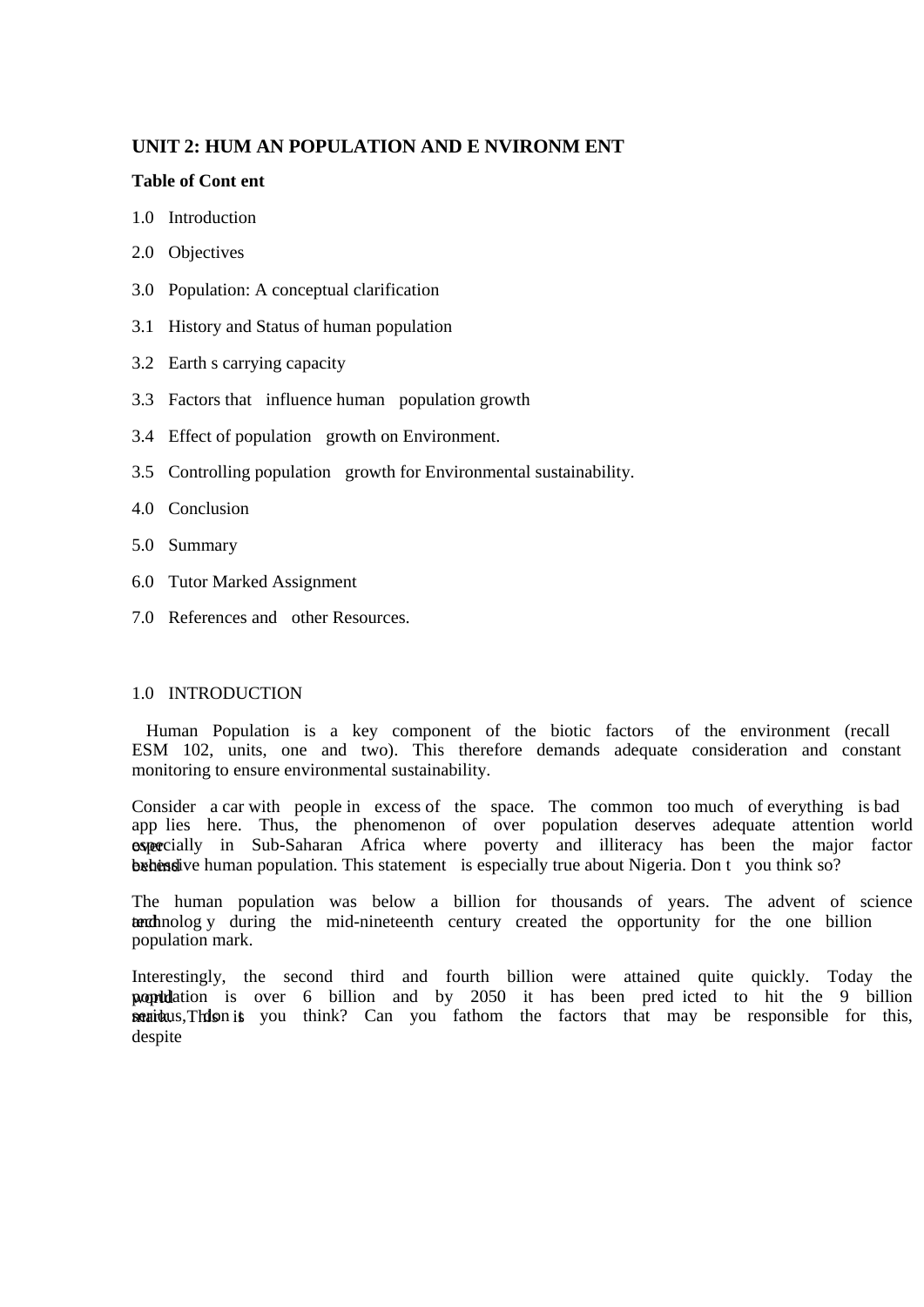several natural and human induced disasters, diseases and war claiming thousands of lives  $q$ aily basis? I don t want to bore you.

Let us get to the business of what you will lear n in this unit as outline below in the stated tives.

### **2.0 OBJECTIVES**

At the end of this unit, you should be able to:

- Define the term human population
- Mention three major factors influencing population growth
- Outline four effects of human population on the environment.
- State three strategies for the control of human population especially in sub-Saharan Afr ica

# **3.0 POPULATION: A CONCE PTUAL CLARI FICATION**

Collins dictionar y of environmental science says population is a group of individuals usually of a single species that inhabit a specific location at a particular per iod **Robers** Robers & Holier 1990). Human population may therefore be referred to as the total number of peop le (irrespective of gender, race, colour or ethnicity). That lives within a sp ecific geographical location within a specified per iod. These groups of people are boiend ed within geographical area or location. It is the geographical area that defines the people s community or country. The concept of time or specific period is also a relevant factor in defining the human population. Thus human population is defined given with a time frame. The essence of the relativity if time is hinged on dypatation

Overpopulation may be defined as excessive human population in a given area, at a particular per iod or time, such that the natural resources are not able to support the pulation. At other times, the natural and human made resources (social facilities) **g**<sub>n</sub> longer support the population.

#### **Exercise 2:1 Look up the following words in your Dictionary and Biology Text book**

1. Population 2. Over-population.

Compare these defin itions with what is outlined in this unit with the view of mentioning similarities and differences with these defin itions

Having done this, come up with your own defin itions of population and over population. We hen you meet with your course mates compare and discuss on the various definitions you helyone up with.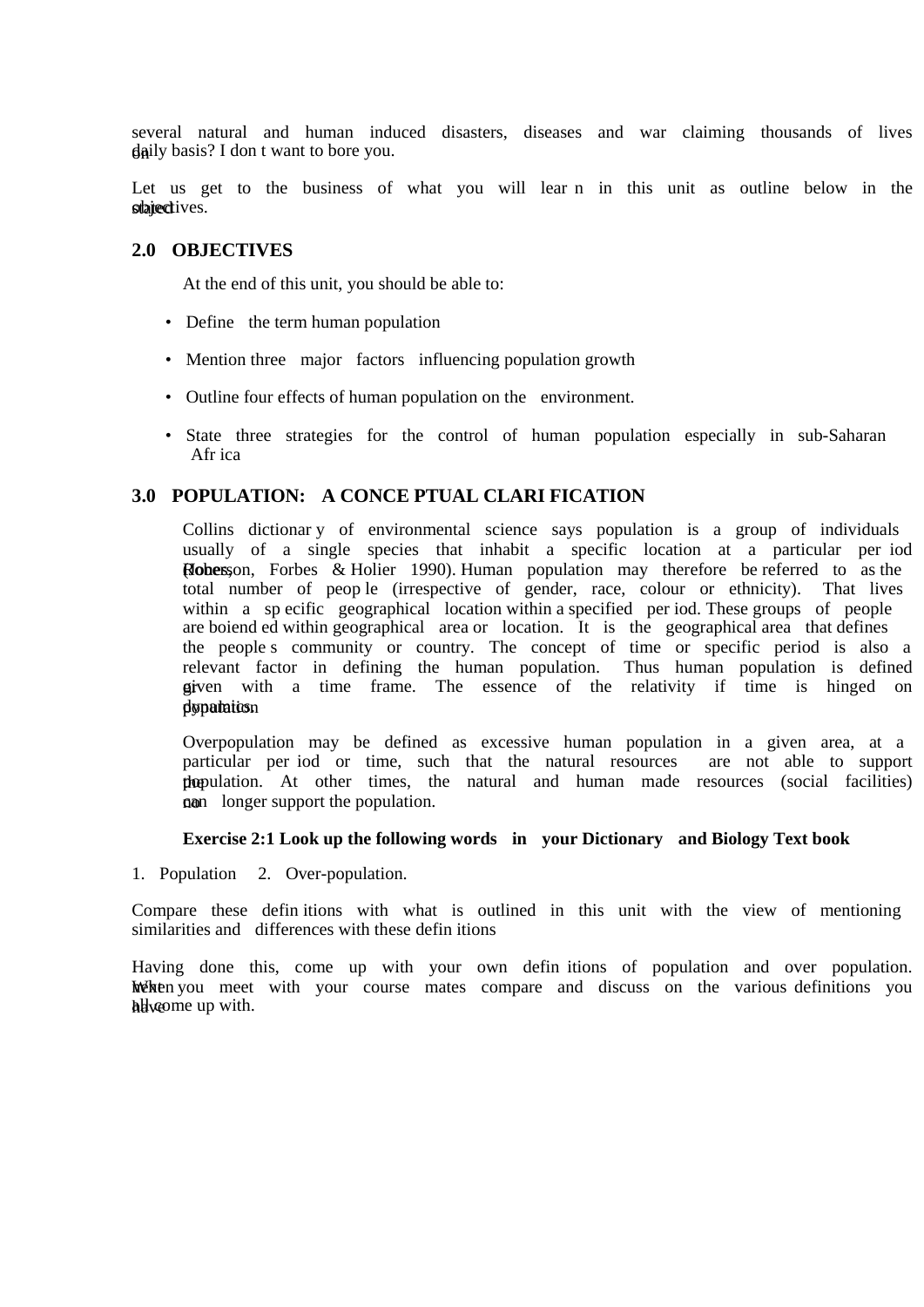Kindly ensure you carry out this exercise. Ok? Good! Shall we proceed please?

These are other terms we need clarify this sub-section. These are

- Population growth
- Population explosion
- Population crash (Jones et al, 1990).

**Populat ion Growth: - This is a per manent growth in population size due to faxbures ble lative to death rate** and /or immigration over emigration. Maximum growth in human population occurs during a period referred to as DEMOGRAPHIC TRANSITION.

**Exercise 2.2: What is Demographic Transition? Does this question agitate your mind?**  We is my expectation and intention. So, you need to consult any or some of these fund out the meaning of this term or:

- 1. Geography or Environmental Dictionary.
- 2. Any text book on population /Demography
- 3. The Internet You may wish to log on to www. Goggle. Org search machine

Having done this explains in your own words the term Demographic Transition, and outlines the stages involved.

**Populat ion Explosion: This is a sudden and often unpred ictable speedy growth in**  hommation.

**Populat ion crash: - This phenomenon refers to a sudden and catastrophic reduction in the** population size as a result of the inability of the geographic location to support the **Population** population. This experience occurs when the population has ser iously out weighed the carrying capacity the natural environment that supplies the basic requirement for food, water, space and simes oxygen or clean air.

## **3.1 HISTORY AND STATUS OF HUM AN POPULATION**

The world is increasing by more than 76 Million people per year (Okebukola, 2002). The next 20 minutes you spend with this text, 3,500 babies will be born into this world. Can you imagine that amount of new births? Perhaps you can fathom the graphic imagery of the cries of these babbey are ejected from their mother s womb or other wise. The world s average growth rate is 1.31%. China, India, Indonesia, Pakistan and Nigeria accounts for more than 50% of the world s increase in population interesting ly, the population of the developed world is about 1 billion that of developing wor ld is above 5 billion. It is essential to point out that; the population of the world had remained relatively static at 300 million from ADT to 1, 000 AD. In 4 million years the world s population reached 1 billion in 1938. Ironically, it took only 100 years for the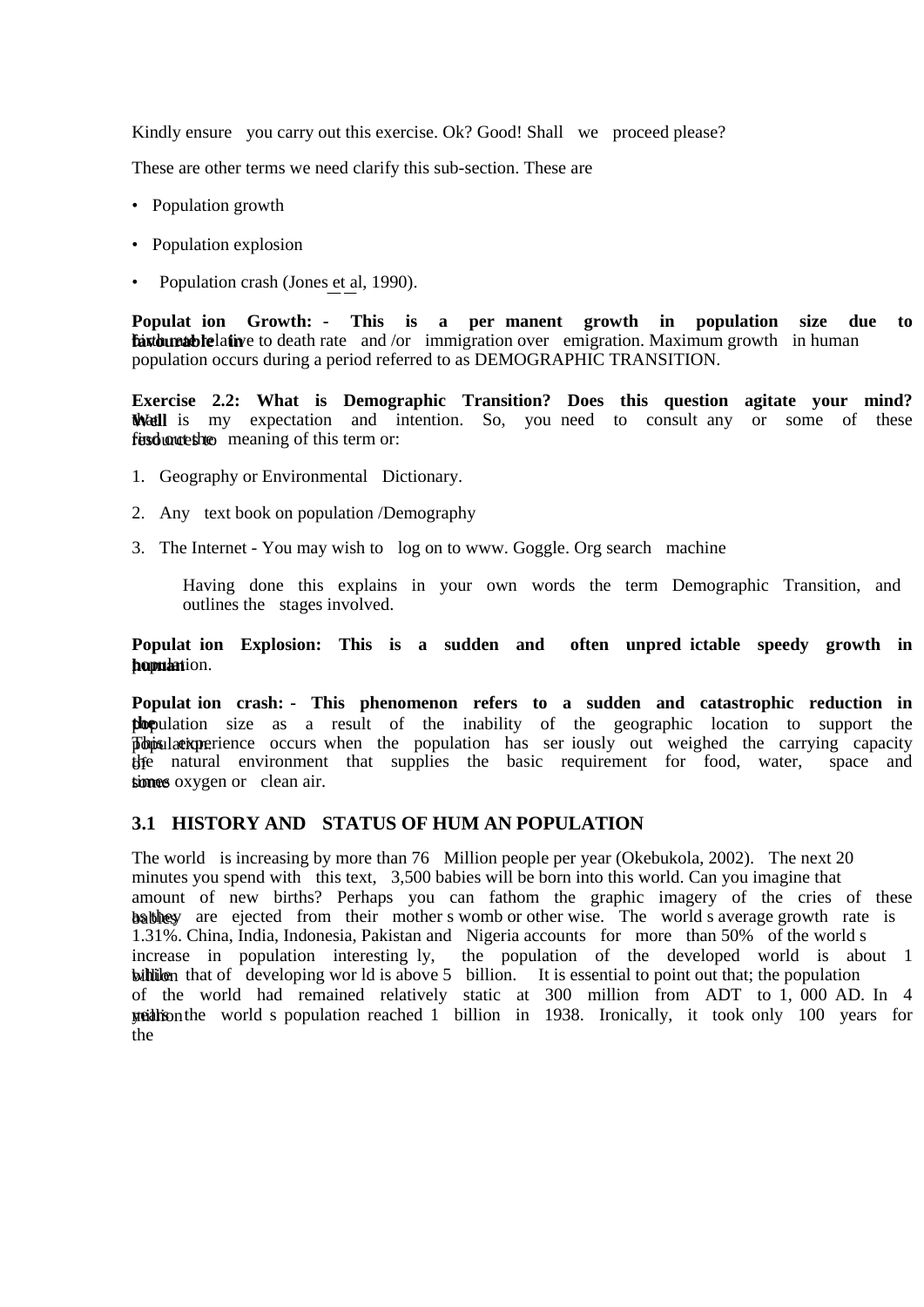world population to hit 2 billion in 1930 In 45 years (1975) we had gotten to 4 billion why?

Exercise 2.3:

Based on your knowledg e so far in this course, outline three factors that may be directly responsible for the world s population of 4 billion between 1930 and 1975.

The immediate past UN secretary General, Kofi Annan mentioned in 1999 at the UN session on population, that since the first population conference 25 years ago, fertility in developing nations has reduced from 5 to less than 3 kinds, family p lanning has increased from 30% to 60% further more, child mortality has gone from 140. Per 1,000 live births to only 80, more, child mortality has gone from 140. Per 1,000 live births to only 80, while expectancy has risen to 60, from 59 years, and the number of women who die in child birth hbso reduced.

Wor ld s growth rate has declined from 2% to 1.3% per year. He however lamented that manned cannot choose when to be pregnant. So, how is it in your home or community do women having a say on when to be pregnant?

Okebukola (2002) mentioned that population growth rate var y seriously among of the from the neg ative among Eastern European countries to very high growth rate among some African and Asian nations. Two thirds of the world s population is in 88 nations that exhibit growth rates between 0.5 and 2% annually. Afghanistan, Angola Blerkina Faso, Gaza Atrr ip. Malanri, Migeria Somalia Uganda and Yemen are countries with fertility above 6.5 births per Whank n. God Niger ia was not found within this circle.

The lowest infant mortality rate is in Japan, at 4 deaths per 1, 000 births. The highest is in Sierra at 169.5 infant deaths per 1,000 births .In about 71 nations and territories in Africa, the id Middle East and Latin America more than 40% of the population is under 15. A little hig the 195% of the teenagers live in less-developed nations whose gover nment are yet to fulfill the basic need of it s citizenr y for social and infrastructural ser vices. It is worthy of methorican has 13% of the world population and 69% of the world s H/V or AIDS case. **Scibulation** of the Afr ican continent is expected to reach 1. 8 billion in 2050 from its current status of over 800 million.

## **3.2 EARTH S CARRYIN G CAPACITY**

Akpan (2002) refereed to a study by FAO (in the late 70s and early 80s,) that only on Would soils between 3.9 and 32.4 billion people could be fed, based on the level of *inprictultural* 

Meadows, Meadows & Randers (1992) had ear lier predicted that we have alread y executed the carr ying capacity. Hence the earth cannot no longer sustain food production so we the way to ecological catastrophe.

The Earth s carrying capacity may be defined as the optimum population size that it can support indefinitely within a specific set of environmental cond itions.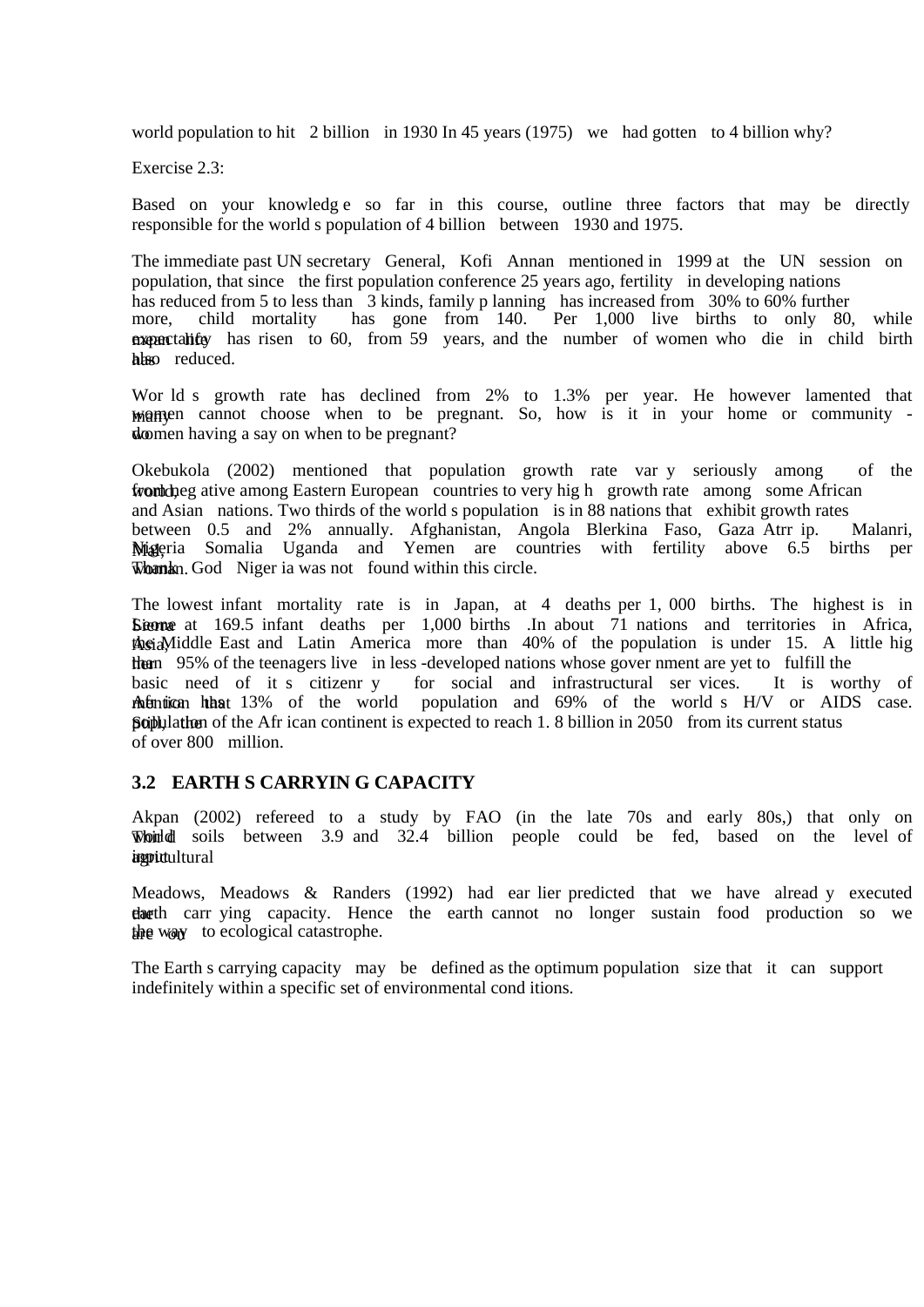Biologist often illustrates carrying illustrated with capacity as the balance between natural resources and the number of people. This may be simple organism \_\_ water flea species Daphnia. The population of Dap hnia continues to grow until a limiting factor an envir consistent ce. This causes the population to slow down unit the population fluctuates around a theoretical optimum size the population size will then var y overtime depend ing on the indirent variability of the environmental input.

#### **Adopt ed from Jone et al 1990)**

Social scientists relative to biologist as consid ered above view human resources as the faction on the earth s carrying capacity, and accentuate social limits to growth.

Akpan (200) however, outlined five limiting factors to the earth s carr ying capacity. Physical and chemical cond itions soils, water climate & Energy

• Technical and logistic difficulties

These relates to lack of infrastructure, planning delays and breed ing cycles

- Economic problem and Limitation these includ e debt crises, lack of investment capital, incentives, market mechanisms and prices.
- Ecological constraints and feed backs.

These issues here are ecological feed backs, acidification, desertification, pollution, erosion and several others.

• Social cultural and political restrictions

Issues such as peace, political stability, and agricultural policy trade policy and restrictions, education, agricultural training and entrepreneurial skills are considered.

Can you imagine how many people the earth can sustain or feed if we take cognizance of the five factors outlined above? I n the words of Akpan (2002) the scandal of famines in Afr ican is not a result of agriculture approaching carrying capacity. It is mostly a consequence of massive policy failures, corruption, ethnic conflicts, ignorance and incompetence of ruling elites

If we could manipulate these five factors favorably and quick ly too, we are sure that the earth capacity is able to sustain more billions of people, possible  $20$ .

You will however realize that human resource is the central issue. Human ability to:

- Prevent wars with sold iers destroying harvest and potential lands
- Agree on free trade for agricultural products
- Distribute agricultural land to far mers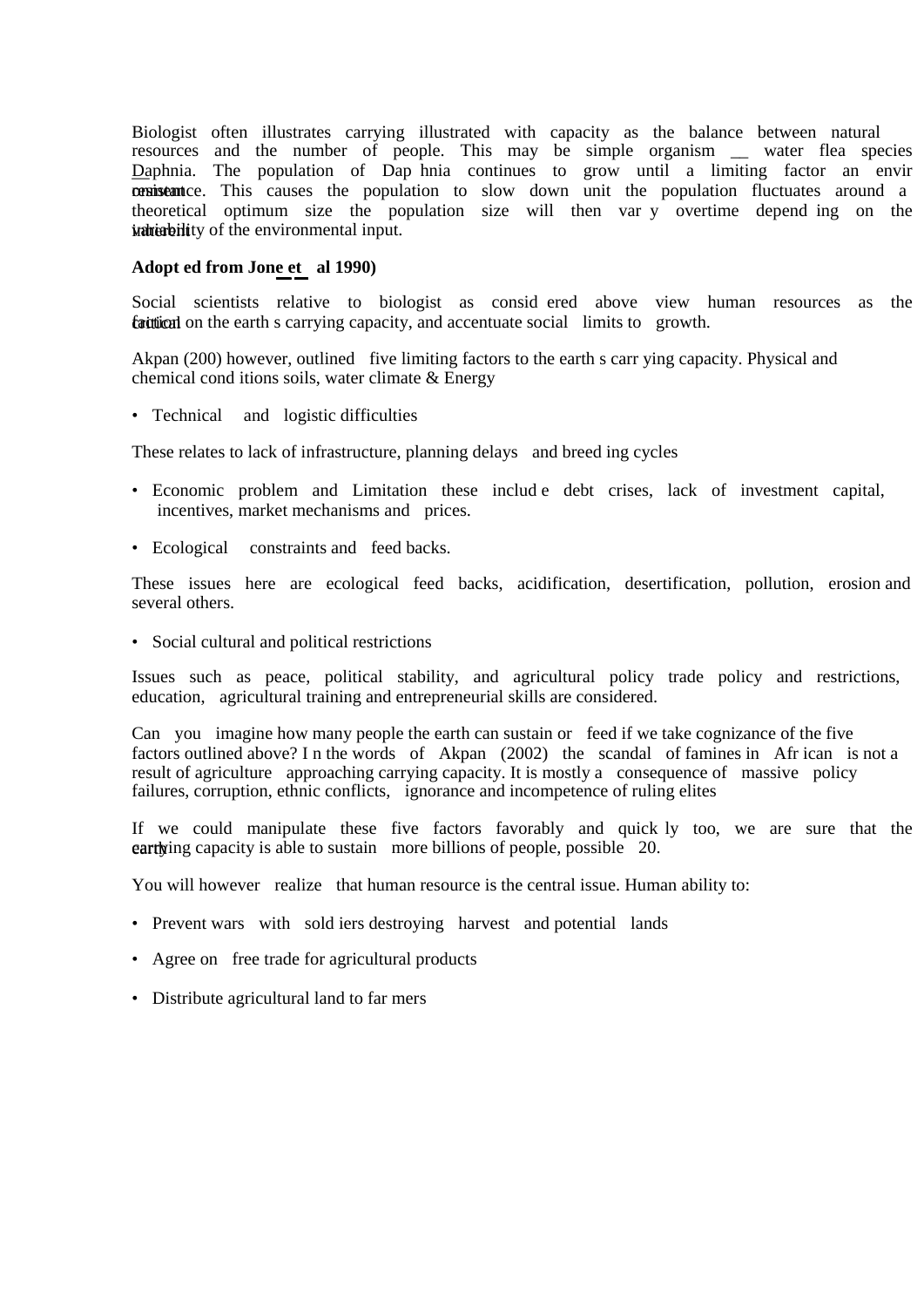- Provide credit facilities to far mers
- Develop high yield seeds
- Adapt agricultural technology to the agro-climatic and socio-cultural conditions of and reg ions and use it carefully to avoid environmental problems.

### **3.3 FACTORS THAT INFLUENCE POPULATION GROWTH**

The population of the world has been influenced over the years by certain factors these factoring to Engr.  $&$  Smith (2002) include:

- Biological Factors
- Social Factors
- Political Factors

#### **Biological Factors**

Some countries that have hig h birth rates and high death rates, if the birth rates out death rate, then there will be population explosion as it is in Afghanistan and Ethiopia. Nation this experience very high mortality rate among children as a result of d isease and malnutrition. Some other nations have high bir th rates and low death rates and will grow extremely rapid ly; this is currently witnessed in Mexico and Syria. Here infant mortality rates are moderately high. Japan and the United Kingdom are examples of nations with low birthrates, and death rates ratio is close to the birth rates. These countries and other developed economics have low infant mortality rates and a steady population growth. A cardinal factor that influences the rate of human populations is the population of women who are actively procreating and thember of children each woman will have during this per iod.

You must know these:

#### **TOTAL FERTILITY RATE**

This is the number of children born (dead or alive) per woman in her lifetime.

#### **REPLA CEMENT FERTILITY**

Where the total fertility rate is 2.1, the terrain replacement fertility applies. This is a where the parents can be replaced by their sibling. Here the population of the community is ually stable over time.

### • ZERO POPU LATION GROWTH

Where the population of birth is same as death, this term applies.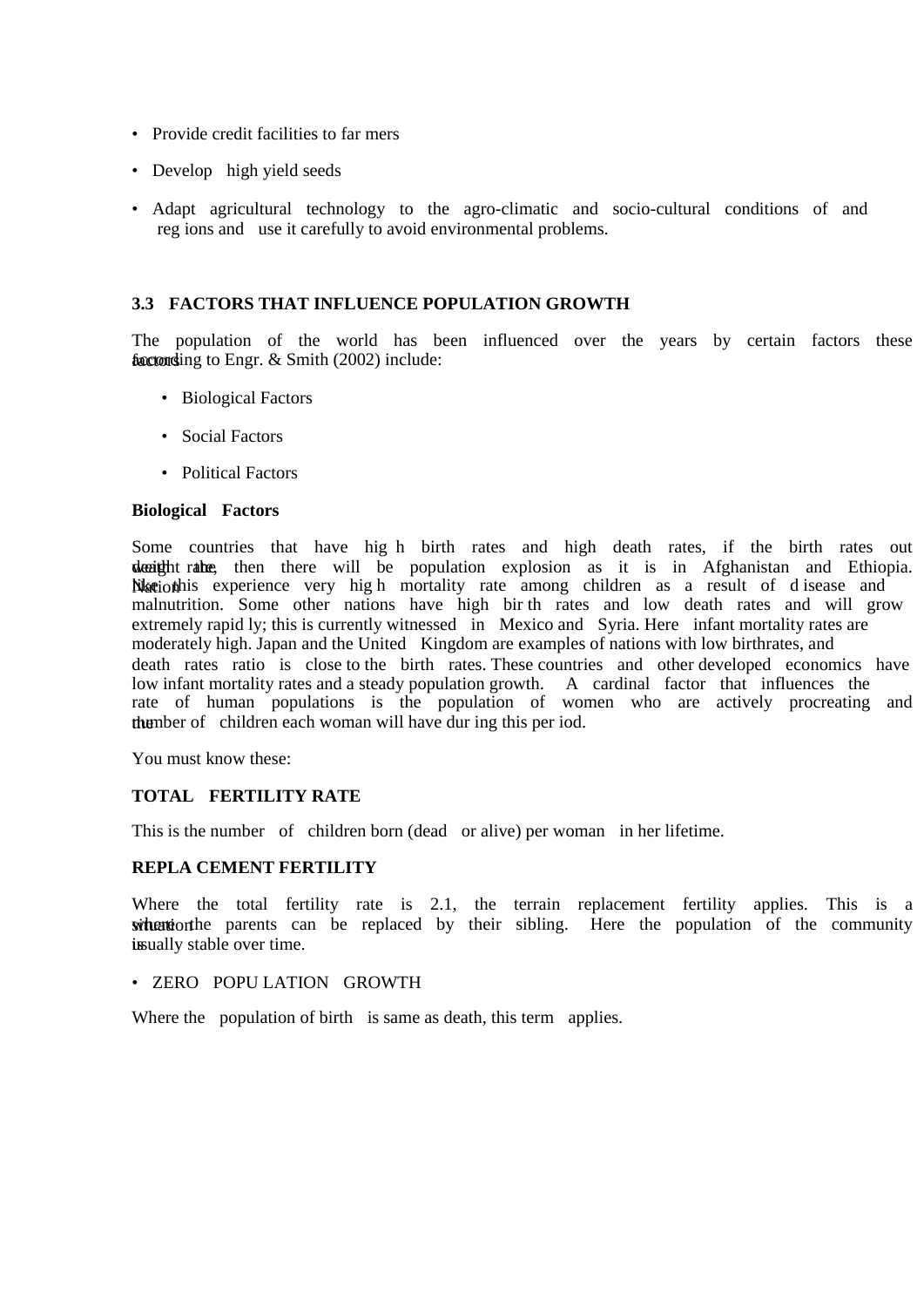## • AGE DISTRIB UTION

This is the number of individuals in a particular age group

| Country Current          |              | Birth per | Death    | Infant        | <b>Total Fertility</b> | Rate of              | Time        |
|--------------------------|--------------|-----------|----------|---------------|------------------------|----------------------|-------------|
|                          | Population   | 1000      | per      | Mortality     | Rate (children         | natural              | needed to   |
|                          | (Millions)   | Individu  | 1000     | rate (death   | per woman              | Increase             | Double      |
|                          |              | als       | Individ  | per 1000      | per life time)         | $%$ )<br>(annual     | Population  |
|                          |              |           | uals     | live births)  |                        |                      | (years)     |
| <b>World Russia</b>      | 6,0          | 22.0 8.4  | 9.014.6  | 57.0 16.5 5.0 | 2.9 1.2 1.3 1.5        | $1.4(-0.63)$         | $51 - -770$ |
| Ger many                 | 67.3 145.2   | 9.0 10.0  | 10.0     | 4.0 6.0 6.0   | 1.6 1.7 1.3 1.5        | $(-0.1)$ $(-$        | 546 462 178 |
| Sweden                   | 82.18.9      | 11.0 12.0 | 11.0     | 4.0 6.0 7.0   | 2.1 1.8 4.0 2.6        | $0.08$ ) $0.1$ $0.1$ | 120 79 69   |
| Belgium United 10.2 59.8 |              | 9.0 11.0  | 10.0     | 31.4 80.0     | 2.5 2.8 3.3 2.7        | 0.150.40.6           | 62 46 40 39 |
| Kingdom Japan            | 126.9 30.8   | 15.0 15.2 | 11.08.0  | 19.0 37.9     | 6.7 6.1 4.7 6.1        | 0.9 1.0 1.1          | 36 29 28 25 |
| Canada United            | 275.6        | 30.1 19.0 | 7.09.0   | 21.972.0      |                        | 1.5 1.72 1.8         | 23          |
| <b>States China</b>      | 1,264.5 11.3 | 21.8 23.0 | 6.5 20.1 | 31.5 116.0    |                        | 1.95 2.4             |             |
| Zimba bwe                | 37.0 65.3    | 27.0 23.9 | 8.0 6.8  | 149.8 24.6    |                        | 2.49 2.76            |             |
| Argentina                | 24.8 1,002.1 | 45.1 43.0 | 5.89.0   | 79.7          |                        | 3.07                 |             |
| Turkey                   | 99.6 64.1    | 33.241.8  | 4.4 21.1 |               |                        |                      |             |
| Uzbekistan               | 26.7 16.5    |           | 18.2 5.6 |               |                        |                      |             |
| India Mexico             | 5.0          |           | 11.1     |               |                        |                      |             |
| Ethiopia                 |              |           |          |               |                        |                      |             |
| Afghanistan              |              |           |          |               |                        |                      |             |
| Syria Togo               |              |           |          |               |                        |                      |             |

|  | <b>TABLE 2.1 Populat ion Characteristics of Selected Countries (2000)</b> |  |
|--|---------------------------------------------------------------------------|--|
|--|---------------------------------------------------------------------------|--|

*Source: Data from wo rld Population data Sheet 2000, Population Reference Bureau, Washington, D.C* 

# **SOCIAL FACTORS**

There are several social factors that influence population growth. These factors are hig hly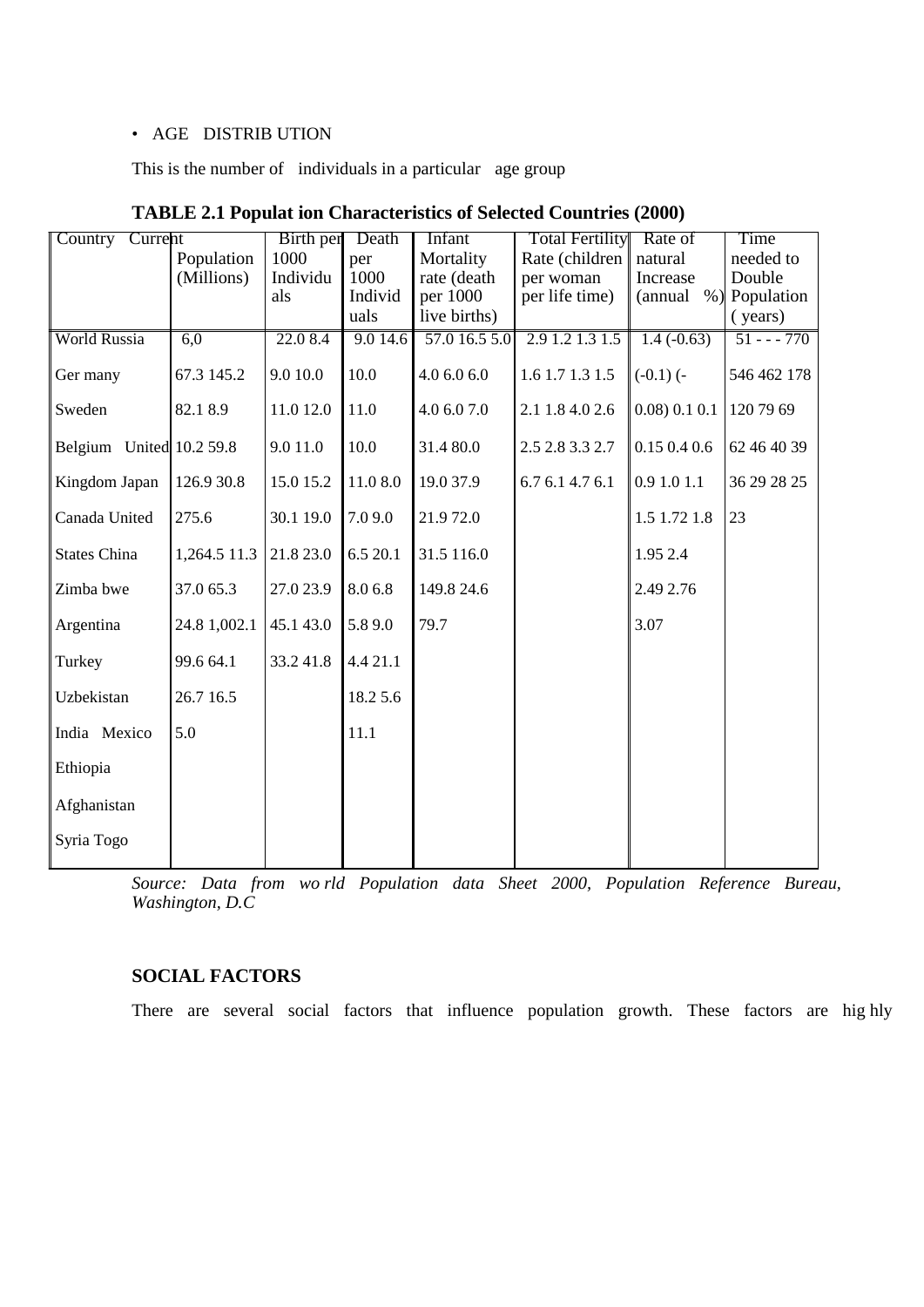interrelated as they singly or combine to influence population. These factors interrelationship are schematically explained using the concept mapping technique below

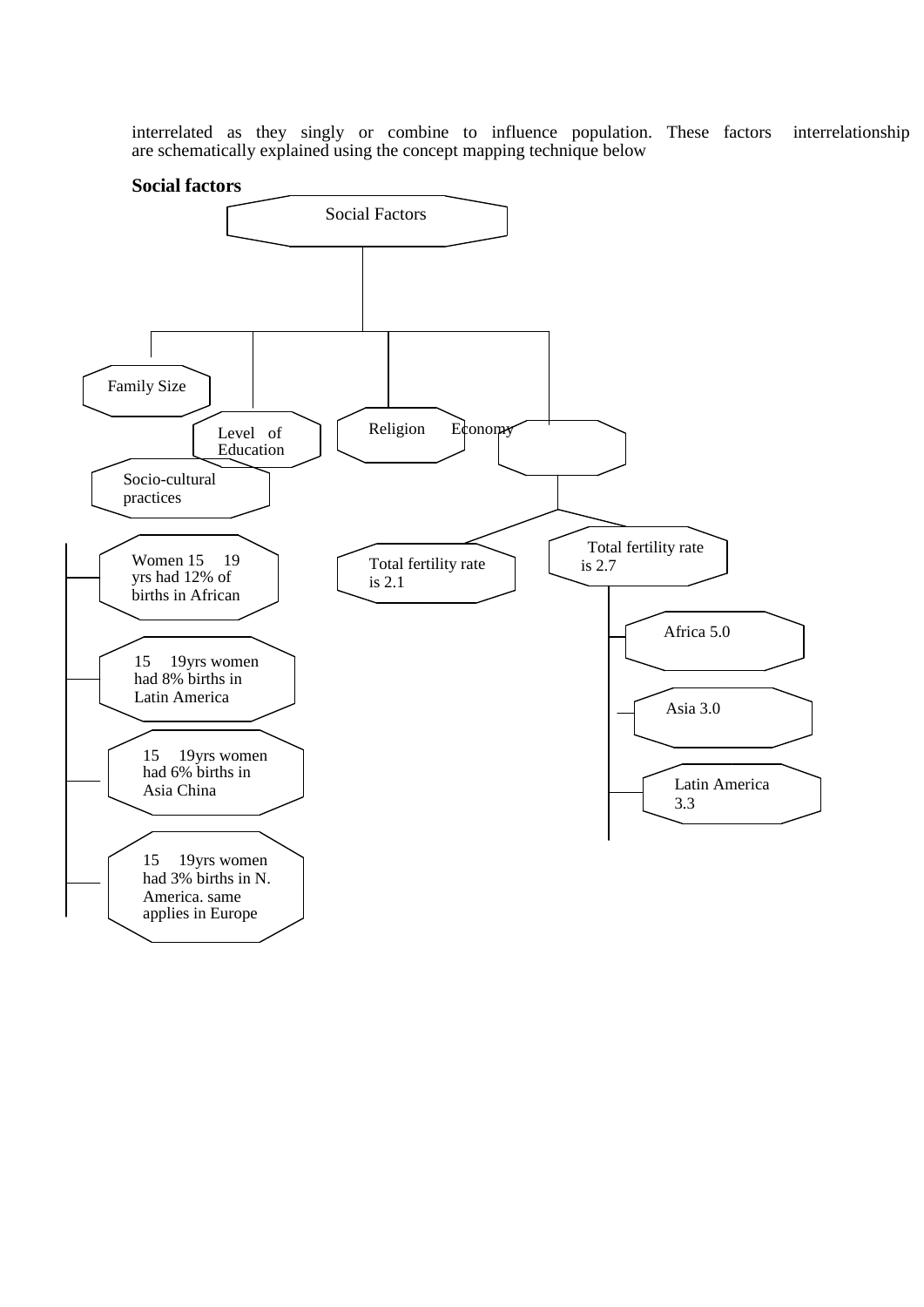

\*Wan Xi Shao Later (marriages), Longer (Intervals) between births) & Fever (children) FIG: 2.2 Concept Map showing several Political Factors that influence population growth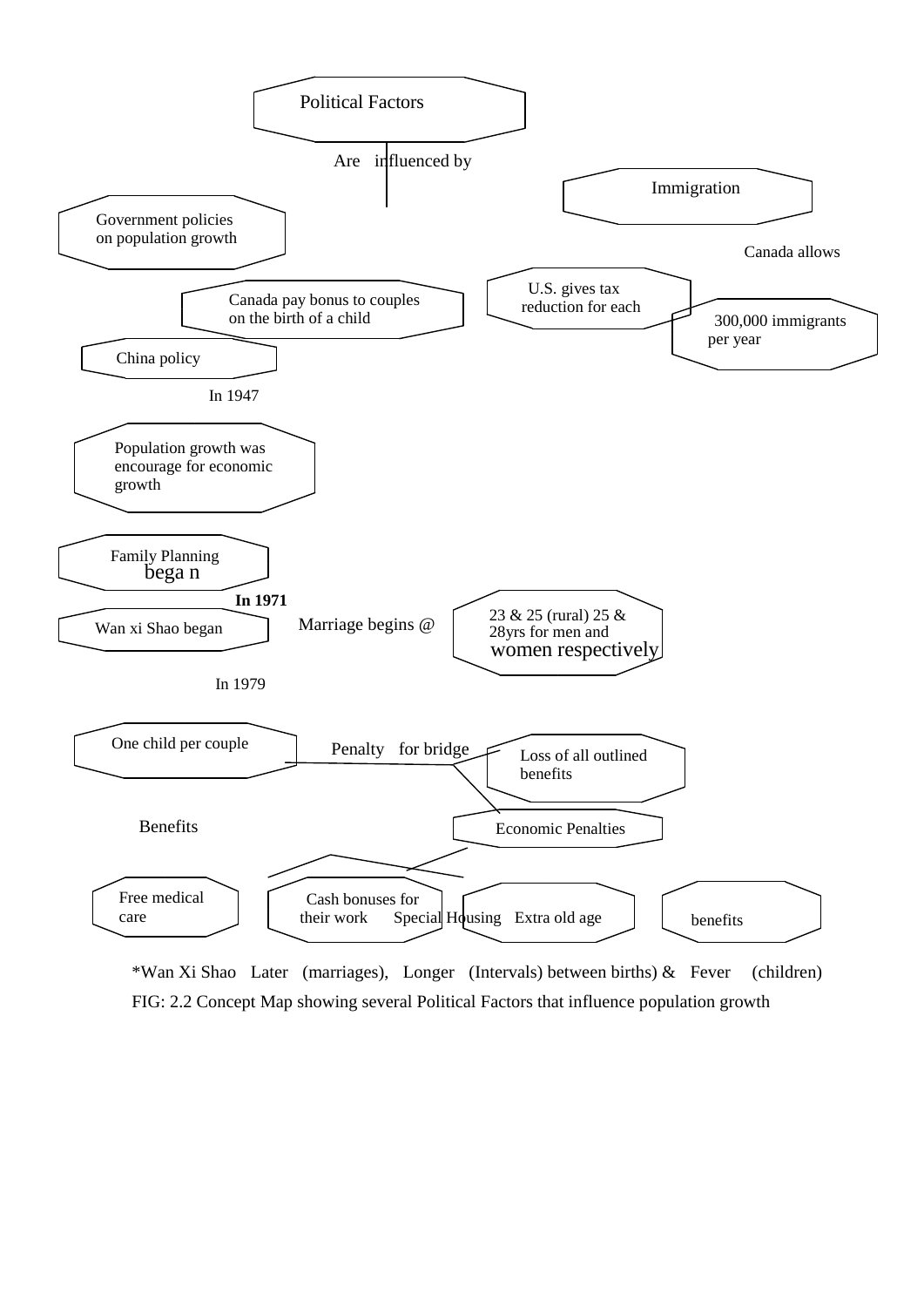#### **3.4 EFFECT OF POPULATION GROWTH ON ENVIRONM ENT**

Human population increase is not without its effects on the environment. Some of these we extending the discussed by Ahove (2001). Engr. & Smith (2002) and Ahiadu & Ahove (2005) and inarcheou

Population growth will p lace more demands on the fin ite natural resources on earth and consequently the earth carr ying capacity. I hope you recall our discussion in section 3.2 ofiitthiDo you?

The implication of this is that: there will be increase in the loss of forestland for the juring obtained in developments

- Desertification will be on the increase especially in developing nations that many not be able to control it due to poverty and high level of illiteracy.
- Pollution of air, water and land and waste generation will be on the increase since more as a pollution will be generated by larger population. The propensity of management of these problems is another challenge to environmentalists.
- There will be more demands for food, thus more pressure on lands for agricultural purposes. This will led to biodiversity loss
- There will be more demands for mineral resources such as gold, sand, oil, coal and severthers. This will led to scarcity of these resources which will affect their economic **Value**, may br ing about increase in poverty of nations that may not be able to manage these resources either in the raw state or finished product for economic improvement.

#### **Exercise 2.3**

Nigeria has many natural resources, agreed. In the p ast forty years have we been able to manage these resources, raw or finished product, as a means of moving our economy fhord world to first world?

Form a group with your classmate and discuss on how we can maximize these resources  $M$ iew of our current population.

# **3.5 CON TROLLING POPULATION GRO WTH FOR ENVIRONM ENTAL SUSTAINABILITY**

To sustain our environment which is our beautiful blue planet we must check the growth of the world s population. This is more essential in developing economies were population growth has not been controlled significantly. Strategies that may be employed include among others the following: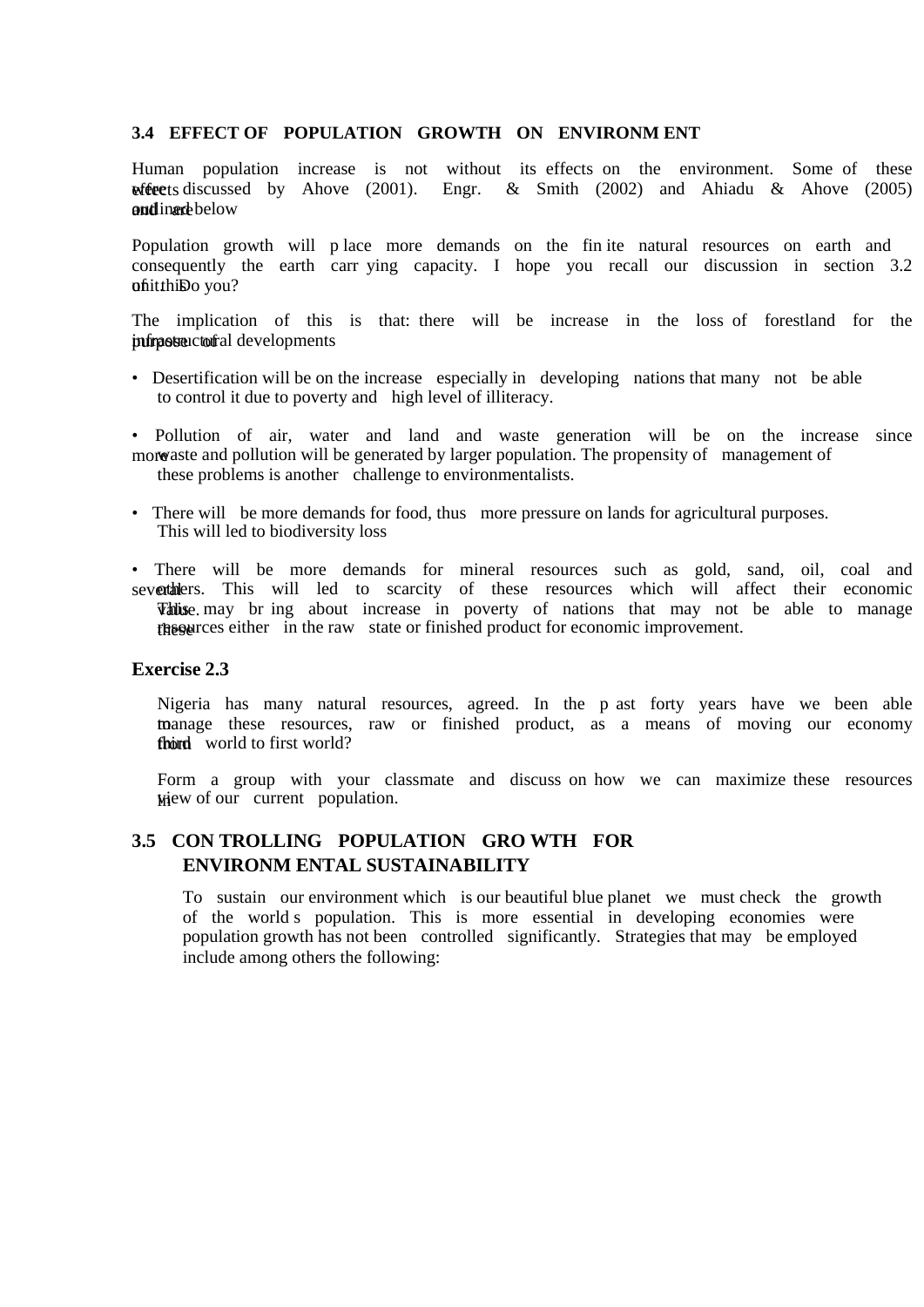### **Family a nd fertility control mechanism.**

These involves making deliberate efforts in limiting the number of children, celibacy, using chang es in body temperature, use of mechanical barriers and surg ical techniques to prevent eggsperm contact.

Others include chemicals that prevent maturation or release of sperm or eggs or implementation of the fetus. Examp le is the use of pills (estrogen and progesterone for females and gossypol for males).

Also, physical barriers such as IUD can be used (Cunningham, Cunningham & Saigo, 2005).

**Sex Educati on: Adults and adolescent should be exposed to sexuality education to reduce the**  possibility of unwanted pregnancies, ignorance and unnecessary worries.

**Child Gender Influence: The education and use of techniques to influence the gender of a**  child s birth may be useful birth control technique, especially in sub-Saharan Afr ica where the desire for a particular sex sometime led s to larger families. These methods include:

1. Use of Ov ulation Period: the propensity for a male child s conception is mating on the 14th day (fertile period) starting from the first day of menstruation cycle (Olagunju, 2002). This may be based on the ability of the Y chromosome to fertilize the egg before the X chromosome - which determines the girl child.

#### **2. Use of Alkaline / acid based medium Olagunju (2000) mentioned that the use of acid**

base spermicides creates favourable environment for the X chromosome- (girl) but the use of alkaline base medium is favourable for Y - chromosome (boy). A woman who dit significant sex may employ the favourable medium.

#### **Local technique: Accept with caution A woman in desiring a male child is required to take in**

more salt to create an alkaline environment in her bod y -s alt is sod ium Hydroxide which is a strong alkaline.

Women favourable for girl child are advised to take in more unripe fruits - citrus **Reduction of either** is also advised in favour of desire sex.

Douching with salt water on sugar solution was also proposed before mating.

**3. Body Temperature: The Y - chromosome is favourable to low body temp erature while**  the X - chromosome is otherwise. It is advised to have sex when climatic temperature favours your desired gender. All other times body temperature may be manipulated to beld - taking a cold bath or having exercise to keep temperature up.

However, women that are romantic been theorized for generate more temperature during romance thus have the propensity for a girl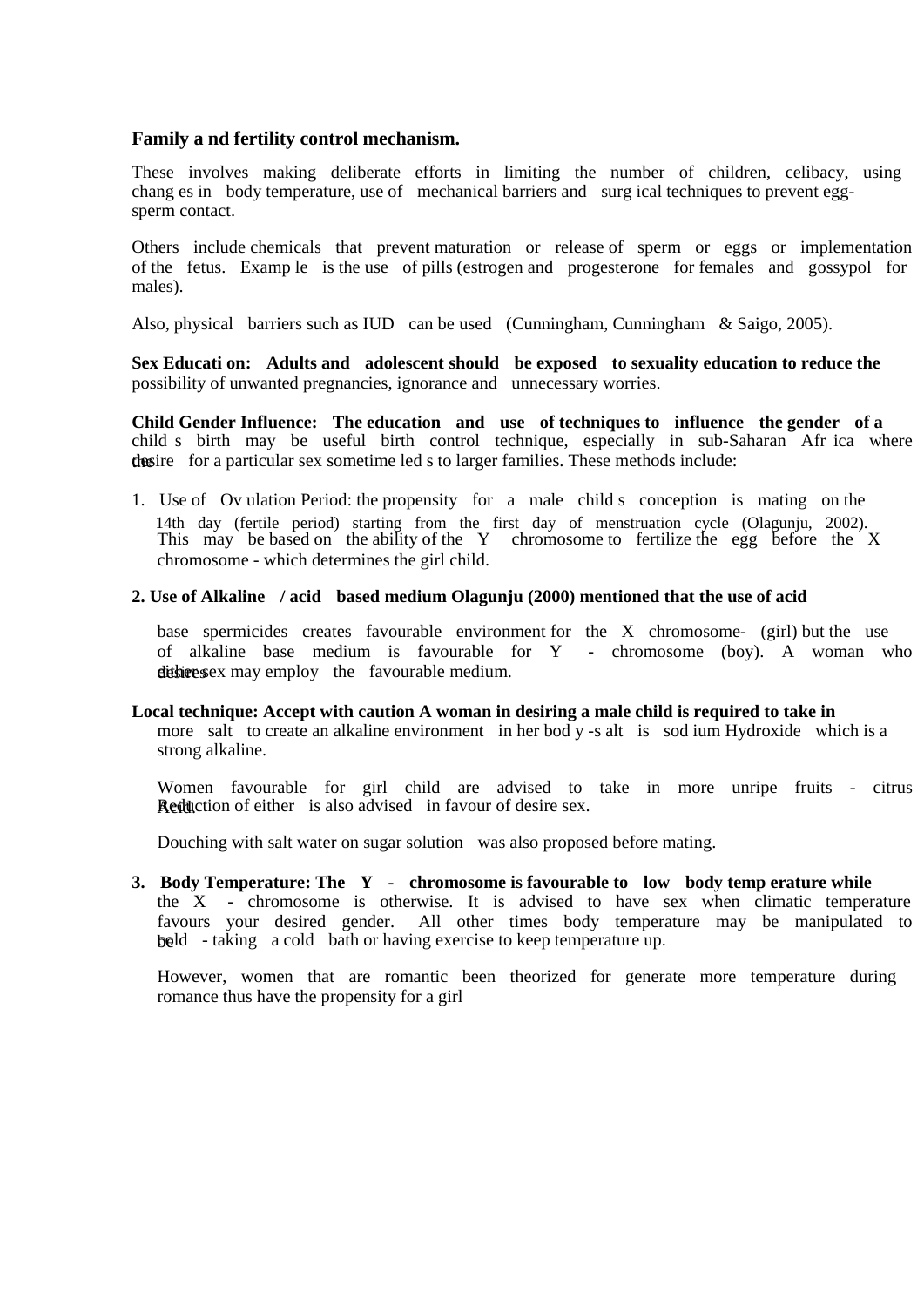#### **4. Educati on Policy**

A very good education policy will help to check population growth. This is especially true important for the girl - child who may be forced into early marriage. But with education this will be much more difficult.

### **5. Populati on Policy**

The government has to play this role such that the populace will be enthusiastic is with the policy. Child s example was articulated in Section  $3.3$  using a concept mapp ing techniques to explain the social factors. I do hope you remember this section ver y well? If thest egies are implemented any where in the world be sure that population growth will be relatively checked.

#### **4.0 CONCLUSION**

How many humans will be in the world 50 year s from now? Can you guess? Will the population continue to grow in this manner? If so, then it will be alarming. Most demographers determination that the world s population will stabilize sometimes this century. Then there **b**bout  $8 - 10$  billion peop le on earth.

The United Nations population Fund (UNFPA) is the World s leader in searching for funds for population and reproductive health in over 40 nations. UNFPA s activities has actively controlled population increase especially in developing nations. If we do the right thing we will get the rig ht result.

#### **5.0 SUMM ARY**

Human population growth is a key factor influencing the status of the world s finite environmental resources. The world s population overcame its slow growth as a result of biolog ical, socio- cultural and political factors that emerged as a result of human quest for a better life. This has placed stress on the earth s carrying capacity. The driving force world over buman population today is on how to control population for sustainable use of the earth s natural resources. This unit has thus being able to take you through these d iscussions and you have been able to carry out some useful exercises to help understand their unit better.

### **6.0 TUTOR M ARKED ASSIGNM ENT**

- 1. Define the term Human Population in your own words.
- 2. State three basic factors that can influence human population in your community.
- 3. Mention two each of the consequences and control measures of population growth in Nigeria.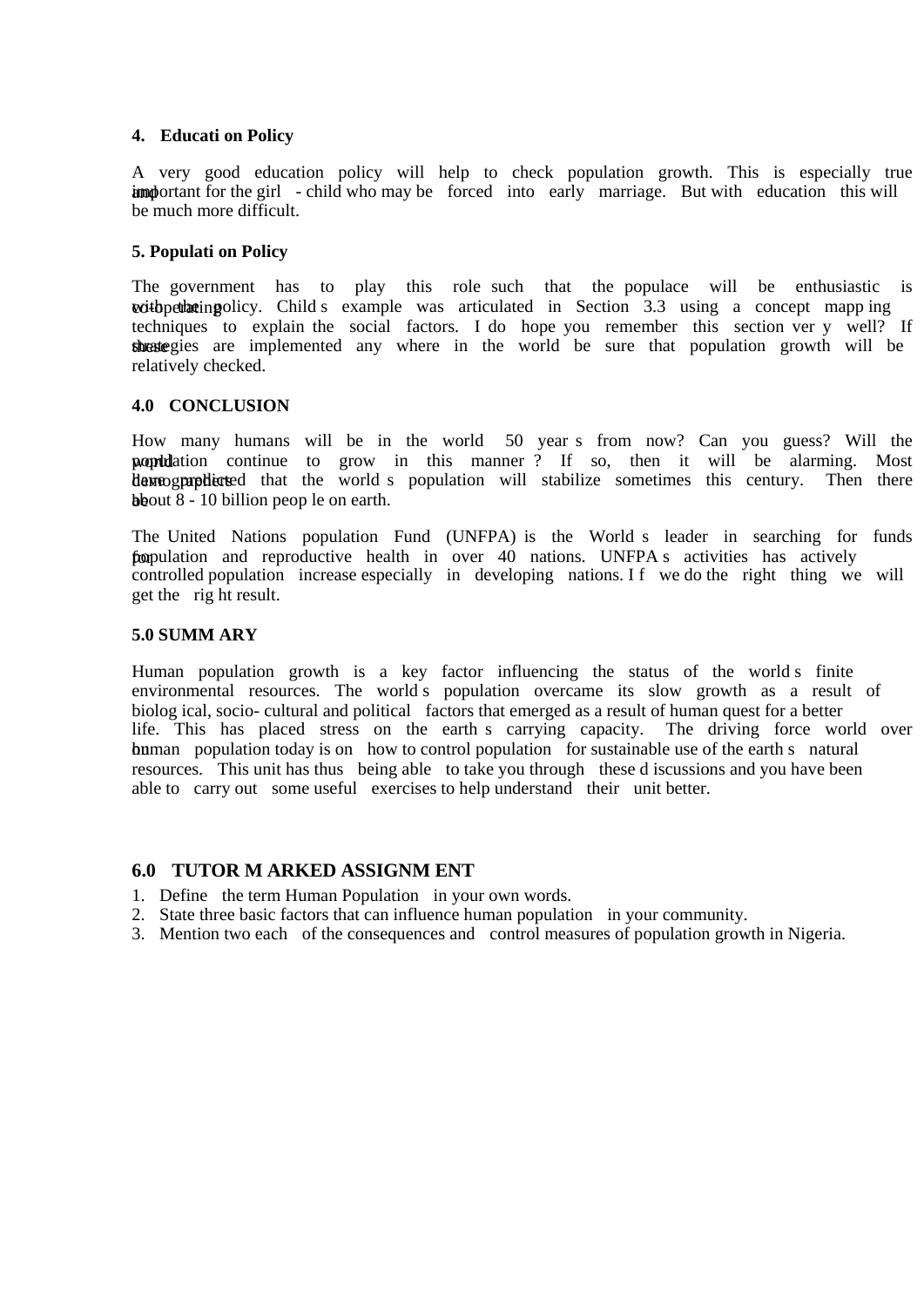#### **7.0 REFERNCES AND OTHER RESOURC ES**

- Ahiadu, H. O & Ahove, M. A. N (2005). A Pragmatic Environmental Education for Reawakening Environmental Consciousness. Multi-d isciplinary Journal of Research Develop ment 5, 1, 7 - 11
- Ahove, M. A.N (2001). Environmental Management and Education: An Introduction, Lagos Golden Pen Books.

Akpan, B. B. (2002) Perspectives on Earth s carrying capacity. In Strategies for teaching over population: Environmental Education project Series No 6. Okebukola, P. A. & Akpan B. B. (Ed. s) Ibadan. Science teachers Association of Nigeria

Cunningham, W. P, Cunninggham, M. A & Sango, B (2005). Environmental Science: A Global Concern New York. McGraw -Hill

Enger, E. D. & Smith, b. F (2002). Environmental Science: A Study of Interrelationships. New York. McGraw - Hill

Jones, G. Robertson, A. Forbes, J. & Hollier, G. (1990). Collins Dictionar y of Environmental Glasgow. Harper Collins Publishers

Meadows, D. H. Meadow, D. L. & Randers, J. (1992). Beyond the limits: Global Collapse or a sustainable Future. London Earthscan.

Okebukola, P. A. O (2002) General Hints for teaching Overpopulation. In Strategies for Teaching Overpopulation: Environmental Education projects Series No 6. Okebukola, P. A. O & Akpan, B. B (Ed.s). Ibadan. Science Teachers Association of Nigeria.

Olagunju, M. A (2002). Overpopulation in Niger ian Communities; Causes, Effect, Biological paint of Strategies and Implications for formal and non-formal Sectors. In Strategies fe<sub>4</sub>aqhing over population: Environmental Education projects series No 6. Okebukola, P.A. & Akpan, B.B. (Eds). Ibadan. Science Teachers Association of Nigeria.

#### **Other Resources**

Dasgupta, P. S. (1995) Population, Poverty and the Local Environment. Scientific American.

- Hartmann, B. (1999) Population, Environment and Security: A New Trinity. In Dangerous Intersections: Feminist Perspectives on population, Environment and Development. Jael Silliman and Ynestra King. (Eds) South End press.
- Okobah, M. U & Nwandu, P. I (2002) Strategies for controlling the Effects of overpopulation for Teaching overpopulation. Environmental Project Ser ies No 6, Okebukola P. A & Akpan B. B. (Eds). Ibadan. Science Teachers Association of Nigeria.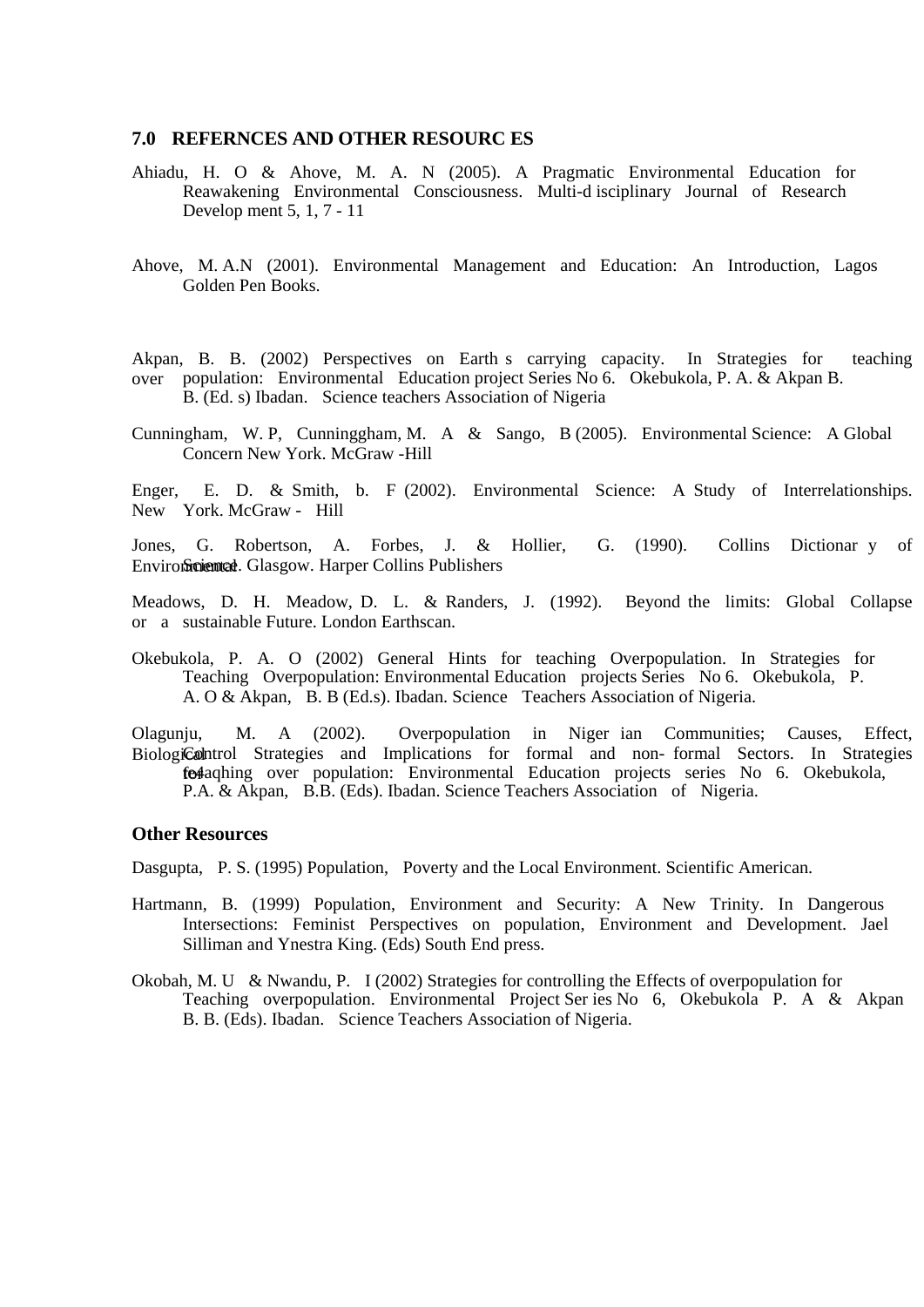# **UNIT 3: DEFORESTATION**

## **Table of Content**

- 1.0 INTRODUCTION
- 2.0 OBJECTIVES
- 3.0 DEFINITION OF DEFORESTATION
- 3.1 STATUS OF DEFORESTATION
- 3.2 CAUSES OF DEFORESTATION
- 3.3 EFFECTS OF DEFORESTATION
- 3.4 CONTROLLING DEFORESTATION
- 3.5 HABITS THAT CHECKS DEFORESTATION
- 4.0 CONCLUSION
- 5.0 SUMMARY
- 6.0 TUTOR MARKED ASSIGNMENT
- 7.0 REFERENCES AND OTHER REFERENCES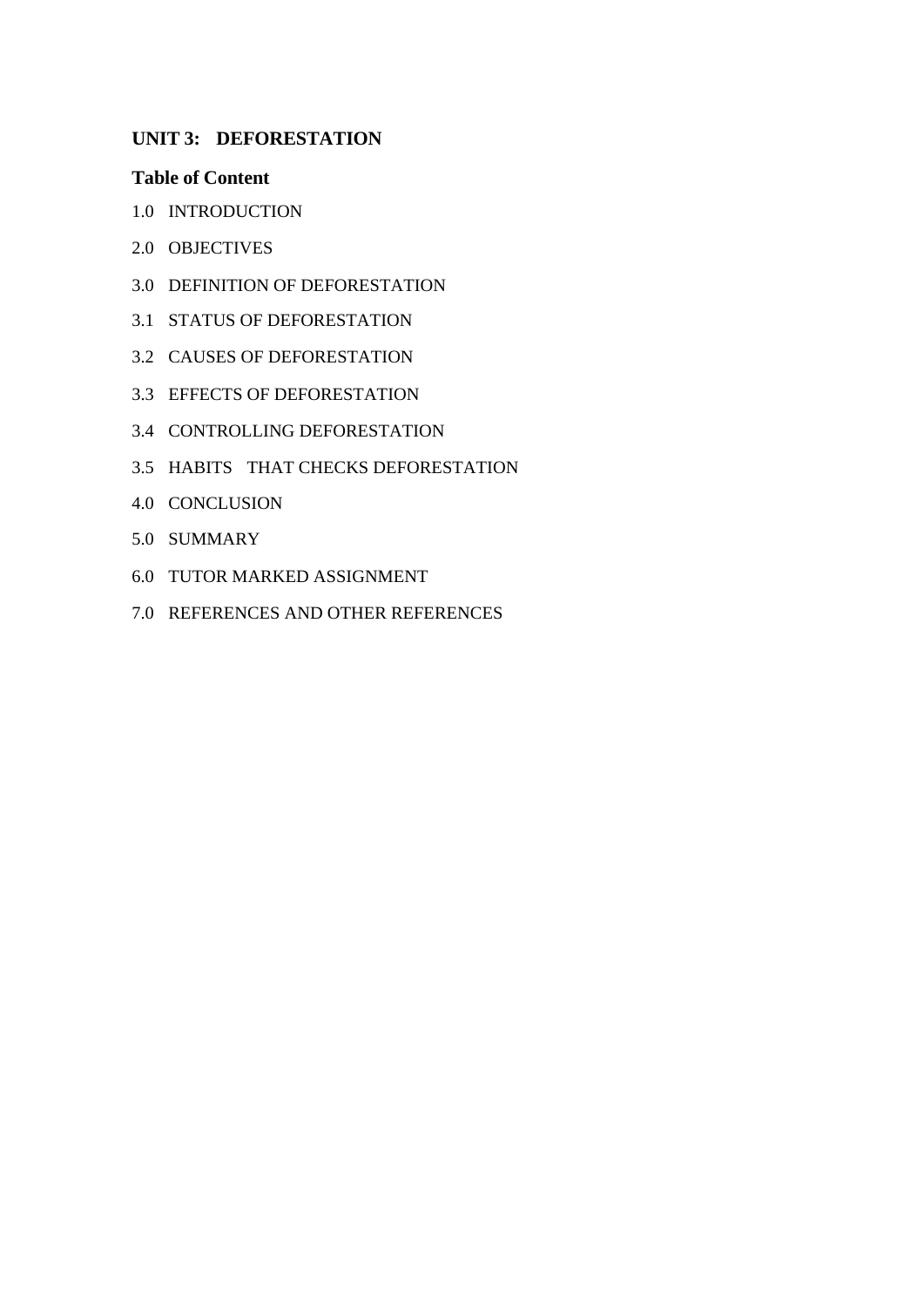## **1.0 INTRODUCTION**

This third unit will consider yet another vital global environmental problem - deforestation. Annual World Wood Consumption is estimated at 3.7 billion metric tons. This being more than the combination of plastic and steel consumption. Little wonder that every second, forest worth the size of a standard football (soccer) field is being deforested globally. This gloaming publish is basically linkable to population explosion wor ld over, has ranked deforestation as a top priority to environmentalist world over. The tropical forest alone is the home to more thillion 10 species of biodiversity. The deforestation of these forests may mark the beginn ing of the final destruction of humanity. I hope this will not be the case. Our focus in this unit is open destruction of forests especially the rain forest zone.

## **2.0 OBJECTIVES**

At the end of this unit, you should be able to:

- Define deforestation
- State four major causes of deforestation
- Outline the consequences of deforestation
- Mention habits that you will inculcate to reduce deforestation

## **3.0 DEFINITION OF DEFORESTATION**

Deforestation has been described by many scientists and environmentalists in var ying manner.

- It is a total change from forest to agriculture, urban areas, or desert.
- It is the logging of forest zones even if it is selective with rap id possibility for re growth.
- FAO describe it as forest loss with a range of 9 million to 12.3 million ha per year. The implication of this is that about the area of a football field is deforested ever y second around the globe (Cunning ham & cunning ham, 2002; cunning hum, cunning hum & Saigo, 2005).
- Jones et al (1990) describes it as a permanent clearing of forest land and converting it to nonforest uses. The World Resources Institute considers deforestation as the most pressing land use problem.

The exact coverage of d eforestation may be d ifficult to estimate because of the remoteness areas from which forest is removed, the lack of written records for defortestation and the counteracting effect of afforestation.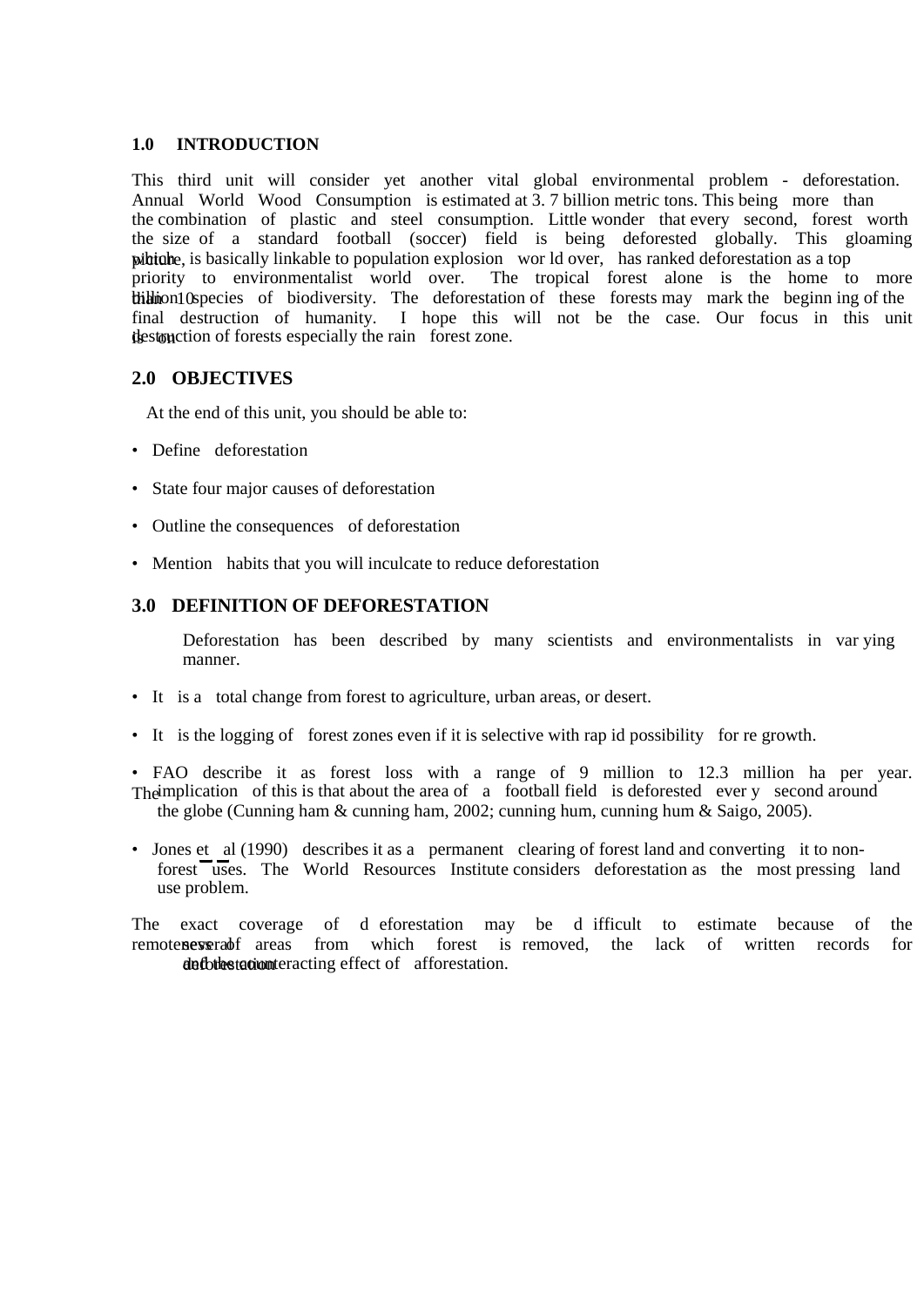### **EXERCISE 3.1**

- 1. Identify one similar ity in the definitions stated above.
- 2. Mention any differences you notice in any two definitions stated earlier.
- 3. State three reasons for the difficulty in obtaining a precise estimate on deforestation.

## **3.1 STATUS OF DEFORESTATION**

The problem of d eforestation is as old as human quest for settlement and improved dificulity The f current status of the world s deforested forest is quite alar ming. This problem is more prounced among less developed economic societies. Ironically most of these forest products consumed by the less developed society s world over.

The values of deforestation are hig hlighted below as articulated by Jones et al (1990), Cunningham & Cunning ham (2002) and Cunningham, Cunning ham & Saigo (2005).

- Wor ldwide we lost 9 12. 3 million ha of forest per year between 1990 and 2000 to deforestation. This occurred mostly in tropical Afr ica (5.3 million ha / yr.) and South America (3.5 million ha / yr.).
- Congo and Amazon River basins posses currently highest rates of deforestation in the world. Congo currently loses about 4 million ha of forest per year.
- In 1997 forest fires on Borneo and Sumatra and made worse by serious drought led to the loss of 20,000 km2 of forest. The fires were set both to clear land for agr iculture and to hide illegal logging.

• In 1999 31, 000 fires out break were spotted via satellite in a single month in Brazil rainforests.

• Remote sensing experts estimate that about 20 million acres per year were being cut or burned in the Amazon basin alone.

• Interestingly, Brazil has the largest tropical forest in the world, ironically it has the hig hestate of deforestation in the world.

- Indonesia and Malaysia combined is loosing as much forest as Brazil in a year.
- Major tropical rain forests were lost in Ivor y Coast, Niger ia, Liber ia, Guinea and Ghana with a rate of deforestation seven times more than the world s average. Senegal, Sierra Madagascar and Cameroon are also faced with similar problem.

• In North America - Haiti once had 80% forestation, currently it is mostly d estroyed and the land lies barren and eroded.

• In Central America near ly 66% of the old growth tropical forest has been deforested in the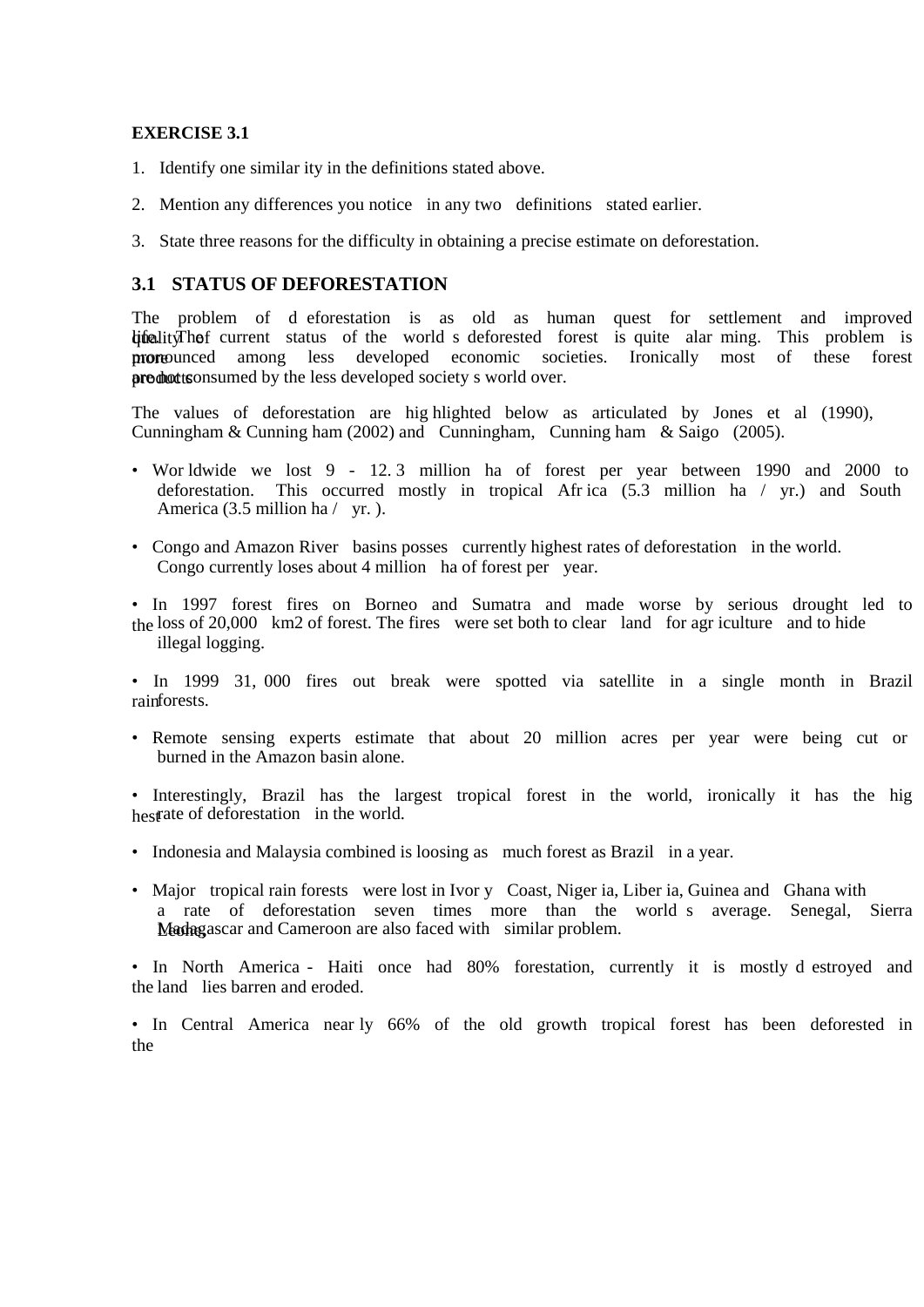last 30 years.

• Siberia, in Eastern Russian, is larger than Amazonian forest with 25% of the world s timber reserves. What an amazing benefits to this nation. The sad news however is that the zone has been classified as the most destructive harvest of trees world over.

### **EXERCISE 3.2 REFLECTION**

- 1. Nations with poor education appears to have experienced deforestation mostly. Think and reflect on this based on the outlined facts above.
- 2. What other factors have you reflected on, that may be a possible linkage?

Can you link population growth, and level of poverty? Reflect and identify others

### **3.2 CAUSES OF DEFORESTATION**

Human population growth and poverty are primarily linkages to the causes of deforestation according to international agencies such as FAO and inter governmental bodies. Okebukola & Akpan (2004) discussed on the major causes of deforestation.

• Logging Commercial logging groups and individuals cut down mature trees that have been selected for their timber. They defend their trade by saying that this method of selecting ensures that the deforested trees will naturally re grow.

In most cases, this is untrue due to the nature of rainforests and of logg ing practices. **These** large areas of forest are destroyed in order to remove only a few logs. The heavip ment used to penetrate the forests and create roads causes extensive damage. Trees fare feded and soil is compacted by heavy machiner y, decreasing the forest s propensity to recover. The felling of one selected tree as the call it, tears down with it climbers, vines, ep ip hytes hindias. A large hole is left in the canopy and complete regeneration takes several years.

Removing a field tree from the forest causes even further destruction, especially when it is carried out carelessly. It is believed that in many South East Asian countries between 45-74% of trees remaining after logg ing have been substantially damaged or destroy (WWF). The tracks by heavy machiner y and the clear ings left behind by loggers are sites of extreme shisturbance which beg in to erode in heavy rain. This causes siltation of the forests, rivers at streams. The lives and life support systems of indigenous people are disrupted as is the habitat of hundred of birds and animals.

#### **Reflection: How will you feel if this is your native home**

Little if any industr ial logging of tropical forests is sustainable. The International tropical Timber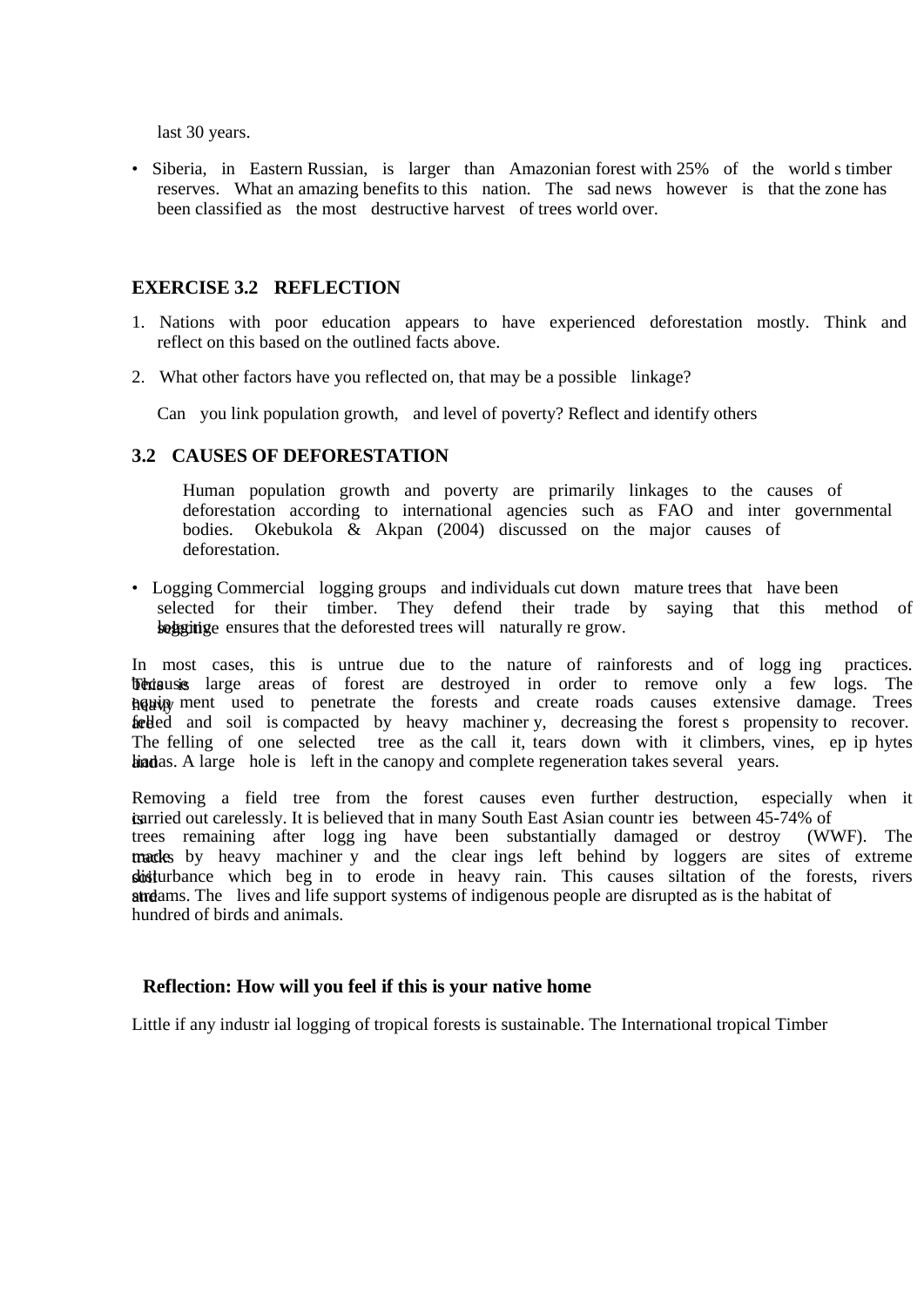Organization (ITTO), the body set up check the international trade in tropical timber, found in 1988 that the amount of sustainable logging was on a world scale, negligible . Aside from its direct effect, logg ing contributes significantly to deforestation through the building of roads, which are subsequently used by landless farmers to gain access to rainforest areas. These displaced people then clear the forest by slashing and bur ning to grow enough food to keep them and their families alive, a practice, which is, called subsistence far ming. Most of the rainforest time international market is exported to rich countries. There, it is sold for hundred s times the price that is paid to the indigenous people whose forests has been plundered. The timber is used in the construction of doors, window frames, crates, coffins, fur niture, ply put such a sheets of the sheets. Show is a sheet items.

• Agriculture Shifti ng C ultiva tion. Shifted cultivators are words used for people who have moved into deforested zones and begin small-scale operations. These are described hand less peasants who have followed roads into already damaged rainforest areas. Shifted cultivators are currently being blamed for 60% of tropical forest loss. Hence they are to blambed for more damages. The reason these people are referred to as shifted cultivators the that most of them have been forced off their own land. For example, in Guatemala, rain forest land was cleared for coffee and sugar plantations. The indigenous people had their land taken over by government and explorations. They became shifted cultivators , moving into rainforest areas of which they had no previous k nowledge in order to sustain themselves and their families.

The basic factor pushing landless migrants into the forests is the inequitable distr ibution of agr icultural land. In Brazil, for instance, approximately 42% of cultivated land is owned by  $\frac{1}{6}$  of the population. Land less peasants make up 50% of Brazil s population. This  $\omega$ ill  $\omega$  is a great gap between the r ich and the poor. Once d isplaced, the shifted cultivators move into forest areas, often with the encouragement of their government. In Brazil, the slogan Land without men for men without land was developed to help persuade the peop le to move into the forests.

After a time, these farmers encounter the same pr oblems as the cash crop farmers. The soil does not retain its fertility for long. They are forced to move on, to shift again, going further into the ratio restriction of the ratio of the shifted cultivators have become the the ratio of the shifted cultivators have become the agents for destruction but not the cause. Shifted Cultivators do not move into pristine aredisturbed rainforests. They follow roads made principally for logging operations. Shifted cultivators are often used by the timber industry as scapegoats. Yet logg ing roads lead to  $g$ gstimated 90% of the destruction caused by the slash-and- bur n farmers.

• Agriculture - Cash crops and Ca ttle Ranchi ng Und istributed and logged rainforest areas are being totally cleared to provide land for food crops, tree plantations or the graturing Most of this product is exported to rich industrialized countries and in many cases, are grown for export while the local populace goes hungry. Too bad! Because of the diversion the destructive nature of modern day agricultural system, the productivity of cash crops grown on rainforest soils declines rapidly after a few years.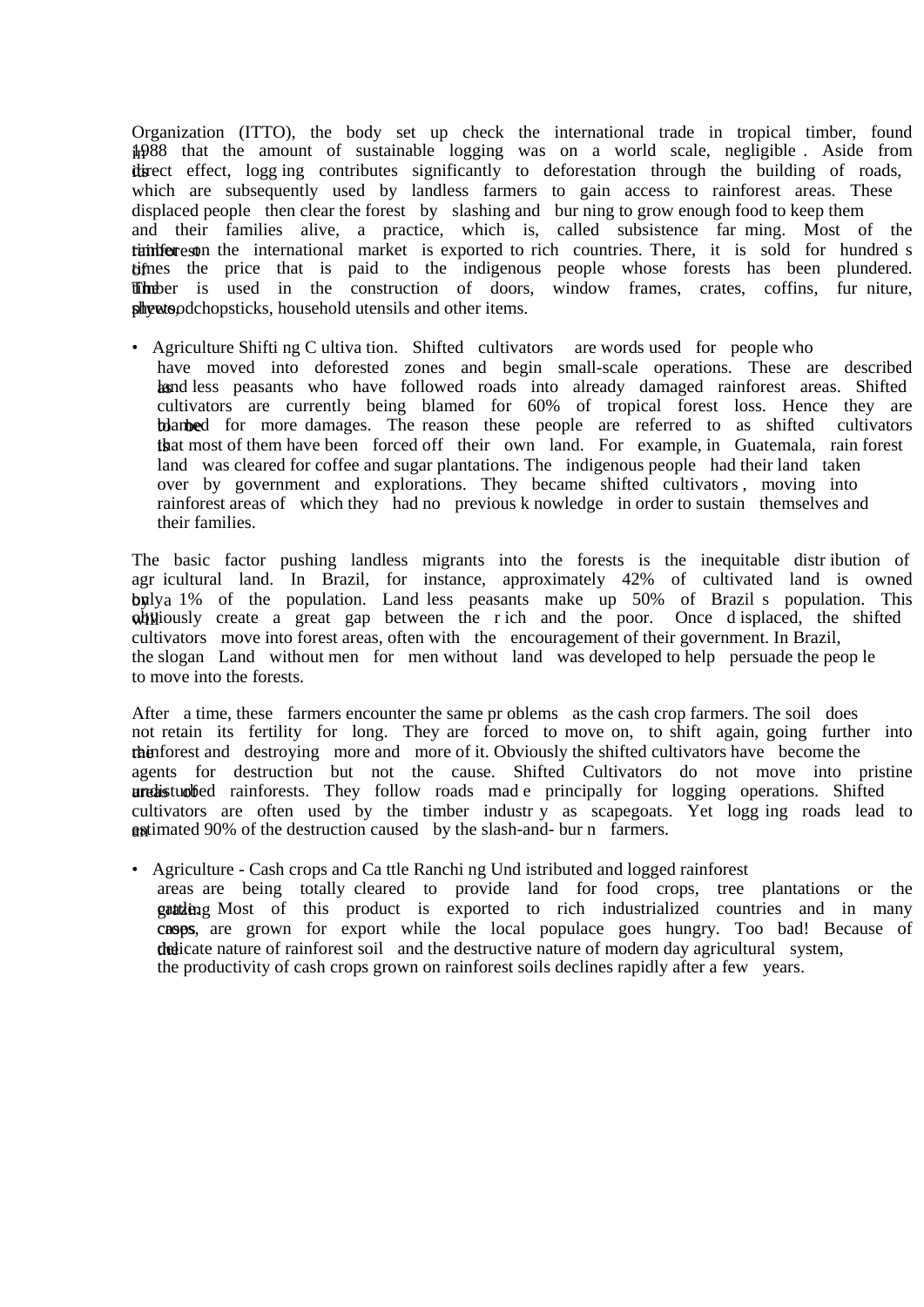## **EXERCISE 3.3:**

Make a list of three communities in Nigeria where the aforementioned exper ience is a reality.

Monoculture plantations - they produce only one species of tree or one type of food - on rainforest soil is an example of non-sustainable agriculture.

They are referred to as cash crops since the focus for their planting is to make money with little concern about the environmental damage that they are causing.

- Fuel-wood The United Nation s Food and Agriculture Organization (FAO) says that 1.5 billion of the 2 billion peop le worldwide who depend on fuel-wood for domestic use are over cutting the forests. This problem is worst in drier regions of the tropics.
- Large Dams In India and South America hundreds of thousands of hectares of forests have been taken over by the building of hydroelectric dams. The popular idea is that dams had to be built or otherwise these nations would suffer an energy crisis. But, a study the World Bank in Brazil has indicate that sufficient generating capacity already to satisfy the expected rise in demand for power over the medium term, the enedgymore efficiently (WRM). The construction of dams not only destroys the forest but often uproots tens of thousand of peop le, destroying both their land and their culture. Thread of waterborne diseases has increased rapid ly. Downstream ecosystems are damaged by dams, which trap silt, holding back valuable nutr ients. Reduced silts lead to coastal erosion. The sheer weig ht of water in dams has in Chile, Zimbabwe, and Greece led trarthquakes. The irrigation and industrial projects powered by dam s lead to further environmental damage. Irrigation leads to salination of soils and industry leads to pollution.
- Mining and Industry Mining and industr ial d evelop ment lead to direct forest loss due to the clear ing of land to establish projects. Native people are displaced. Roads are constructed through previously inaccessible land, opening up the rainforest. Severe water, air and **pollution** occurs from min ing and industry.
- Coloni zation Schemes In the past governments and international aid ag encies hold the opinion that by encouraging colonization and transmigration schemes into rainforest areas, they could alleviate some of the poverty felt by the people of the financially poorer countries. However, it has become increasingly obvious that such schemes have failed, hurting the indigenous people and the environment. The scheme incorporates the relocation of millions of peop le into sparsely populated and forested areas. In Indonesia, the Transmigrasi program, begun in 1974, is believed to be the primar y cause of forest loss in Indonesia, directing an average annual loss of 200,000 hectares. The resettled peop le suffered the **samblem** as shifted cultivators. The soil is not fertile enough to be able to sustain them foury long. Even after such projects have officially ended the flow of shifted cultivators continues as the area remains opened up. The World Bank estimates that for every **condecentled** under the official transmigration project, two or more unofficially move into the forest due to the drawing effect of the Programme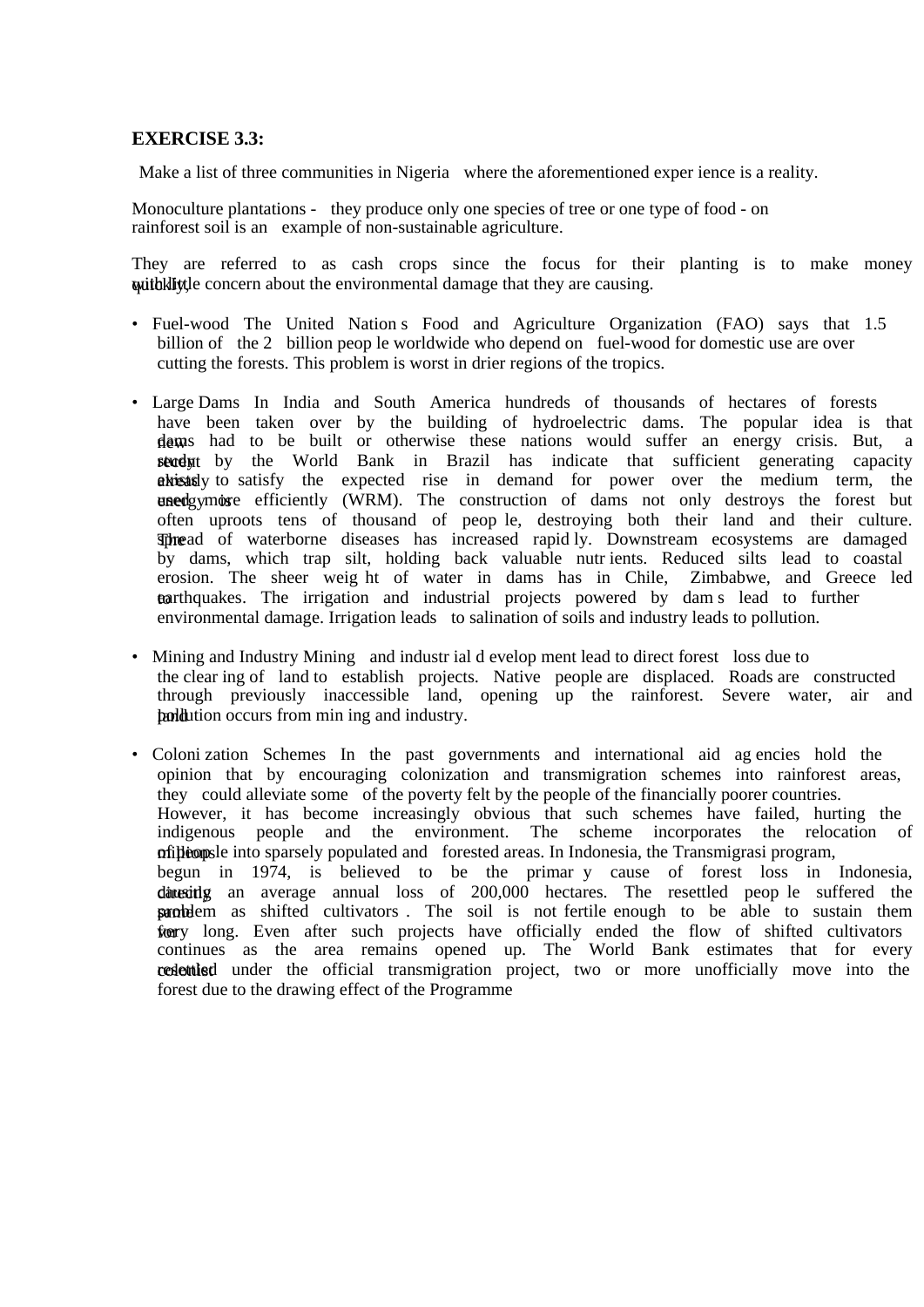- Tourism The creation of national parks has undoubtedly helped to protect rainforests. Yet, as national parks are open to the public, tourism is damaging some of these areas. Oftiemal parks are advertised to tourists before adequate management plans have been developed and implemented. Inadequate fund ing is allocated for preservation of forests by government departments. Governments see tourism as an easy way to make money, and therefore tourism is encouraged whilst strict management strategies and given far less government support Ecotourism, or environment fr iendly tourism, is designed to tourists on vironment. Unfortunately, many organizations that advertise themselves as eco-tourist establishment are in fact exploiting
- Exploitation by Industr ialized Nations
- Poverty and Overpopulation

# **Excretes 3.4**

Make a list of any of these causes applicable in Niger ian situation?

• Exploitation by Indust rialized Nations Wealthy nations have been consuming so much of their own nature resources that they are no longer sustaining their growth population and sequently they are turning to the world s population is using 80% of the world s resources

**Despit e that many native: - people are claming their culture and rights, they face**  stiff containty as the government in their own counties have often adopted the same growth syndrome as their Western neighbors, with the emphasis on maximizing exports, revenues and ploiting resources for short -term gain. The problem is made worse by the low pr ice for most Third World exports on the international market. This imbalance in trade will continue to make countries poorer.

• Poverty a nd Overpopulation Poverty, while undeniably responsible for much of the damage to forest, and especially the rainforests, is to a large extent been brought about by the activities to the rich industr ialized nations and the Third World elite s who seek to them. Development have been perceived solution to world poverty, hard ly helps those whose is most important the cause rather than the cure for poverty. Fact and figures have blamed to overpopulation for the cause of deforestation but unforfunnetdly if is currently used by many government and aid agencies as an excuse for inaction. In tropical countries, pressure from an settlement comes about more from inequitable land distribution than from population pressure. In general most of the land is owned by a small but powerful elite which displaces far mers into rainforest areas. So long as these enlists maintain their grip on hasting land reform will be difficult to achieve.

**Reflection: What is your perception of the current land reforms being embarked upon by he current president , Musa Ya Adua**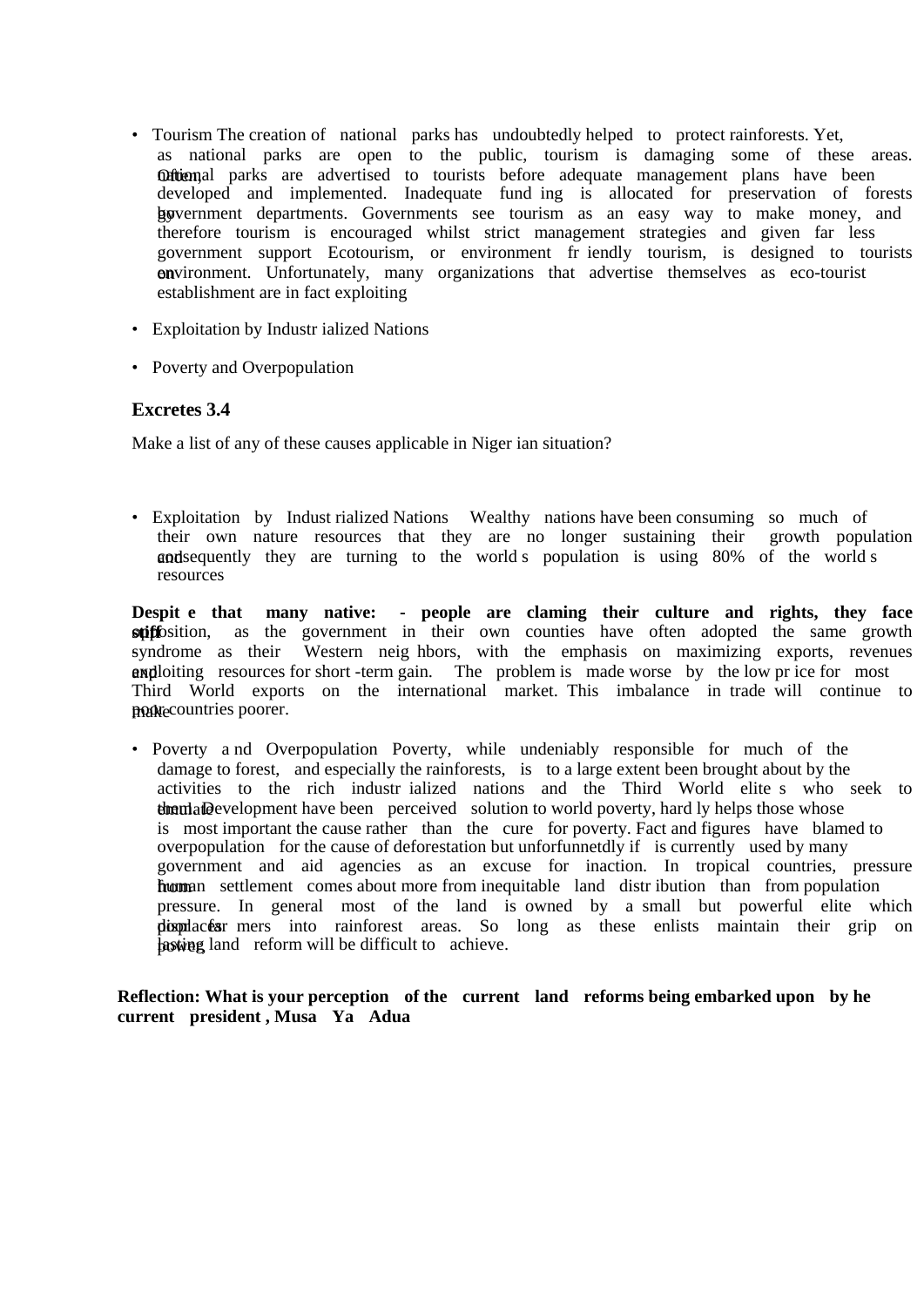Overpopulation is not a problem exclusive to Third World Countries An ind ividual in an industr ialized countr y is likely to consume in the order of sixty times as much of the world s as a person in a poor county.

### **3.3 Effects of Deforestation**

kattlements, and hired guns.

The forests future looks gloomy those that are still alive except for some expanses in Bordzil Afr ica, are likely to die or be severely damaged within the coming 25 years. If dotheing to is check world population growth and control deforestation especially in the tropic, there be only 20,000 square miles of rain forest left on the globe by 2050, nothing by  $200$ 00 (Okebukola & Akpan, 22004). Some of the effects of deforestation are highlighted below:

**Airs &Land Pollution: In Brazil, half a million prospectors have engaged in the gold rush**  into the jungles, and ear exhuming more than 70 tons of the metal each year. Their spewhete into air: mercur y used to extract gold from the sand poisons r ivers and fish.

**Erosion & flooding : Thus forest in steep areas, logging not only destroys the forest, but** ck also **a** also **but also but a** soil is washed into the sea; habitants lose trees soil to till, and life on the river inexorably changed . Heavy salutation has clogged hyderoelic reservoir that provides water to fill reservoir that provides water to fill **the Present Amama Canal s 50-mile waterway, for example, is slowly filling with topsoil. These are concerned by Canadian Superior School and Superior School and Superior School and Superior School and Superior School and** that someday there may not be enough water to float tankers through the lochs).

**Loss of Medicinal plants: Several valuable chemical compounds are naturally for med ihe** forests Alkaloids from the rosy per iwinkle, a small plant that originated in Madagascar have en very effective in treating Hodgkin s disease and childhood leukemia. Curare made from a plant that growth only in the Amazon is used in heat operations as a muscle relaxant. More than 225 rain forest plants from Costa Rica alone are through to be the potential anti-cance Many scientists hold the view that solution to HIV/AIDS May ver y well lie somewhere in the rain the ratio ratio is the ratio of the ratio is the ratio of the ratio for the ratio for the ratio for disappear forever.

- Loss of native people their lang uage & culture Teas concern shown intrusions for the deep into the rain forest that scattered or decimated the native settlers. More than 1,000 of indigenous people are through to be close to extinction these colonists came whith diseases and homeland are being destroyed. The encroachment has led to repeated violence and lives lost, mots notably among the native rubber tapers who have fought the roads and settlers since, they first appeared, bull unfortunately they have been forest leaders of the tapers and workers alike have been threatened -and some murdered- by
- Green house Effect Possibly the most contemporous and destructive legacy of deforestation is the contribution to the greenhouse effect. Deforestation releases more than a

• billion tons of carbon into the annually. When trees are cleared, the carbon they contained as some of the carbon in the under lying soil, is oxidized and released into the air. This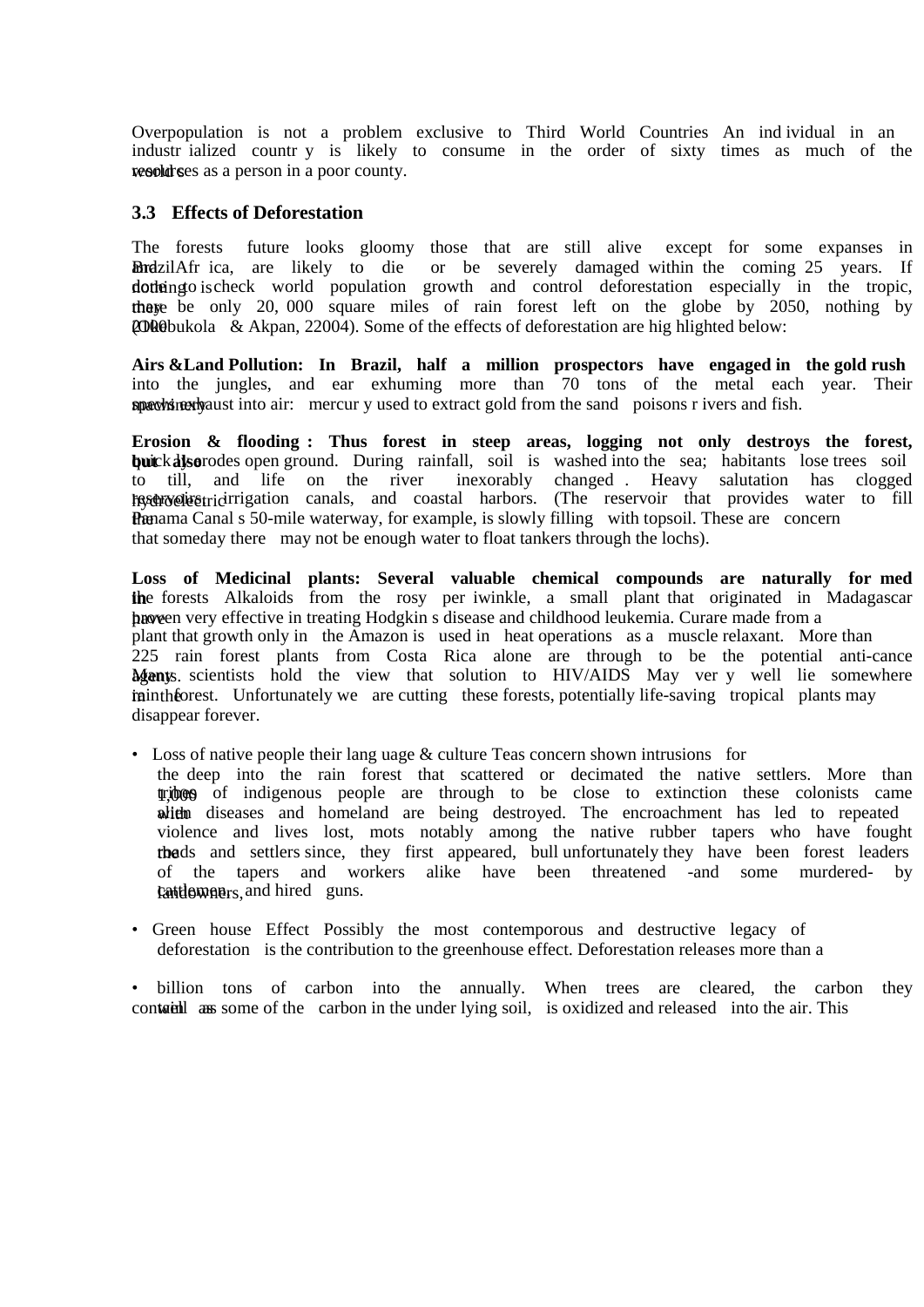**Exercise 3.5 Make a list of some diseases that you know have been end through chemica l or subst ances extract ed from the forest. B e sure t hey have been prevented scient ifically.** 

release occurs rapidly if the trees are burned, but slowly if they decay natural. The removal of the these trees also consequently led to the increase in Co2 in the air, since the number of trees to the air have been reduced by defor est faction the importance of rain forest to the global environment is immeasurable. They are linked to weather and climate patterns we stoll t fully understand. Yet nearly every second another acre is lost to logging or **Parhaps** the greater irony in their destruction is that since 1900, the average rainfall in the forests has decreased by as much as 10 percent deforestation is the cause; fewer trees men less wisiting into the air in vapor form, and so loess returns to the tree as rain someday soon, hiteralishies of the America West, rain forest may liv es only in legends and Tarzan movies what view about their prediction.

### **Exercise 3.6**

Discuss an example of a forest, which once existed in Nigeria. Are there any d iscer nable impacts of the deforestation on the inhabitants of the area?

#### **Controlling Deforestati on**

If we don t quickly reduce deforestation of the world s remaining tropical forest we will lose one of our most important defenses against predicted global war ming impact and bring about a mass extinction of wildlife. We will also lose sources of food, fuel, and new drugs that may cure AIDS and some types of cancer, and numerous raw materials. To control deforestation some environmentalist (Mille 1999) have made the following suggestions:

1. There must be worldwide ban and enforcement on imports of timber, wood products, beef or other goods that directly or indir ectly destroy or degrade our forest.

2. Provide aid and debt relief for especially developing economics ban commercial logg ing cattle ranching and other negative uses of tropical forest but emphasize economically and ecolog ically sustainable harvesting of rubber, nuts fruits, and other renewable resource that over time provide twice the net income derived from logging and three that from cattle ranching

**1. Demarket at least 5% of the current world s tropical forest as reserves and parks protected** nable development; participating tropical counties world act or relief from some of their debt (debt-for-nature swaps)

#### **2. Rehabilitate degraded tropical forests and watersheds. Federal or central Government should**

**3. Provide financial incentives to villagers and village organization for establishment of fuelwood tress and tree farms on abandoned and degraded land with suitable soil** 

**4. Phase out and halt funding for, dams tree and crop plantations, ranches, and colonization**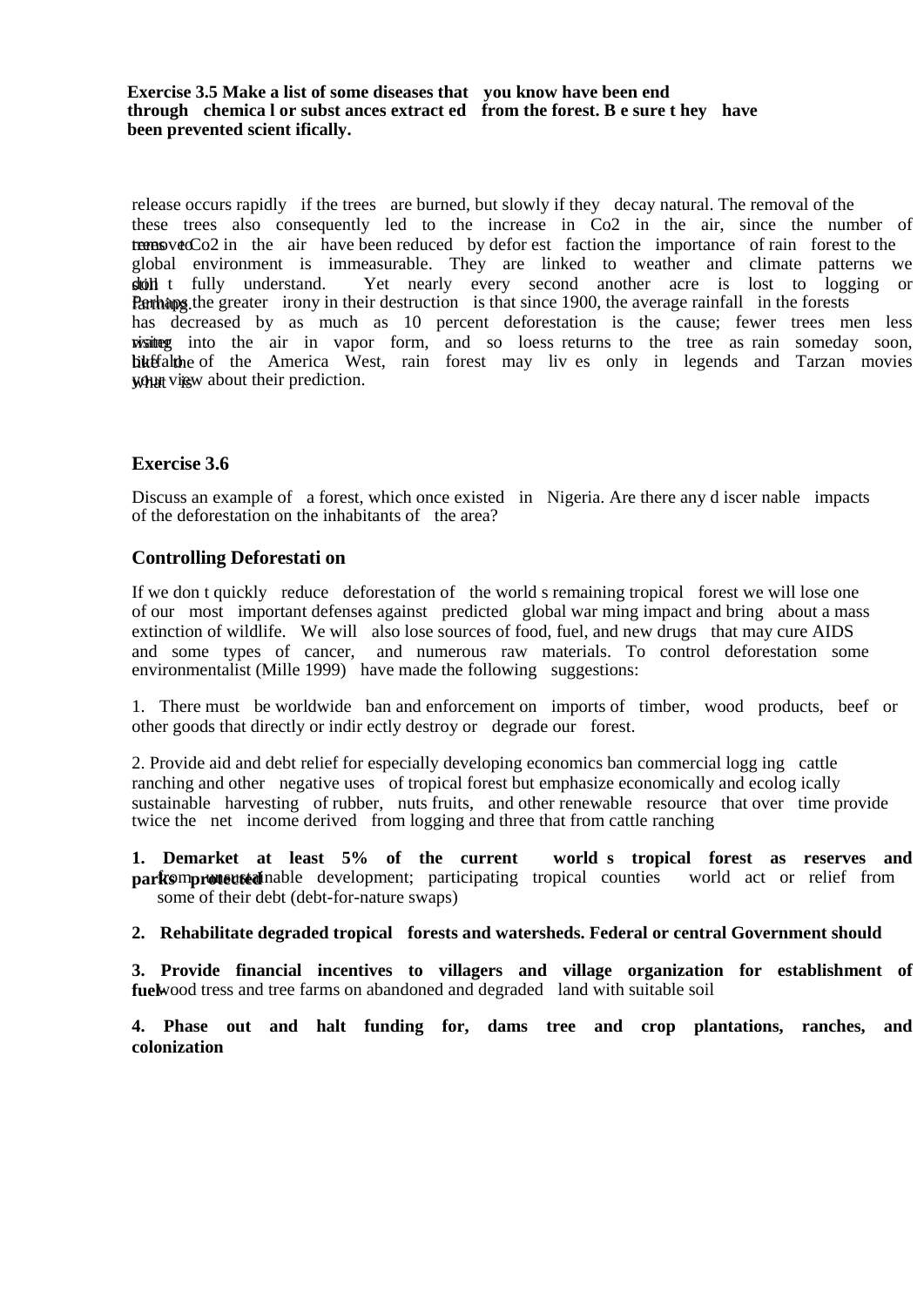programs that threaten tropical forests.

**5. Include indigenous tribal people women and pr ivate local conservation organization in the** ening and execution of tropical forest plans.

**6. Provide indigenous people with title to tropical forestland s that they and their**  ancestors have ustainable for centuries with the condition that these lands cannot be used in unsustainable manner cannot be sold. The Colombians government has done his by indigenous tribes compete control of two -thirds of the country s land area in the  $\frac{1}{2}$   $\frac{1}{2}$   $\frac{1}{2}$   $\frac{1}{2}$  the the condition that they must never sell the land.

**7. Require an extensive environment impact assessment for any proposed development project** opical forests and used internationally accepted standards for such

**8. Banks and inter national lending agencies from lend ing money for environmentally**  destructive projects.

**9. Support effective family planning methods and strategies that solve poverty problems** al **distr** ibution of land.

### **3.5 HABIT THAT WILL CHECK DEFORESTATION**

If you and I can inculcate the right habits a vast number of area of forests will conserved. Some of these habits are articulated below:

- Make use of both sizes of your papers including these back of scratch papers.
- Buy books, greeting carts, news pr int and other paper print material made from recycled reuse and recycle our paper products
- Use your e-mail rather than your surface mail. Store, use and transmit your information. In digital /electronic for m As much as possible avoid printing or use of pr inted materials.

Your can send greeting card via the Internet rather than buying cards.

- Purchase products made from good wood or other certified sustainable harvest wood, (Cunning ham Cunningham & Saigo, 2005)
- And if you build, conserve wood as much as possible. Use water board, particleboard, laminated beans or mother composites rather than use of plywood and timber produced made from old growth trees.

#### **4.0 CONCLUSION**

Deforestation is a sever global environmental problem that has been dr iven by global population growth the pressure to clear land for far ming, commercial ranching and uncontrolled and selfish economic exploitation of forests. Consequently deforestation led to soil erosion, alteration has climates through and hydrological cycle. The extensive extinction of several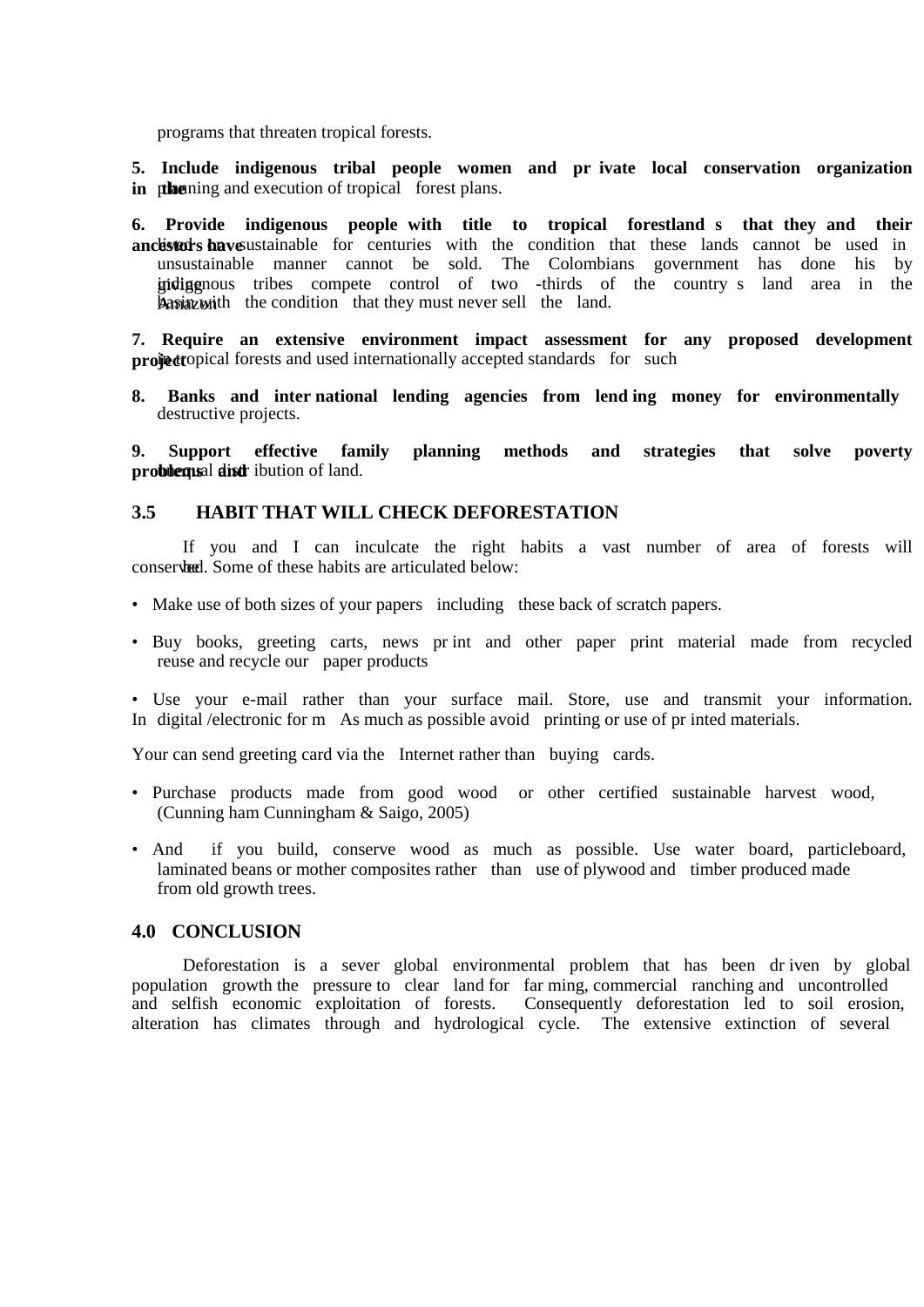biodiversity species whose sur vival are dependant on the forest is a ver y sensitive issue that  $\omega$  a treat to obtaining solution to human health problems. The most obtaining solution to human health problems. The most ether to vertisial eforestation are the difference in the oxygen and carbondiaoxide balance the atmosphere, this speedup ALBEDO and greenhouse effect (Jones et al 1990).

#### **5.0 SUM M ARY**

Deforestation has been defined by many authors in various ways. In sum, it is the clearing of virg in forestland for the purpose of non-forest friendly activities. The status of the right does it is a g loomy p icture  $1990$  and  $2000$  about  $912.3$  million ha of forest were tost at a size of a football field per second. This problem is quite pronounced in the from the world. The problem of deforestation is likable to logging. Agriculture poverty fuel wood crisis construction Dams, over population min ing and industry, colonization schemes and another emerging factor -Tourism. The consequences of deforestation are obviously see in our and land pollution, Erosion and flooding, loss of Biodiversity, loss and extinction of nattives culture and language and the greenhouse effect.

To control this problem several strategies were proposed which includ e among other ban timber imports that directly tropical forest, reserve 5% of current tropical forest as protected pack and few others. I mportantly some habits you and in need to inculcate to reduce the demand for paper and products made from trees were highlighted. If we inculcate these virtues less trees will be cut because less demand and supply

Do you agree to this proposed idea? Why not! So be a crusader for what you knowleble and where you are (you home or office). That s the way to save the life of trees.

#### **References and other Resources**

- 1. Cunningham, W, P, & Cunning ham, MA (2004) Principles of Environmental Science: Inquiry and Applications. McGraw Hill. New York Cunning ham, W. P,
- 2. Cunningham, M.A.& Saigo, B.(2005) Environmental Science: A Global Concer n Me Graw-Hill. New York
- 3. Jones. G, Robertson, A , Forbes, J.& Hollier G. (1990) Collins Dictionar y of Environmental Science Haper Collins Publishers. Glasgow
- 4. Miller G.T.(1999) Environment Science, Working with the Earth. New York Wads worth Publishing Company.
- 5. Okebukola,P.A.O. &Akpan, B.B (2004) Rain forests Reg ions and Rainforest Destruction. In strategies for Environmental Education:- Focuse on Rain forest. Environment Education ser ies No8 Okebukola P.A. & Akpan B.B. (Eds) Ibadan. Science Teachers Association of Nigeria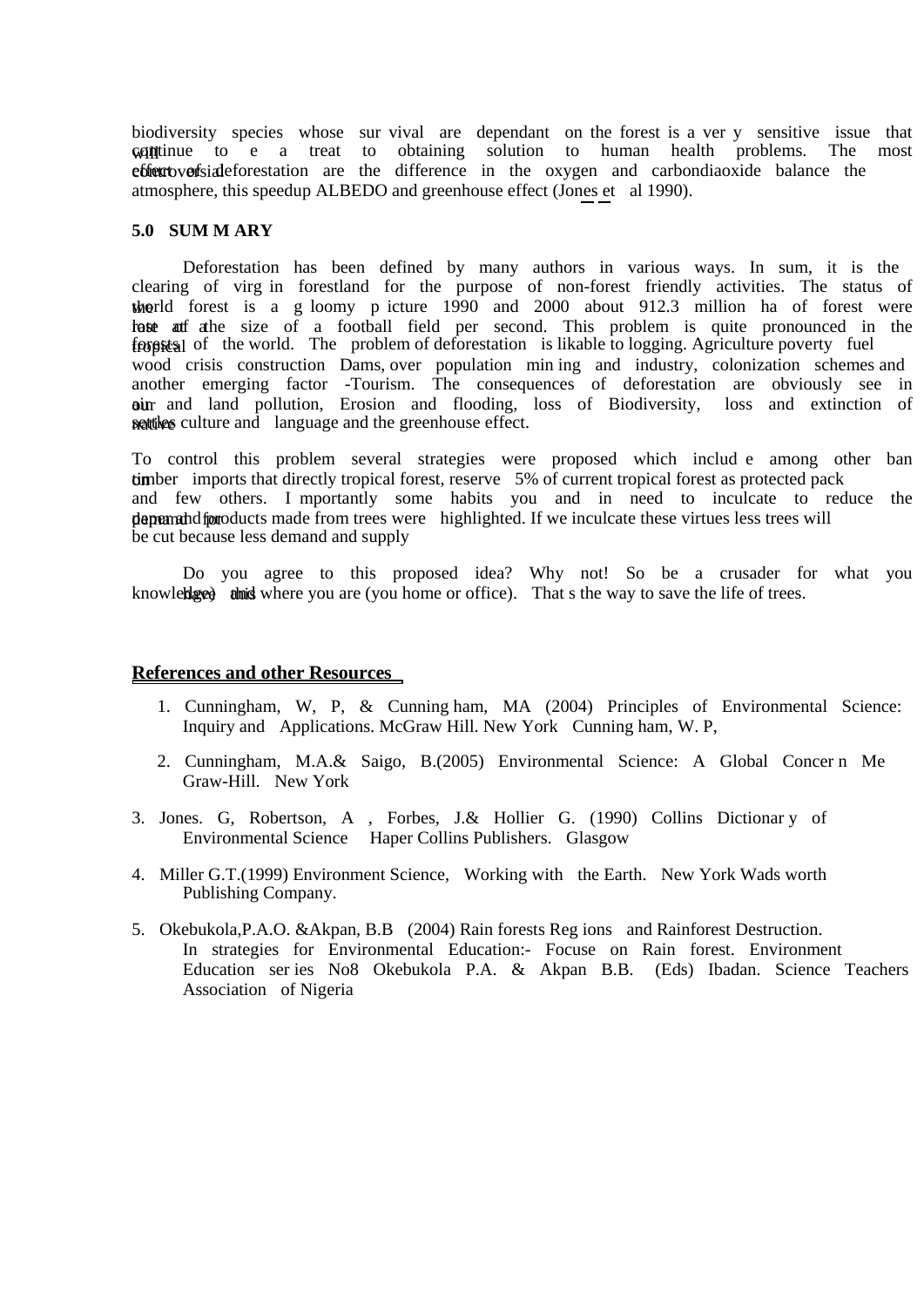#### **Other Resources**

- Food & Agriculture Organization (1997) state of the world s forest. A publication of the United Nations New York.
- Postel, s & Heise, (1988) Deforesting the Earth state of the world 1988) the world watch Institute
- Raven, P.H (1988) cause and I mpact of deforestation. In Earth 88: changing geographic perspectives National Geographic Society

### **6.0 TUTOR MARKED ASSIGNM ENT**

- 1. Explain four reasons of deforestation in Niger ia
- 2. State two obvious consequences of any of the above reasons
- 3. List four habits you prefer to exhibit as a means of controlling deforestation in Nigeria.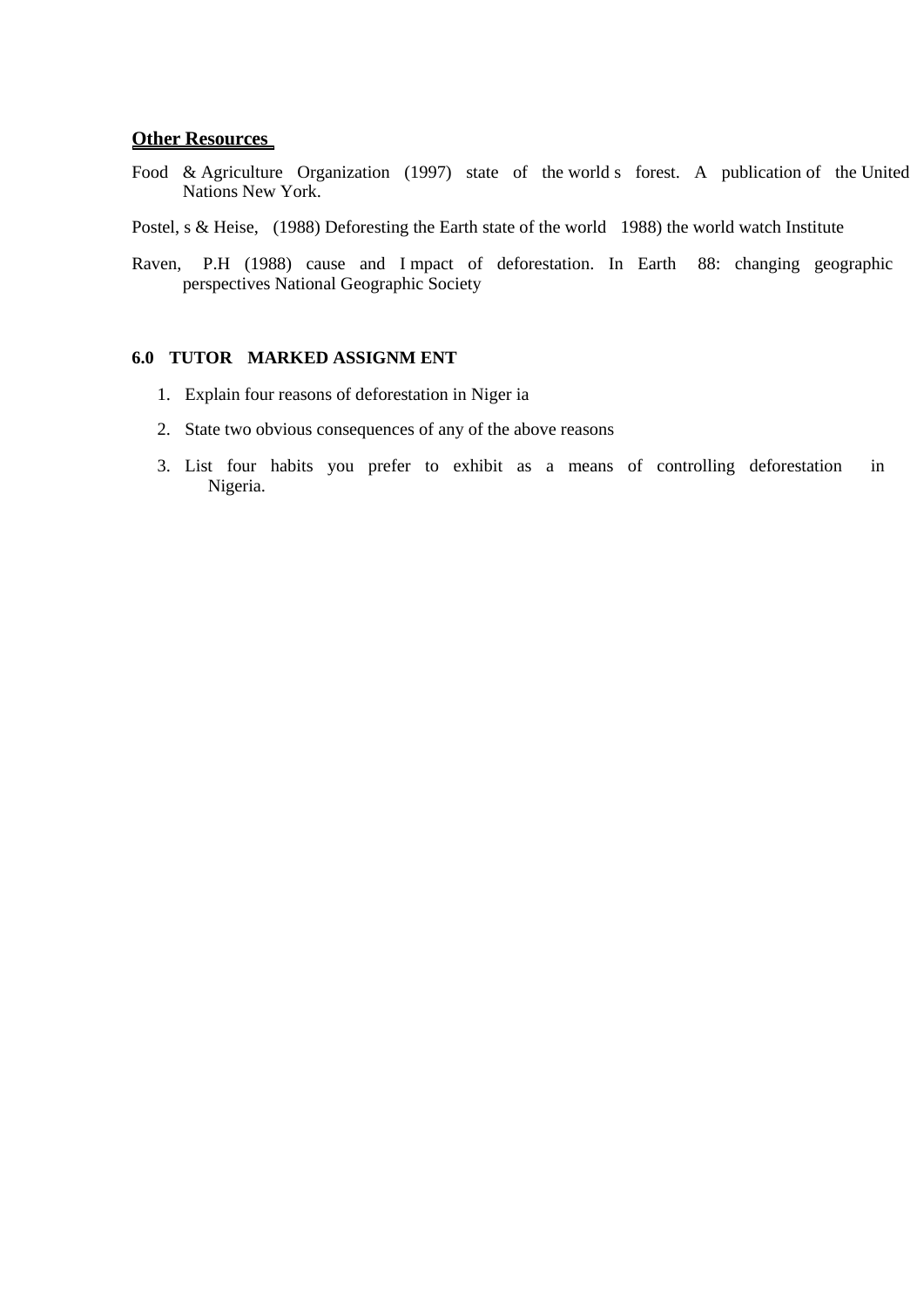# **UNIT 4: BIODIVERSITY LOSS AND CONSERVATI ON**

## **Table of Content**

- 1.0 Introduction
- 2.0 Objectives
- 3.0 Biod iversity: Conceptual Background
- 3.1 Relevance of biodiversity
- 3.2 Biod iversity loss: Clarification of concepts
- 3.3 Reasons for Biod iversity loss
- 3.4 Consequences of biodiversity loss
- 3.5 Biod iversity Conservation practices
- 3.6 Nigeria Conservation Foundation Efforts
- 4.0 Conclusion
- 5.0 Summary
- 6.0 Tutor Mark Assignment
- 7.0 Reference and other Resources

## **1.0 INTRODUCTION**

Human pressure on the environment has not only resulted into deforestation as also resulted onto biod iversity loss. This unit therefore seeks to explain the concept and essence biodiversity and highlig ht its consequence. Biodiversity conservation strategies are also enumerated. I want you to realize that this unit interact, so ensure you do the exercise outlined as you have do in the three pervious units.

#### **2.0 OBJECTIVES**

#### **At the end of this uni t, you should be able to:**

- Explain the concept of biod iversity
- State the Concept of Biodiversity Loss
- Identify the reasons for biodiver sity loss
- State the consequences of biodiver sity loss
- Mention techniques for biod iversity conser vation.

# **3.0 BIODIVERSITY:- Conceptual Background**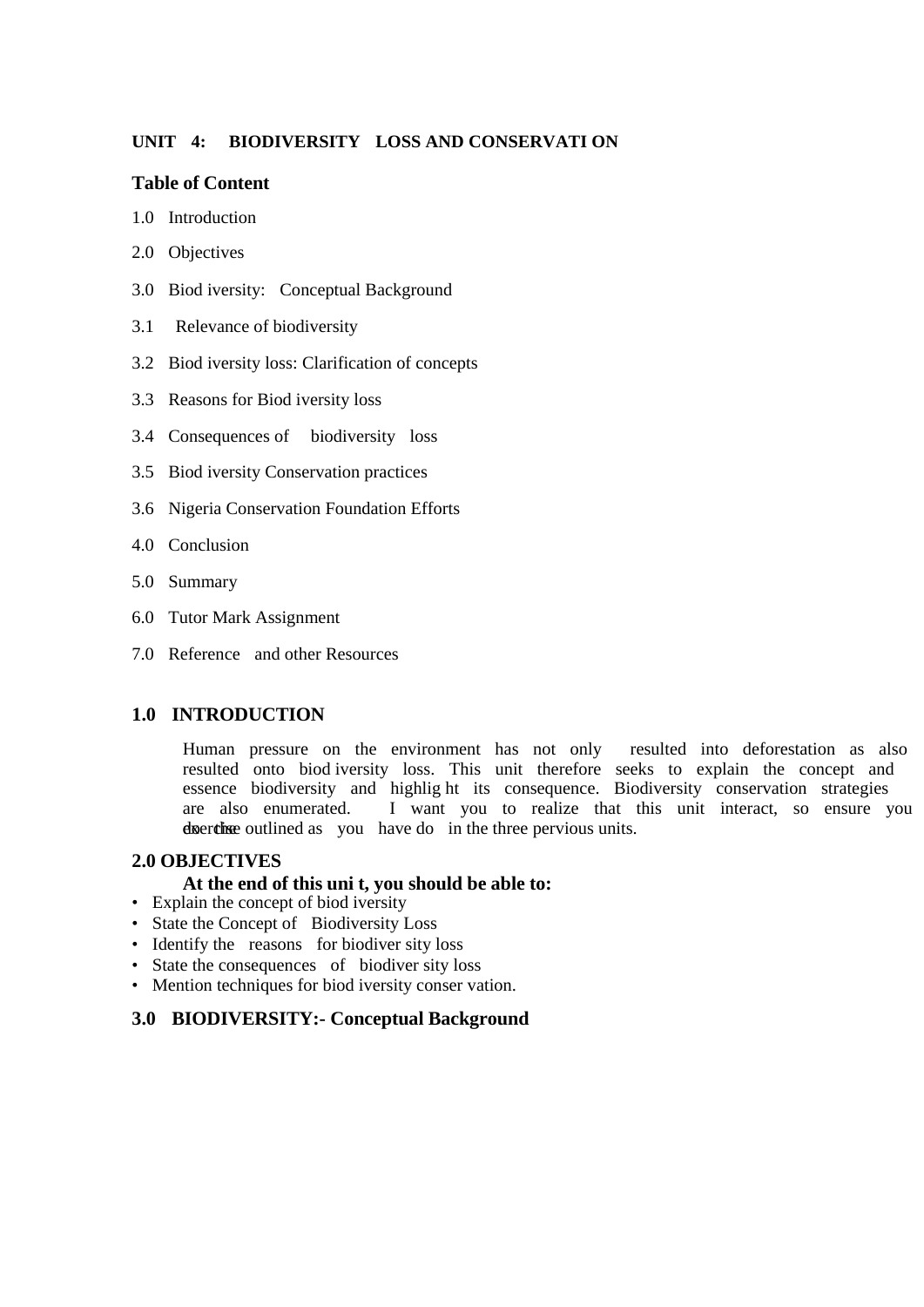The existences of varieties of living organisms is not for the fun of it. It is a life  $\frac{1}{2}$  spilled spilled specific specific purpose. This underscore the have to have a clear understanding of the concept of Biodiversity.

Biod iversity many be simply defined as the entire living organism, plants, animals fung i and microbes, that exist on our planet (IUCN, 1990), It may also be refereed to as the var iety of ganisms which subsume their genetic constitutes and the ecosystem where they may be found. Nzewi (1999) describes it as the wealth of the liv ing would, the var iety of life forms found, and animals.

So you have three definitions attempted the second and Nzewi the third. Ensure you so  $\psi$  with them that you can recall them by heart or at least express them in your won words ok?

Did it occur to you at the on set of this unit that the term BIODIVERS ITY BIOLOGICAL TYPU VERSITY STRESSES different kinds of life so we have different k inds of life on that are influenced or varied in their location d epend ing on the climatic condition. Biodiversity can be measured from three d ifferent angles and each is essential for the preservation of thath. Cunningham, Cunningham, & Saigo (2005) articulated them as:

- Genetic diversity
- Species diversity
- Ecological diversity

**Genet ic diversity evaluates the var iety of different versions of a particular genes with idual** species. For instance, a particular genes is responsible for colour among Nigeria within this group you still have d ifferent shades of colours:- i.e different shades of dark skin

**Species diversit y g ives us an idea of the numerical value of the different kinds of within specific communities or ecosystem.** 

**Ecological Diversity:- measures the abundance and comp lexity of a biological ecosystem plus plus plus humber** of niches, tropic levels and ecolog ical processes that trap energy, sustain food and by a materials within the system.

I want you to realize that within this species diversity, there is a difference between spectures (the sum of species in a community and species evenness (the comparative abundative dual within each species). Shall we consider this illustration together. Imagine  $\alpha$  exposystems. A and B, each within 4 species and 40 ind ividual plants.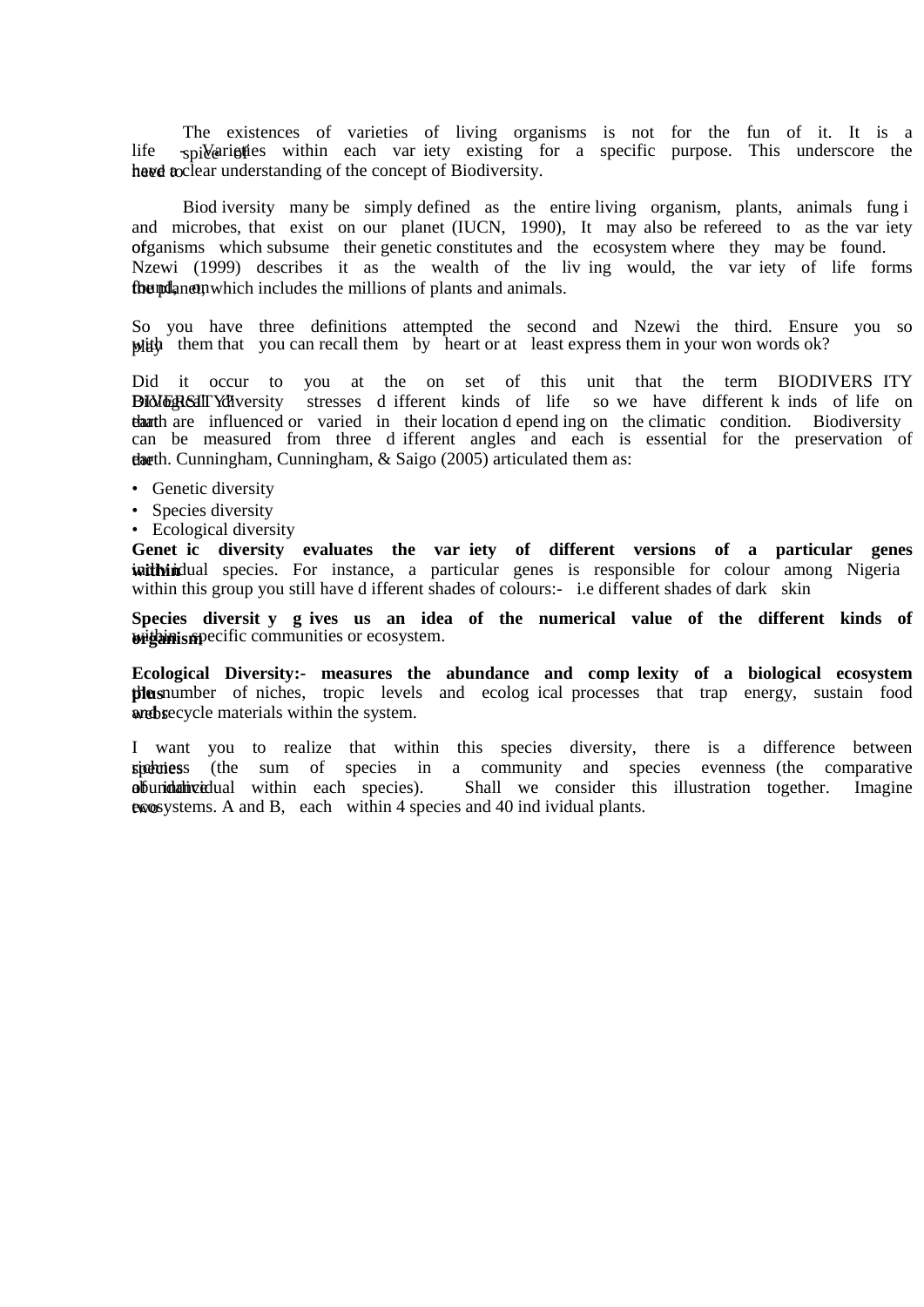

## **Figure 4:1: Two ecosyst ems wit h same species richness but varied diversity.**

 Your will realize from the above d iagrammatic illustrations both ecosystems have the same total (amount) of species (40) and the same var ies of species or richness (4). Now imagine you were walk ing through these two ecosystems one after the other, you will have the impression that ecosystem A is much more diverse as a result of your tendency encountering a gratured with ecosystem B.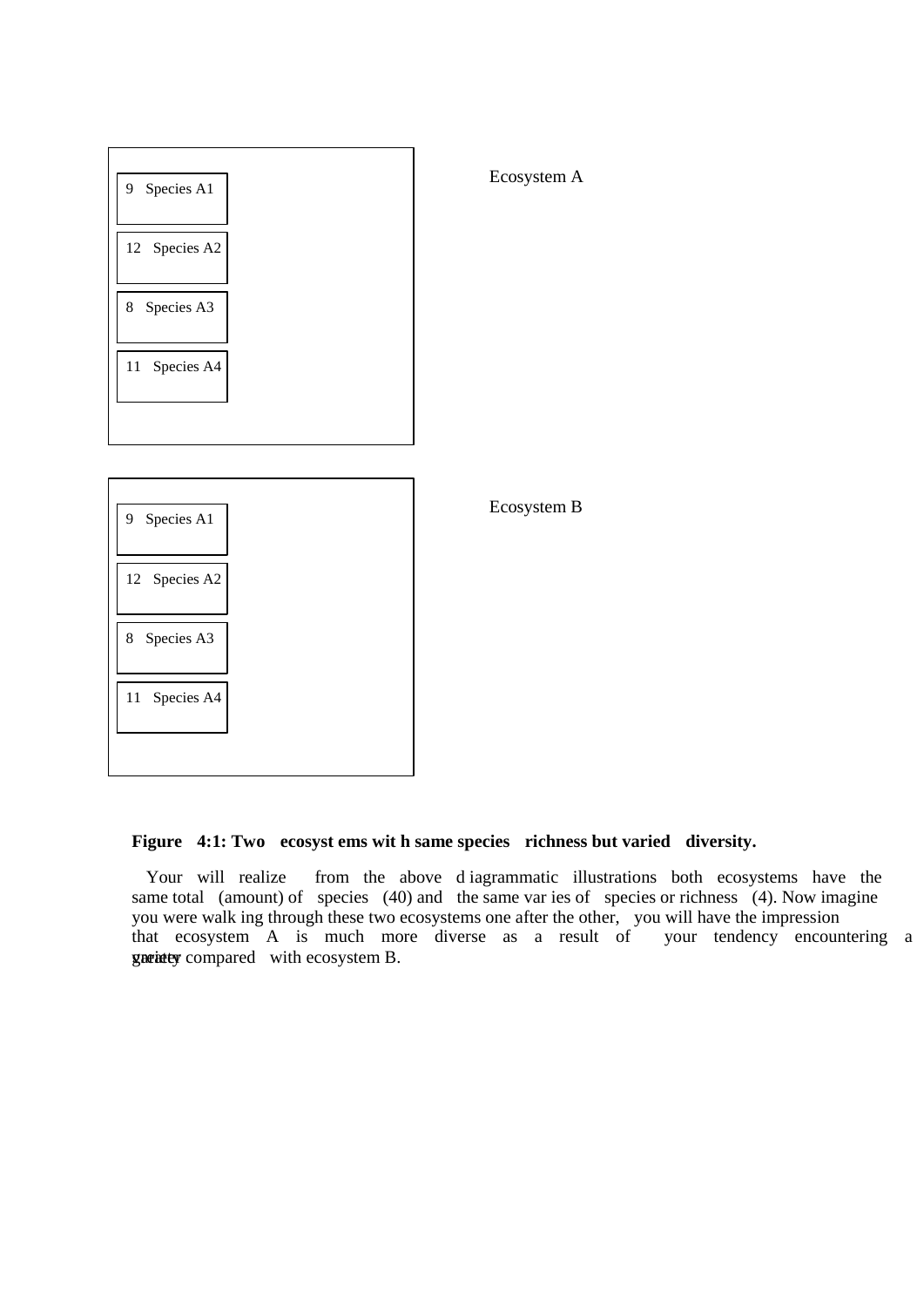#### **Exercise 4.1**

- 1. From figure 4.1, identify the name and total number of the species that dominated ecosystems B.
- 2a. Calculate the difference between the highest lowest population of the four species in each ecosystem.
- 2b. Which ecosystem has a hig her range or difference?

Note:- the closer the range the more diverse the ecosystem.

#### **3.1 RELEVANCE OF BIODIVERSITY**

The basic need of human today aside from water  $\&$  oxygen Diversity in p lants

and animals in the ecosystem ensure a source of food to humans. Apart from feeding us,

plants Provide oxygen.

- Medicines Good food does not exclude any one from so many of the drugs and medicine used today are from plant for examp le morphine emp loyed in the relieve ser ver pains (cancer patients) is derived from plant (opium poppy) and quinine used for treating malar ia is from plant. It is estimated that more than 25% of all medicines available today are derived tropical plants (Peyton. et al. 1995). The value of this natural source of imedicines and maintaining a rich diversity of species will enhance our chances of finding the cr itically needed medicines to cure existing or new diseases (Eguabor, 1999)
- Energy

Biod iversity is of importance to humans in that plants are a source of energ y. Wood is approximately 1.5 billion people across all cultures, to fulfill 90% of their fuel needs.

 If properly managed, wood may serve as a r enewable source of energy. However, wood supplies cannot be replenished fast enough to meet the growing energy demands.

There are other source of wood which are by-products of industrial processes and are cogneded and treated as east. Theses include sawdust, rich husks, corn cob coconut and **kernel shells.** These are alternative sources of energy that have not been fully har nessed.

• Wood for Building

Another sig nificant use of the world s biodiversity is in the form of wood. Products for construction and building. Although the indiscr iminate use of timber for wood leads to deforestation the importance of wood as one of the mater ials for build ing houses cannot be easily  $\&$  quickly ig nored.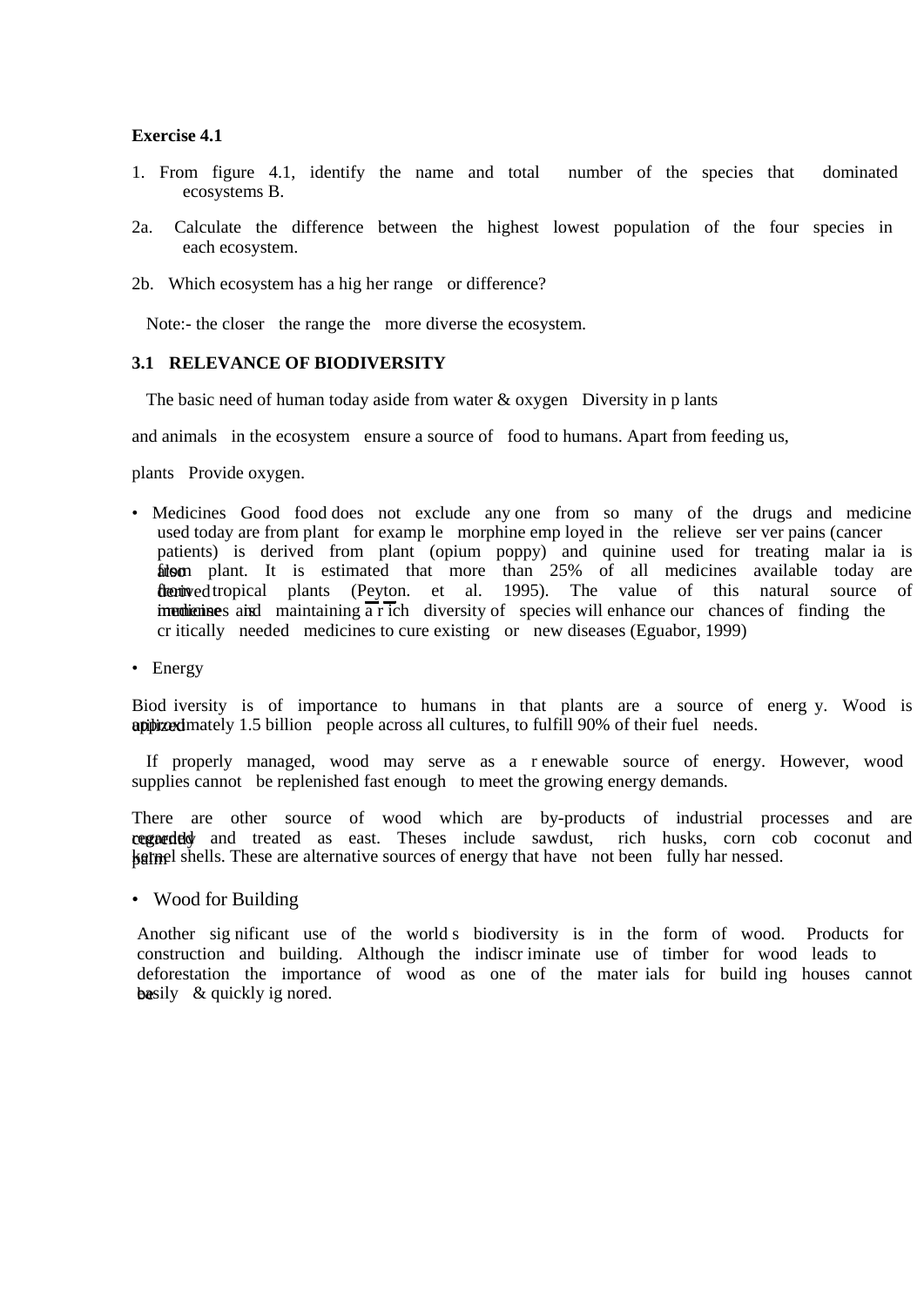The processing and use of wood in build ing also provides trade and a Sources of inanime people. The way out of this dilemma is to control logging encourage planting of times and research into alternative uses of wood for building.

• Tourism and Revenue

In many countries a significant portion of the tourist generate revenue is directly related to the Biod iversity of that country. Tourists visit a particular area to view wildlife and actual system. In Nigeria the Yankari Game Reserve in Bauchi State as tourist traction is well k nown. In some countries such as Kenya. Botswana tourist industry is central wild life reserves. These tourist.Industries also provid e emp loyment for local resident s who serve as guides and do other jobs.

• Aest het ic and Conservation of Species This aspect has been overlooked but these variety of plants and animals add to the aesthetics of our surrounding. For this reason people thousland of kilometers to view these variety of plants and animals irrespective of the ancial Perhaps the most important reason for biodiversity conservation is to prevent the extinction of these plants and animals. Many plants and animals are already endangered **ox** tinct. In Nigeria these include lion, leopard, whales, Dama gazelle, ostrich (Lawal, 1994)

#### **Exercise 4. 2 Project .**

- 1. Find out within your community the relevance of biod iversity from the following groups of indiv iduals.
- a. Basic school Pupils
- b. Secondary school students
- c. Tertiar y students
- d. Non\_ schooling populace

Interview five randomly selected individuals from each group ask them to mention or list four important relevance of biodiversity. I f any of the relevance to what you have learnt give a score of 5 and lower score depending on the level of correctness. Find the average for each group and also the total average for all the four groups. Hig hest possible score for any group points.

1. Based on your result asses for pass (20- 10) and fail for less than 10.

Now conclude, what will likely be the attitude of citizens towards biodiversity in view of their assessment on the knowledge on relevance of biodiversity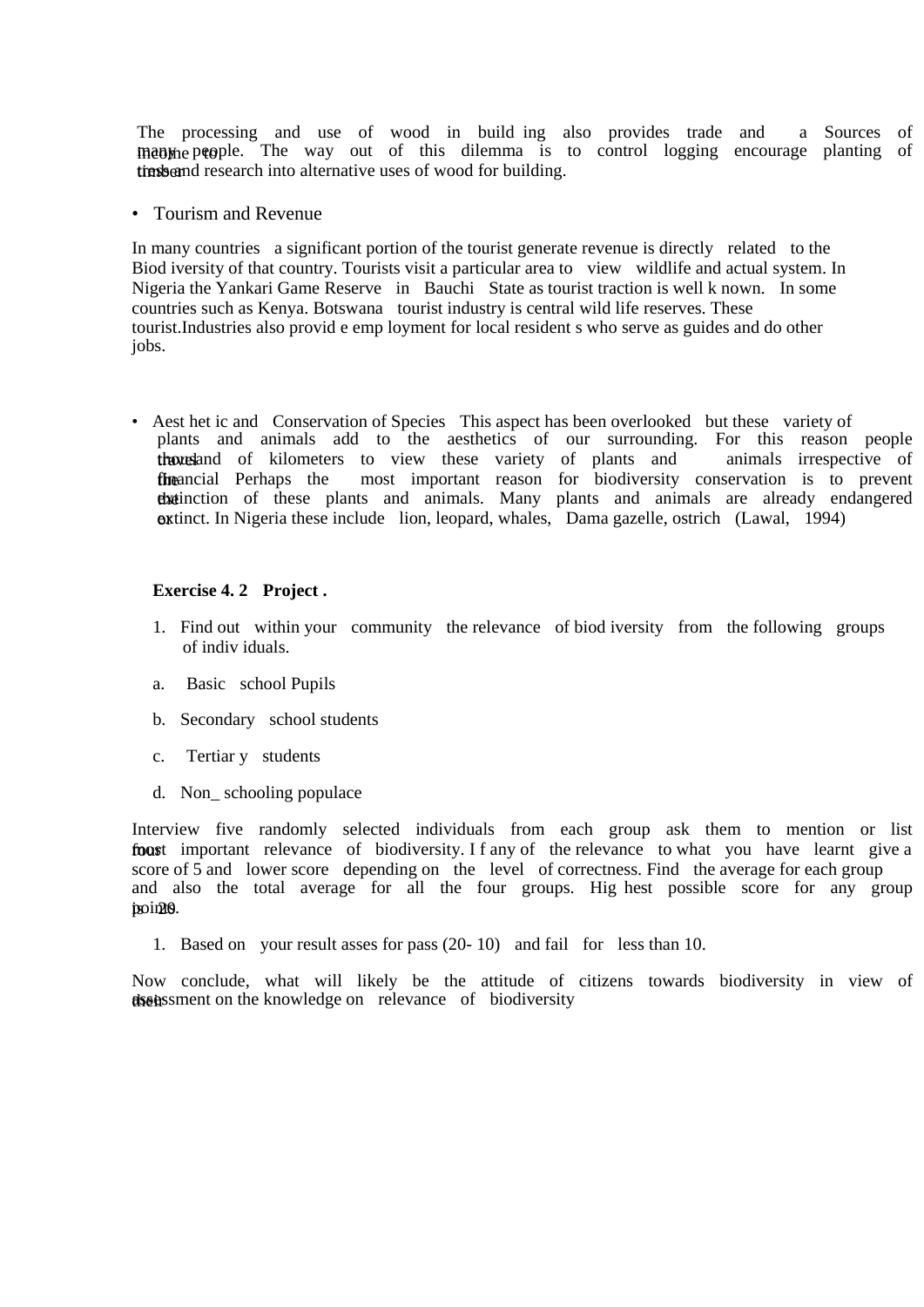# **3.2 BIODIVERSITY LOSS: Clarification of Concepts**

Biod iversity loss implies the extortion or rarity of biological diversity \_ plants and Montherals. And particular species has been extinct or has been classified or enlisted into the groups of rare organisms them the term biod iversity loss is applicable. This implies that the species has been lost or close to been lost.

It is important to outline the level of rar ity of species relative to extinction which is the hige thest Therefore loss or biod iversity loss becomes a relative term to what extent is the lofs the species this question makes the parse level of rarity important in this units. So note that there are two issues about biodiversity loss. First is the lost (extinction) of biodiversity and secondly is process of being lost (rarity) which exist in stages.

Now let us clarify these concept and outline them chronologically in the descending order of being lost

- Extincti on:- This is when a species cannot be found of species cannot be found, of located within the ecosystem. The species is said to have disappeared
- Endangered species:- These are species that have the highest probability of being extinct if current unfavorable activities against them or their environment is not checked
- Vulnerable species:- These species have been seriously exploited and /or have been forced to a habitat or inhabits a seriously unfriendly environment. These species because they are unlikely to adapt to this environment or if the exploitation trend is not checked will duate to the endangered rarity.
- Threatened species:- These species are threatened as a result of their small number usually within the local setting. It is however possible for species to graduate out of theity categories or difficult for classification into any of the three rarity classes outlines earlier so, they could be said to be out-of danger or indeter minate species (Jones et al 1990) case may be.
- Out-of danger species:- These are at one time or the other categorized into any of the three rarity groups (Endangered, Vulnerable or threatened) but have favourable responded to conservation strategies and the rarity of their survival is no longer in place. This does imply that they cannot retrogress into rarity of human negative attitude to and environmental degradation on the species habitat resuscitates.
- Indetermi ne species: These are species that falls within the three rarity groups but due to inadequate infor mation is difficult to provide appropriate classification
- More on Extinction Jones et al (1990) mention that of all known extinction that have occurred from  $1600AD.75\overline{\phantom{0}}$  of the mammal and 66% of Avian extinction are as a result of human is the primary cause, followed by habitat destruction.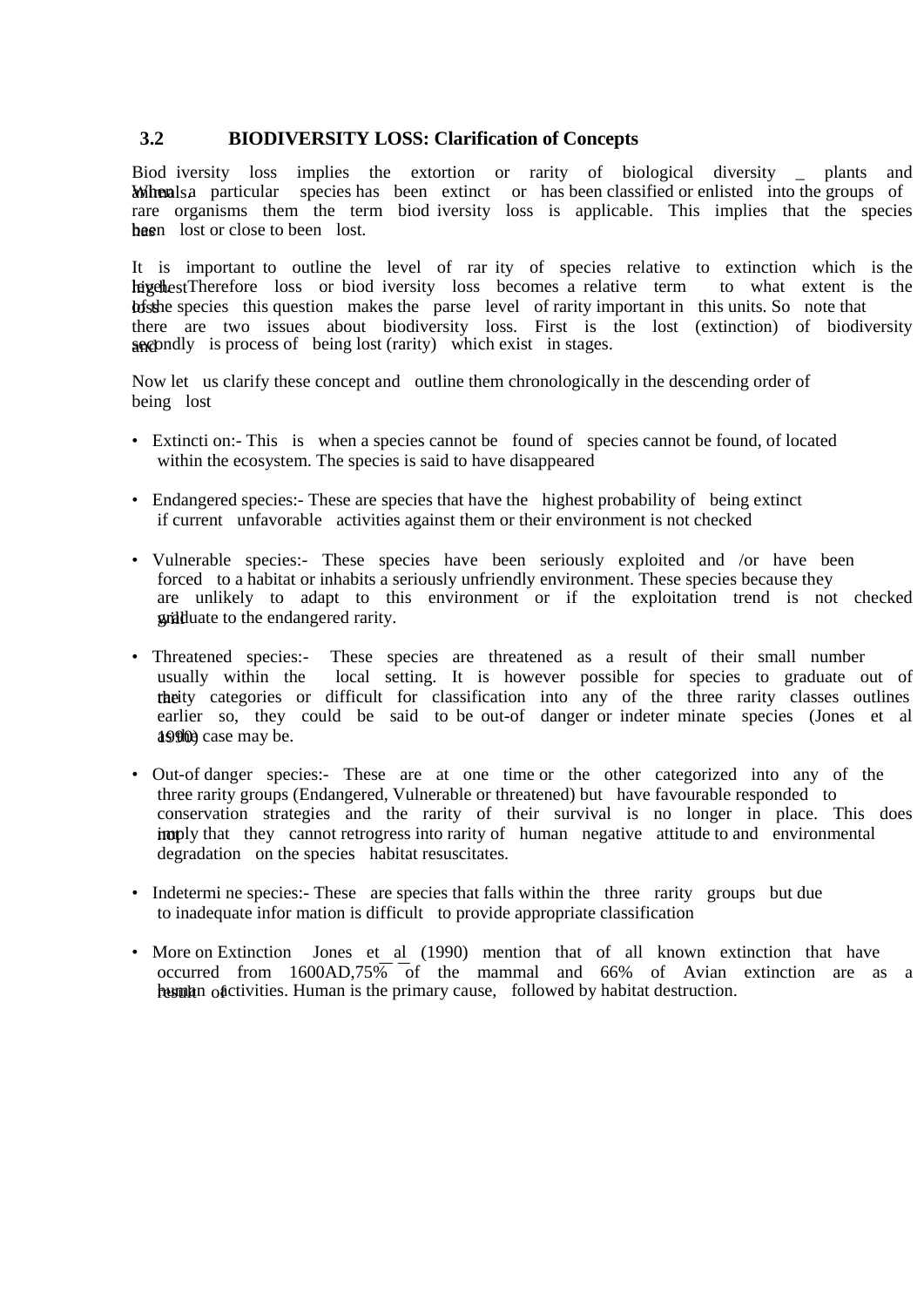# **3.3 CONSEQUEN CES OF BIODIVERSITY LOSS**

Biodiversity loss has various consequences for life and support for existence in the plant. The sequences of rap id world population growth, with it s attendance effect of modernagriculture and industrial technology convey one painful message to man. If such action continue unabated, the world's natural environment would soon be consummate leaving only man-made. Technology -based environment The few plant and animal species most often man-made. Technology -based environment The few demand by human those that face the problem of extinction. The imp lication of their loss may be far-reaching since without food. It may also mean removing predators which keep other pests and diseases in check.

Biod iversity loss will obviously lead to the disappearance of wild lie. Increasing cutting down of forests (deforestation) is bad in itself, but most importantly implies a loss of many valuable land species and animals. This is also usually followed by a loss of edible and medicinal Migagia Infor instance, we have lost most of our indigenous species and vegetable because they could only thrive in the forests that have been left untouched.

Another effect of Biodiversity loss is the possib le spin-off effect that might make it for a form ossible ation to sustain her socio-cultural her itage. A nation s Biod iversity is a stock of **and actual resources** for meeting the essential requirements for self survival with respect to food, water, shelter and protection from inimical forces or organisms.

Extinction of species lead to the promotion and dependence on one types of species (Genetically unifor m). Large scale mono-crop plantation are often grow from a sing le parent stock. Leaving the entire crop at risk to rapid attack by diseases, pest and nclement weather. For example, in the 1970s a virus attacked large swaths of genetically uniform rice crops in south East Asia threatening food security in the highly populated region. Several thousand varieties of wild rice screened for resistance to the d isease and fortunately a saviour was found in a singlies of weed-like rice from India. If all the farmland in India had also succumbed to the genetically uniform rice as the rest of South East Asia, the resultant effect on food secur it would be better imagined then experienced (Nzewi, 1999).

#### **3.4 REASONS FOR BIODIVERSITY LOSS**

Biod iversity loss is basically traceable to human influence. Some of these factors that heindiversity loss are:

#### **Table 4.1 Endangered and Threatened species, world wide**

Mammals 2,133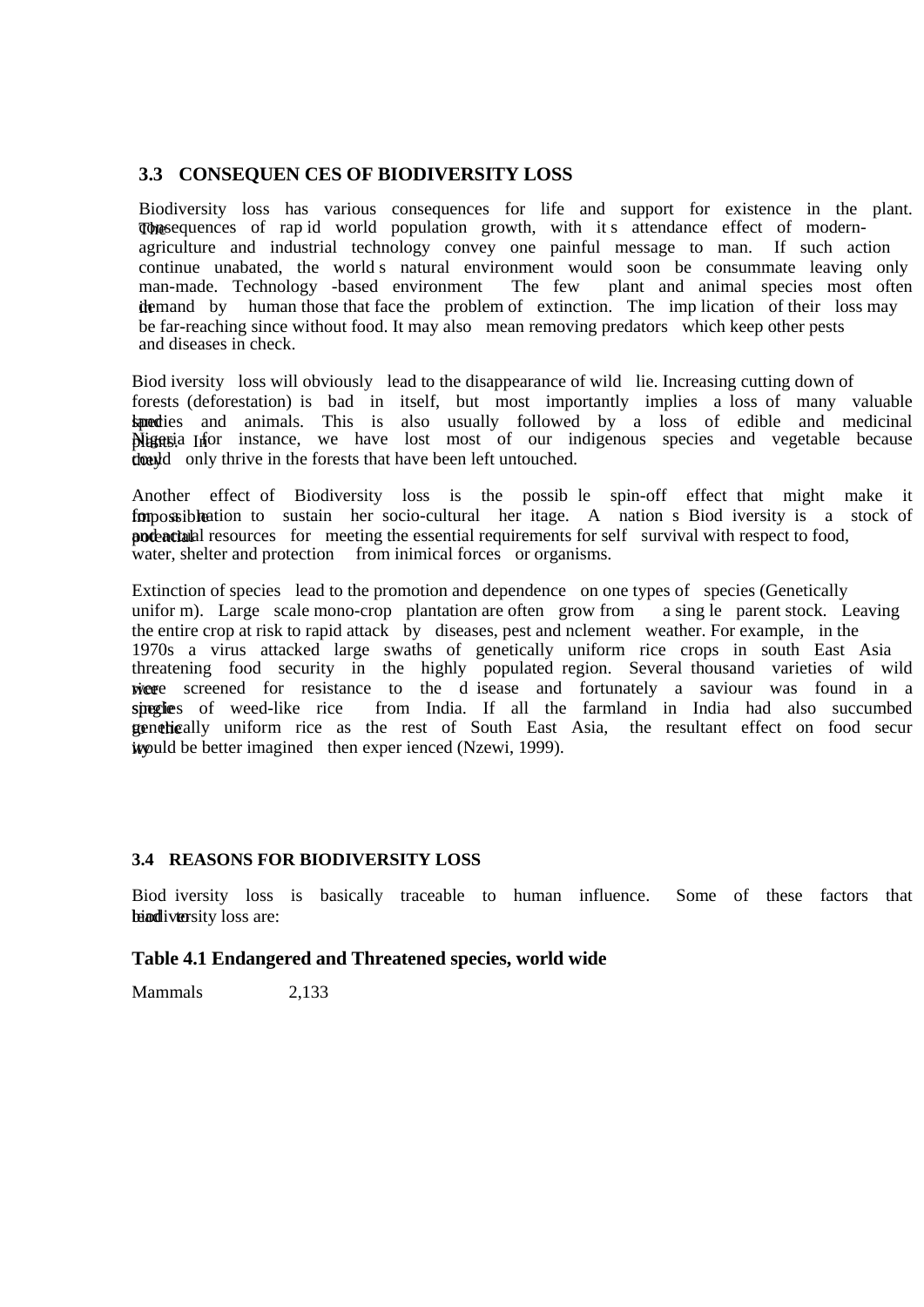Birds 2,123 Reptiles 454 Amphibians 231 Fish 1,159 Insects and other invertebrates 3,374 Total fauna 9,474 Plant (Floura) 7,022 Fauna- Animals

Source: Cunningham et al (2005)

**Over-Exploitation: this is the excessive exploitation of plant and animals species for**  foodicine or other industrial uses. The irony of the exp erience id that those plant and apenially which support life are over-exploited even to the point of extinction. The ones that are need survive and 29 fast disappearing economic plant species in Niger ia to include the traditional food wrapper (Thaumtcoccus danielle), the traditional spices such as piper guneenois trad itional sp ices such as piper guneenois and Paricia bicolar, and the medicinal Irvingia gabonensis

**Dest ruction of Ha bitat:- The problem of population growth leads to competing land for** iculture demand for food, fiber and wood products, large number of trees are (felled for tablishment and infrastructural development.

**Deforestation: This problem has led to other environmental problems such as deselvification**il erosion, declining soil fertility and loss of agricultural land, flooding and siltation of water bodies. These are the consequences of the loss of our tropical rainforest that uence water flow, protect watershed, regulate climate, produce oxygen and harbour our genetic sources of biodiversity. Nest (1991) mentioned that near ly 40% of Niger ia was or ig inally clad with Tropical Deciduous forest while the remaining (Northern parts) were tropical woodland . Sahel and Savannah did not exist a century ago. Today, only 10% of the rainforests is left in reser ves and inaccessible hig hland; the rest of the orig inal rainforest having being reduced to patchwork.

**Genet ic Erosions: This is usually due to reduction in genetic diversity as a results of individuals** or population less Genetic erosion also e due to adoption of improved varieties or abandonment for other crops resulting in loss of land races and primitive e.g. in the wake of modern agr iculture, cultivators. Local bean var ieties are no longer cultivated to any appreciable Extentic erosion could also be due to abandonment of traditional agro-ecosystems by the indigenous population, socio- economic and cultural and lack of scientific interest in wild edible plants.

**Introduced species:- Human sometimes intention or unsuspiciously allows the growth of**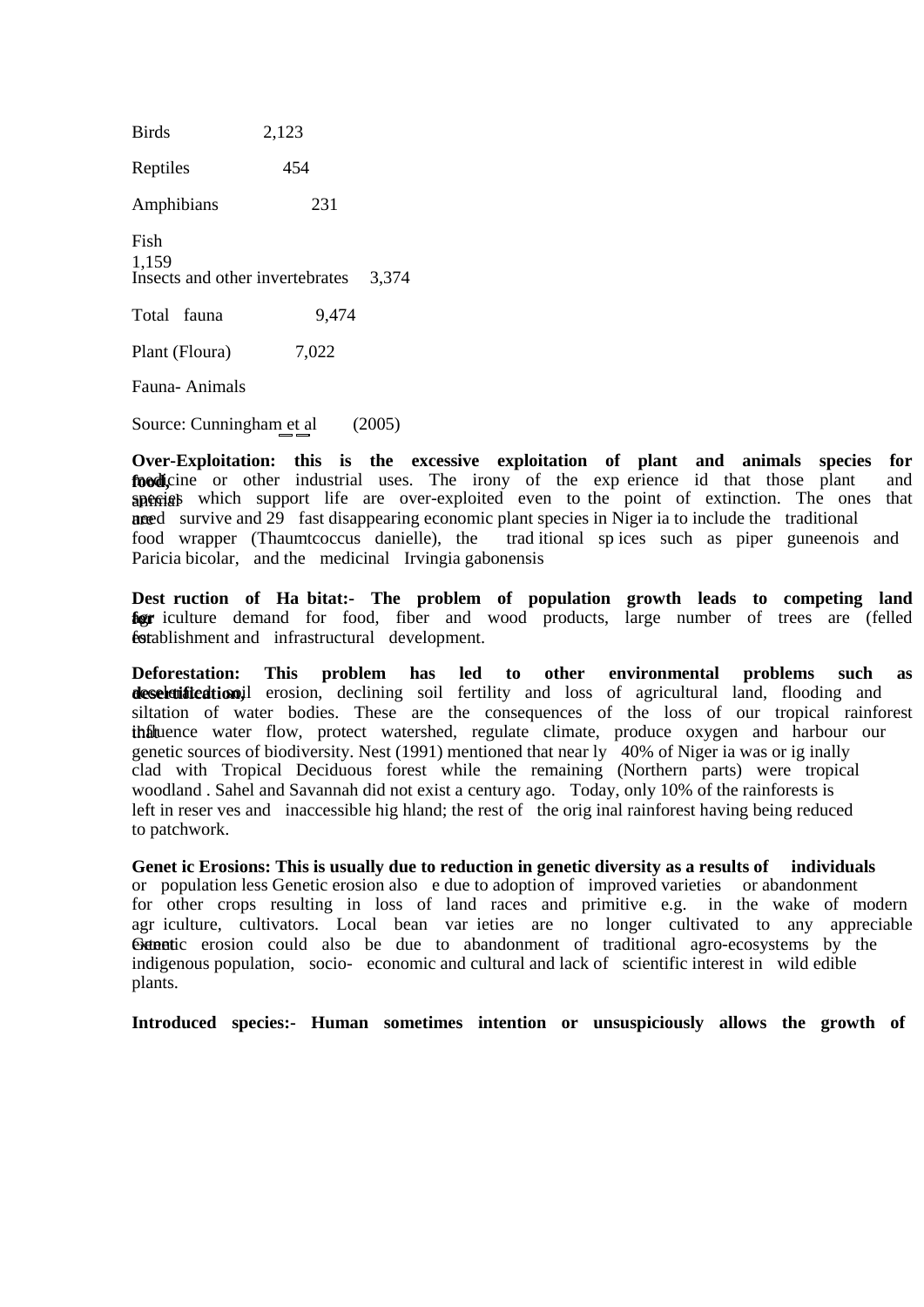exotic plants, which compete with and destroy the native plants. For example, nipa palm introduced in the coastal areas has naturalized and is speeding at a very rapid rate replacing the mangroves. According to Petters (1993) the nipa is moving with such rapidity that unless its presence is documented and checked as an ecological hazard, just like the water hyagering may loss all its mangrove vegetation within the next decade.

**Changes in farmi ng system:- The tradition farming system involved mixed cropping**  which is an approximation of natural plant comminutes. With increased agricultural research, monocropping is emphasize. The negative effect of modern agriculture and biodiversity conservation run through the entire ecosystem. It accelerates soil improvement such that with the nutrient composition of the soil change, plant species which exert heavy demand on the soil are destroyed.

**Polluti on: When we pollute rivers, lakes and oceans, we are causing tremendous har m i**dded by *distinctive species, ecosystem and habitats that influence the productively &benefits provided by* ecosystems. If the types of species in any ecosystem changes, the ecosystem ability to pbsbrtion, maintain soil fertility and microclimates, cleanse water and provide other valuable service is altered. It takes time to adjust.

Urbanizati on: The earlier we realize this the better for humanity. Do you agree? Our **inductrieries** and the city jointly generate large volumes of waste in form of paper bags, **industri**nes and the city jointly generate large volumes of waste in form of paper bags, **plastiquers** broken glass and other physical and non-biodegradable wastes which are plastic containers broken glass and other physical and non-biodegradable dumated into water wage oil spillage from oil p ipelines, industry, boat and automobile engineers normally form a thin film on the surface and thus act to prevent oxygen from the from stheod ving and circulating freely for use by plants and animals whose lives depend on it.

#### **Biodiversity Conservation**

Biod iversity conservation involves a wide spectrum of activities and behaviours including protection of p lants and animals species from reckless exploitation sustaining food protection of p lants and animals species from reckless problem with a soil, maintaining or even raising the level of cleanliness and the aesthetics of the environment.

# **3.5 BIODIVERSITY CONSERVATION PRACTICES**

- Environment Educa tion: The key factor in any successful conser vation practice is environment education. The individual und erstand what why and whose interest it serves.. Some of the most popular approaches in Nigeria are the mass media and environment projects. Posters are sometimes displayed to depict some aspects of the general abuse on the environment. Newspapers. Newsletters, magazine and Booklets are published which give more detail on environment problems and their car e.
- Yout h Programmes:- The rationale being that any far-reaching, permanent and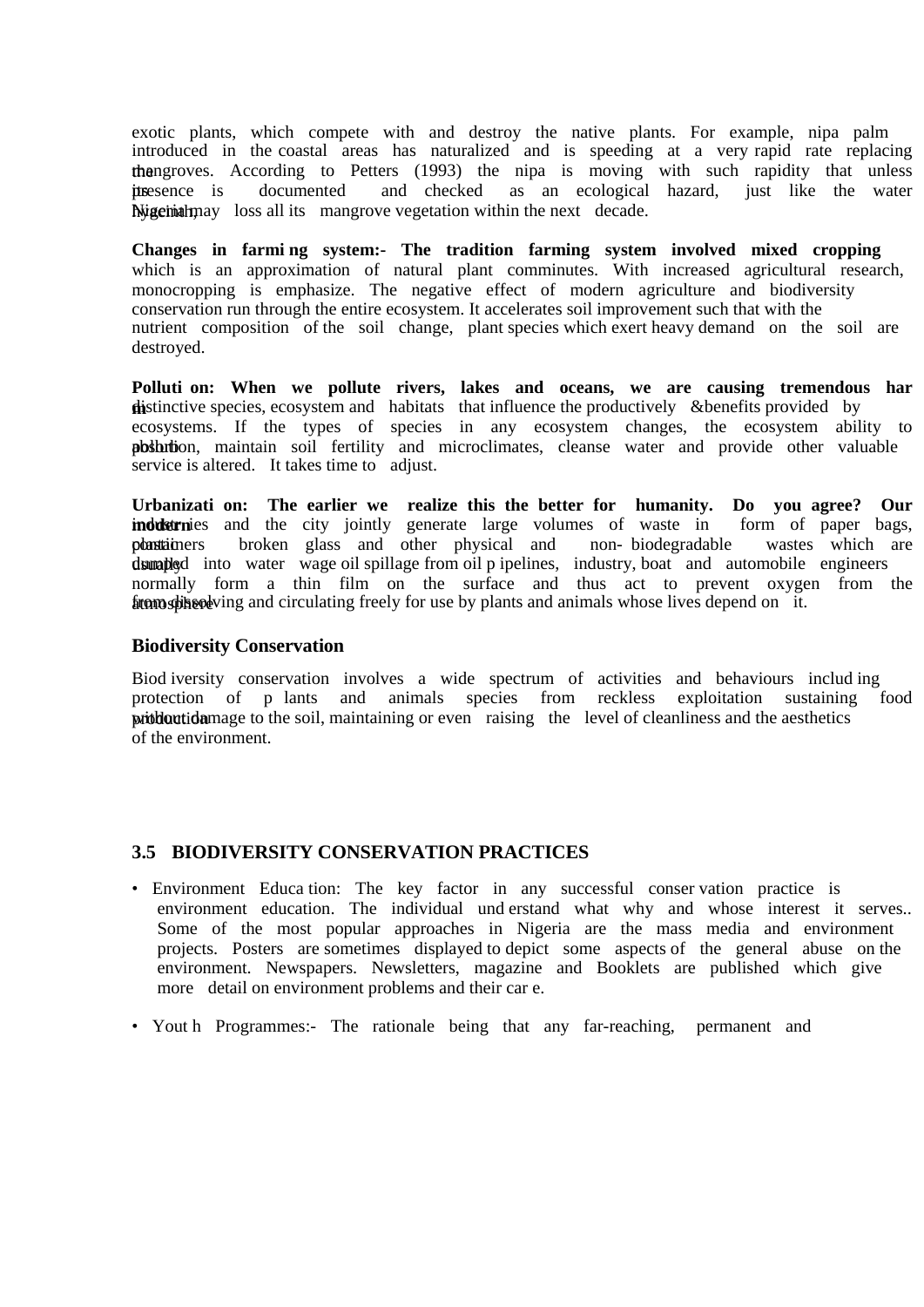meaningful progress can only be made if the youth of the country are properly the unique relation the exists between sustainable resources and human survival.

Animashaun is (1995) id ea is that the school environment activities by -step gradation from the st year in school through the last, of environment problem and practical ways of preventing ond solving them. The potency of the strategy that children are more receptive to new experience than adults and these would grow with them as they mature.

- Farmi ng Practices:- Mixed farming system is predominant in the forest zone and is characterized by root crop dominance with cereals p laying secondary roles in **cultivation** in some vegetables, variance in some vegetables, in the creep ing ground or pumpkin, small vegetables, yams on raised ds with the climbing stems trained on poles, occasional stands of maize and **adskaviater**, are all grown together as a mixed cropp ing system.
- Religious / Totemic Practices:-. Totems refer to animal or plant species and occasionally other things, which are held in special regard by a particular group of peop le in a society. In Nigeria, many communities practice this and it help s to conserve **Fordiversity.** For in Idemili, North and south LGA of Anambr a State, the python used to be revered and worshipped, and anybody who k ills it must perform an elaborate burial ceremony for it. Presently when most ind igenes of the area are Christians and no longerhip the p ythons they do not see the need to kill it since p ythons in that area are har mless. Python are thus abundant in the area. Other communities have their own symbols and those comminutes the revered species thr ive (Nzewi 1999).
- Use and Reuse The Forest: Several forests have been over-exp loited yet under utilized what a paradox rather exploiting the forest should use the forest by extracting or harvestong its extending its products produce such as fruits. Nuts, Oils, Rubber. Essences medicinal p lants and other **products.** Forest extraction makes sense, because it can provide a life will keep people living and working and it conserves the forest.
- Reclaim & Reuse Deforested Zones: We can reclaim and reuse the already deforested and degrade zone. In the Amazon region, for instance, there is plenty of degraded land to go around the Indians and other natives. In the late 1960 s the government of Branted huge subsidies to encourage big investors to transform the forest into pastures. Whis accomplished but was degraded after six years. When it was clear that a huge this big land owners left and the result is expanse of abandoned pastureland wither ing away.
- Waste Recycling: Industries should be made to set up waste processing and effluent plants to help recycle wastes, instead of sending unthread wastes into bodies of water dump sites to constitute health hazards to millions of people.
- Industrial Replacement/ Modification: Industries that use hazardous gases should be rep laced with those that use environmental-friendly gases. For instance in Europe America and Japan industries have begun a costly rep lacement of that noxious CFCs hydrochloro-florocarbons HCFCs which break down more easily and causes 95 percent less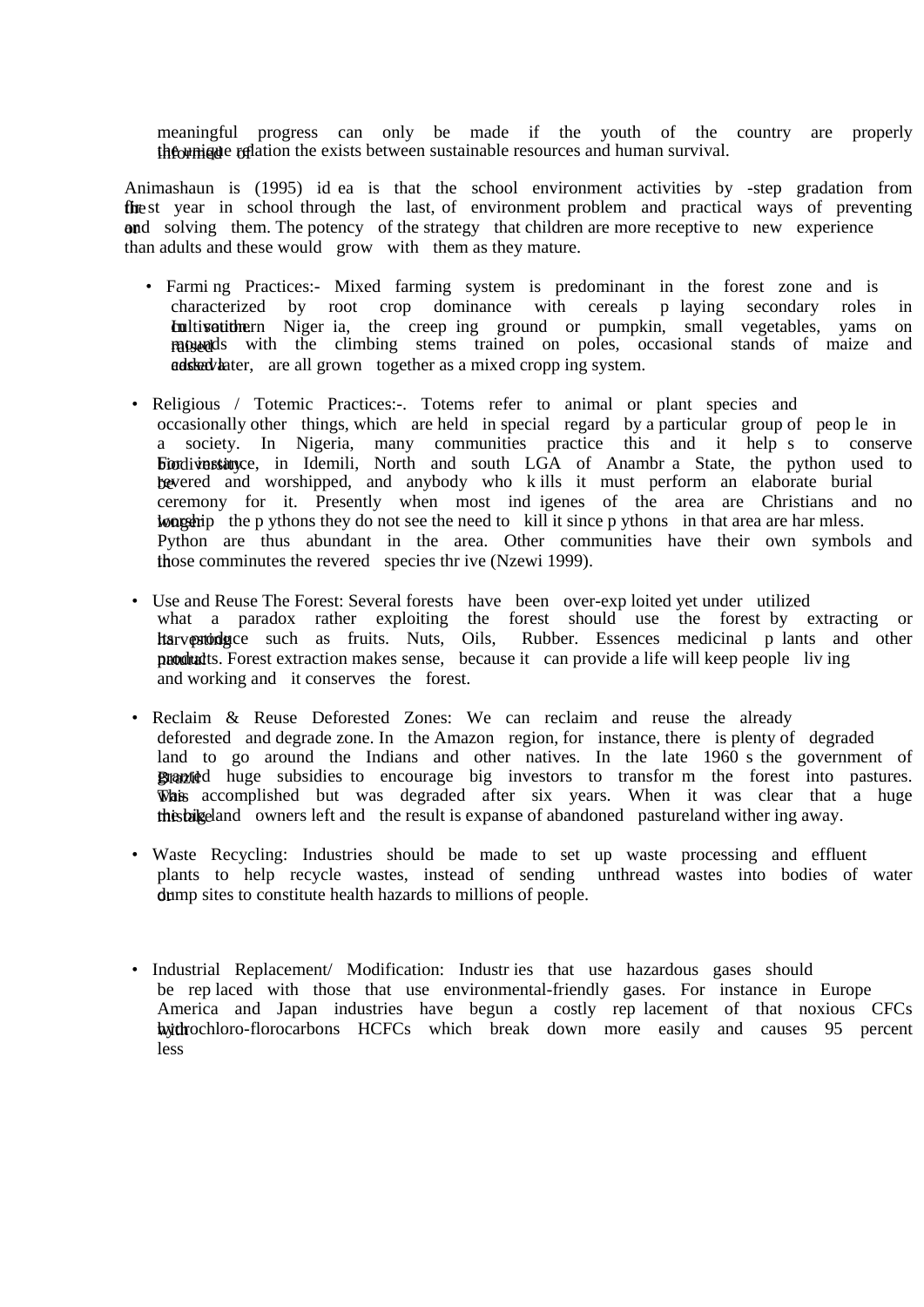damage to the Ozone layer other companies are also going for the HFCs hydrofluorocarbons which eliminate the problem CFCs (Osifo Whiskey et al, 1990)

• Rural Development

Government should address socio-economic problem in the poverty-str icken rural areas in the country by setting up industries that should absorb people who depend solely on the land for their livelihood. This is one of the more efficient options to reduce biodiversity **Rosather** k ind of investment/development is supp lying Kerosene stove and gas cookers to rural women in order to discourage them from using fuel wood in their cookers. By so doing the conservation message will get through to the people. For instance to tell poor families to conserve trees in their backyard for waster of efforts. Without providing the mail ternatives which are kerosene stoves gas cooker.

• International Co-Operation

 As part of the agenda for global action to protect the environment governments of the whigte depends inclusive, are urged to ratify, strengthen and fulfill their obligations under treaties such the UN climate convention, the Biodiversity. Convention and the kyoto protocol. The Climate change convention se t legally binding targets and time-table for parties to the Nations Framework Convention on climate change (NUFCCC) for the control of emission gases and also set targets emission reduction proposed emission trading among nations joint implementation of activities and voluntary assumption of commitments

# **3.6 NIGERIA CON SERVATION FOUNDA TION (NCF) EFFORTS**

The Nigerian Conservation Foundation (NCF) with the co-operation of Federal Environment protection Agency ( FEPA) and of relevant international bodies are help ing to protect the ration research species of other ecosystem. Their effort include policy interventions, conservation action and environment education backed by strategic awareness campaigns.

#### **NCF S B iodiversity Conservat ion Efforts are outlined below:**

1. Okomu Eildlife sanctuary founded in 1985 is a 122 sq km of tropical rainforest located within Okomu Forest Reserve. Managed by Edo State Government. This is a home to endang ered white-throated monkeys African forest elephant and to trees of economic importance.

- 2. Gashaka Gumpti National Park in North-Eastern part of Niger ia. The park harboours some of the rarest primate species in Africa: Rhesus monk eys. Brown-beaked scrub robin butterflies and chimpanzees a sur vey indicate two new plant B Cola caricefolia and Octosknema borealis added to Nigeria flora. The project is jointly executed by NCF/WEF UNK/National Park Service.
- 3. Cross River National park at Ikom which is home to the pristine rainforest of south -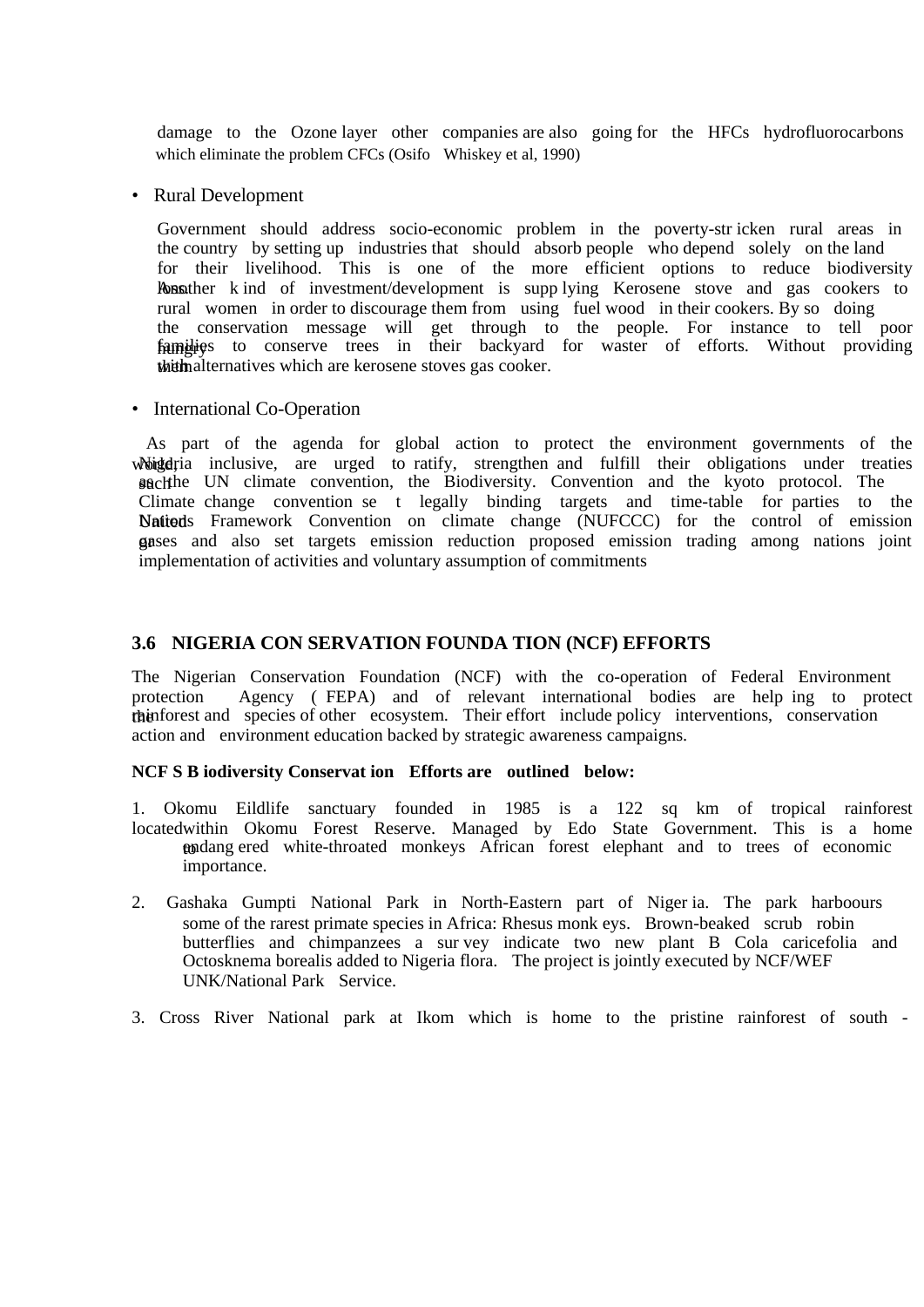eastern Niger ia. It holds about 20% of the world total k nown species of butterflies. Lowland gorillas, drill monkeys, the bare-headed rock fowl, Banner man s weaver and the while -throated barbler are found. It also harbours the Cactus spectabilis which is Nigeria s national p lant.

- 4. Stubbs Creek Forest Reserve project which lies within Global 200 Ecoregions prior ity list recently published by WWF for nature. The Global habitat. It is the only significant in the south-eastern coastal areas of Niger ia. It is strategically important because it acts as a natural buffer between the coast and the main land. It also chacks erosion and provid es breeding ground for aquatic fauna. The project has integrated conservation and rural develop ment programmes for the sustainable utilization of 300 sq km of mangrove and rainforest reserve in the south -eastern coastal area Migeria.
- 5. Hadejia- Nguru Wetland s Project is located in the north-eastern region of Nigeria. It is the site of a vast wetland that is flooded seasonally by the Hadejia-Jama are Komadougou-Yobe rivers. The site is a wintering ground for thousand of migrant palearctic birds, this is a major spectacle which attracts bird watchers to site between the months of October and March every year.

## **4.0 CONCL USION**

The concept of biodiversity loss stems from the relevance of biodiversity conservation to human survival and comfort includ ing other organism. Species diver sity world wide is estimated between 5-30 million with only about 1.4 million having been named by stoientistiger ian biodiversity structure ind icate about  $4/b/4$  plant species, 274 mammals, 834 and 200 fresh water fishes. As environmentalist we should abide by these code to  $\frac{1}{2}$  she doss of our beautiful diversities of p lants and animals:

- .respect all liv ing things, for each is a kink in the chain that supports life on earth
- take from nature only what can be replaced, so no species will disappear,
- . Not buy products of endangered animals, plant or forest;
- . Keep my neighborhood clean and will respect the environment wherever
- call attention to cases of pollution and any other abuse of nature ;
- not pollute the air, water or soil;
- . Support organized groups and officials defending nature
- . Not waste fuel or energy supply;
- set an examp le of good conservation conduct and show o others why it is important for ever yone to do so;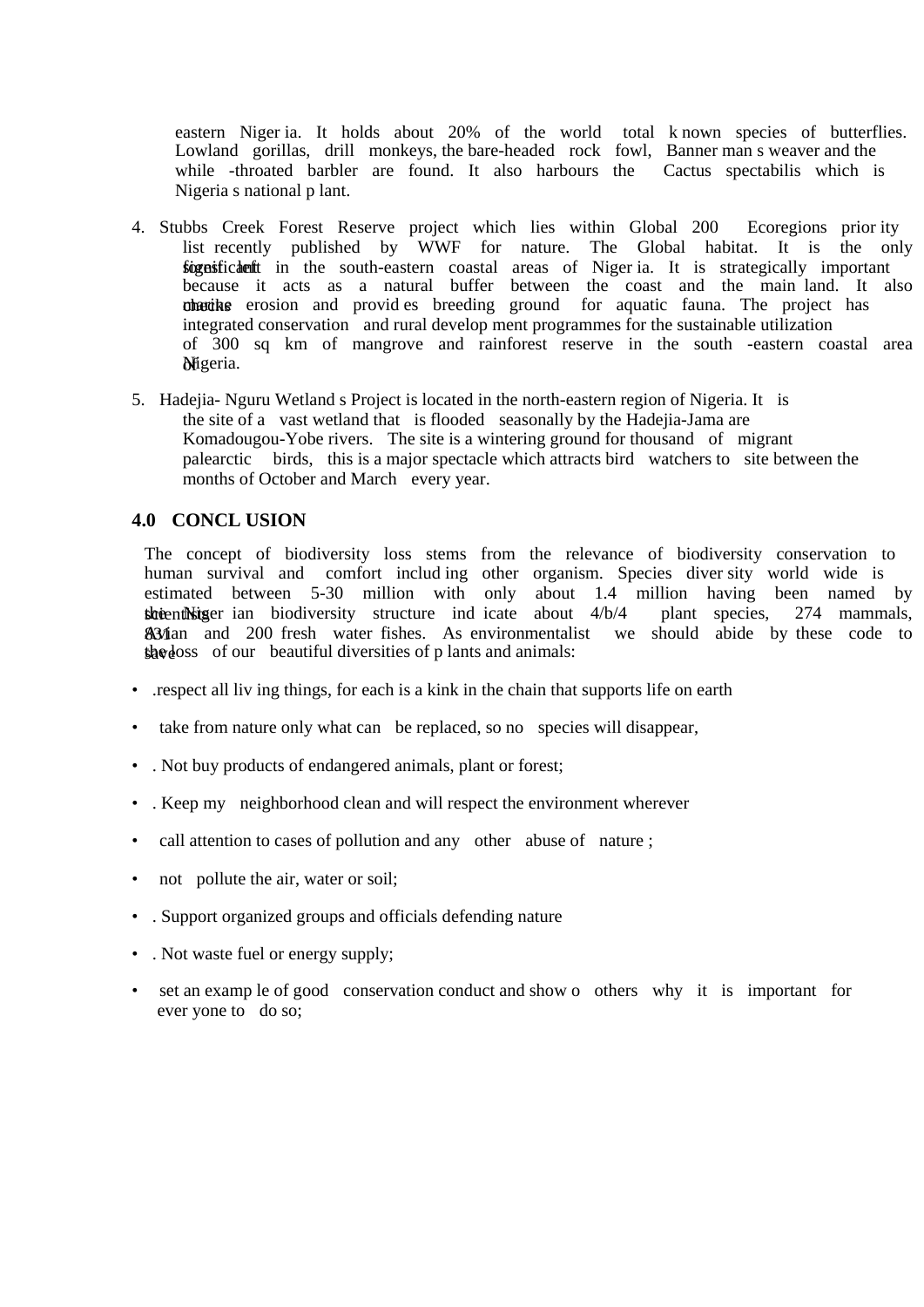• . Rejoice in the beauty and wonder of nature all the days of my life.

If you and I can keep to this ten commandments and teach other same, our biodiversity priddent weder and the tide against their loss will be over I tell you the truth, life will be better and such the such and such the planet. Then ever you can the proudly say life is first in the mist of conserved biodiversity diversity and perhaps in the mist of electronics (LG).

## **5.0 SUMM ARY**

Simply stated biodiver sity is the extent of living resources in an area. There are ethical, ecological and economic reasons for preserving our biodiversity. Human activities is the key problem in biodiversity loss due to exploitation and environmental degradation the consequences of our actions are visib le with the reduction and extinction of several plants and animals. **If the these** to abuse these organism in the end human kind is the loser. The reservation, education, enforcement of conservation of conservation laws, favourable habits to biodiversity habits to biodiversity and few others help a great deal.

## 6.0 TUTOR M ARKED ASSIGNM ENT

- 1 Explain the concept of biod iversity
- 2. State the Concept of Biodiversity Loss
- 3. Identify three reasons why you will prefer to work against biodiversity loss
- 4. State four consequences of biodiversity loss in Nigeria

# **7.0 REFERENCE AND OTHER RESOUR CES**

Animashaun, I. A (1995). Biodiversity conservation. In Lawal, M.B, Amah, E.J, Uche, S.C & Animashaun, I. A (Eds). Education for Sustainable Development. Ibadan, Macmilan Pub Ltd.

Cunningham, W.P Cunningham M.A & Saigo, B (2005) Environmental Science: A Global Science. New York. McgrawHill.

- Eguabor, V.O.(1999). Understand ing Biodiversity conservation: the role of Teacher. In strategies for Environment the Education focus on Desertifivation and Bidiversity conservation. Okebukola, PA&Akpan, B.B (Eds) Ibadan. Science Teachers Association of Nigeria
- Faries, w. Lusig; W.& Cervingnic R. (1998) the Biodiversity Agenda. In valuing the Global. Environment; actions and Investments for a 21st century Washington Global. Environment Facility.

IUCN(1990). Biodiversity in sub-saharan Africa and its Islands, consecration, Management and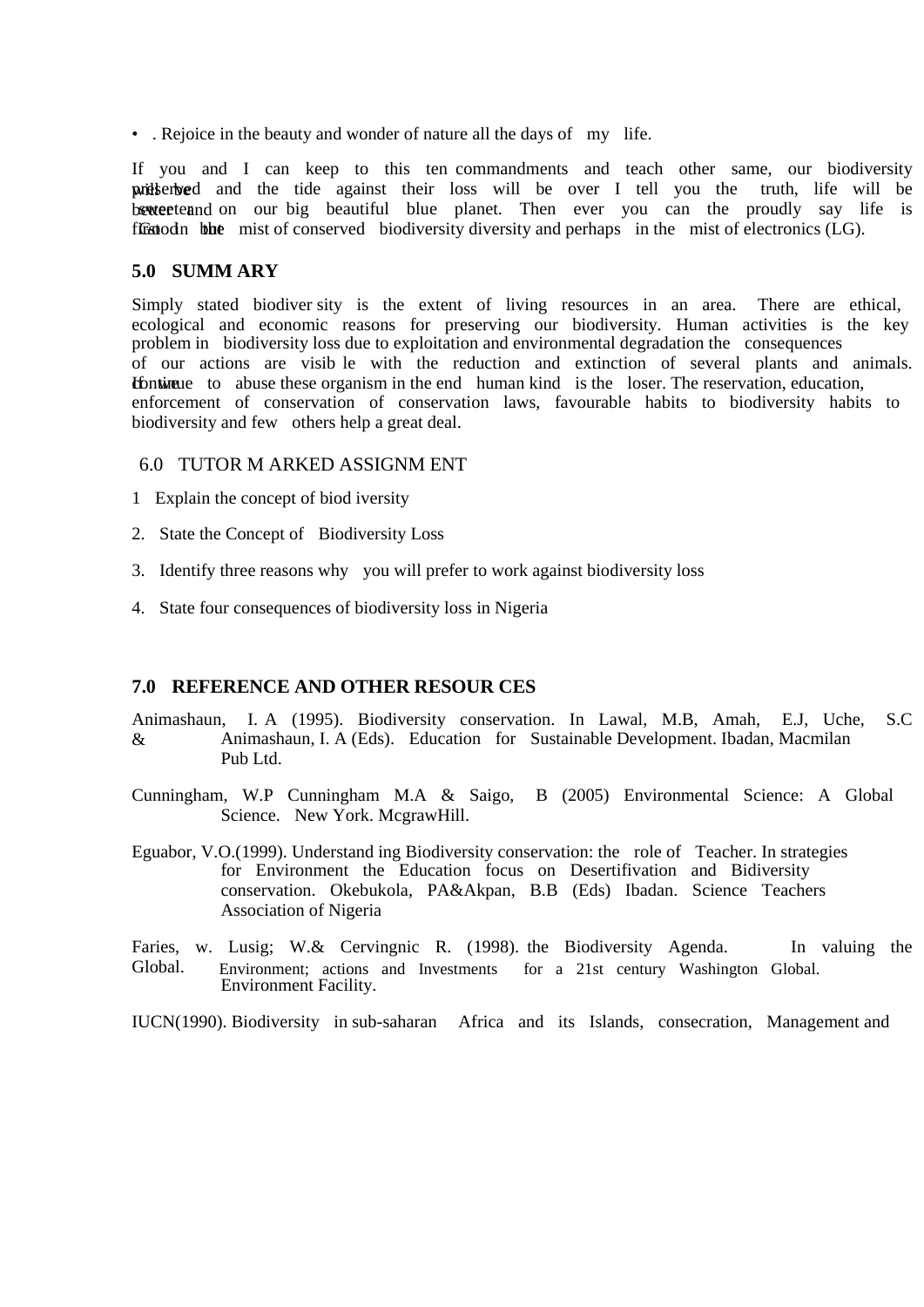sustainable use occasional pap ers of the IUCN species survial. Commission No.6

- Jnes, G.Robertson, A,Forbes, J&Hollier, G. (1990).Collins Dictionar y of Environmental science. Glasgow Harper Collins publishers
- Nigerian Environment study /Action Team (1991). Nig erian s Threatened Environment. A National Profile. Ibadan Nest
- Nzewi U.M.(1999) .Updating Content Knowledge Hard Facts about Biodiversity. In strategies for Environment Education. Focus on
- Desertification and Biod iversity Consecration. Okebukole, P.A & Akpan B.B (Eds) Ibadan. Science Teacher Association of Nigeria,
- Okafor, J.C (1993) .Lost crops of Nigeria. An Overview. In Lost Crops of
- Nigeria Implication of Food Security. Conference Proceeding Series N.3 Okojie. JA. & Okeli, D.U.U.(Eds). Abeokunta, University of Agriculture
- Petters, S.W.(1993). Nigerian Environmental Education and Management Calabar. University of Calabar

## **Other Resources**

Enger, E.D & Smoth, B,F (2005) Environment Science: A study of Interrelationship Mc Graw ill New York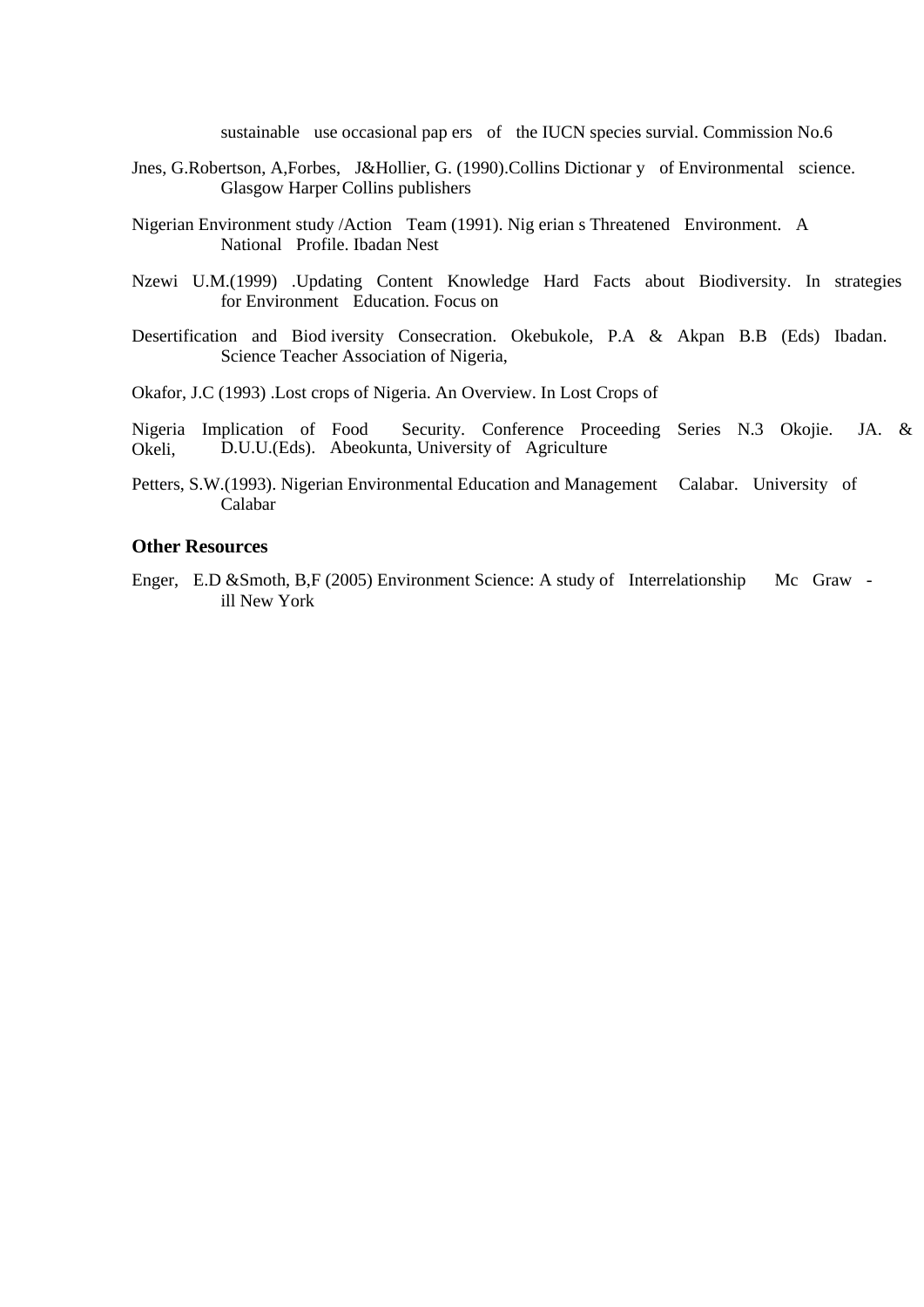# **UNIT 5: DESERTIFICATION**

# **Table of Contents**

- 1.0 Introduction
- 2.0 Objectives
- 3.0 Understanding Desertification and Deserts
- 3.1 Desertification Indicators
- 3.2 Causes of Desertification
- 3.2.1 Desertification: the Human factor
- 3.3 Consequences of desertification
- 3.4 Controlling desertification
- 4.0 Conclusion
- 5.0 Summary
- 6.0 Tutor Marked Assignment
- 7.0 References and other resources

# 1.0 INTRODUCTION

Several parts of the world where human population growth has witnessed desperate individuals. Who over graze animals on the vegetation. Trees are also cut down for energy generation. The combination of these consequences combined with wind erosion makes the soil to loss it s fertility. Thus, the potential of the land to sustain vegetation further depreciates. Desertification throughout the world but more common in North Africa and parts of Asia.

Desertification indicators, causes, consequences and control techniques are among areas we shall discuss in this unit. By the time you end this unit, you would have developed favourable attitude that will combat this problem based on the knowledge you would have acquired.

# **2.0 OBJECTIVES**

At the end of this unit you should be able to:

• Explain simply how desertification occurs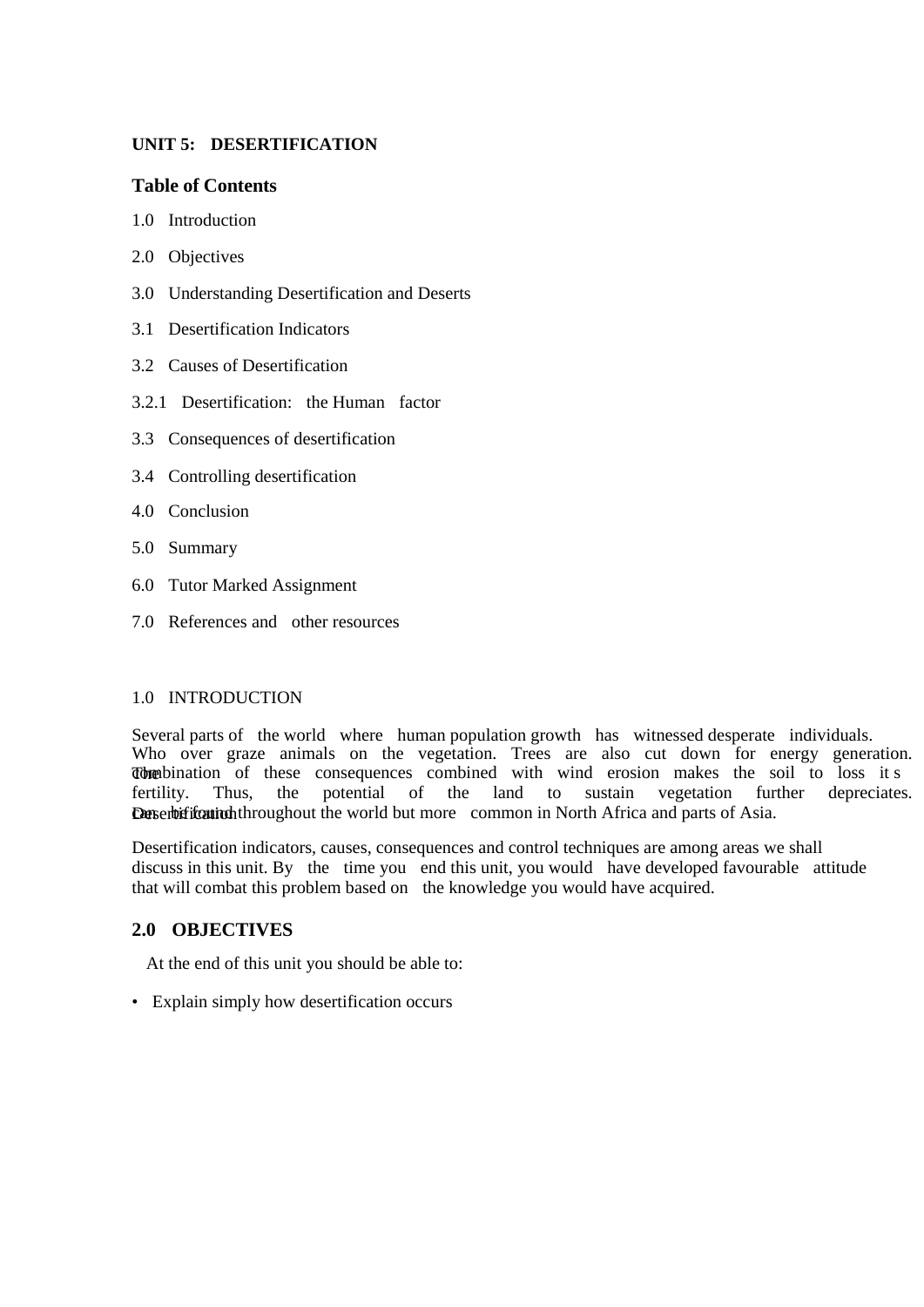- Mention major indicators of desertification
- List the causes of desertification
- State the consequences of desertification
- Analyze techniques to control desertification.

#### 3.0 UNDERSTAND ING DESERT IFICAT ION AND DESERTS

Akpan (1999) described desertification as the gradual extension of the deserts into areas there where no deserts. A desert is a large area of barren land that is waterless and treeless and often sand-covered. Deserts lie within the 15o to 30o parallels of latitude north and south of the equator. They lie in the trade wind belt on the western parts of the countries where Windles are offshore. They are bathed by cold currents, which produce a desiccating effect sheat moisture is not easily cond ensed into precip itation. This results in dr yness or aridity.

Deserts are ecosystems that experiences on the average less than 25 centimeters (10 inches) of precipitation per year. The absence of water is usually the influence factor that an area will become a desert (Enger & Smith, 2005). The per iod and how precipitation occurs varies in different deserts. While some experience precipitation usually as snow or rain but some commes in the form of thunder showers at in frequent intervals. The rate of evaporation is high in deserts, but plants and flowers usually trive dur ing the moisture duration.

 All deserts are not necessar ily all year round hot, dry and devoid of life. Many are contrary to this. Aside from the Sahara desert, deserts of the South Western United States Mexico that are hot most of the year. Others such as North Western United States and the **Gobirts** in central Asia have been reported to ver y seriously, cold in winter and a tolerable sum mer.

**Reflection: Imagine you have to take a field tr ip to each of these categories of aforementioned** are the most essential things you will need for a three days survival trip waithine cosystem.

 Many people have assumed that few species live in deserts. There are many sp ecies but they are usually in numbers as individuals. Liv ing organism in deserts have developed adaptive features for survival.

Areola et al (1991) reported that the bare rock surfaces are heated by the d irect sun rays the sun during  $\overline{the}$  day, and because of the rapid rad iation at night, the rocks cool quickly. Thus the rapid expansion and contraction of the rocks caused by the hig h diurnal range of temperature, leads to extensive mechanical weather ing. In addition to this, chemical weathering is fair ly active, partly because of the presence of small quantities of water in the air. The weathered material **subjected** to wind and water erosion. It should be noted that running water is an important agent of desert denudation. This is because although the rainfall is extremely low in desert intensity its intensive denudation.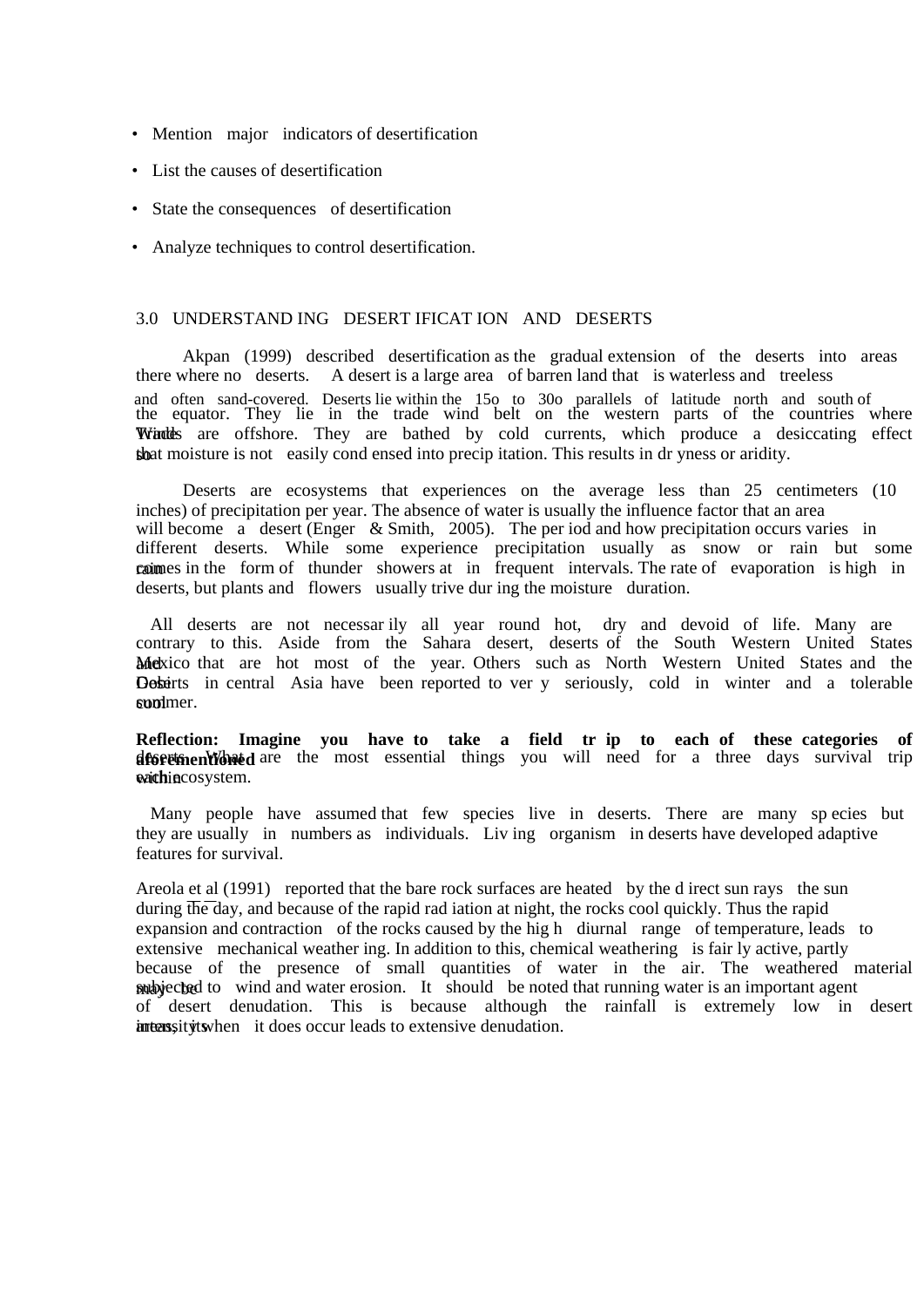## **TYPES OF DESERTS**

## **(a). Rocky Desert**

They are usually called hamada desert. It consists of large stretches of bare rocks clear sand and dust by the wind. Examp les are found in the Sahara desert e. g. the Hamada el Homra in Libya

## **(b). Stony Desert**

They are referred to as reg or serir desert. It comprises of extensive sheets of angular publist areas and gravels that the winds are not able to blow off. Examp les are found in Egypt and Libya.

#### **(c). Sa ndy Desert**

This is also known as erg or Koum desert. It is typified by a sea of sand which shows the popular idea of desert scenery. Examples are found in Libya and Turkestan.

#### **(d). Bad Lands**

In badlands, the hills are badly eroded by occasional rain storms into gullies are ravines. Examples are found in South Dakota and Arizona in the U.S. A.

#### **(e). Mountain Deserts**

These are found on highlands such as plateaux and mountain rang es. Erosion has d issected the desert highlands into harsh, serrated outlines of chaotic peaks and cragg y ranges. Examples the Ahaggar Mountains and the Tibesti Mountains in the Sahara Desert (Akpan 1999).

# **3.1 DESERTIFICATION INDICATORS**

- Kola-Olusanya (1999) outline the three main indicators of desertification: Physical, Biological (vegetation and animal) and Social/economic. Expect deserts renchrochement where these exist:
- Decrease in soil depth
- Decrease in soil organic matter
- Decrease in soil fertility
- Soil crust formation/compaction
- Appearnce/increase in frequency/sever ity of dust/sandstorms/dune formation and movement
- Salin ization/alkanization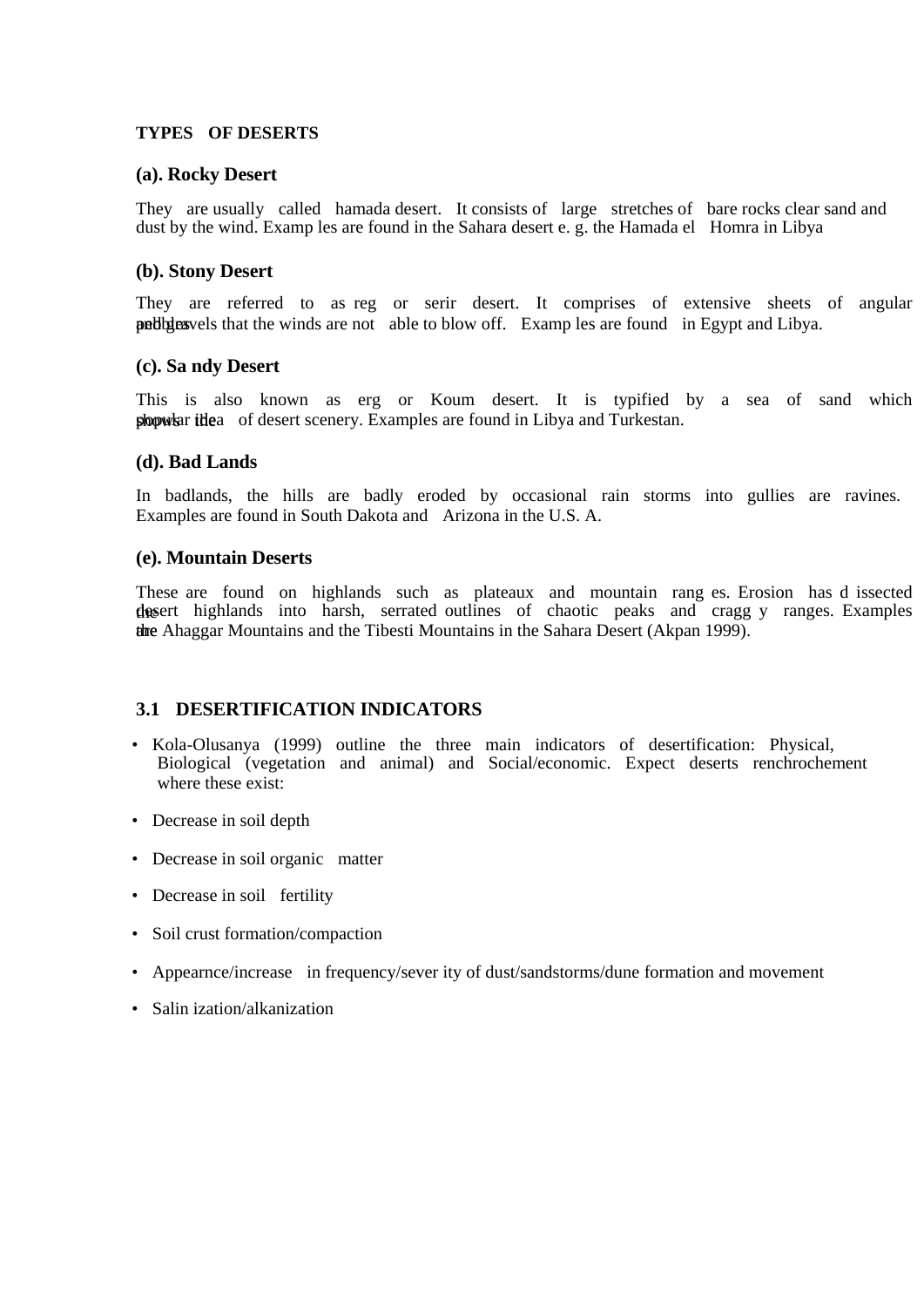- Decline in quality/quantity of ground water
- Decline in quality/quantity of surface water
- Increase seasonally of spr ing and small streams
- Alteration in relative reflectance of land (albedo change0.
- Biological indicators of desertification: Vegetation
- Decrease in cover
- Decrease in above-ground biomass
- Decrease in yield
- Alteration of key sp ecies d istribution and frequency
- Failure of species to reproduce successfully.
- Biological indicators of desertification: Animal
- Alteration in key species distr ibution and frequency
- Change in population of domestic animal
- Change in herd composition
- Decline in livestock production
- Decline in livestock yield
- Social/economic indicators of desertification
- Change in land/water uses
- Change in settlement pattern (abandonment of villages)
- Change in population (biological) parameters
- Demographic evidence, migration statics, public health information
- Change in social process indicators
- Increased conflict between groups/tribes, marginalization, migration, decrease in incomes, decrease in assets, change in relative dependence on cash crops/substance crops.

As much as 35% of world s land surface, which covers about 6.1 billion hectares can be classed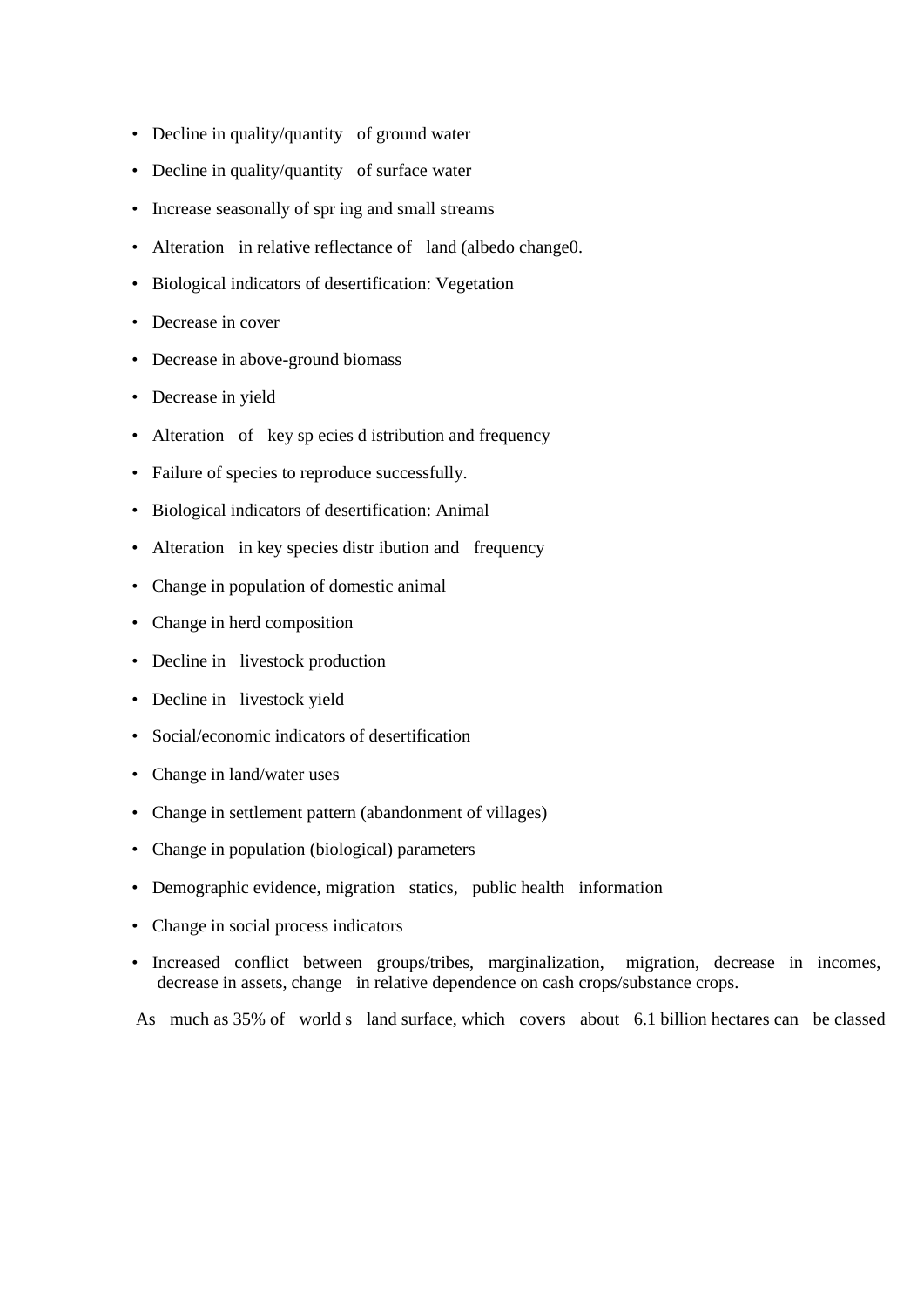as dry land s: and 1.5 % of the world s land surface is semi-arid.

## **3.2 CAUSES OF DESERTIFICATION**

There are three major causes of desertification (Olagunju 1999).

- 1. Climate Facto rs:- Intence and prolonged occurrence of adverse weather conditions as a result of rainfall, leading to drought.
- 2. Edapt ic Factors: this refers to the soil types, mostly sand y, with poor presence of organicter due to scanty vegetation cover, low fertility, hig hly susceptible to wind and erosion.

3. Biot ic factors - this refers to human interaction and animal dependence on vegetation for survival.

#### **3.2.1 Desertification: The Human Factor**

 Desertification stems from vegetation degradation, usually due to human and animals interacting with the ecosystem. These are linkable according to Olagunju (1999) to the following:

- 1. Population Expansion: The ever growing human and animal populations requires equal increase in the demand for forest resources. This results in over exploitation, which leads the sertification.
- 2. Over-Exploitation of Vegetation: Man s irrational action in exp loiting forest resources for fuelwood, poles and livestock folder has resulted in the depletion of soil fertility and tree-
- **3. Overgrazing: The increase in livestock population plus the decrease in the amount of range**  land available, the consequence of overgrazing on vegetation has been tremendous.:
- **4. Bush B urning: The act of bush burning as a part of the conventional farming system**  causes loss of undergrowth, useful tree barks that are of medicinal value and soil- based floicao and fauna, including depletion of soil fertility. The menace of uncontrolled bushburning remains high especially where hunters and Fulani herdsmen set fire to the bush in to hunt wild animals and obtain new growth of grasses for their animals relatively turns large areas of forest cover devoid of vegetation.

**5. Shifting Cult ivation and Over-cultivation: the practice of farming a piece of land and** abandoning it for a more fertile piece after a period of 305 years (or after noticing reduction in crop yields), has rendered large areas of land desolate in Sokoto State (Gadzama, Moreover, the extension of agricultural activities to the marginally productive areas (of Borno, Kano, Katsina, and Sokoto State), for examp le, p loughing and irr igation, which may produce a few good harvests in short term, may also lead to ecological degradation. In the run. Moreover, destructive agricultural techniques for large scale cash crops faith highling the avy application of chemical fertilizers, can lead to serious land deterioration around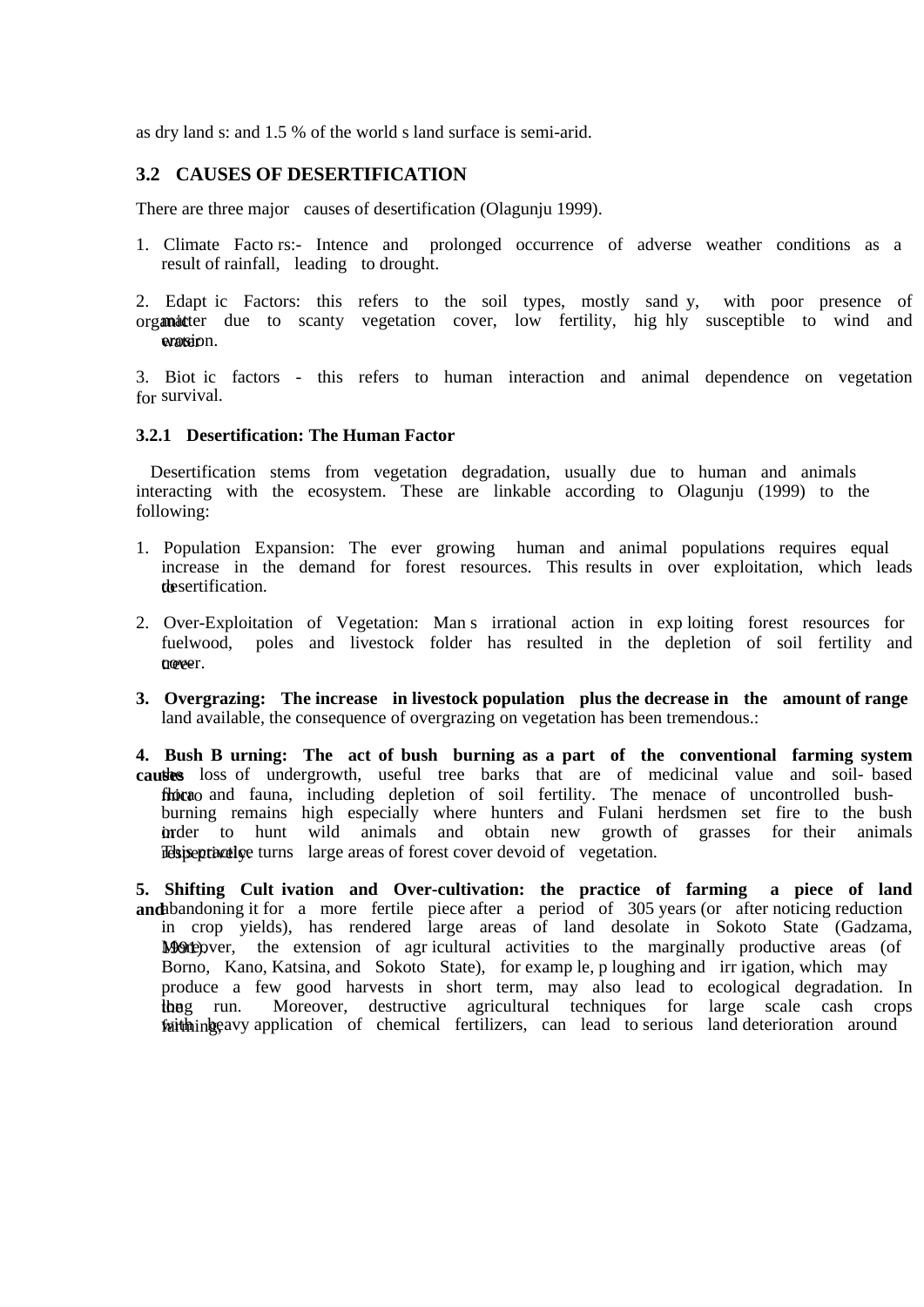Lake Chad.

## **3.3 CONSEQUEN CES OF DEFORESTATION**

#### **A Environmental Effects**

- Effect on Vegetation: few vegetation makes the soil susceptible to wind and water erosion, lead ing to formation of sand dunes, and reduction in the capacity of the soil to support agriculture.
- Effect on Water supply: Large amounts of water are lost through evaporation due to lack of vegetation cover. As a result, many boreholes have dried up.
- Effect on livestock: Mass death of livestock results in the process of travelling great distances in search of food and water, and diseases (e. g. rinderpest) are usually rampant at this critical per iod.
- Effect on Soil Fertility: in the absence of vegetation, the organic matter content of the soil disappears, leaving a lot of salts which do not favour agricultural crops.
- Effects on Crop Yields: reduction in crop yields results from disintegration of the soil, short rainstorms and leaching of nutrients

#### **B Socio-Economic Effects**

- Migrat ion: An alar ming rate of rural -urban migration results due to the extreme food shortages and lack of rural employment (e.g Gidan Kaura village in gad a Government Area in Sokoto State).
- Pressure on Available Infrastructure: In affected communities, only women, old men and little children are left in a pathetic state of inadequacy of such amenities housing, food, medicine etc.
- Social Vices: The cities are filled with loiterers and beggars with high incidence of crime and truancy among idle immigrants from affected communities.
- Famine and ma lnut rition: Reduction in food production and subsequent nutrient, intake of both humans and animal results in hig h mortality among both populations.
- Indust ria l Raw Materials: Since the 1972 drought (in Sokoto State). There has bee an irregular and inadequate supp ly of industrial raw materials such as cotton seed and tanning materials.

## 3.4 CONTROLLING OF DESERTIFICATION

There are short- and long-term measures for the control of desertification.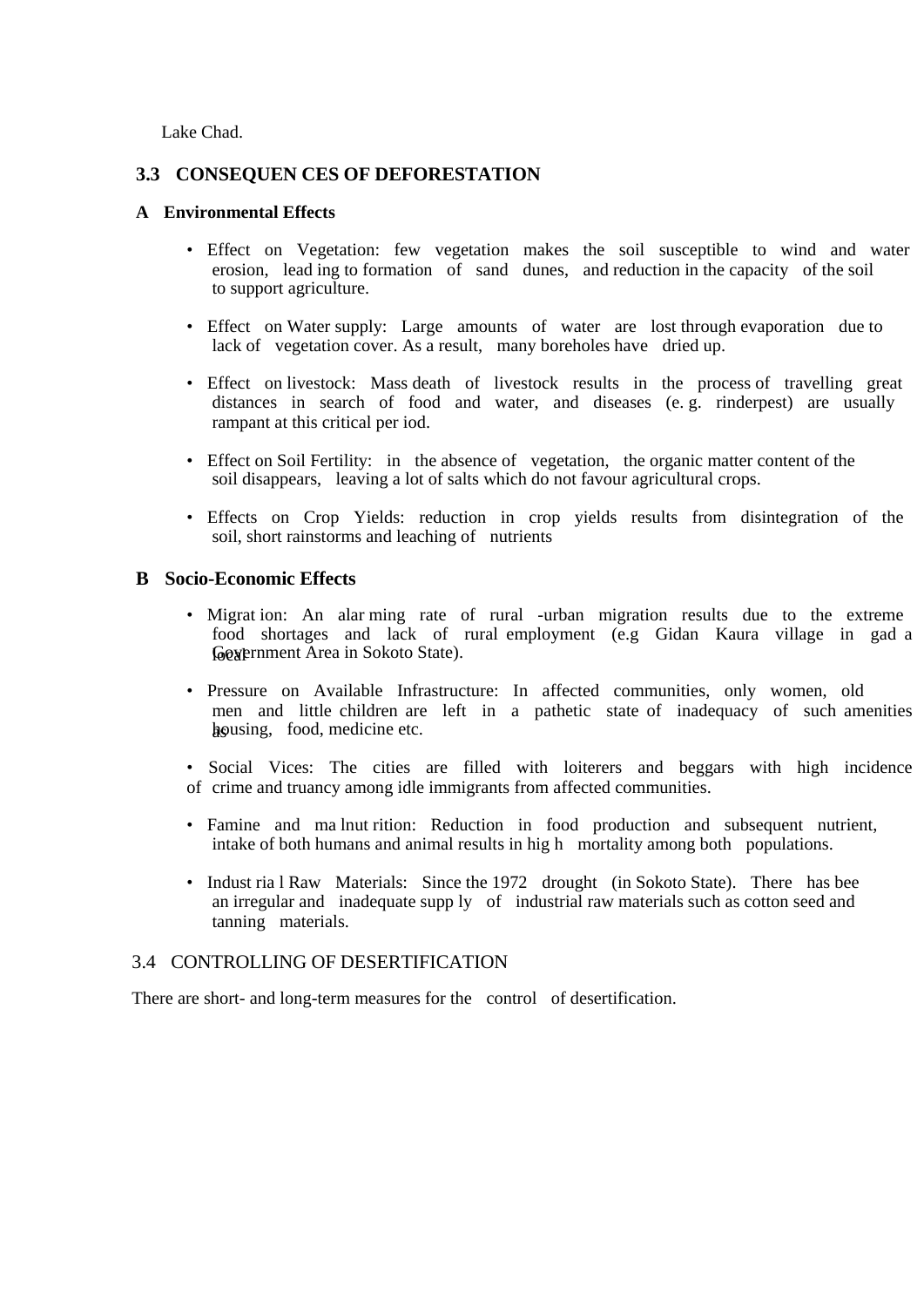**A Short -Term Cont ro l Measurement : These provides a temporary short period of**  establishment. Examples include:

#### **1) Preservation of Existing Veget at ion**

The available vegetation in gazetted forest reserves and other wooded areas should be probined y and Laws against ind iscriminate felling of trees bush-burning and overgrazing should be strictly enforced while those on the protection of planted trees should be enacted. There is alsed to evolve scientific management practices for sustaining adequate supply of goods and services from the forests. Moreover, apart from increasing the number of grazing reserves, there is also need to establish and implement grazing reserve laws and by- laws to improve the pasture.

#### **2) Increase of Soil Nutrient**

Adequate attempt should be made to encourage the use of manure and fertilizers to improvement of the existing vegetation.

#### **3) Alternative Energy Sources**

The use of gas cookers, kerosene stoves, solar energy devices and wood stoves for heating and king reduce pressure on the forests for example the purchase of 42, 000 kerosene stoves by the Sokoto State Government for resale to Civil servants at subsidized rates is working commendation.

**B Long - Term Technique: These are techniques whose effects manifest after a**  long per iod of establishment. Examp les include:

1) Tree Planting Campaign :

Such exercise is backed up by Government policies. Strategies for educating the general public on the dangers of an environment devoid of trees need to be evolved. Morecover al public should be mobilized to make afforestation a people's programme in order to restore enough tree-cover.

2) Sand Dune Fixation

This is the planting of grasses on the dunes to reduce movement of sand particles followed by the introduction of tree species (That is, stabilization of moving dunes)

3) Communa l/ Individual Wood lots Program me

This is for the provision of more trees in the environment for the benefits of fuelbs, cfodder and shade, fruits, gums and resins, and other commercial products.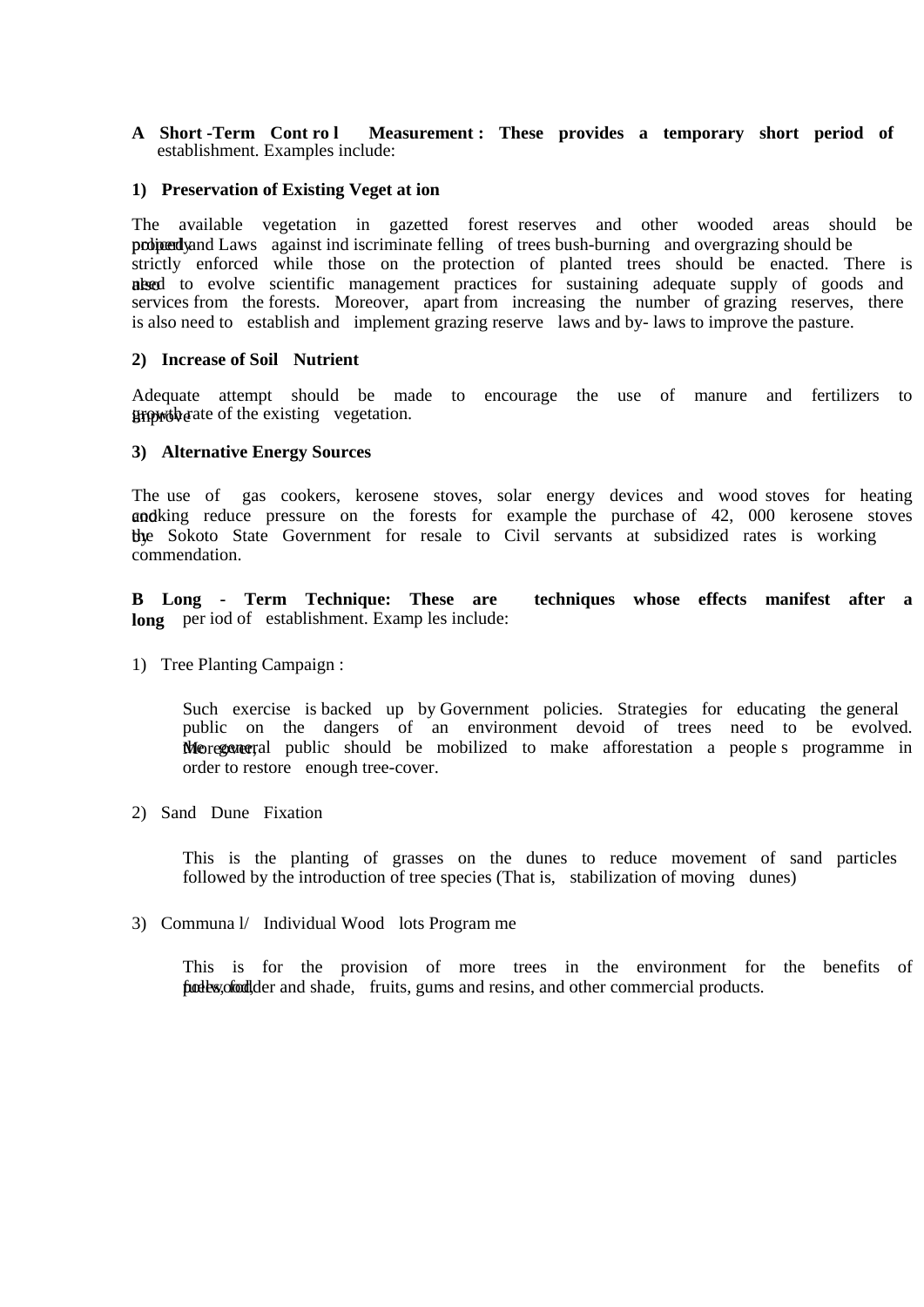#### **4) Farm - Forest Practice**

The farm forestry programme distributed seedling to farmers free of charge to plant their far ms, to protect water and nurture to maturity. Moreover, the use of in situ conservation where existing trees are protected fr om destruction of protect the soil from erosion (as wind breaks) and serve as fodder and shade for man and animals.

#### **5) Shelter belts establishment**

The Arid- zone Afforestation Programme, Ecological Disaster Relief Programme. Forestry II Project, the State Forestry services, Drought and Desertification Control State Environmental Protection Programmes have established conventional shelterbelts, as the most effective way of protecting the solid. For examp les, the 65 gazetted forest reserves and 2000k m of shelter belts in Sokoto State.

#### **4.0 CONCLUSION**

Desertification is basically a human induced global environmental problem threatening biodiversity conser vation includ ing human s quest for better quality of life.

Desertification indications are not showing favourable sings especially in the tropical regions of the world with developing economics. The consequence of desertification are biting hard against humanity and expect we rise fast to the challenge of employing conservation techniques desertification will proved unabated.

#### **5.0 SUM M ARY**

 The abuse of the land especially among communities witnessing population explosion is common. You have also learnt that them are fiv e types of deserts and there are three indication of desertification physical biological and socio-economic. Desertification as we lear nt is due to climatic, edaphic and biotic factors. The consequences of desertification were highlighted which are broadly classified into environment and socio-economic factor, Controlling desertification is not impossible. We d iscussed on the short and long-term measures same time individual corporate and gover nment metal roles in controlling this predelemiscussed.

#### **6.0 TUTOR M ARKED ASSIGNM ENT**

1a Explain the term desertification

- b what are deserts
- 2 State three indiv iduals and Two government s responsibilities in the control of desertification
- 3 Mention four facts that promote Desert encroachment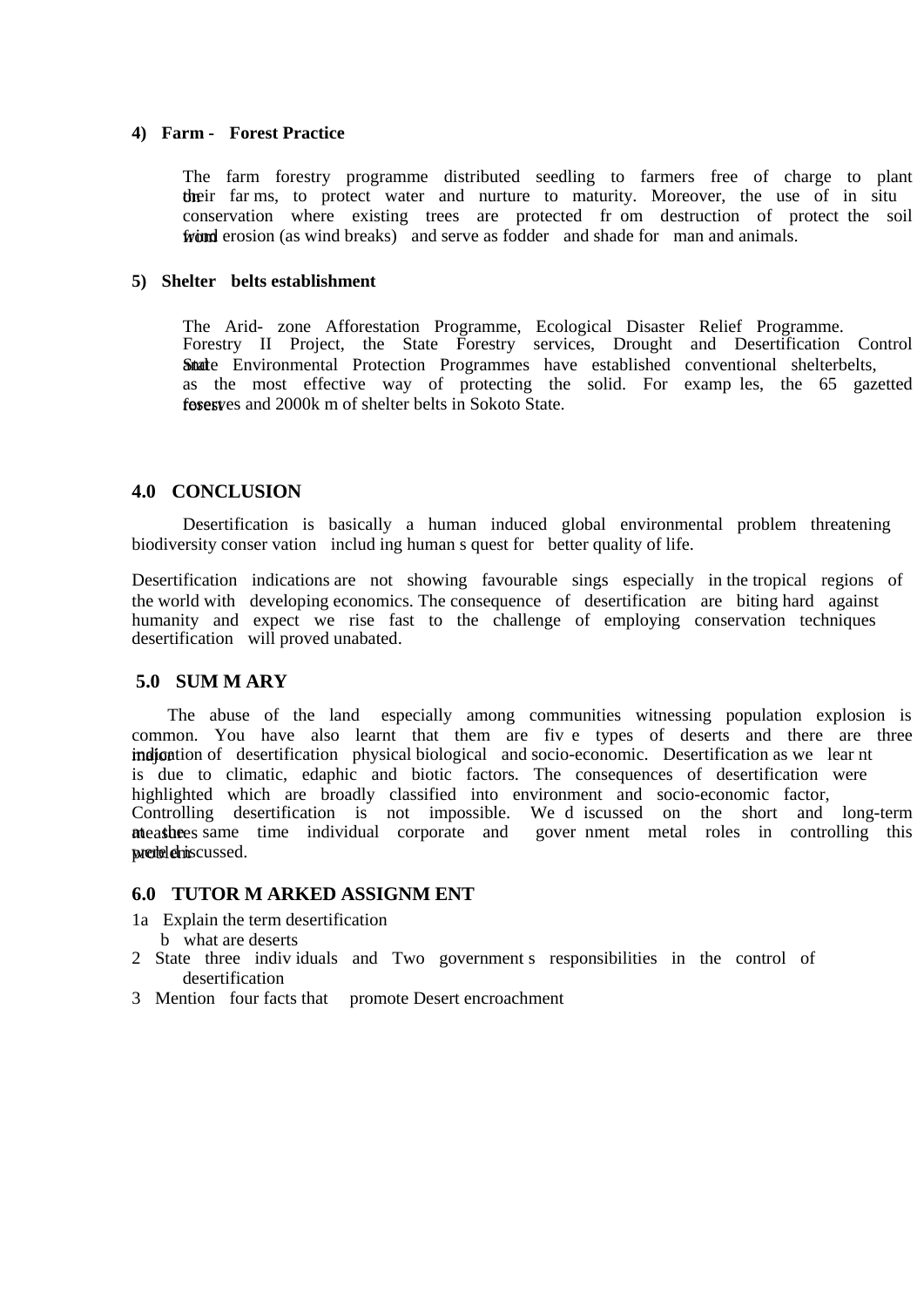#### **7.0 REFERENCES AND OTHER RESOUR CES**

- Akpan, B.B (1999). Desert. Encroachment and Desert Control; state of the Art In Strategies for Environmental Education. Focus desertification and Biodiveristy. Okebukola, P.A & Akpan, B.B (Eds). Ibadan. Science Teacher Association of Niger ia.
- Enger E.D& Smith, B.F.(2005) Environmental science. A study of Interrelationships New York. Mc Graw Hill.
- Kola-Olusanya A.(1999) Participatory Technique A Holistic Approach to desertification and biodiversity Conservation in Multi-cultural Settings. In Strategies . As strategies for environmental education. Focus on desertification and biodevesity. Okebukola, P.A. & Akpan, B.B. (Eds). Ibadan. Science Teachers Association of Nigeria.
- Olagin ju A.M.(1999) Strategies for Teachin g the Causes, Effects and Control of DESERTIFICATION in Secondary Schools. In Strategies as above

#### **Other Resources**

Montgomer y, C.W. (2006) Environmental Geology. Mc Graw Hill New York.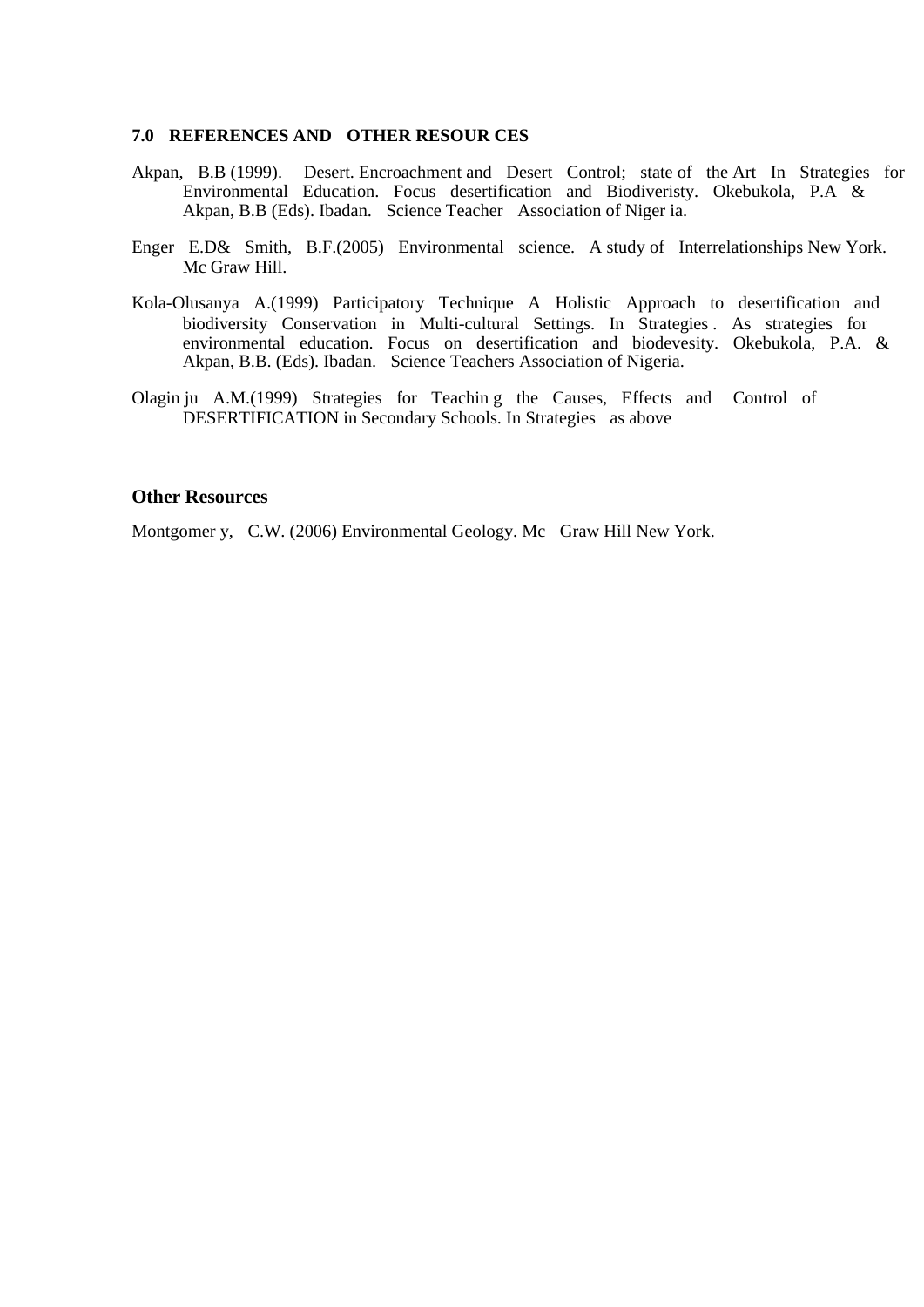# **UNIT 6: GLOBAL WARM ING AND GREEN HOUSE EFFECT**

#### **Table of content**

- 1.0 Introduction
- 2.0 Objectives
- 3.0 Global war ming and Green House Effects Conceptual Clarification
- 3.1 Green House Emissions
- 3.2 Consequences of Global Warming
- 3.3 Controlling Global Warming
- 4.0 Conclusion
- 5.0 Summary
- 6.0 Tutor Assignment
- 7.0 References and other Resources

## **1.0 INTRODUCTION**

The last module, Unit 1-5 focused on the environment as an ecosystem and how population has raised global environmental issues such as deforestation, biodiversity loss and desertification.

The next five Units- Module 2 will focus on global environmental issues related to climate change, sea pollution coastal erosion. Burning of fossil fuel to ensure human sur vival and support comfortable lifestyles have induced global war ming . This Unit intends to explain the relationship between g lobal warming and green house gases are d iscussed and the consequences and control measures for global warming

#### **2.0 OB JECTIVES**

At the end of this unit you should be able to:

- Explain the term global warming
- Mention the consequences of global warming
- Analysis the impact of the major four green house gases.
- Outline control measure taken to control global war ming.

# **3.0 GLOBAL WARM ING AND GREEN EFFECTS: C onceptual Clarification**

The g lass-roofed structure where p lants are grown is called a greenhouse. Usually the walls are also made of glass. A green house creates an artificial environment by careful control of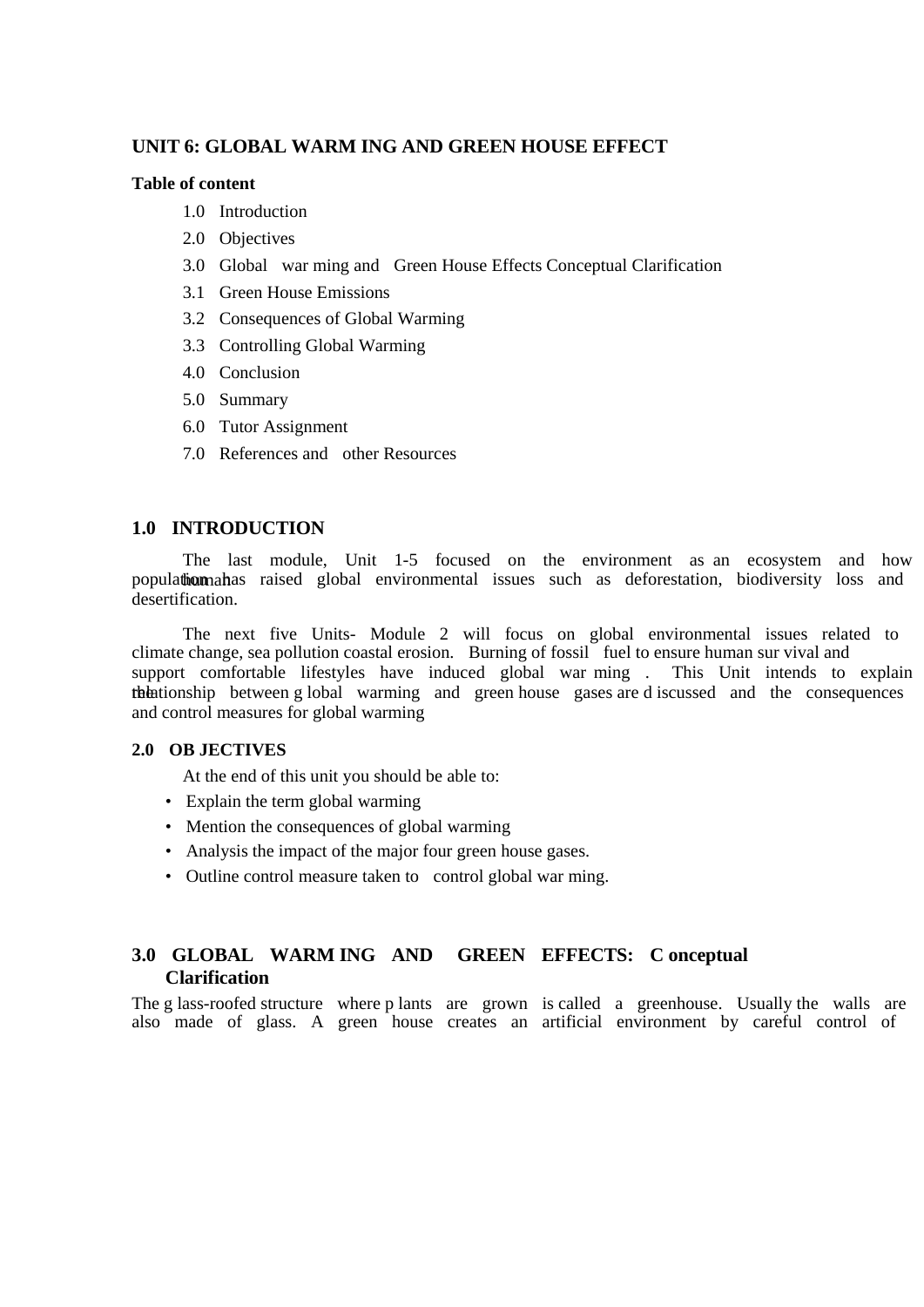temperature, light, humidity, air quality, soil moisture and heat levels. (A hove, 2001) The glass windows of a greenhouse allows in sunlight. The sunlight warms up objects inside the greenhouse. These objects then g ive off heat. The glass of the green house, however, does not let out the heart. If the green house lacks ventilation all the heat stays locked inside and temperature rise. The green house effect also accounts for the fact that the inside of a car become hot if its windows are wound up in a sunny day.

#### **Reflection:- What happens when you open the door of the car described above.**

The earth and its atmosphere are lik e a giant green house. Like the g lass windows of a green house, the atmosphere is nearly transparent to short wave and visible solar radiation. Part of the energ y absorb on by the Earth is radiated to the atmosphere as long wave vapour, which absorbs of the long wave radiation before partial radiation back to the surface of the earth. This cause the earth and its atmosphere to warm up which had remained nearly constant until the 20th Century. When the bur ning of fossil fuel such as coal, fuel oil, petrol, Kerosen, diesel and natural gas began to release large quantities of carbon dioxide into the atmosphere.

The combustion of fossil fuel has brought about an ever- increasing rise in the carbon dioxide concentration in the atmosphere. The rap id eradiation of the tropical ranforests- is depleting the earth s plant growth and dimin ishing their capability for absorbing carbon d ioxide. The unabsorbed carbon d ioxide r ises to the upper atmosphere and blocks the re-radiation of solar energ y back into space. This precip ates a global temperature increase called the greenhouse effect which scientists say is causing the ice caps to melt.

The term greenhouse effect is used as an analogy to illustrate the global warming phenomenon.

Global war ming may be described as the gradual increase in global temperature as a result of the effects of greenhouse gases. The greenhouse effect is the phenomenon experienced in a greenhouse used for plant where heat or warmth are traped within.

This exper ience of heat within the greenhouse is what is used as an analogy to illustrate the g lobe as a g iant greenhouse where heat is traped leading to global warming

Carbon dioxide emissions from the combustion of fossil fuels coal, oil, gas) play a crucial role in accentuating the greenhouse effect and, by extension, g lobal war ming. These emission are still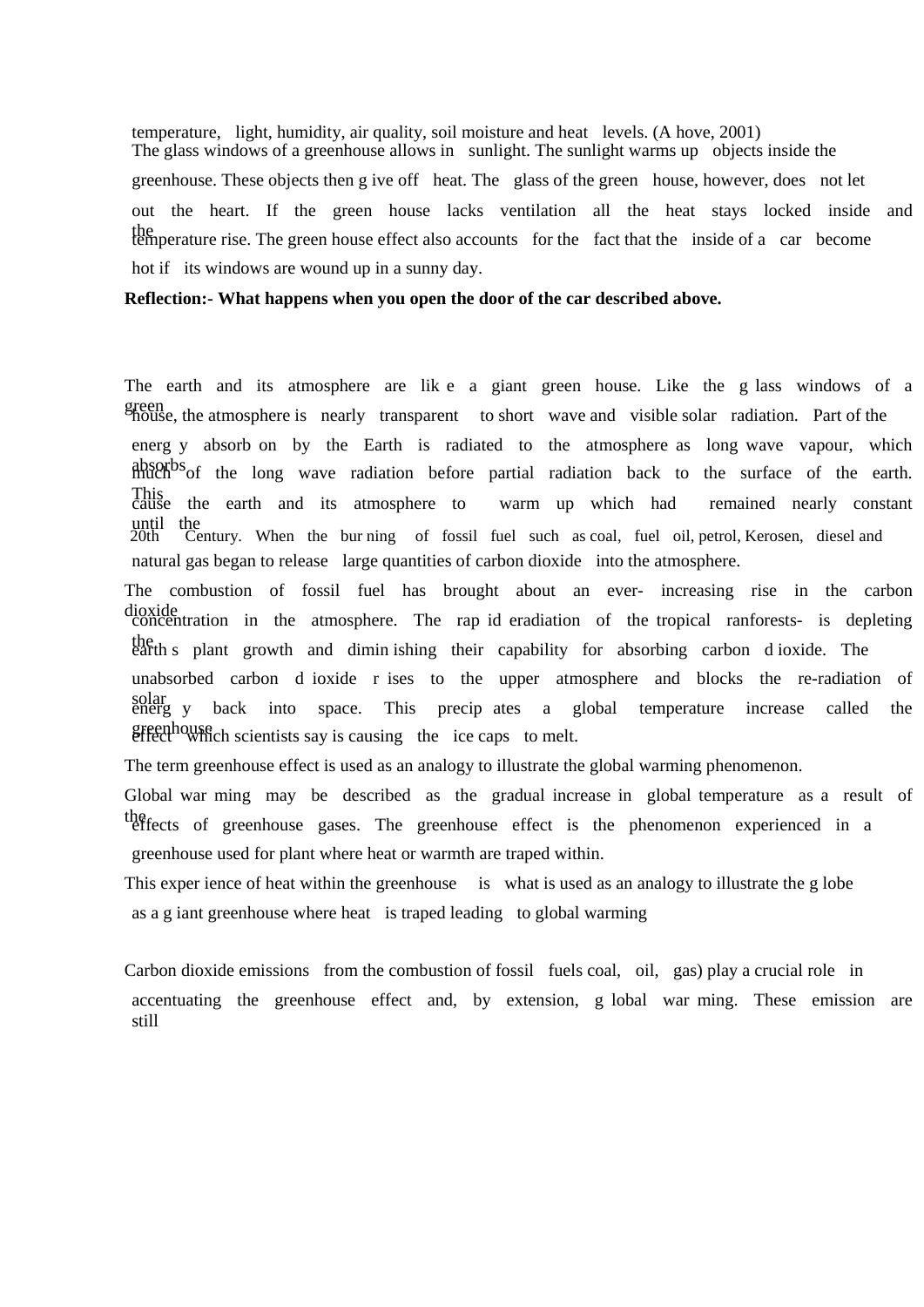increasing. since 1950, they have multiplied fourfold over the past five years they increased by 5.5%, as against 7.4% over five preceding years. However, this slight shr inking is due mainly to the collapse of the eastern block countries.

Chins, with a number of developing countries (Braizil, India, Indonesia etc,) has considerably increased their emissions. But albeit to a lesser degree, so have the United States, spews more carbon dioxide into the atmosphere than any other country, Japan-another major producer- and, the countries of Europe.

|               | Country Global C02 Emission (%) |  |
|---------------|---------------------------------|--|
| l (a          | United States 23                |  |
|               | China                           |  |
| $\mathsf{IC}$ | Russia                          |  |
|               | Japan                           |  |

**Table 5. 1 Global carbon Dioxide Emissions (%) By Developed Count ries** 

## **3.1 GREEN HOUSE EMISSIONS.**

These green house gases are projected to cause an increase in the average temperature of the troposphere. According to Miller (1991) the major ones are:

- (1) Carbon dioxide
- (2) Chloro-fluro-carbon (CFC)
- (3) Methane
- (4) Nitrous oxide

#### **Carbon dioxide (C O2)**

This gas is thought to be responsible for 49% of human- caused input of greenhouse gases. Major sources are Fossil-fuel burning (80%) and deforestation (20%). Industrial countries account for about 76% of annual emission. It remains in the atmosphere for 50-200 years.

**Chlo rofluoroca rbon (CGC2) These gasses are responsible for 14% of the human input of about 25%** of the input. also deplete ozone in the stratosphere. Major sources are leaking air cond itioners and refrigerators, evaporation of industrial solvents, production of plastic, forms and propellants aerosol spray cans. CFCs remain in the atmosphere for 65- 135 years, depend ing on the typ e but generally have 1,500-7,00 times the impact per molecule on global war ming than each molecule of carbon d ioxide. It takes between 10-20 years to reach the stratosphere.

**Methane ( CH) This gas is responsib le for about 18% of the human input of greenhouse gases.**  It produced by bacteria that decompose organic matters in oxygen poor environments. About 40% global methane emissions come from water -logged soils bogs, marshes and rice  $\beta$  and thus may increase methane emissions from these sources by 20% -30% and thus amplify global war ming. Other sources of billions of cattle, sheep, the guts of termites, the d igestive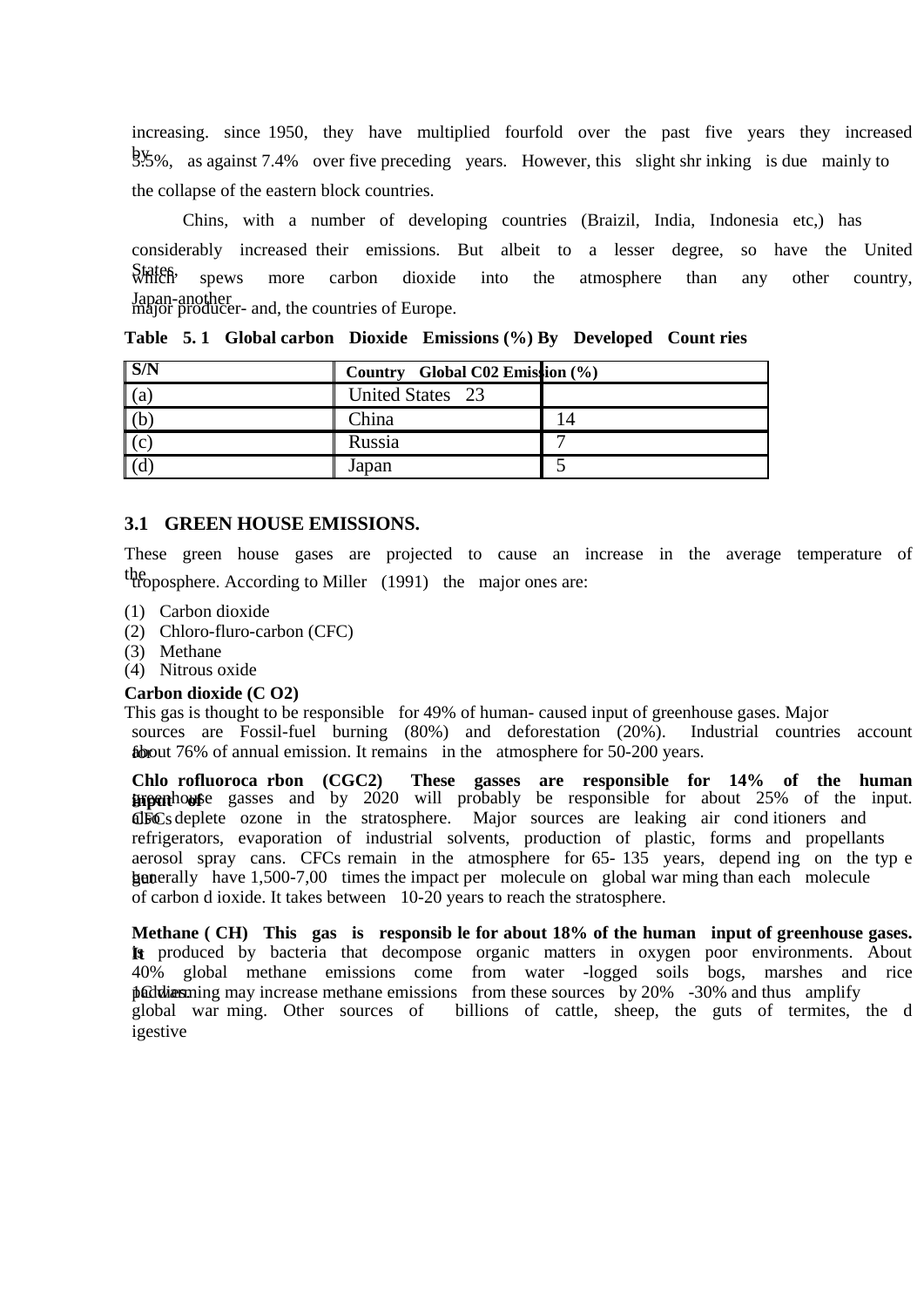tracts of billions of cattle, sheep, p igs, goats, horses, and other livestock. Some methane lass from coal seams, natural gas, wells, pipelines, storage tanks, fur naces, dr yers and stoves. Natural sources produce an estimated on third of the methane in the atmosphere, and hortivatives produce the rest. CH, remains in the troposphere for 7-15 years and each molecule is about 25 times more effective in war ming the atmosphere than a molecule of carbon dioxide.

**Nitrous Oxide (N2 O) This gas is responsib le for 6% of the global warming. It is released from** the breakdown of nitrogen fertilizers in the soil, livestock wastes, and nitrate -contaminate ground water, and by biomass bur ning. Its average stay in the troposphere is 120 years. It depoletes ozone in the stratosphere. The global war ming for each molecule of this gas is about 230 times that that of a car bon dioxide molecule. These g ases are referred to as greenhouse gases not because they are green in colour but because they induce the greenhouse phenomenum earth.

## **3.2 CONSEQUEN CES OF GLOBAL WAR MING**

- A war mer global climate could have a number of possible effects. Chang es in food production, which could increase in some areas and drop in others. Current climate projects 10-70% declines in the global yield of key food crops and a loss in current area plant area of 10-50% especially in most poor countries.
- Global warming would also reduce water supplies in some area. Lakes, streams, and aquifers in some areas that have provided water to ecosystems cropland s, and cities for could rieshrink or dry up altogether. This would force the entire population to migrate to areas with adequate water supplies- if they could
- Global war ming will also lead to a change in the makeup and location of many of the world s forests. Forests in temperate and subacretic regions, leaving more grassland shrubland regions, leaving more grassland shrubland in their wake
- Climate change would lead to reductions in biodiversity in many areas. Large-scale forest d ie back s would cause mass extinction of p lant and animal species that cannot migrate to ness. Fish would die as temperatures soared in streams and lakes and as lowered water levels concentrated pesticid es.
- In a warmer would, water in the world s oceans would expand and lead to a rise in sea level. Even the modest rise of 48 centimeters (19inches) projected to occur by 2100 one-third of the would destroy most coral reefs, contaminate coastal aquifer s with salt water stor coastal aquifer s with salt water storing oil ather declining global fish catches. The war ming at the pole will cause ice sheets and glaciers to melt even partially, the global sea level would r ise the more.
- In a warming world, weather extremes are expected to increase in number and severity. Prolonged heat waves and droughts could become the norm in many areas, taking a huge toll on many humans and ecosystems. As the upper layers of seawater warm during typ hoons, tornadoes, and violent storms will increase in intensity and occur more frequently.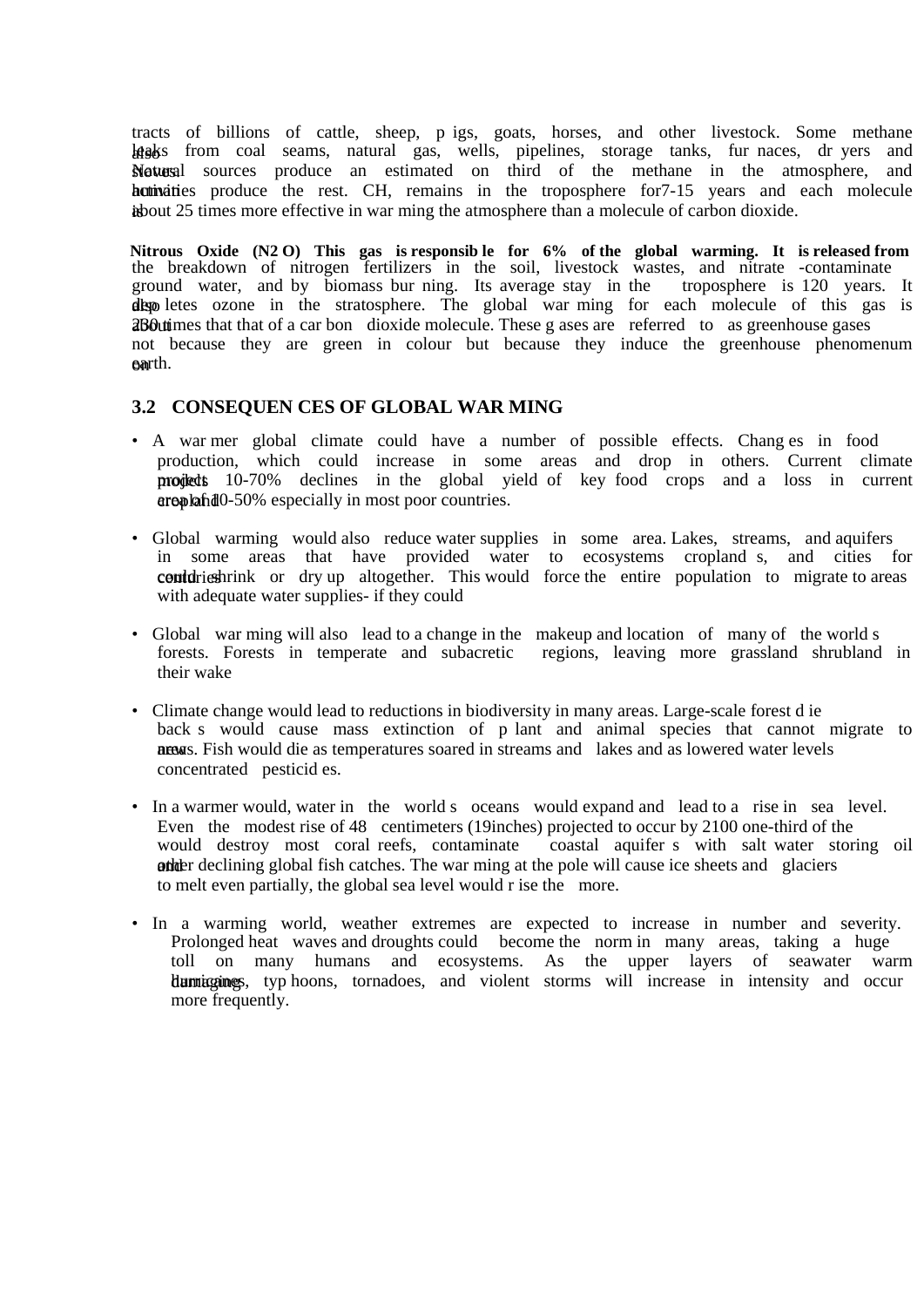- Atmosphere warming also affects the respiratory tract by increasing air pollution in winter months and increasing exposure to dust, pollens, and smog in summer months. Sea leiselspread infectious d isease by flood ing coastal number of environment refuges.
- Global warming also poses threats to human health. According to 1995 International Panel on Climate Change (IPCC) report, global warming would bring more hear waves. This would double or triple heat-related deaths among the elder ly and people with heart d isease.<br>The spread of war mer and wetter tropical climates from the equator would spread of war mer and wetter tropical climates from the equator would br ing mediaria fever, dengue fever, and others insect-borne diseases to for merly temperate zones.

•

**Exercise 3.1 State three consequences of global warming you witnessed in your munity or** 

#### **3.3 CONTROLL ING GLOB AL WARM ING**

Dealing with global war ming, we have two options (Miller, 1991). We either slow it down to its effect. It may be wiser to employ the two options without wasting much ties ause human and many other species learn to live under necessary changes. Steps that can be taken in dealing with this problems include.

- 1. Banning all production and uses of chlorofluoro carbon and halons. This is one of the best steps we must take, because we can either d o without these chemicals or introduce substitutes to protecting the atmosphere from both g lobal warming and ozone depletion.
- 2. Cutting current fossil fuel use 20% y 2000 and 50% by 2010 and 70% by 2030. The largest users of fossil fuel such as the United States and Russia should cut their about by 35% by the year 2000. 160 countries signed the 1997 kyoto protocol which requires industrial nations reduce their greenhouse emissions to an average of 5.2% below 1990 levels between the years 2008 and 2012. As weak as the treaty appears to generate controversies among government of nations especially between the U.S. and Japan. Since the U.S. Senate hasn t even considered is anti- fossil fuel cut, **flapanise** Government also decided (in July, 2001) that she will not rectify the Krovotol.
- Greatly improving energy efficiency. This is the quickest, cheapest, and most effective method to reduce emissions of carbond ioxide and other air dur ing the next two to thereades.
- Shifting to perpetual and renewable energy resources that do not emit CO2 over the next 30 years. Ultimately the world must move away from fossil fuels for most of its energy, even if we cut carbon d ioxide emissions in half. Otherwise emissions would begin to rise because of increasing population and industr ialization.
- Increasing the use of nuclear power to produce electricity if a new generation of much safer reactors can be developed and the problem of how to store nuclear waste safely for thousands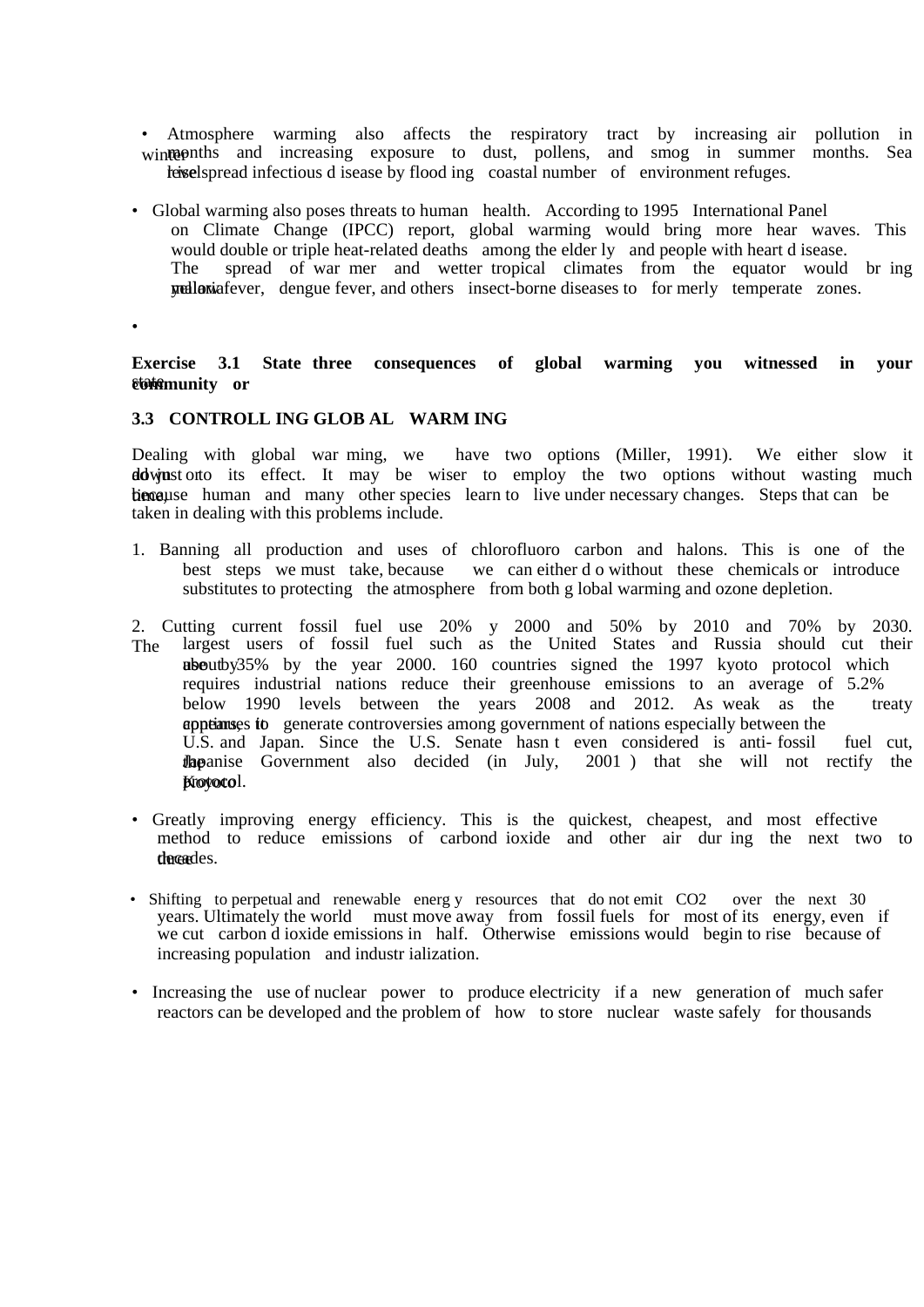of years can be solved. Israel and France are noteworthy examp les in his area.

- Placing heavy taxes on gasoline and emissions fees on each unit of fossil (especially coal) urned to reduce emission of carbon dioxide and other air pollutants. Some of the tax revenue should be used to improve the energy efficiency of dwellings and heating for the poor in Developed Countries and less Developed Countries and to provide them with enough energy to offset higher fuel prices.
- Sharply reducing the use of coal, which emits 60% more carbon d ioxide per unit of energy produced than any other fossil. Using the world s estimated coal supp lies would produce at least six fold or eight -fold increase in atmospheric carbon d ioxide.
- Switching from coal to natural gas for producing electricity and hig h temperature heat in countries, such as the United States and the Russia, that have ample supp ly of natural which emits only half as much carbon dioxide per unit of energy as coal. Switching tratural gas also sharp ly reduces emissions of other air pollutants because bur ning natural gas still emits CO2. This is only a short -term method that helps buy time to switch to an age of energ y efficiency and renewable energy
- Slowing population growth. If cut greenhouse gas emissions in half and population doubles, we are back where we started. Especially in countries with high illiteracy rate and poverty.
- Planting trees. Everyone -even student should plant and care for at least one tree every six months. This is an important form of earth care, but we should recognize that tree planting is only a stopgap measure for slowing carbon -dioxide emissions. Trees must be a stopgap measure for slowing **conteinually that they are cut down and burned or die and rot, both processes release** diobide in the atmosphere. To absorb the carbon d ioxide putting into atmosphere each  $\alpha$  weard have to plant an average of 1,000 trees per person per year.
- Recycling CO2 carbon-dioxide released during industrial processes.
- Build ing lakes to protect coastal areas from flooding as the Dutch have done for hundred of years.
- Banning new constructions on low- lying coastal areas. This should be enforced strictly of Lagos State, Niger ia where several hectares **wetland have** been used for construction of houses.
- Storing large supp lies of key foods throughout the world as insurance against disruptions in food production

**Exercise 3.2: Based on your knowledge, explain four techniques you will employ to control the** sequences you mentioned in Exercise 3.1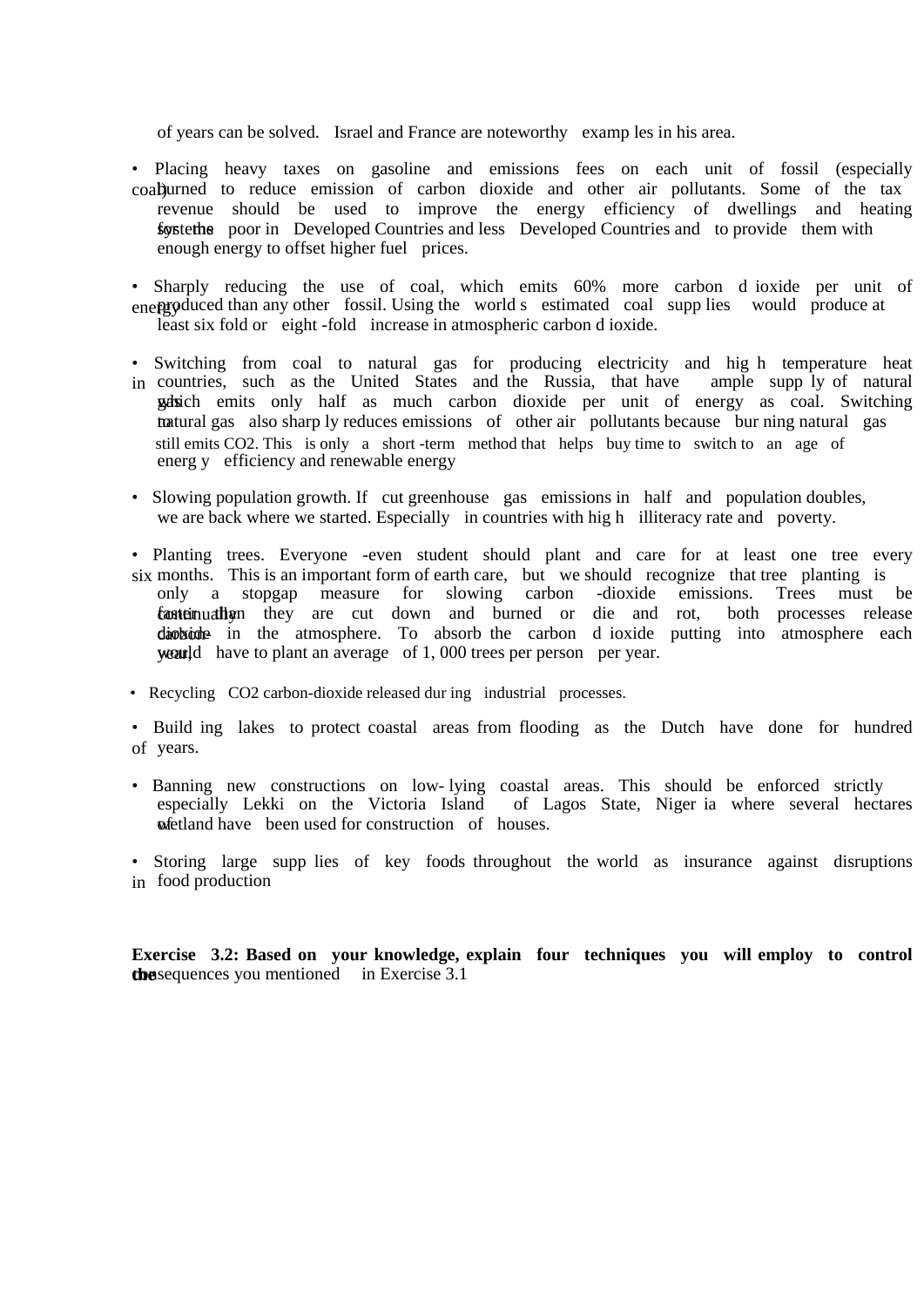# **4.0 CONCLUSION**

We have known about the greenhouse effect and its possible consequences for decades. We also know what needs to be done at the international, national local, and individual levels. Resstarba expanded to help clear up the uncertainties that continue to exist. But to most environmentalists and many climatologists this is no excuse for doing nothing or very little now.

#### 5.0 SUM M ARY

This unit set out to discuss on a contemporary climatic global problem-global warming. Working was defined as the gradual increase in global temperature as a result of green house induced by humanity over several decades. Green house effect is the phenomenon of per ienced in a green house, where plants are kept for nursery and war mth is retained. The rest is analogous to our experience of a warmer world over the years.

The causes of global warming are basically as a result of:

- Increase in population
- Deforestation
- Emission of greenhouse gases
- Ocean pollution

Four major greenhouse gases were highlighted these are: Carbondioxide, Chloro-fluoro-Carbon, Methane and Nitrous Oxide. Eig ht consequences of global war ming were d iscussed which include among others rise in sea level, weather extremes and threats to human health. **Flounteries** for controlling global warming were analysised.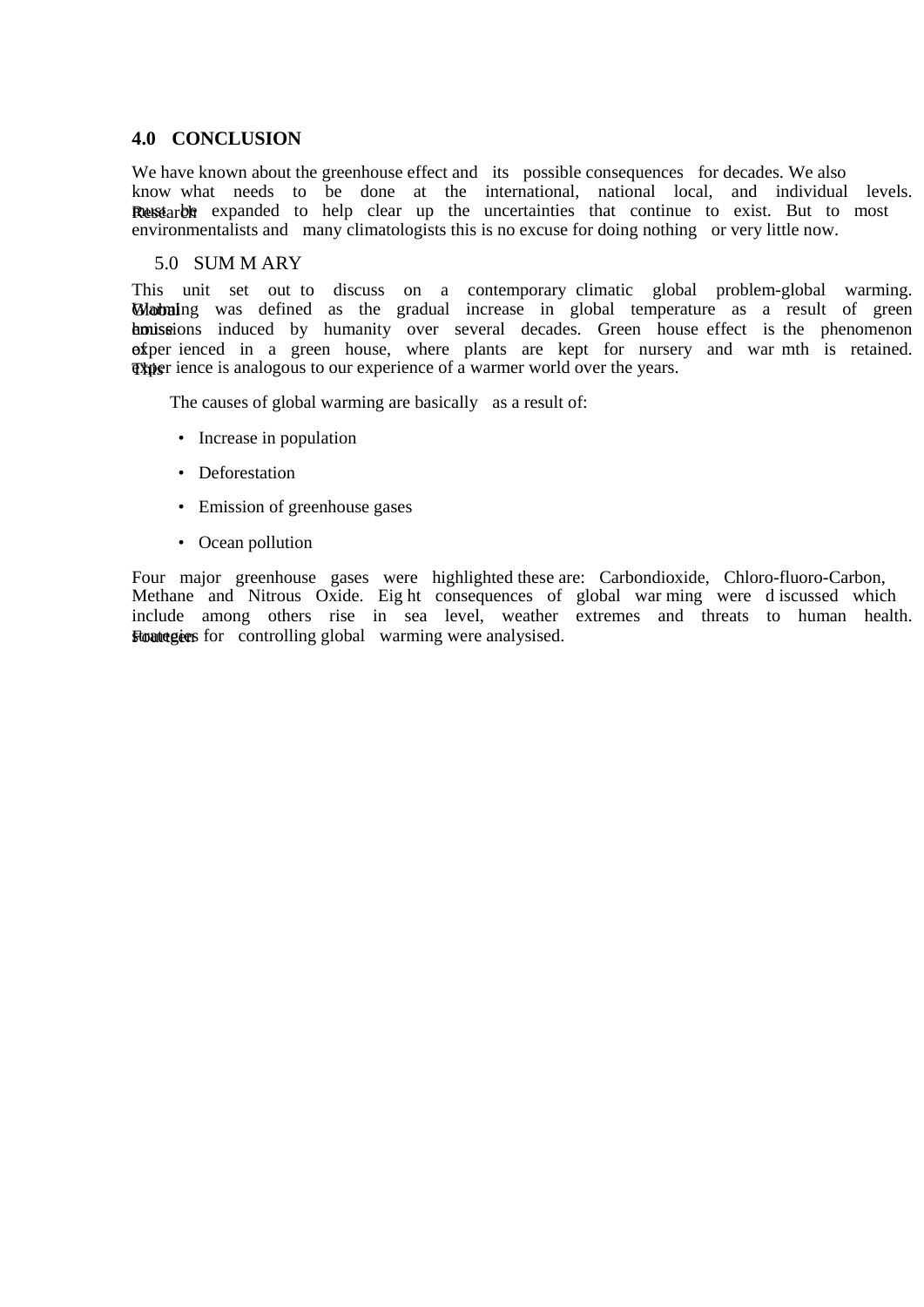

**Fig 6.1: Concept mapping highlighting in su mmary the causes,**  conseq uences and control of glabal warming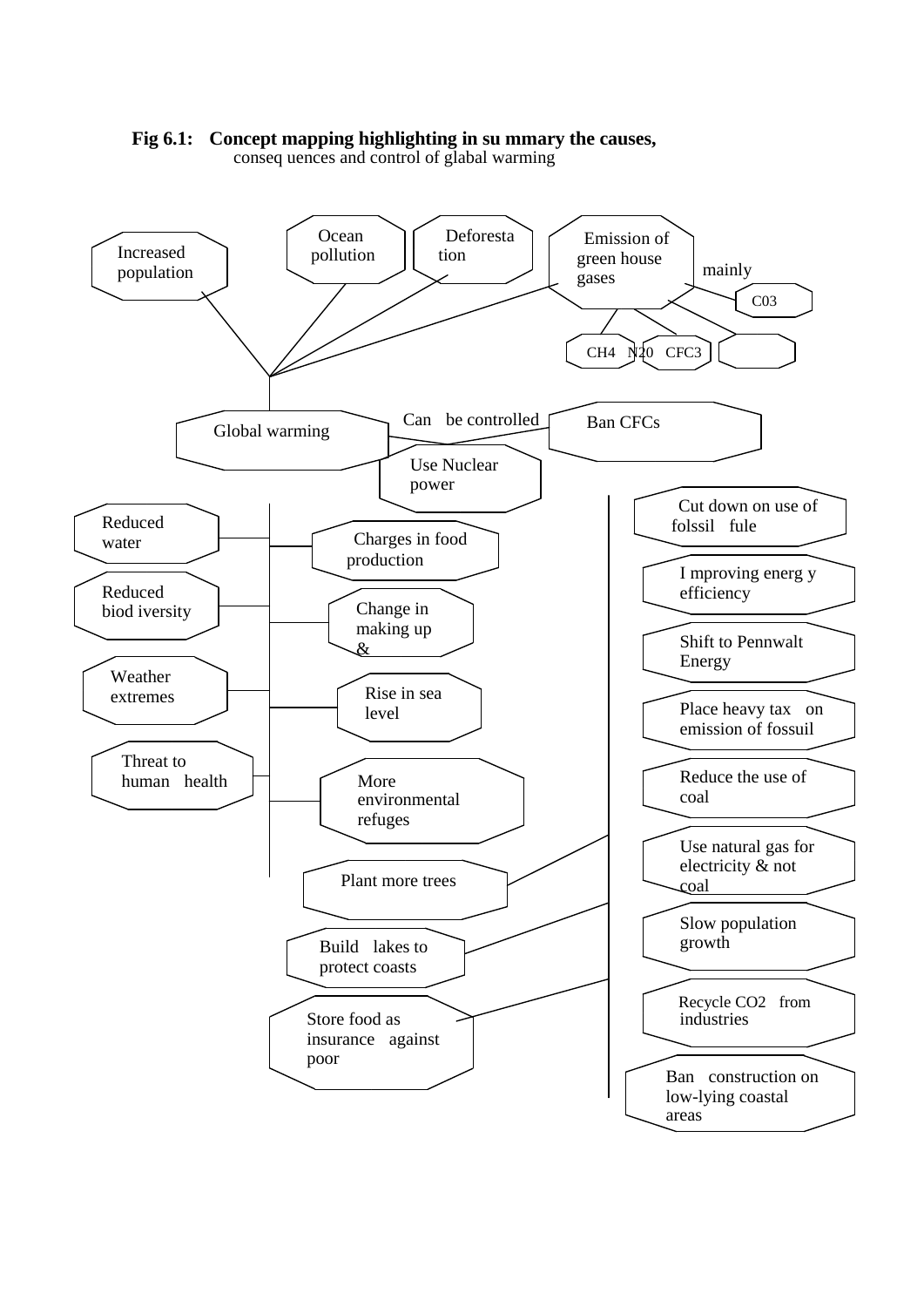## **6.0 TUTOR M ARKED ASSIGNM ENT**

- 1. Explain the term global warming
- 2. a. Mention the names and symbols of the four major greenhouse gases.

b. Analysis the global war ming impact made by human emissions of (1) chibangliothidenamed green house gas.

a. Why is carbodioxide the major culprit among the four greenhouse gases.

# **7.0 REFERENCES AND OTHER RESOUR CES**

Ahove, M.A.N (2001) Environmental Management and Education: An introduction. Lagos Golden pen books.

Miller G.T. (1991) Environmental Science Working with the Earth. Mc-GrawHill. New York.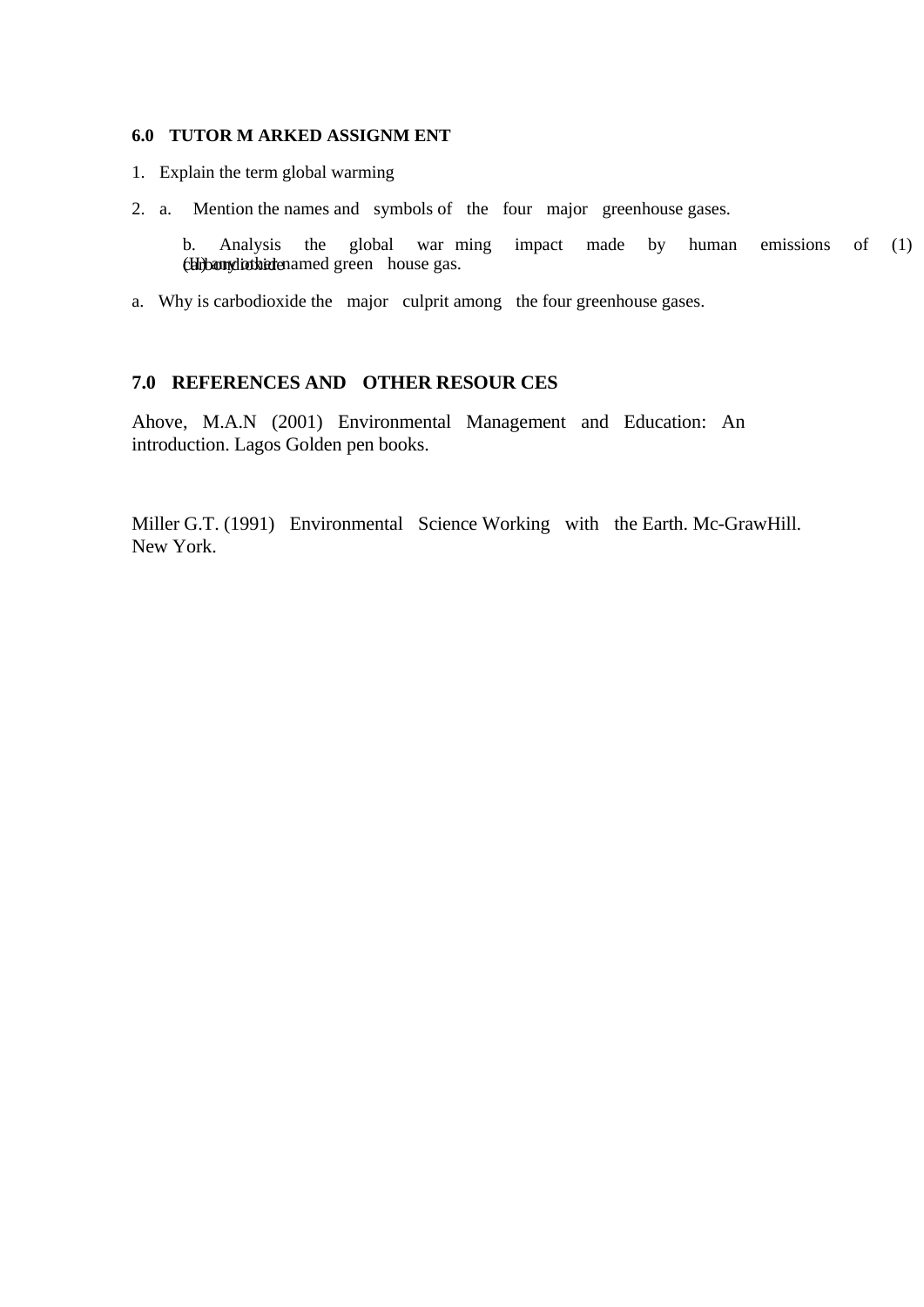# **UNIT 7: OZONE LAYER DEPLETION**

#### **Table of content**

- 1.0 Introduction
- 2.0 Objectives
- 3.0 ozone uncovered
- 3.1 the Ozone screen
- 3.2 Chemistry of the Ozone Layer Depletion
- 3.4 Major Ozone Depleting Substances
- 3.5 Controlling Ozone
- 4.0 Conclusion
- 5.0 Summary
- 6.0 Tutor Marked Assignment
- 7.0 References and other Resources

# **1.0 INTRODUCTION**

In the previous Unit we talked about a major g lobal environmental issue related to climate change global war ming. This Unit we will also discuss on another very important global environmental problem. This time around we are talking about Ozone Layer Depletion.

I often like to describe g lobal warming and Ozene Layer Depletion as the twin environmental is under a finite change. This is because the consequences of this twin are not only similar but interwovened-causing climate change.

I strongly believe you will get the best out this unit as long as you keep focused. We shall talk aut the discovery of ozone, Ozone as a natural screen and the cause of its dep letion. Further more we will highlig ht the consequences of Ozone layer dep letion on humanity, other riganisms and the p hysical environment. The strategies adopted so far in the control of Qxone depletion will also be retriated.

#### **2.0 OB JECTIVES**

At the end of this Unit, you should be able to: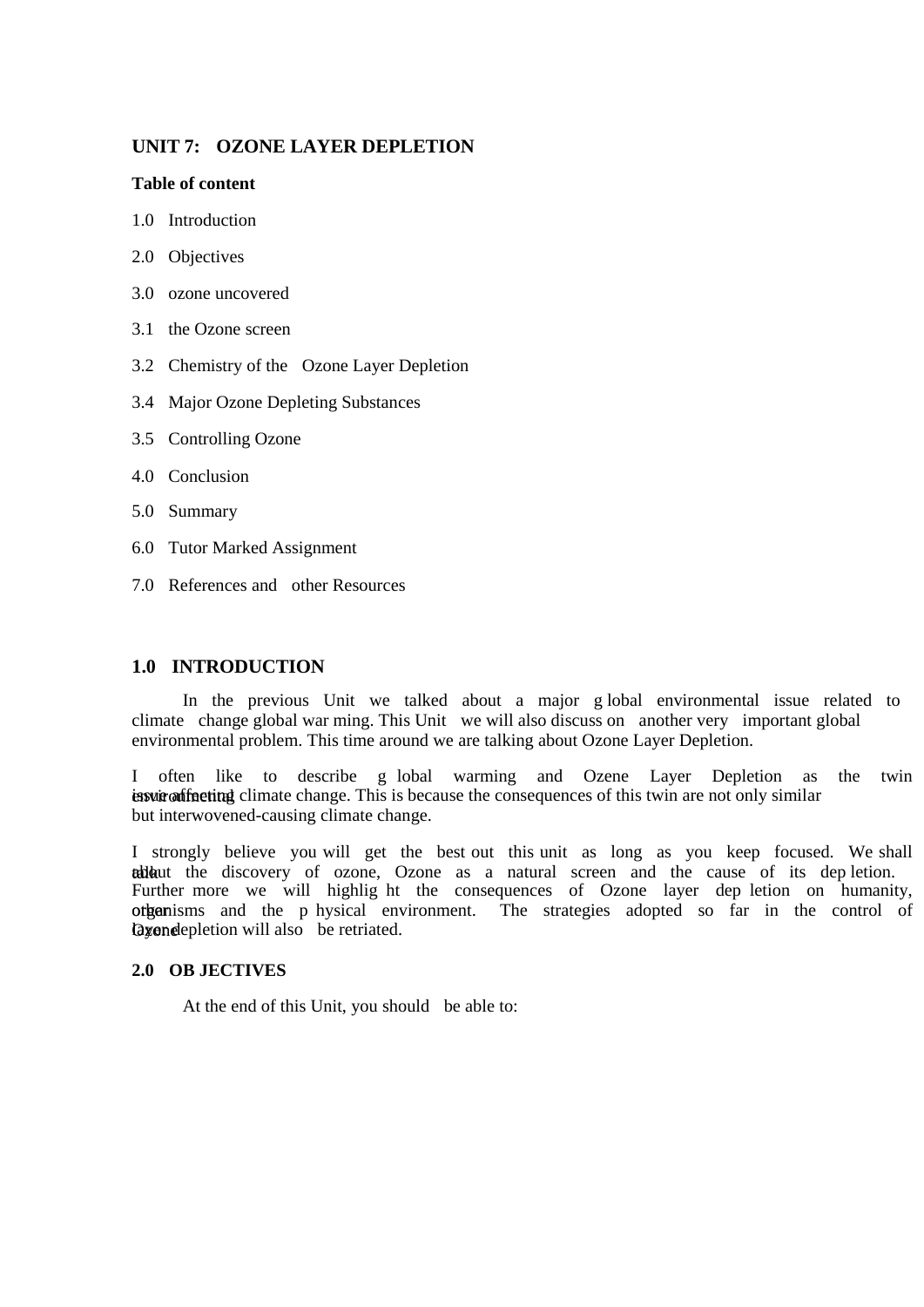- Mention major Ozone layer depleting substances
- Outline the consequences of Ozone layer dep letion
- Discuss any four strategies for the control of Ozone layer dep letion

# **3.0 OZONE UNCOVERED**

Accord ing to Charles Bigelow in his article, Hole in the ozone screen the world was sensitised to the ozone problem in 1986. In may 1986, a paper written by scientists from the British Antion Antarctic survey at Halley Bay appeared in the scientific Journal Nature. In this paper the they despected what came to be known as the hole in the Ozone layer, or ozone screen. The research at Halley Bay collected data on many different characteristic of the atmosphere, including the al concentration of ozone in the cloumn of air over their heads. The Halley Bay scientists used a device called Debsons spectrophotometer, which measures the absorption of sunlig ht by ozone. Their observations and others made subsequently, shows that ever y spring time in there is a massive d epletion of the atmosphere concentration of Ozone. Exercise 6.11. using your world map, locate the region- Antarctic.

#### **Exercise 6.1**

Using your world map, locate the region Antarctic

# **3.1 THE OZONE SCREEN**

Both d ioxygen and trioxygen have very important physical function for us in that they screen out harmful ultraviolet light wavelengths below 24nm, and troioxygen screens our the equally dangerous U V B from 240to 320nm. Our sun emits the rad iation that keeps us war m and Midist of the radiation is in the visible region of the spectrum, where it can be seen, but some is in the invisible ultraviolet region. Ultraviolet light is hig h energ y light meaning that when it is absorbed by molecules, it may break chemical bonds, thereby changing the molecule. Whis is formed in the stratosphere. UV-C is absorbed by d ioxygen molecules which **AREM** slit into two oxygen atoms (o). each of these combines with another 02 molecule to make 03 molecules. Two things are needed to makes ozone in the stratosphere oxygen (0 2) and UV light.

Ozoen (03) also absorbs UV light, but in the B-region. Large quantity of Uvray would cause unwanted reactions leading to cataracts, skin damege cancer, and mutation. Life sur vives on land because the ozone screen is in place filtering out UV-B. the ozone screen is sometime **exhage** layer, because its hig hest concentration occurs in the stratosphere, about 25km above the face of the Earth. However, the ozone screen is in an equilibr ium concentration which in its value of a steady formation and destruction.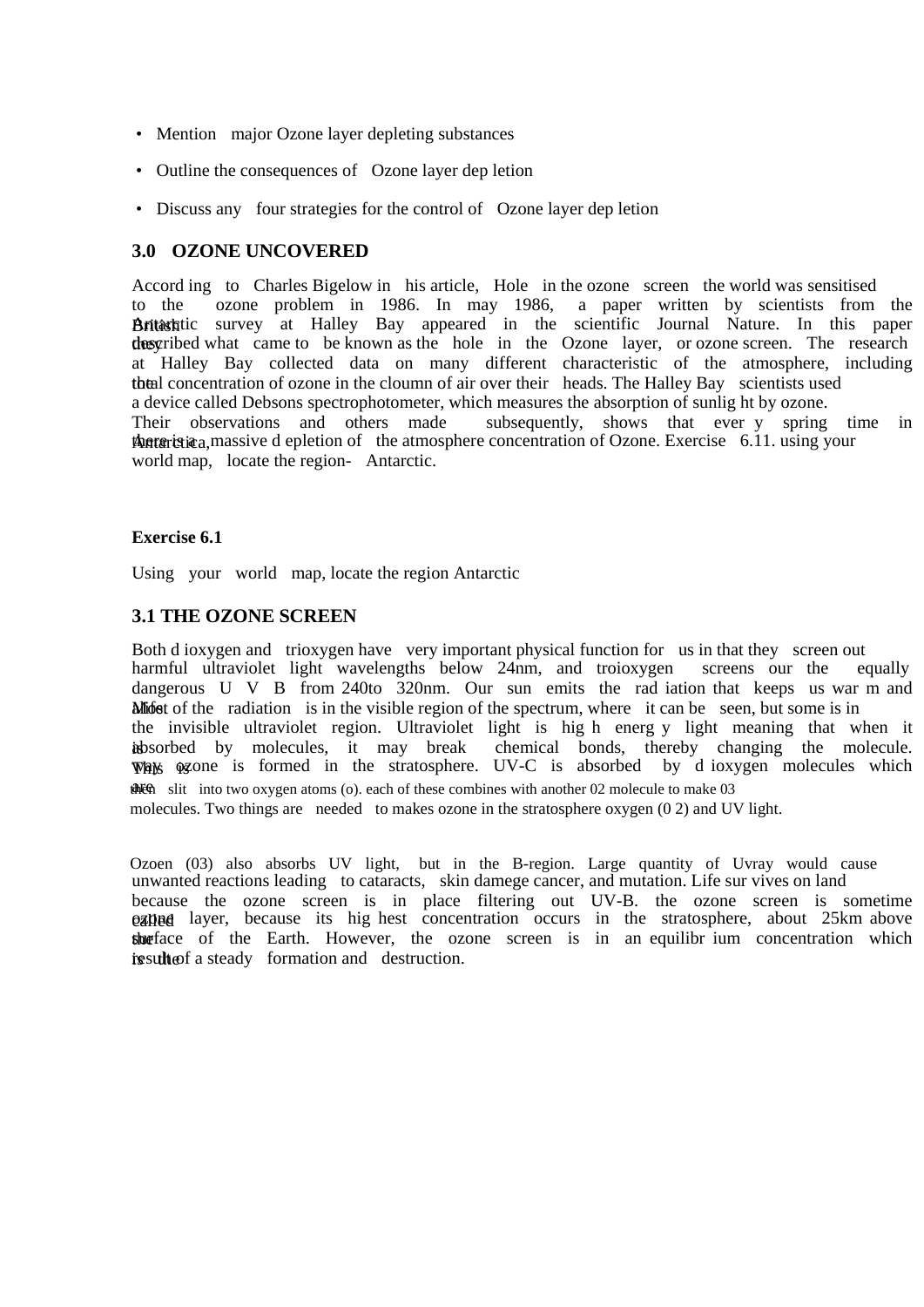## **3.2 CHEM ISTRY OF THE OZONE LAYER DEPLETION**

A University of California scientist called Rowland, has wondered about an important industrial chemical called chlorofluorocabons (CFCs). This compound was invented about the late hosoly here found to have very important applications because they had desirable physical properties, and one very important chemical property is that CFCs are essentially inert. They do not react with anything, so they don t react with living organisms, including humans, they therefore non-toxic, and perfectly safe around people, if any few cylinders of these gases were tied in crowded room, nobody would notice.

Rowland knew that industries world over had been using about one million tonnes of  $CFFC<sub>S</sub>$  and that it ultimately end up in the atmosphere. He asked himself this question: happening to all this stuff? He thus speculate that the CECs, once in the atmosp here, would move slowly up to the stratosphere, which may take a maximum of about  $25$  years to attack the ozone layer.

His reaction he explained experimentally when he found that UV light can break the **GBC**s (stepi) knocking chlor ine atoms out of them.



#### Fig. 6.1:

He discovered that if he added some ozone in his reaction vessels, the chlor ine atoms destrous diberating d iatomic oxygen (Step ii).

So the so-called chemically inert CFCs will react if you expose them to highly energetic Lig Mt. Rowland s work led him to the conclusion that the actual chemical culpr it was not just the chlor ine atom, but rather an unusual molecule made up of one atom of chlor ine and oxygen chlor ine monoxide-CLO.he thus further explains how this CLO continues to deplete the equations below.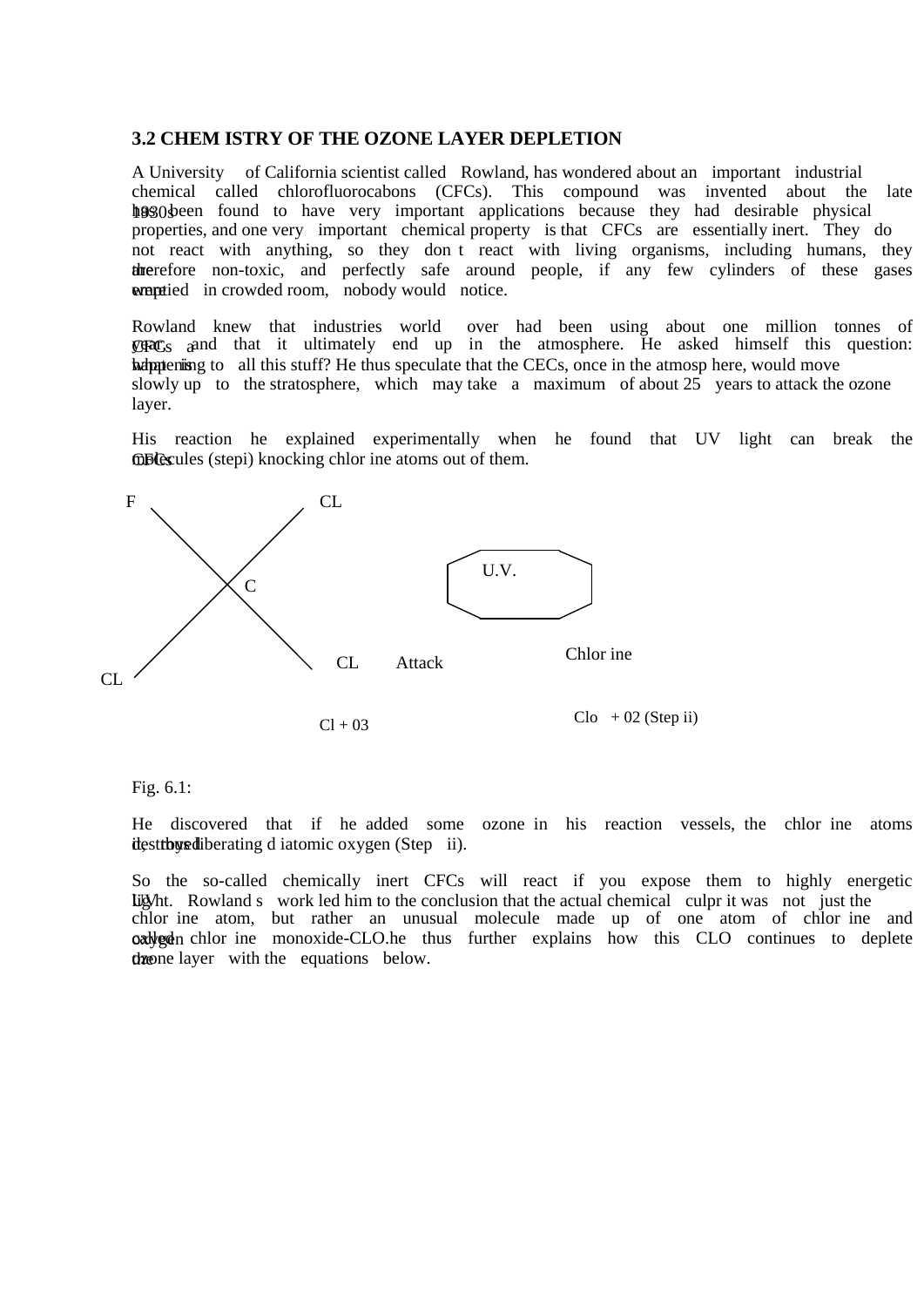#### **Breaks up**

 $CL+O$ 

 $CL+O3$   $CLO+O2$ 

CLO

 $O+O3$ 

2O2 When CLO absorbs UV light, it splits into chlorine atom and one - oxygen atom, each of which attack ozone molecules, The CLO is not used up in the process, and can go on destroying more ozone molecules. CLO is infact what is called catalyst in chemistry.

### **3.3 MAJOR OZONE DEPLETING CHEM ICALS**

- 1. Cloroflurocarbon (CFCs) It was first d iscovered by a chemist Thomas Midgley. They are der ivatives of simple hydrocarbons (Methane, ethane etc) with the hydrogen atoms comp letely rep laced by chlorine and fluorine atoms. Developed in the late 1930s as stable odour less, non-toxic, noncorrosive and noflammable refrigerants. These highly versatile chemicals are also found in widespread use as aerosol spray propellants, form- blowing agents and sloveents. CFCs are comp letely synthetic, with no natural sources, the absence of hydrogen atoms makes them largely non-reactive with other chemicals in the htmosphere. The ozoen dep letion porentials of CFCs range from 0.6 to 1.0 with having the value 1.0. last In the stratosphere for 65-110 years and can attack **100,000** es of O3. It is removed by forming downward to the troposphere and is removed by rain.
- 2 Halons: They are synthetic chemical similar to CFCs that invludes bromine, chlor ine and hydrogen. Developed as non-corosive fire extinguishers, they are substantially more powerful ozone dep leters than CFCs. These halons are classified below
	- a. Methly Chloroform (CH3CCL3): This is also a synthetic industrial solvent used for cleaning precision parts and metal sur faces and for dry cleaning. Because its hydrogen atoms, it is chemically reactive in the lower atmosphere. Thus, less the methlychoroform emitted at the Earth s surface reaches the stratosphere and destroys ozone, giving it an ozone depleting potential (ODP) of 0.1
	- b. Carbon tetrachlor ide (CCL4) is a synthetic chemical with an ODP OF 1.1 Almost all production in industr ial countries serves as feedstck in the production of other chemicals.
	- c. Methyl Bromide (CH3Br) is the only currently world wide controlling ozone dep leting chemical with both human and natural sources. Oceanic alg ae emit 60 - 160 thousand metr ic tons per year, while human emissions come primarily frightnass burning (10-50 thousand tons) and agricultural use as a soil or crop fumig ant. It s ODP is currenly estimated as 0.6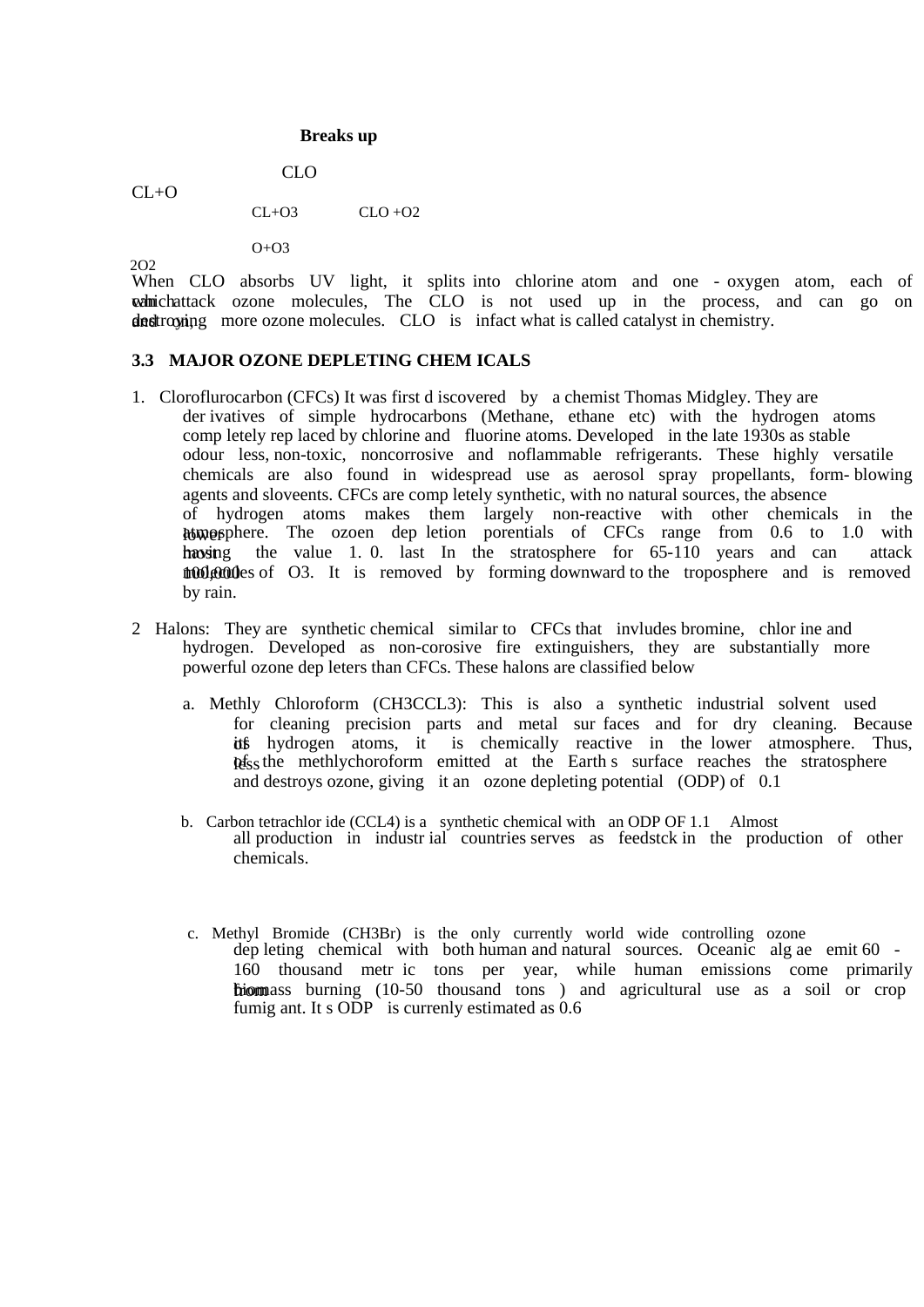- d. Hydrochlorofluorocarbon (HCFCs) were developed as substitutes for CFCs. They are similar in structure, but retain some hydrogen atoms. Consequently, they react chemically in the lower atmosphere and have less effect on stratosphere ozone. Their ODPs range from 0.01-0.11. Production and use of HCFs is now increasing rap id ly as CFCs are phased out.
- e. Hydrofluorocarbons (HFCs) were also developed as CFCs substitutes. Because neither nor bromine, they do not deplete ozone (ie their ODP is 0.0), but they have been proposed for control because they are powerful greenhouse gases. Collectively, all ozone depleting compound s are called ODCs.

### **3.4 CONSEQUEN CES OF OZONE LAYER DEPLETION**

With less ozone in the stratosphere more biologically harmful ultraviolet radiation will reach the earth s surface. This form of UV rad iation damages DNA molecules in animals including  $\gamma$  we skin. Do you realise that for every 1% loss of ozone leads to a 2% increase in the iation striking the earth? And consequently leasing to  $5\%$  -7% increase in skin cancer ?

The followi ng are the effect of Ozone depletion:

- 1. Increase in the cases of skin cancers running into millions annually. His includes curable and incurable cancers.
- 2. A sharp increase in eye cataracts (the cloud ing of the eye that causes blurred vision and eventual blindness) and severe sunbur n in peop le and eye cancer in cattle.
- 3. Suppression of the human immune system which would reduce our defenses against a variety of infection diseases, an effect similar to AIDS virus.
- 4. Decreased yields of important food crops such as corn, rice Soyabean and wheat, due to gradual loss of chlorophyll in plants.
- 5. Reduction in the growth of ocean phytoplankton that form the bases of ocean chains and webs and help remove carbondioxide from the atmosphere.
- 6. Degradation of paints (build ing, etc), colours (from cars materials including wears especially when exposed to too much sunlight), plastics and other polymer materials.
- 7. Increase in global temperature and it s attendant consquences.

**Exercise 7.1 Form a group of three and discuss with your course mate on how these** consequences has affect each one and families

### **3.5 CONTROLLING OZONE LAYER DEPLETION**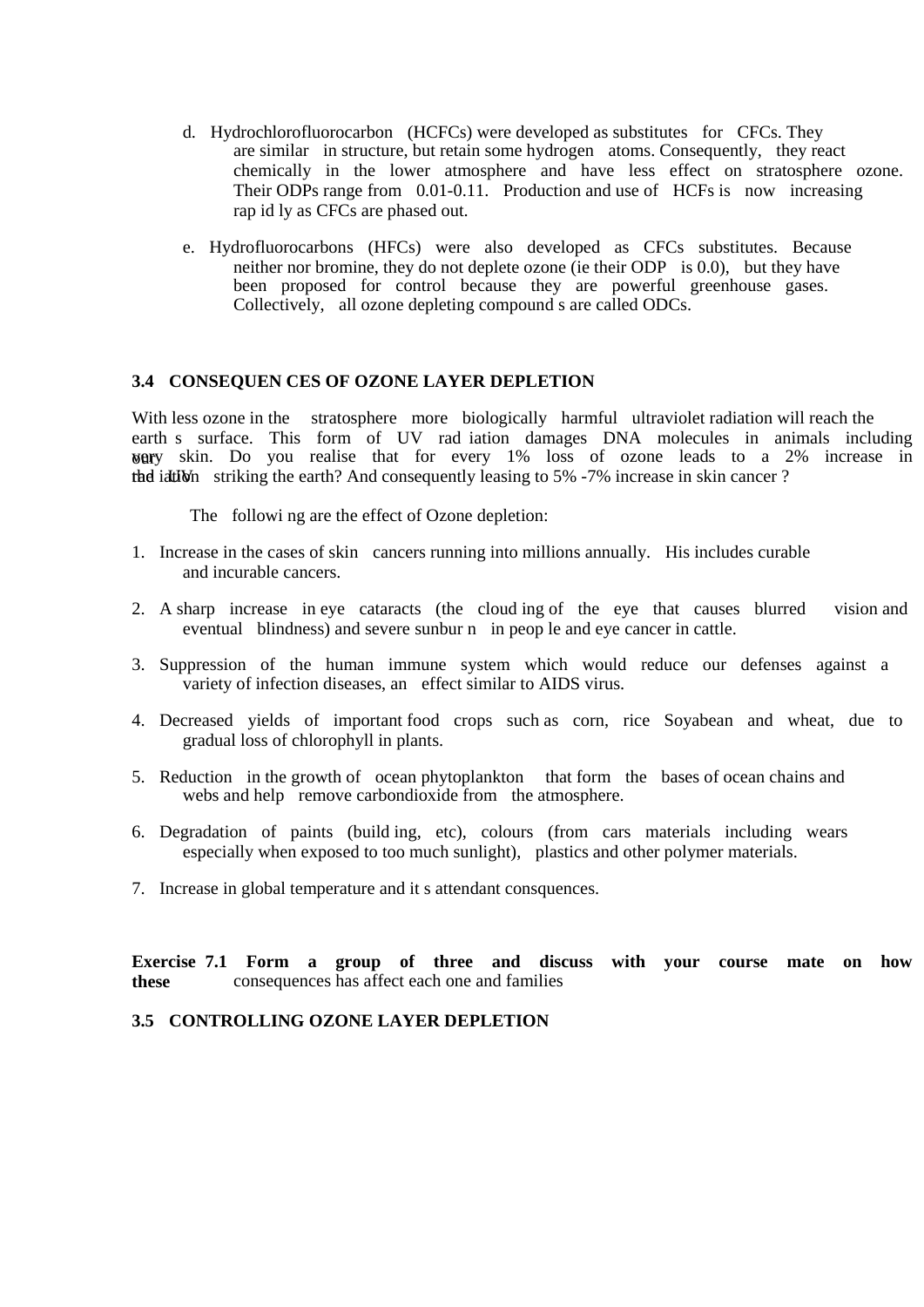Models of atmospheric processes indicate that just to keep CFCs at 1987 levels would require an immediate 85% drop in total CFC emissions throughout the world. Analysists believe that the step toward this goal should be an immediate worldwide ban on the use of CFCs in aerosol spray cans and in producing p lastic form products. Cost effective substitutes are already in use is some electrical app liances like refrigerators and aerosols. Automotive service shops should bequired to recycle CFCs from auto motive air cond itioners and the sale of small cans of GFCs by consumers to charge leaky air conditioners should be banned totally. CFCs have beased put currently in several developed and developing countries with few excerptions.

The next step would be to phase out all other users of CFCs, halons, car bon tenthylloride, and methylloride, and methyloroform. Substitute coolants in the refr igeration and air codition will probably **cost** compared to the potential economic and health consequence of ozone depletion, such cost increases would be minor.

Other international co-operation to protect the ozone layer in the past include the following:

- March 1977: a meeting sponsored by the United Nation Environmental Programme (UNEP) in Washington, D.C., prepared a non-binding world plan of Action to protect the ozone layer and established a small international scientific advisory body.
- January 1982: international negotiations for a treaty on the ozone layer began.
- March 1985: twenty nations and the European Community (EC) singed the Vienna Convention after three years of negotiations. The convention included measures to cooperate on research and monitoring but contained no controls on ozone depleting substances. A resolution signed at the same time authorised continuing negotiations toward a treaty to include controls.
- September 1987: Twenty- four nations and the EC signed the Montreal protocol committing themselves to reduction production and use of CFCs by half by 1998 and freeze production and use of halons by 1992. Develop ing countries were granted a  $\psi$ ars per iod to meet both oblig ations.
- May 1989: At their fir st meeting in Helsinki, parties to the protocol made no change to commitments but decided that their next meeting would both consider stronger control measures and seek to develop financial mechanism to support developing countries in controlling ozone dep leting substances. The meeting also sought to clar ify a number of ambiguos terms in the protocol and to define procedural obligations such nesporting.
- June 1990: The London Amendments to the Montreal Protocol adopted at the meeting of the conference of the Parties, increased the stringency of control measures. The amendments required elimination of both CFCs innovations by 2000 (with possible exemptions for essential uses to benspecified); broadened the set of controlled chemicals to include methyl chloroform, carbon tetrachloride and a few CFCs not originally covered by protocol. It also established a multilateral fun of 16-24 million dollars over three years to support phase outs in developing countries consuming less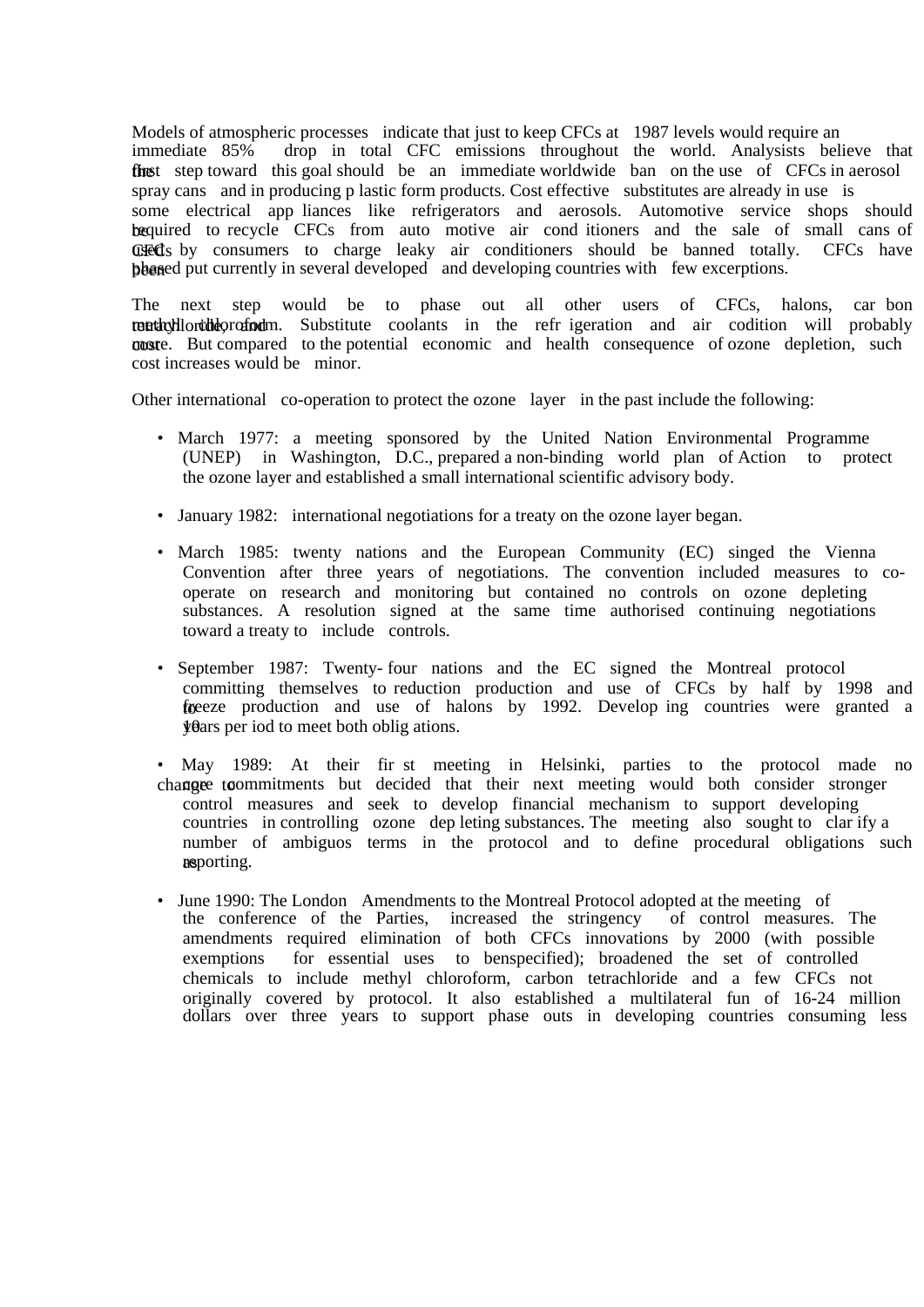than 0.3 kilogams per capital ( Article 5 Countr ies ). Developing countr ies retained their 10 years grace period for all controls.

- June 1991: The third meeting of the conference of the Parties, in Nairobi, made no chang es to core commitments. The meeting addressed such matters as defin ing the tasks of the Implementation Committee and clarifying the protocol s sanction provision.
- November 1992: At the fourth meeting of the parties, the Copenhagen amendments advanced the phase out dates to 1994 for halons and to 1996 for CFCs, methyl chloroform, and carbon tetrachloride. HCFCs were placed under control for the first time with all but 0.5 percent to be eliminated by 2020 and the remainder by 2030.
- Industrial countr ies production of methyl bromide was frozen at 1991 level starting in 1995. Developing countries obligations regarding HCFCs and methyl bromide were left while unspecified, wile they retained their 10 year grace per iod for their phase outs. The multilateral fund was reauthorized on a permanent basis.
- November 1993: the fifth meeting of the parties, in Bangkok, made no changes to core commitments but confir med three- year funding of 510 million dollars for the Multilateral fund ( more than double the previous funding level) and following an assessment panel s recommendation that three be no essential use exemption to the 1994 halon p hase out in industr ial countries.
- October 1994. The sixth meeting of the parties, in Nairobi, again left core commitments unchang ed, but followed an assessment panel;s recommendation that 11,000 tones of essential use exemptions be granted in the case of the 1996 CFC phaseout
- November 1995: The seventh meeting of the parties was held in Vienna to commemorate the tenth anniversary of the Vienna Convention and considered revisions to the protocol s commitments.
- In 1997, 160 countries signed the Koyoto protocol, which requires industrial nations to reduce their greenhouse emissions to an average of 5.2% below 1990 level between the years 2008 and 2012. There is currently a deadlock on this reduction of carbon dioxited, from fossil fuel especially among developed nations. Alternatively, reduction of other greenhouse gases such as methane, and Nitrous oxide should be focused on negotiations carbond ioxed reduction is still on. This is essential because, these other greenhouse gases in totality is responsible crisis, even through each gas is present in the atmosphere in much smaller quantities relative to carbondix ide.

### **4.0 CONCLUSION**

**Fig 6.1 CFC, AT LEAST ONE SUCCESS STORY** 

| 1500 | <b>Thousand Tons</b> |    |
|------|----------------------|----|
| 1200 |                      | MM |
| 900  |                      |    |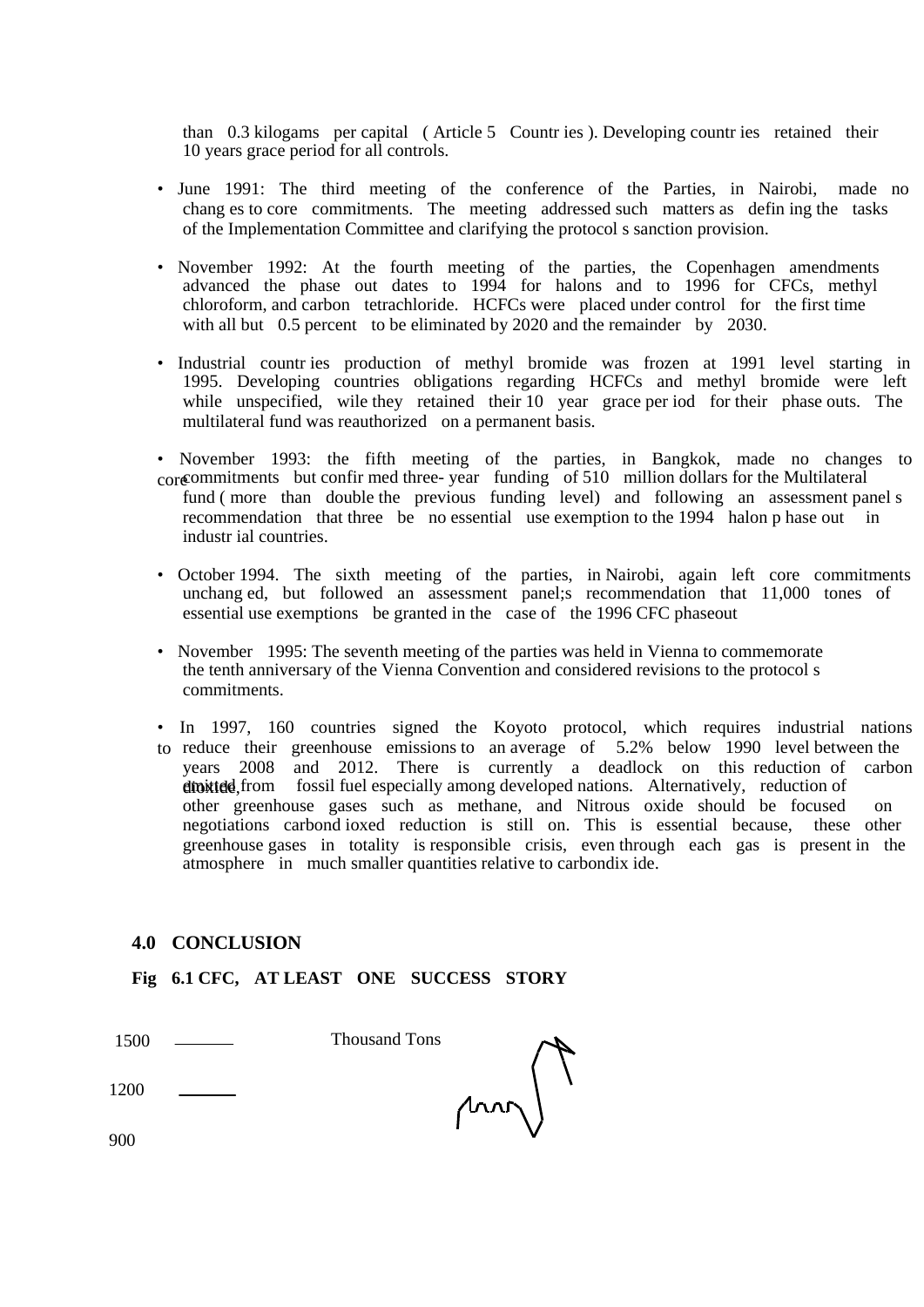#### **Source: UNESCO SOURCES, 1997**

Yet, as this last graph show, the worst is not inevitable. The inter national community managed to reach an agreement on cutting the amount of ozone -destroying chlorofluorocarbons (CFCs released into the atmosphere and stayed on target. The ingred ients of success were a skittificablic awareness and-especially-economically viable alternatives. But the cuts will not come too soon. Even if all countries respect the commitments they have made, the ozone  $\frac{1}{2}$  come too soon. Even if all countries respect the lays interest with the normal before the middle of this century (2050). In the meantime, abnor mally high levels of ultra- violet radiation will continue.

### **5.0 SUM MARY**

In this Unit, you have learnt about one of the most essential g lobal environment issue-Dayere depletion. You have learnt that ozone layer is a natural screen that was uncovered by Rowland about 1986.

You will also recall that this unit hig hlighted, how the Ozone layer is being eaten-up by human made a mate. The mate chemicals, using equations for each stage.

Two broad categorizes of Ozone depleting substances were mentioned these are: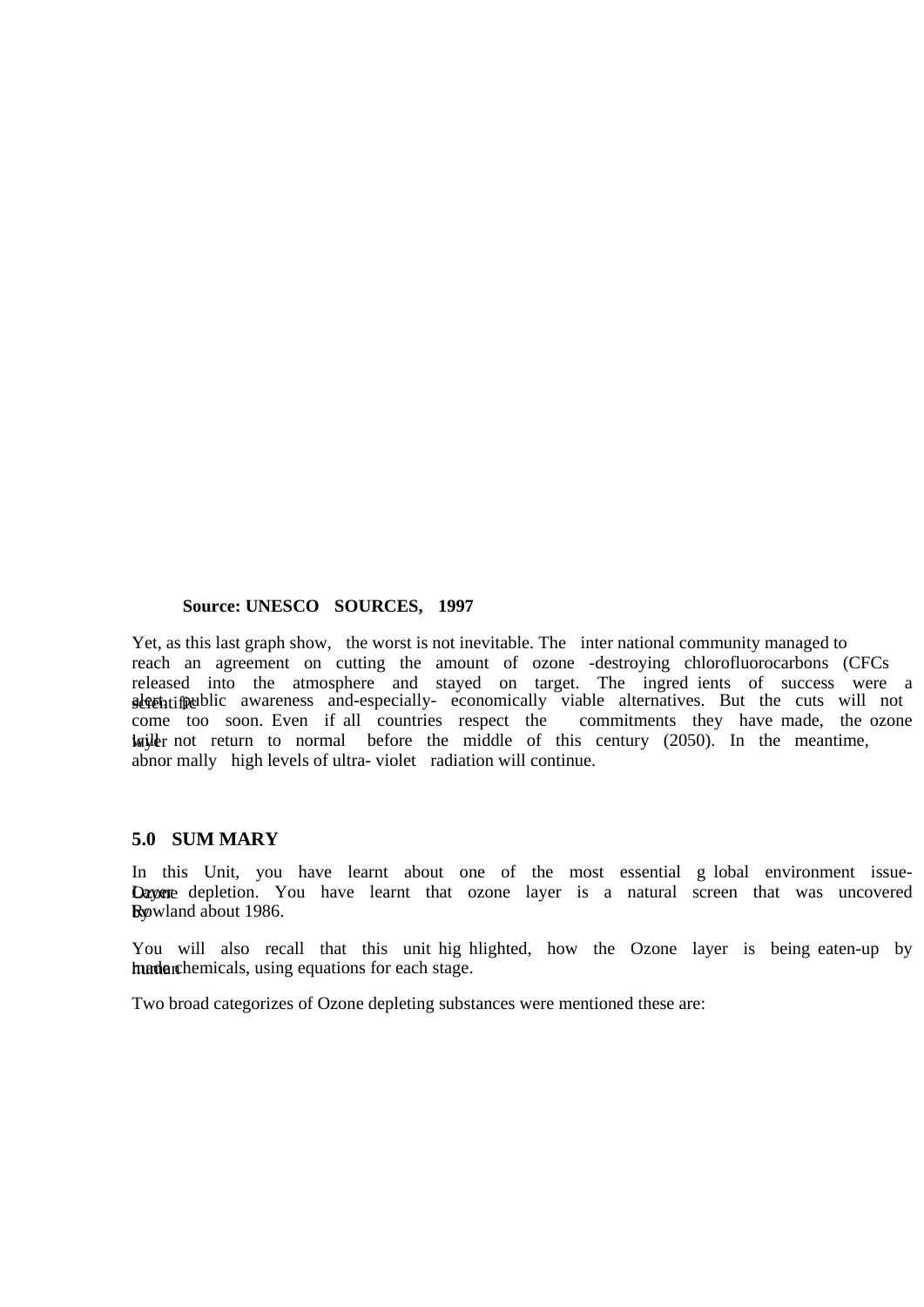- Chlorofluorocarbons
- Halons

The consequences of and control measures for check ing Ozone layer dep letion were discussed.

# **6.0 TUTOR M ARKED ASSIGNM ENT**

- 1. What is the relevance of Ozone in the stratosphere to humanity?
- 2. State three consequences of Ozone layer Depletion on humanity.

# **7.0 REFERENCES AND OTHER RESOUR CES**

Ahove, M.A.N (2001) Environmental Management and Education: An introduction. Lagos Golden pen books.

Miller G.T. (1991) Environmental Science Working with the Earth. Mc-GrawHill. New York.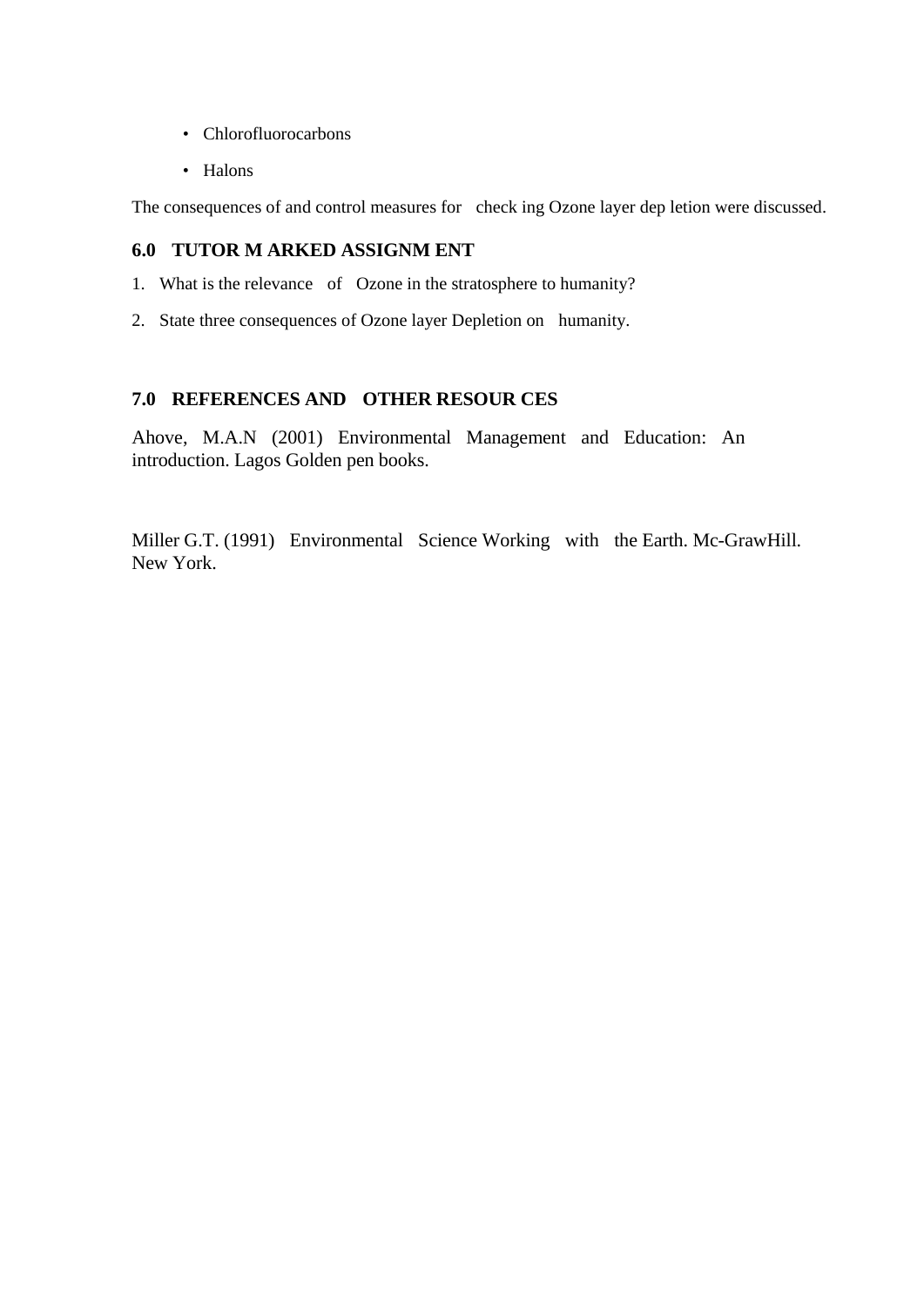### **UNIT 8: AIR POLLUTION AND ACID RAIN**

- 1.0 Introduction
- 2.0 Objectives
- 3.0 Major Air Pollutants
- 3.1 Some Effects of Air Pollution
- 3.1.1 Effects of Human Health
- 3.1.2 Effects on plants
- 3.1.3 Acid Rain
- 3.1.4 Common Effects of Acid Rain
- 3.1.5 Conclusion
- 3.1.6 Summary
- 3.1.7 Tutor Market Assignment
- 3.1.8 References and other Resources

### **1.0 INTRODUCTION**

The pervious unit focused on ozone layer depletion being global atmospheric problem by the body activity.

This unit will yet discuss on another global problem induced by human activity although it to this common in industrial urban location. Unit Eight therefore has air pollution and acid rain focusts

### **2.0 OBJECTIVES**

### **At the end of this uni t you should be able to:**

- Mention the names and symbols of major air pollutants
- State the effect of air pollution on human health
- Outline the consequences of air rain on liv ing organism and the physical environment

### **3.0 MAJOR AIR POLLUTION & ACID RAIN**

As clean air moves across the earth s sur face, it collects var ious chemicals produced by **natural** events and human activities. Once in the troposphere, these potential air pollutants mix vertically and horizontally, often reacting chemically with each other or with natural components of the atmosphere. Air movements and turbulence help dilute potential pollutants, but long-lived pollutants are transported great d istances before they return to the earth s surface as solid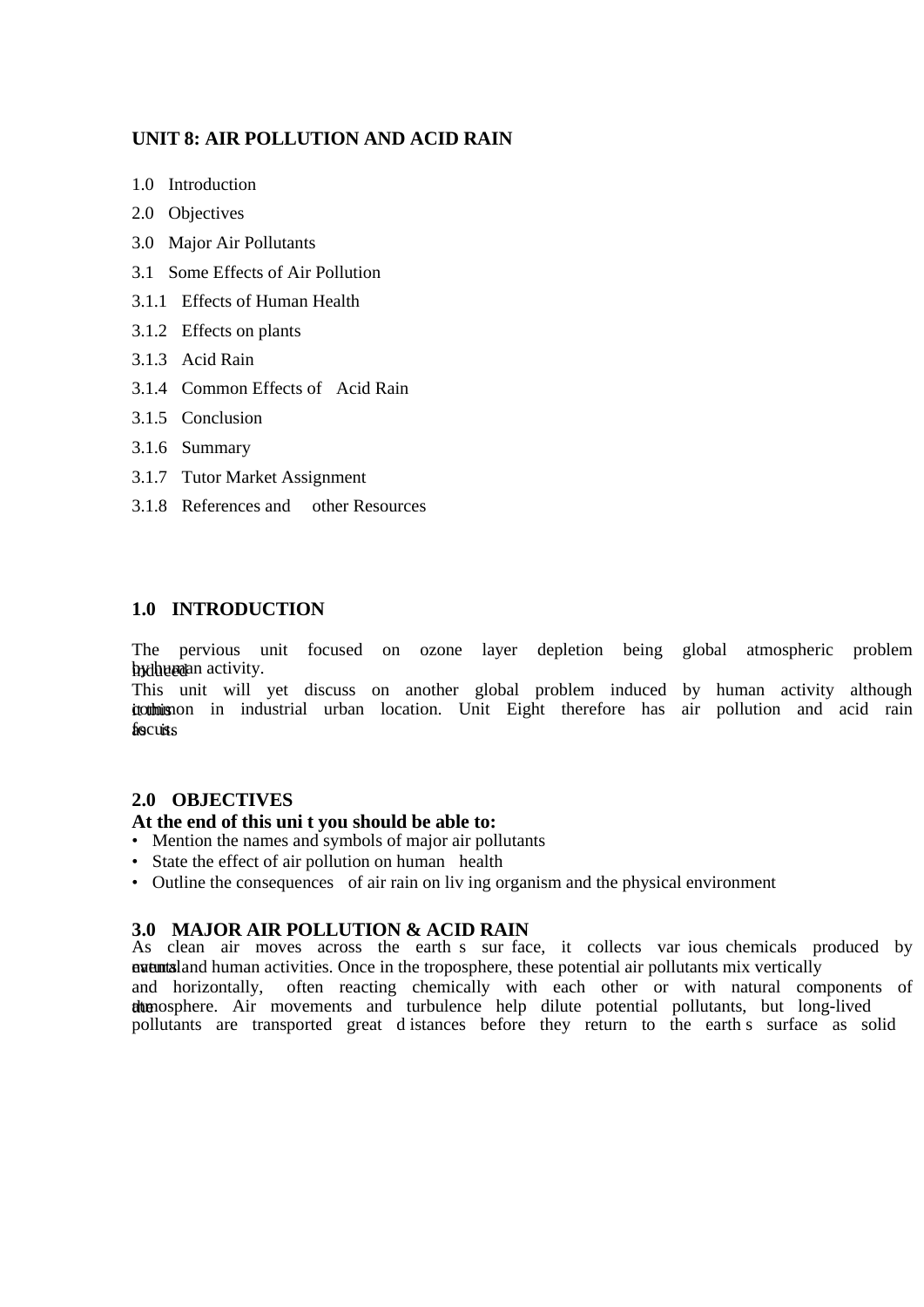particles, liquid droplets, or chemical d issolved in precipitation.

Hundreds of air pollutants are found in the troposphere. However trace amounts of the major classes of pollutants cause most outdoor air pollution:

- 1. Carbon oxides carbon monoxide (CO) and carbon dioxide (CO)
- 2. Sulphur oxide sulp hur dioxide (SO) and sulphur trioxide (S0)
- 3. Nitrogen oxide nitric (No), nitrogen dioxide (NO2) and nitrous
- 4. Volatile organic compounds (VOC) hundred s of compounds such as methane (CH4)
- 5. Suspend ed particulate matter (SPM) thousands of different types of solid particles such as dust (soil), soot (carbon), asbestos, and lead, arsenic, cadmium, nitrate (N) and suphate (SO) salts, and liquid drop-lest of chemicals such as tetraoxo sulp hate (VI) Acid (H SO4) oil d ioxins, and var ious pesticides
- 6. Photochemical oxidants ozone (O3), hydrogen peroxide (HO2) hyfroxyl radicals (OH2), and aldehydes such as for maldehyde  $(\tilde{CH} O)$  formed in the atmosphere by the reaction of oxygen, nitrogen oxides, and volatile hydrocarbons under the influence of sunlight.
- 7. Radioactive substances -radon -222, iodine-131, strontium -90, plutonium-239, and other rad io-isotopes that enter the atmosphere as gases or suspended particulate matter.
- 8. Heat- produced when any kind of energy is transformed from one form to another, especially when fossil fuel are burned in cars, factories, homes, and power plants.
- 9. Noise- produced by motor vehicles, airplanes, trains, industrial machiner y, construction machiner y, law moweres, vacuum cleaners, sirens, earphones, radios, cassette players and live concerts.

A pr imar y air pollutant, such as sulphur dioxide, directly enters the air as a result of  $\alpha$  avents or human activities. A secondary air pollutant, such as sulphur acid, is one that is formed in the air through a chemical reaction between a primary pollutant and one or more in the air through a chemical reaction between a primary pollutant and one or gomponents.

# **3.1 SOM E EFFECTS OF AIR POLLUTION**

### **3.1.1 Effect on Huma n health**

Human respir atory has a number of mechanisms that help protect us from air pollution. Hair in our nose filters out large particles. Sticky mucus in the lining of our upper respiratory track captures small particles and dissolves some gaseous pollutants. Automatic sneezing and coughing mechanisms expel contaminated air and mucus when pollutants irritate our resp iratory system. Our upper respiratory track is lined with hundreds of thousands of tiny, mucus-coated hairs called cilia. They continually wave back and forth. Transporting mucus and the pollutants they trap to our mouth. Where it is either swallows or expelled.

Years of smoking and exposure to air pollutants can overload or deteriorate these natural defenses, causing or contributing to a number of resp iratory diseases such as lung cancer, ahrbnic bronchitis. Elder ly peop le, infants, pregnant women, and persons with heart d issthsma, or other respiratory diseases are especially vulnerable to air pollution- Recent evidence animals ind icates that nitrogen dioxide- a common pollutant from automobile exhaust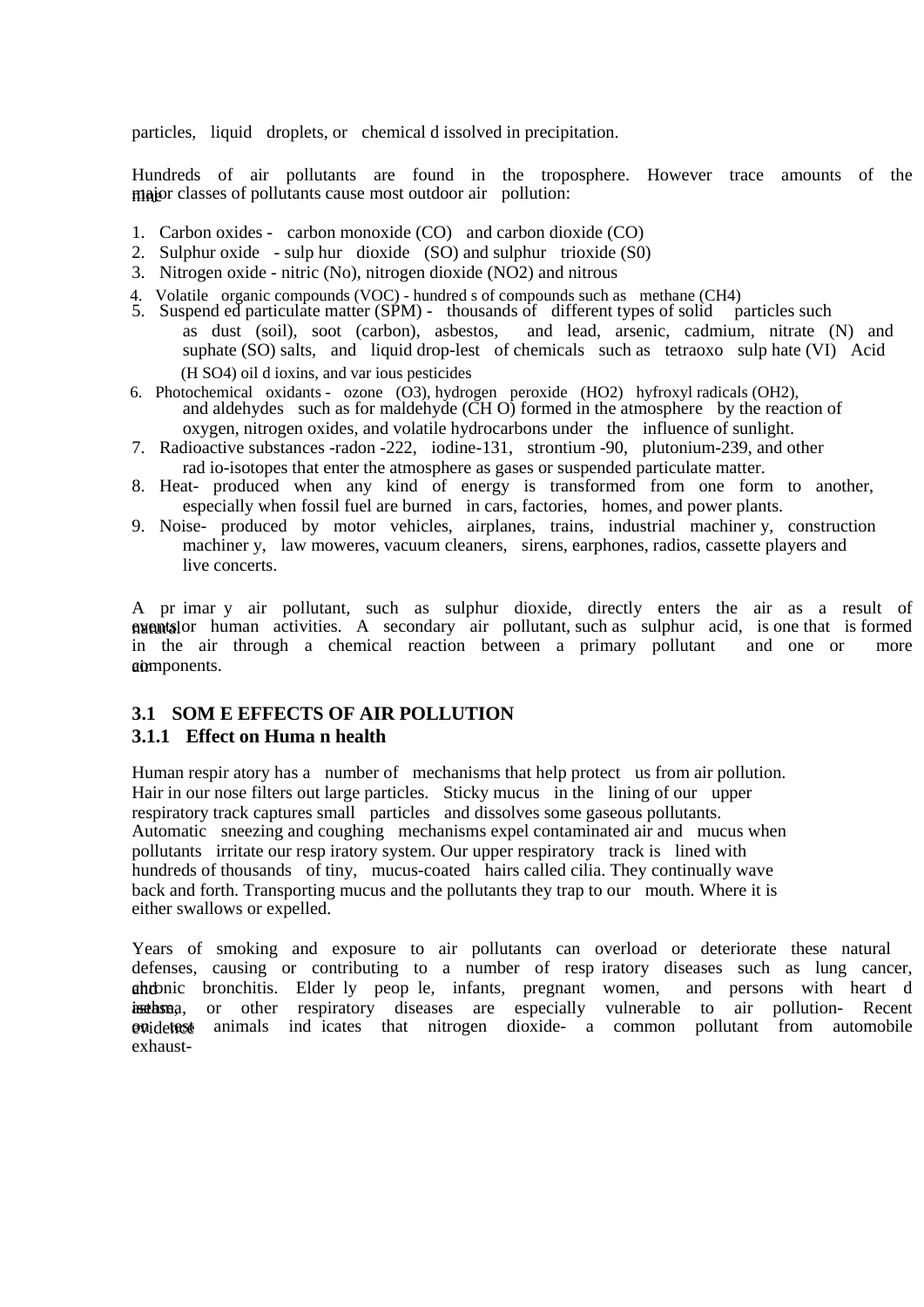may encourage the spread of cancer throughout the body especially deadly melanoma.

Fine particles are particularly hazadous to human health because they are small enough to penetrate the lung s natural defenses. They can also bring with them droplets or other particles of toxic or cancer causing pollutants that become attached to their sur faces.

### **3.1.2 Effect on Plants**

Several exposure of leaves to air pollutants can br eak down the waxy costing that helps prevent excessive water loss and damage from diseases, pests, drought, and frost. Such exposure interferes with photosynthesis and plant growth, reduces nutrients uptake, and causes leaves **orded** les to turn yellow or brown and drop off. The effects of chronic exposure of some treedsiple air pollution may not be visible for several decades. But suddenly large numbers being dying off because of soil nutrient depletion and increased susceptibly to pest, diseases, fung inoss and drought. This p henomenon is known as wald sterben (forest death).

### **3.1.3 Effects on Materials**

Each year air pollutants cause tens of millions of dollars in damage to various materials. The fallout of soot and grit on build ings, cars, and clothing requires costly clearing Air **bollutants** colored irreplaceable marble statues, historic build ings and stained g lass Windows throughout the world.

### **Exercise 8.1**

1a. Identify three Air pollutants within your community

b. Write down the names of these pollutants and compare them with the 9 major air pollutant you lear nt in this unit

### **3.2 Acid R ai n**

When electric power plants and industrial plants burn coals oil their smoke stacks emit harge unts of sulp hur dioxide, suspended, particulate matter, and nitrogen oxides. To reduce local air pollution and meet government standards to spew pollutants above the inversion layer. As nower plants, and industries began using this fair ly cheap output approach to **controlling local pollution** in the 1960s and 1970s pollutant in downwind areas began to rise.

As emissions of sulphur dioxid e and nitric oxide from stationar y sources are transported listances by winds, they form secondar y pollutants such as nitrogen dioxide, nitr ic acid vapour, and droplet containing solutions of Sulphate and nitrate salts. These chemicals descent to the extends surface in wet form as acid rain or snow and in dr y form as gases, fog, dew, particles. The combination of dry deposition and wet deposition of acids and acid- forming compound s onoto the surface of the earth is known as acid rain. Other contributions to deposition comes from emissions of nitr ic oxide from massive numbers of automobiles in major urban areas.

### **3.3 Common Effect of Acid Rain**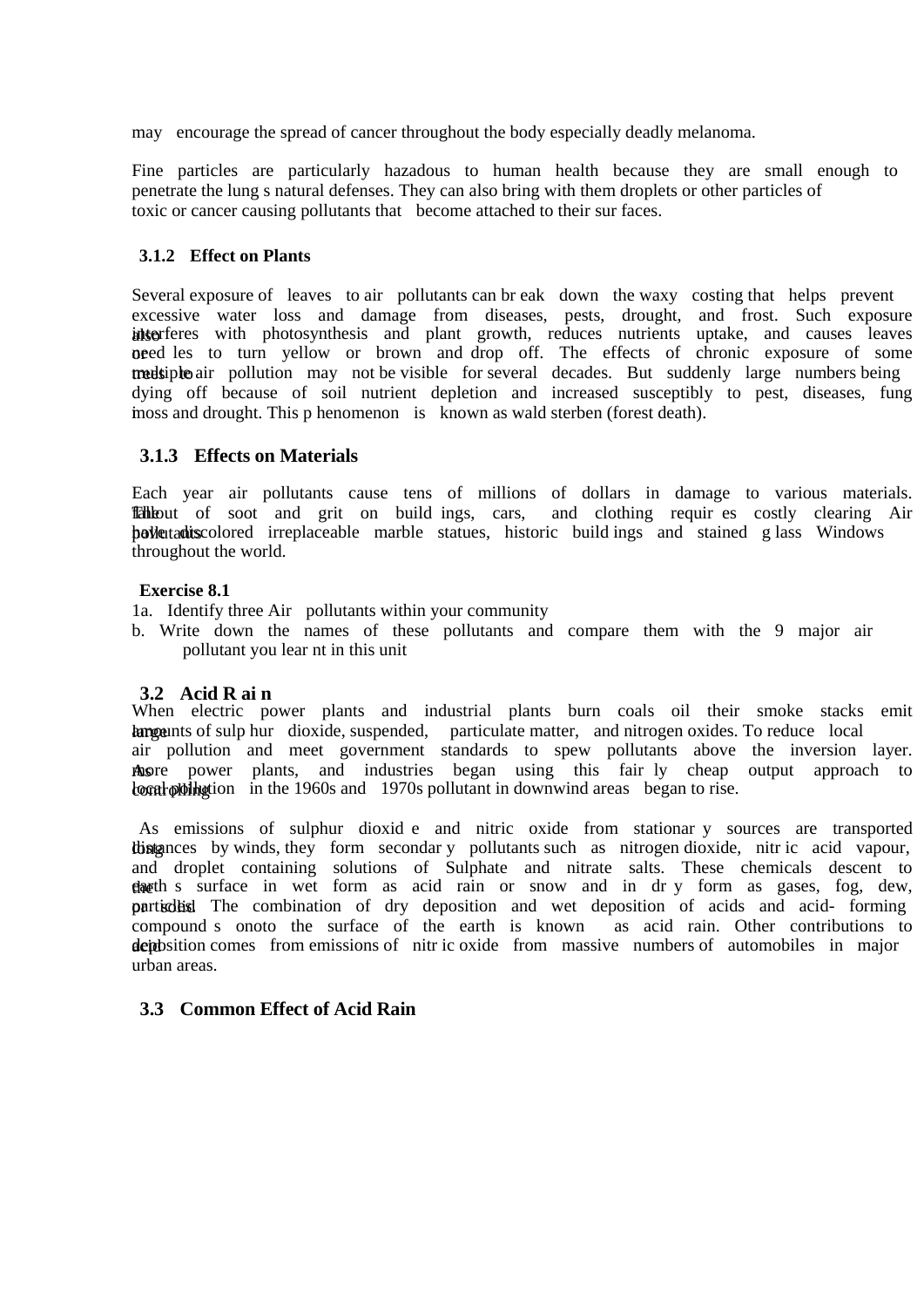Acid deposition has a number of har mful effects, especially when the PH falls below 5.1. Includ ing:

- 1. Damag ing statues, building, metals and car colours
- 2. Killing fish aquatic p lants, and micro- organisms in lakes and streams
- 3. Weakening or killing tress, especially conifers at high elevations, by leaching calcium, potassium and other plants nutrients from soil.
- 4. Damag ing tree roots by releasing ions of aluminum, lead, mercury and cadmium into the soil.
- 5. Making trees more susceptible to attacks by diseases, drought and fungi and moss that thrive under acidic conditions.
- 6. Stunting the growth of crops such as tomatoes, soyabeans, carrots and cotton.
- 7. Leaching toxic metals such as copper and lead from city and home water pipers into drinking water.
- 8. Causing and aggravating many human respirator y diseases and leading to premature death.

### **4.0 CONCLUSION**

The problem of Air pollution and Acid rain is a reality the consequences of which are obviously noticed on human hearth animals plants and sever al other materials

We need to improve on our health air pollution monitoring technique legislation and enforcement. If we do these our world we be better for this - I mean your world - Nigeria.

### **5.0 SUM M ARY**

So far we have endeavored to talk together on Air pollution and Acid rain. We described how air pollution occurs and outlined nine major air pollutants these are Co2, SO/SO, NO/N0, VOCs and SPM. Others are photochemical oxidants. Radio active substances, heat and Noise pollution

 Effects of pollution on human health other organism includ ing and other materials were discussed.

Acid rain or acid precip itation was also discussed. The effects of this deposit on human, animals, pants and other materials were outlined.

### **6.0 TUTOR M ARKED ASSIGNM ENT**

- 1. Mention the names and symbols of any five major air pollutants
- 2. State two effects of air pollution on human health.
- 3. State one each of the consequences of acid rain on
	- i. Plants
- ii. Cars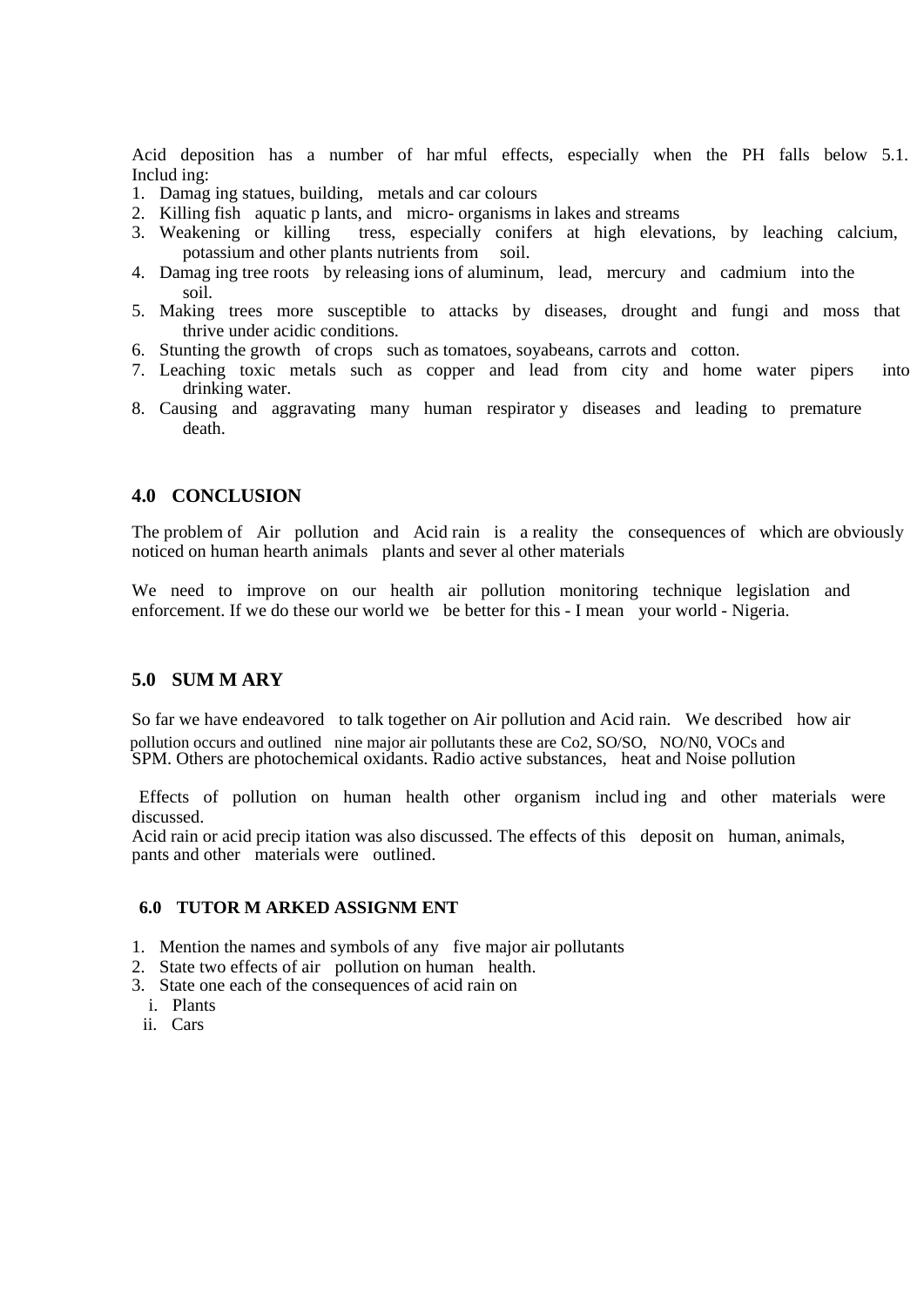- iii. Metals
- iv. Build ing
- v. Human.

# **7.0 REFERENCES AND OTHER RESOUR CES**

Miller, G.T, (2001). Environmental Science Working with the Earth. Mc Graw-Hill. New York.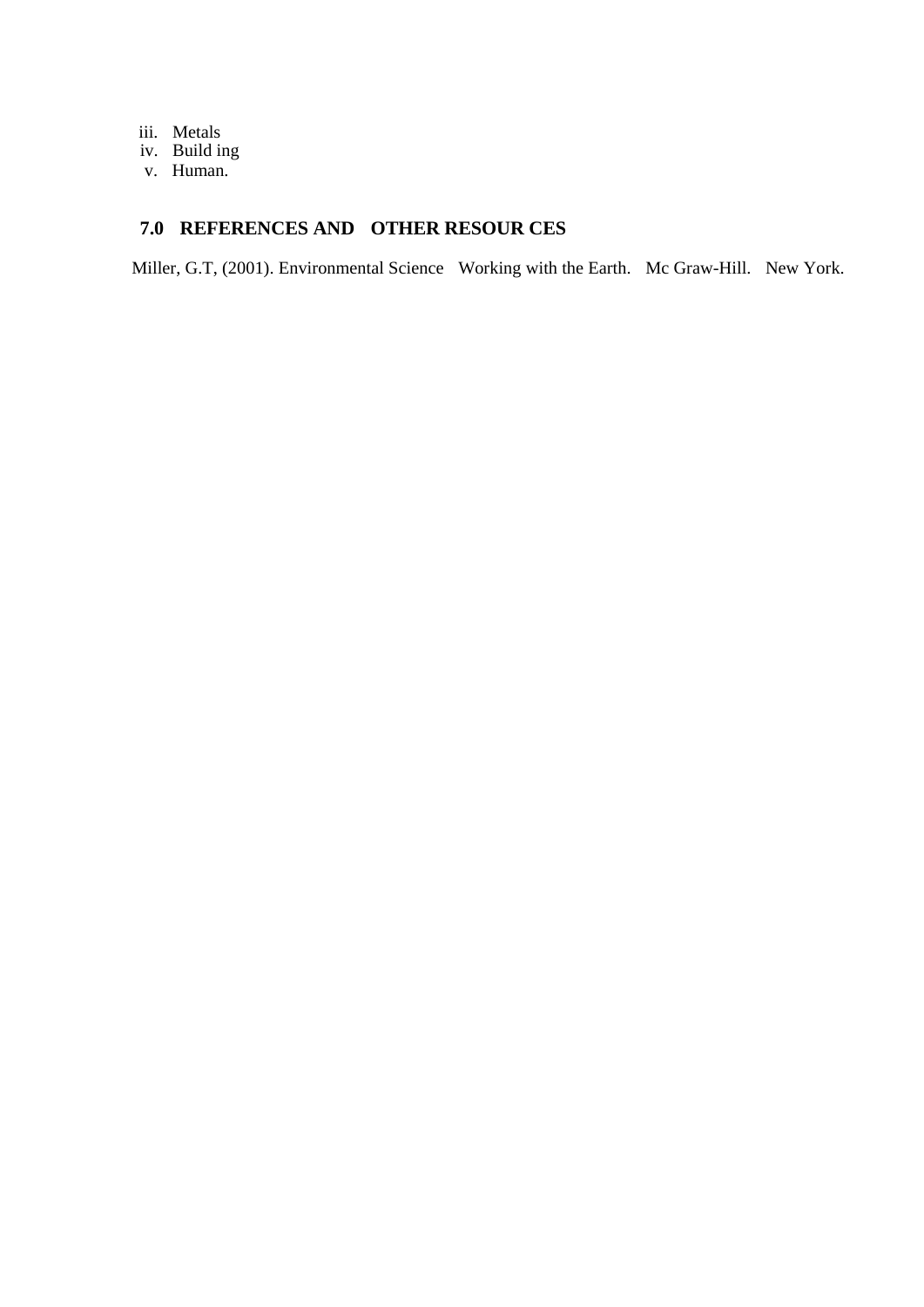### **UNIT 9: OCEAN: USE AND ABUSE Table of Content**  1.0 Introduction

2.0 Objectives

- 3.0 Basic Facts
- 3.1 Usefulness of Oceans to humanity
- 3.2 Ocean Abuse: Pollution
- 4.0 Conclusion
- 5.0 Summary
- 6.0 Tutor Marked Assignment
- 7.0 References and Other Resources

### **1.0 INTRODUCTION**

In the previous Unit we discussed on air pollution and acid rain as g lobal environmental problem induced by human activity. This unit on ocean- use and abuse seeks to explain the role **or** usefulness of the ocean to the earth and especially to humanity.

Unfortunately the beneficial of the ocean (humans) are the one working against the botential acquirable from the ocean. This unfavourable action may be summed as pollution.

### **2.0 OBJECTIVES**

At the end of this unit you should be able to:

- Discuss on the roles of the ocean to human.
- Outline global observations on ocean pollution
- Mention specifically substances that are commonly known as ocean pollutants.

### **HUM ANS ACTIVITIES ON WATER BODIES**

### **3.0 Basic Facts**

The water that we use comes from two sources: surface water and groundwater. Water that indit into the ground or return to the atmosphere by evaporation or transpiration is surface water. Surface water includes Oceans, seas, lakes, streams, wetlands, and so on.

Some water seep s into the ground and fill pores (spaces or cracks) in the soil and **eact** is called ground speaking area where all available pores are filled by water is called ground **Willer**, 2001)

 It was not unit the first colour picture of Earth came back from space that we knew our planet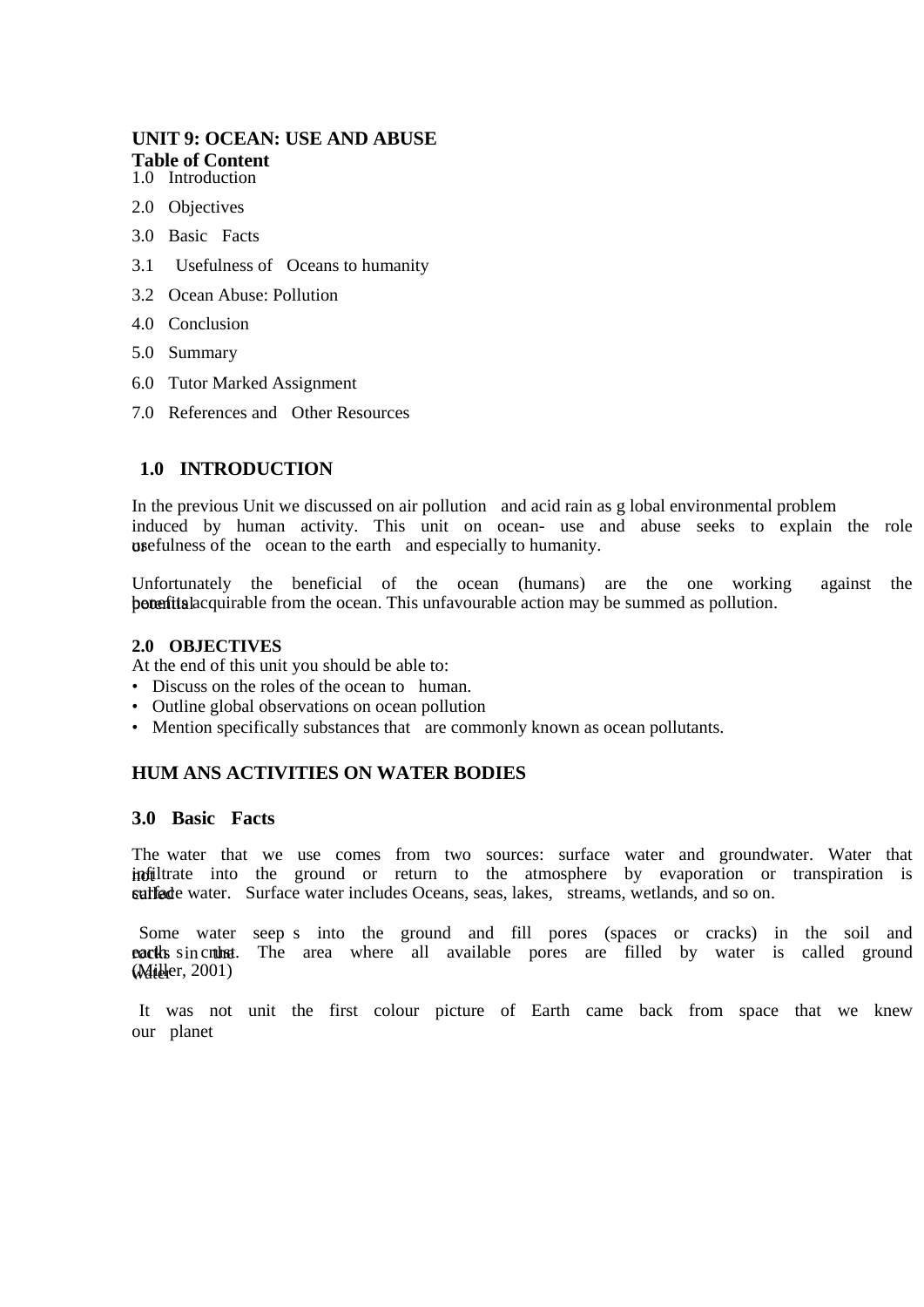look blue and not red like mars. But little understanding of Geography may help anyone to guess (Ahove, 1998). Over 70% of the surface of the globe is ocean about 330 million square kilometers or 360 million square km when coastal water are also include. In fact all the landmass of the Earth would fit into the pacific Ocean alone and with room to space.

The ocean plays a vital role in sustaining life on Earth and the p icture that is shared in post-commutations world over is not comforting for modern science, the sea is the very source of life on Earth. It is so to speak, the amniotic fluid which all living forms spring. Tistoughout te oceans have been vital to human civilization as a resource base, as a route to the record other people or as an outlet for population overflow. Over 90% of the planet s hing ing and non-living resources are found within a few hundred kilometers of the coasts. On or these coasts live two third or 60% of the world s population (UNESCO Sources, 1998).

### **3.1 USEFULNESS OF OCEAN TO HUM ANITY 1. Monetary**

The ocean is not just a kind of vast, self-rep lenishing stock cupboard it is more like a giant equal community providing significant a resources the mar ine ecosystem is. I f we had to pay for all the services and goods the ocean provides, such as regulating gases in the atmosphere, cycling nutrients, biological control, food production, raw materials and recreation, the total bill, the authors of the analysis, say would come to about 21,000 billion U.S Dollarsa pere coastatems (IYO, 1998).

### **2. Food for Huma ns**

About 80 percent of the wor ld s biodiversity live in the ocean, much of it undiscovered. The largely unexplored deep sea may be home to 10 million species we know nothing Account ing to the United Nations food Agriculture Organization (FAO), an estimated 12.5 million fisher men vessels, land around 90 million tones of fish per year, the fishi land around 90 million tones of fish per year, the fishing **induste** is a livelihood directly or indirectly to about 200 million people of small islands applied areas of developing counties, such as West Afr ica, seafood is main source of counties, such as West Afr ica, seafood is main source of proteat.

But according to FAO this once abundant resources has been fished near to exhaustion. Says FAO, 70 percent of fish stocks are currently either fully exploited, overfished or in the processovering from overfishing. Every year about 27 million tones of fish are thromn. Beack, either because they are inedible, unwanted or are too small to be marketed . factory this trawlers rake the seabed for bottom- feed ing species, destroying their fragile habitat rather like harvesting a vegetable garden with a bulldozer.

### **3. Energy from the Seas**

The ocean contains a very large-but finite- reserves of fossil fuels -oil and gas that are a valuable potential energy sources. The available figures as at 1992 put global off shore reserves to  $\delta$ d. 5 billion tones and of gas at 21.4 trillion tones. These resources are already being exploited in many parts of the world. Other potentila sources of energy include mechanical energy from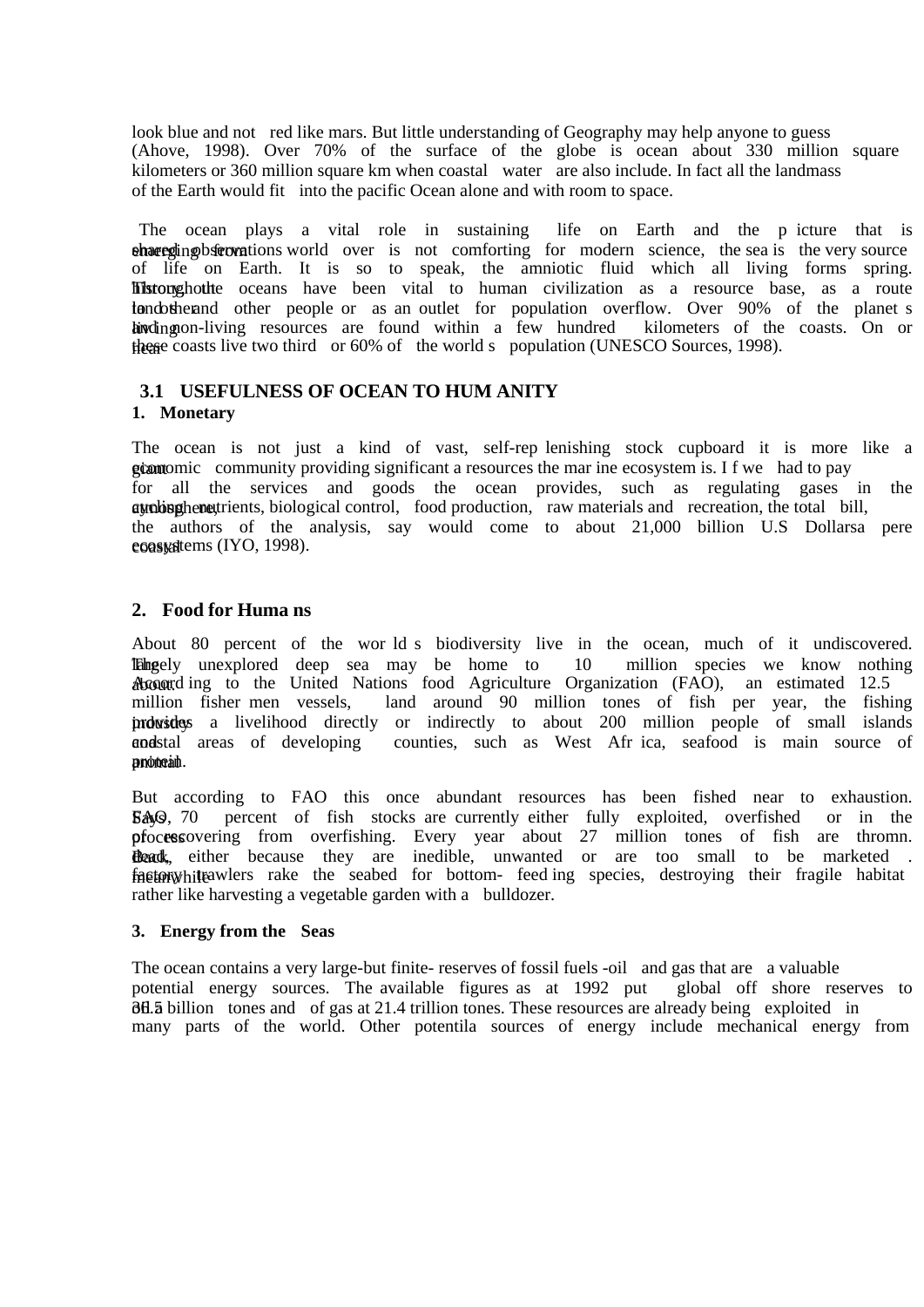waves, tides and currents and the thermal energy from the heat stored in the sea. So far, it is the ethnological and economic obstacles to tapping these resources that makes them so expensive.

#### **4. Minerals**

The abyssal plains of the deep -sea bed in many ar eas strewn with mineral nodules- mostly made of manganese, but also containing copper, nickel and cobalt. Pipelines could, theoretically, beed to vacuum the nodules into ships, but this is till too expensive to be worthwhile. The of sand and gravel which are needed for construction.

#### **5. New Life Fo rms**

In 1993, divers explor ing the continuous seabed more than 3,500 meters under the North Eastern Pacific discovered a community of giant tube worms, and bacteria that live in underwater volcanic vents, without oxygen or sunlight, under great pressure. underwater volcanic vents, without oxygen or sunlight, under great pressure, in well between examples 200C and in a highly toxic environment containing poisonous hydrogen sulphid e. Similar communities have been discovered in deep vents off the coasts of Japan. These totally life for ms do not depend on photosynthesis, but actually thrive on the superheated, hostile pus water and smoke.

Scientists - especially from the Woods Hole Oceanographic institution in the USA and the Japan Marine Science and Technology Centre (JAMESTEC) have found that these thermopile (heat loving) bacteria live in symbiosis with the large organisms, transforming the hydrogen supplied into nutrients . These bacteria have potential uses for waste treatment, food processing oil wet vear, paper processing, min ing app lications, and in the U.S dollars per year. Japan is already investing research into potential value is 3 billion industrial use for these new life forms.

#### **6. MARINE BIOTECHNOLOGY**

Accord ing to Elisabeth Mann Borgese, marine biotechnology may still be in its infant, **but anstead selection** Scientists, who are leaders in the fleld, have already isolated 3.000 phar notiventically tances from marine animals and p lants. A successful product, especially if it is antiviral or anti -cancer drug, can be worth 1 billion U.S. dollars or more annually in world sales one such drug, used to treat herpes, currently maintains sales up to 1000 million U.S. do Mars a

### **7. MARINE RAINFORES TS**

In tropical areas, mangrove swamps and coral reefs provide complex living communities that economies from erosion and serve as habitats for an extraordinary diversity of plantishes.

Mangrove forests are resilient, unique ecosystems that provide breeding ground for fish as well as protecting coasts from erosion and the effects of storms, while filter ing some noxious chemicals. They are, however, sensitive to oil spills and disturbances to the freshwater content of their environment. In some countries, mangrove forests are being cleared at a catastrophic rate to provide space for aquaculture fishponds - do not perform the vita ecological functions of the mangroves yet create toxic effluent.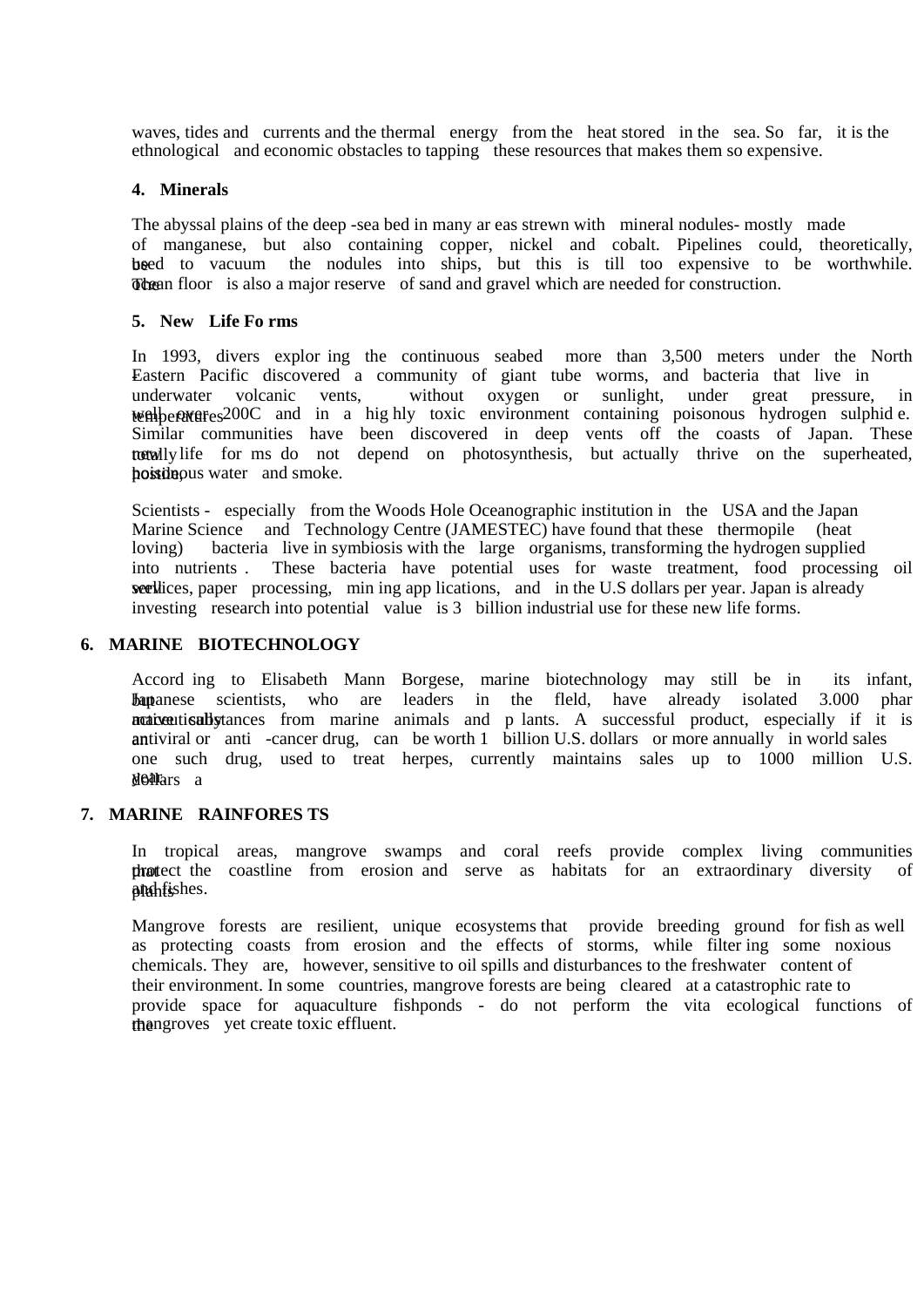### **8. A VAST, INTERCONNECT ED SYSTEM**

Although the oceans and their adjacent seas each have their own names, they are more **Like** and the snake than the massive lakes we may imagine them to be. At the surface, warmed by the tropical sun (sometimes reaching 30c) is transferred by an ocean system towards high latitudes and the poles.

Where the atmosphere is very clod ( for example, at the poles ) there can be a major **transfer between the deeper** layers of the ocean and the warmer surface water. Warm water from the tropic travels towards higher latitudes, where it meets clod air. Here, some of this waterporates (forming fog and rain) and, as a result, the surface layer becomes cooler (as low as -20c), denser and more saline. This denser water slowly sinks as it returns towards the equator on the global conveyor belt. This conveyor belt moves very slowly- about I mm/ sec taking as  $\log_{10} 000$  year s for a complete cycle.

### **3.2 Ocean Ab use: Pollution**

 **Without the Ocean the earth would be as barren and inhospitable as Mars. Top on the list of the** catalogue of problem facing the Ocean is pollution. More than 77% of marine pollution originates from land and nine- tenths of this is concentrated along the coasts where the ecological equilibrium is incredib ly fragile. The major culprits are agriculture, waste- water and other industr ial effluents. Fertilizers and pesticides contaminate rivers and other waterways they carry to the sea oil sp ills, one among the most obvious forms of pollution.

The steel, paper, textile, and agrochemical industries, among others, also pour their effluents into watercourse as factories spew toxic gases into the atmosphere. Traces of DDT can be found far away as Antartica. About 0% of the total atmosphere pollution falls directly into the Oceans or may be carr ied down by rain. Traces of metals. Including posonous mercury are immisent in Season in Search in Sea and inorganic matters are increasing ly found at the extreme end the food chain, notable in the mammary glands of whales and dolphims. Plastic objects and tainers of all kinds, abandoned nets and other fishing equipment lead each year to the death dividend in the debr is.

When the United Nations General Assembly agreed to declare 1998 the I nternational year of the Ocean, they hoped it would serve to draw attention to the essential, but finite resources **Ofcetime** to show that there are already signs of stress from human activity, and to stricting laterals, communities, organisations, and government to take action now to use the Ocean in ways that can be sustained for future generations. The year of the Ocean aims to obtain a commitment towards adequate protection of our Ocean resources. The health of the Oceans, and the wise, safe and sustainable use of the Ocean resources, should be an axiom for all government to accept and honour for the term benefit existence of their respective and collective peoples.

The capacity of the Ocean is huge, in terms of heat transfer, recycling so-called green hosts gases linked to global war ming, absorbing pollution and sustaining marine life. But this capacity is in finite, not limitless. The Ocean is also ver y slow to react but when sig ns of stress the is affects can carr y on for decades, even centuries. This evidence of stress often first appears around the edges, on the coasts.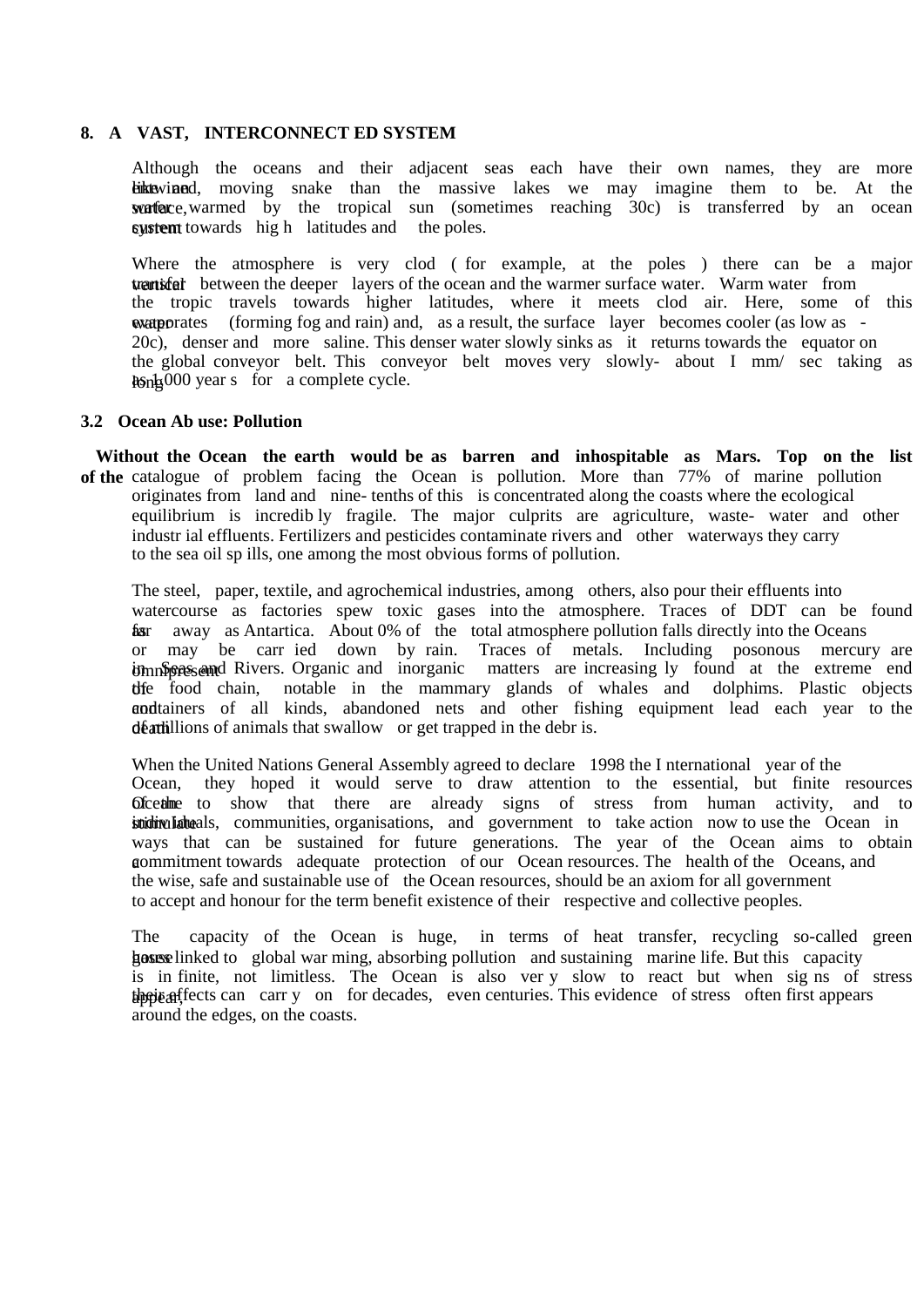He mounting tide of pollutants dumped into the ocean is a biological time -table of magnition magnition megation megation in the verture of not indeterminate period, that threatens the verture v existence of not **Mayine** life, but all life on earth says Elizabeth Dowdewell, Executive Director of the Nations Environment Programme (UNEP). An estimated 100.000 man made chemical have been introduced into our daily life. Most of them end up in the Ocean (IYO, 1998).

The UNEP global Environment Outlook as at 1998 made some alarming observations on marine pollution:

- 1. An estimated 75% of Mar ine pollution s land -based, not accidents such as oil spills but human s daily activities;
- 2. About 70% of the waste discharged into the pacific receive no treatment;
- 3. Large quantities of agricultural and other contaminants are discharged to streams that flow into the Caribbean resulting in pollution from phosphorus, nitrates and pesticides;
- 4. About 50% of the Countries in West Asia have an oil based economy which supp ly some nations the resources to develop an extremely intensive agr iculture which have resulted to the pollution of the food chain, of rives and marine areas;

An alarming 1.2 million barrels of oil are spilled into the persian Gulf each year. In the time to the to the second to the set of the season of the season of the coastal waters, that cause algae rapidly to proliferate and decay, starving the water of oxygen, consequently the death **fish and other Marine life.** Some species of algae bloom are toxic and can lead to food poisoning fish.

The has led to the ban of the consumption of shellfish from some areas of Europe **Ameriver The drain of pesticides and fertilizer into water surface** are example of what are known as persistent organic pollutants POPS . For example, the Arctic is being hit POPS arr iving from other parts of the world. These are affecting the reproductive capacity and disease resistance of some predators in the region. Consequently, reports show that higher than hexternal of some of these chemicals have been found in the bodies of people in this **ROPS**) who have a d iet rich in the fat of Marine animals.

#### **4.0 CONCLUSION**

 You have learnt that our beautiful blue planet remains so as long as we take good care of the oceans of the world. To do this is for our benefits k nowing fully well that we cannot fathom the depth of the benefits humanity have and will continue to gain from a clean sea.

The only choice is to keep the oceans clean and fr ee from pollution so we get the very best from our ocean anywhere it is located.

#### 5.0 SUM M ARY

We have come to the end of the ninth Unit of this course.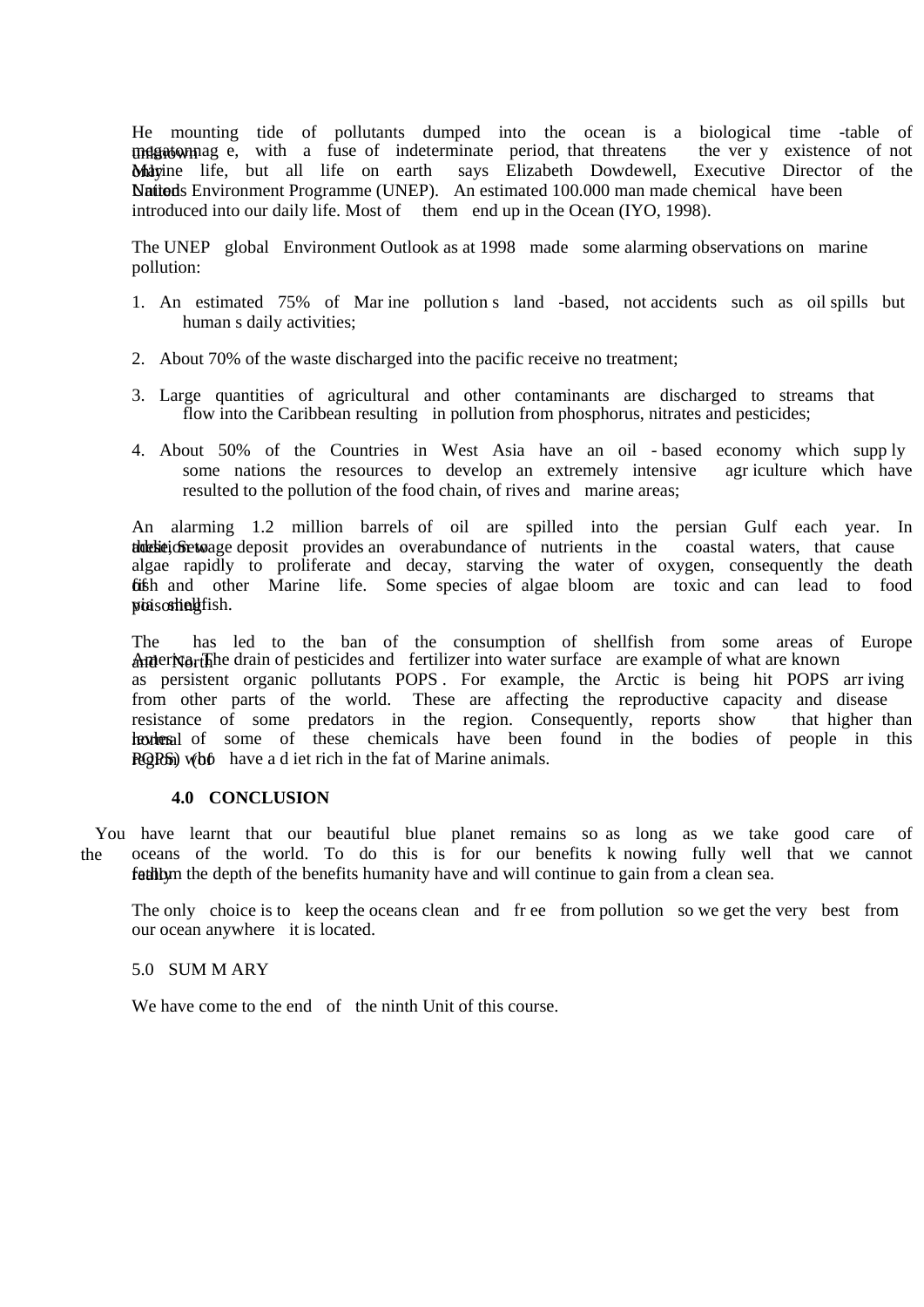So far, we d iscussed on some essential facts, that the ocean is a basic source of water on calgon that there is an interaction between surface and ground water- but ocean is an example suffrace water. 70% of the earth is covered by ocean little wonder the earth looks blue from outer space.

We also discussed in details the relevance or usefulness of the ocean. These usefulness includes financial benefits,, food, energ y, mineral resources and discover y of organisms that would be bénefits to some aliment. This may also be solution to some d iseases that are yet to find cure.

The effects of ocean pollution and some specific pollutants were mentioned.

### **6.0 TUTOR M ARKED ASSIGNM ENT**

- 1. Explain why the earth looks blue from space and not red like Mars.
- 2. Discuss on any five roles the ocean p lays as benefits to human .
- 3. Outline global observations on the state of ocean pollution.

### **7.0 REFERENCES AND OTHER RESOUR CES**

Iyo (1998). International years of the ocean. Paris. Unesco.

Miller, G. T. (2001). Environmental Science. Working with the Erarth. McGrawHill. New York.

UNESCO- sources (1995) What on Earth are we doing to the ocean. Paris. UNESCO

### **UNIT 10: GLOBAL FRESH WATER Table of Content**

- **1.0 Introduction**
- **2.0 Objectives**
- **3.0 Fresh Water on Earth: Geographic Spread**
- 3.1 Fresh Water Availability
- 3.2 Limitations of Global Fresh Water
- 3.3 Human s Water Requirement
- 3.4 Causes of Fresh Water wastages
- 3.5 Management of Fresh Water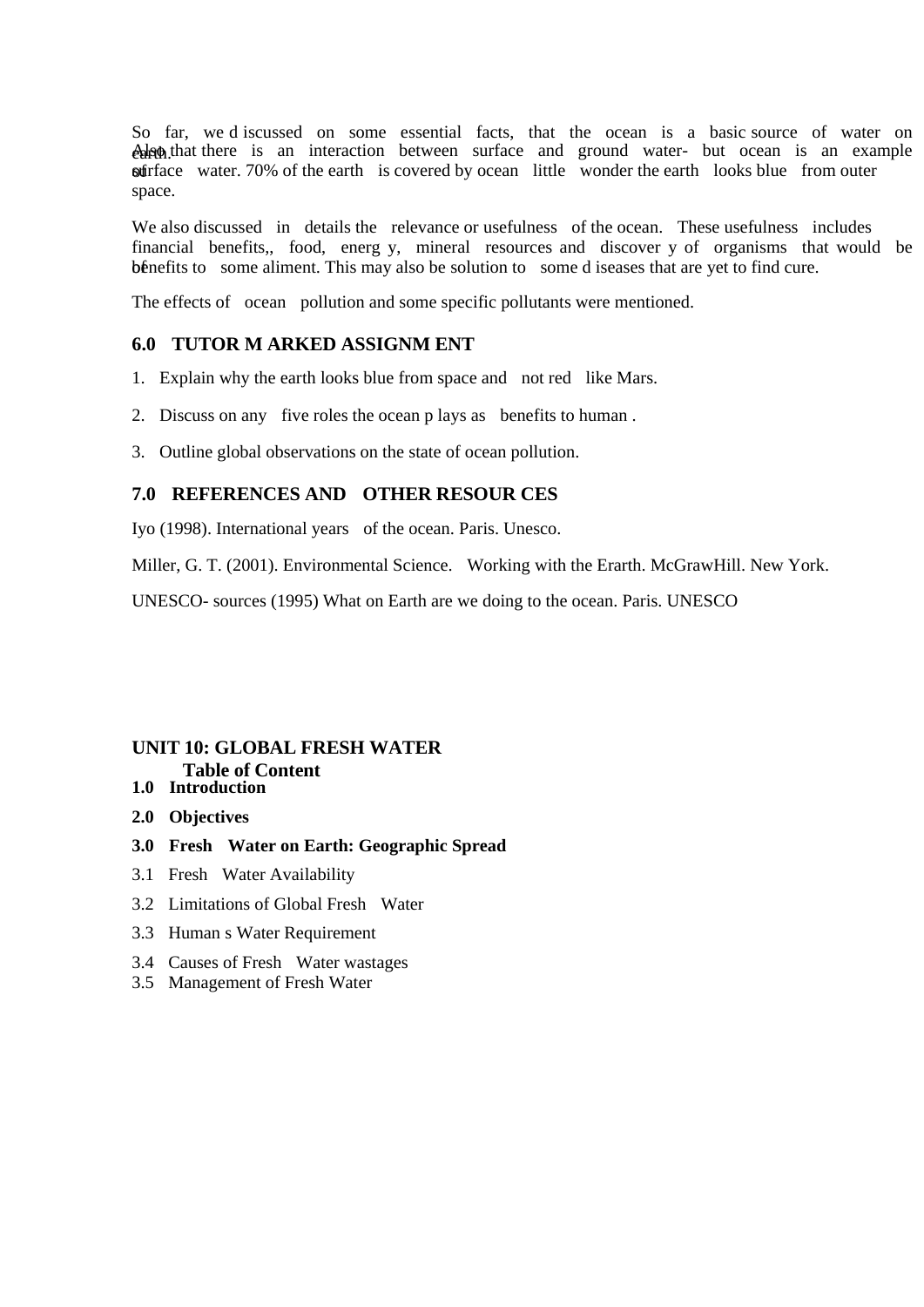- **4.0 Conclusion**
- **5.0 Summary**
- **6.0 Tutor Marked Assignment**
- **7.0 Reference and other Resources**

### **1.0 INTRODUCTION**

Fresh water is an natural resource of fundamental importance. Without fresh water life is a disaster on earth. There is no known alternative to fresh water especially for humans. No other<br>liquid can be replace it. In this unit, our focus is on fresh water.

### **2.0 OBJECTIVES**

At the completion of this unit, you should be able to:

- Give a profile for the global distribution of fresh water
- Discuss the limits of global fresh resource
- List the causes of wastage and degeneration of fresh water resource

### **3.0 FRESH WATER ON EARTH: GEOGRAPHICAL SPREAD**

There is a large quantity of fresh water on Earth, almost 1500 million cubic kms, but most of <sup>It</sup> useless for us as it contains too much of salt. Total amount of available fresh water on our planet is only about 84.4 million cubic kms. The total g lobal distribution of fresh water on earth s crust includ ing ground water and water present as vapours in the atmosphere is g iven in table 10. 1. much of the water on earth s surface and ground water represents deposits which accumulated over along period of time. Its input via precip itation exceeds the output, small amounts of fresh water accumulate as left over stock in ice-deposits lakes and reser vois or underground. This is however large the deposit may be tends to disturb the natural system and resource base in the long run and is d etrimental to the environment. (Okebukola & Akpan,<br>2006).

| caps, ice sheets, glaciers etc. 24,000,000<br>Water in snow |        |
|-------------------------------------------------------------|--------|
| <b>Surface ponds, lakes and reservoirs</b> 280,000          |        |
| <b>Water</b> in streams and rivers                          | 1.2000 |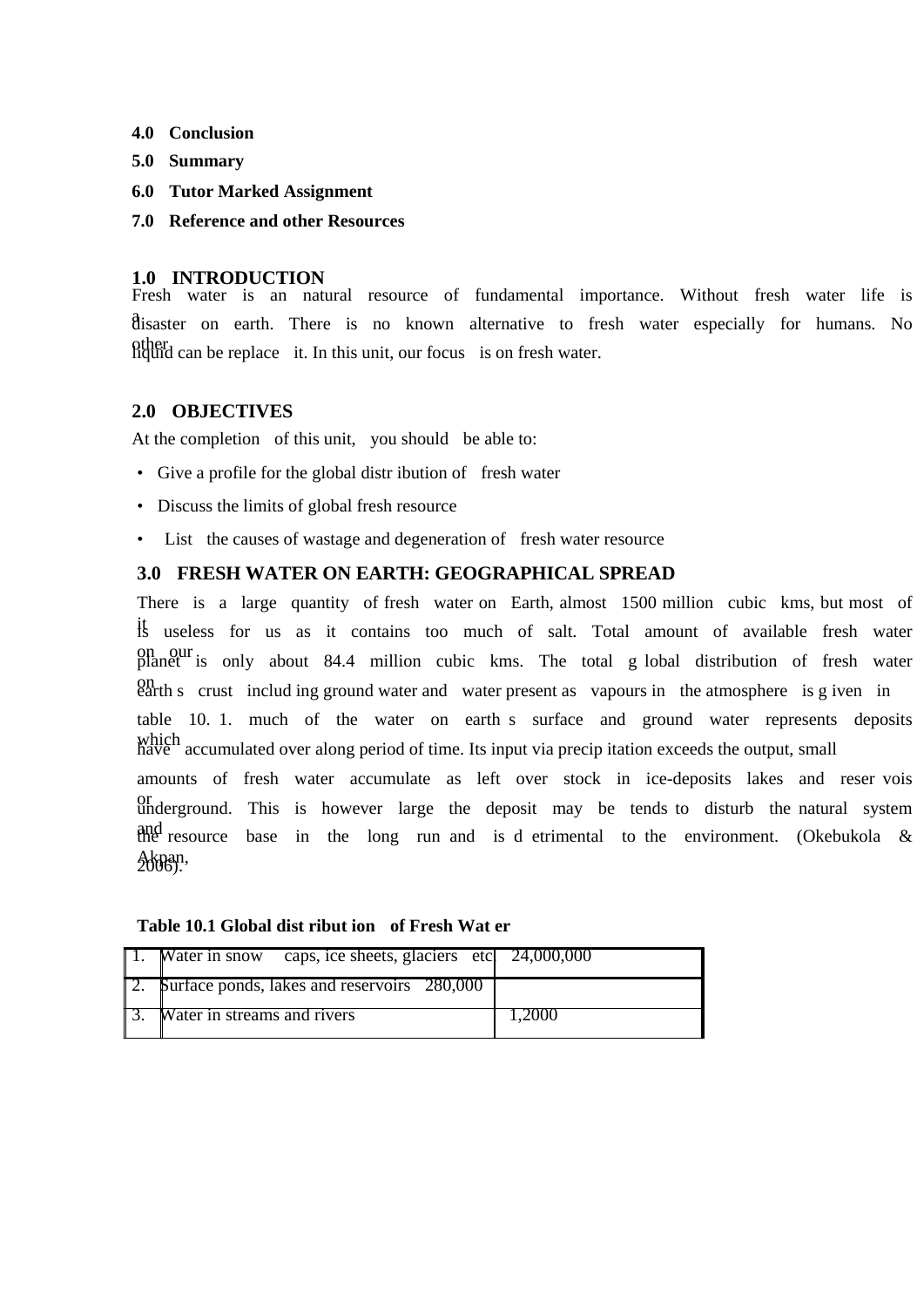| $\parallel$ 4. Water present as soil moisture 85,000 |            |
|------------------------------------------------------|------------|
| <b>1.5.</b> Underground water                        | 60,000,000 |
| <b>Total amount of fresh water on our planet</b>     | 84,366,200 |

# **3.1 FRESH WATER AVAILABILITY**<br>One essential source of fresh water

essential source of fresh water for terrestr ial life is precipitation. The moisture condenses in the atmosphere and forms rain, dew or snow which are brought back tearth s surface. Table 10.2 gives infor mation about the quantities of fresh water whip the form earth s surface, the total amount of precipitation and annual surface runoffs. Etc.

Exercise 10.1

1. Make a list of sources of fresh water in Niger ia Table 10.2: Annual water budget of our planets

| Evaporation from sea surface                        | 452,600 |
|-----------------------------------------------------|---------|
| Evaporation from land surface                       | 72,500  |
| Precip itation of ocean surface                     | 411,600 |
| Precip itation on land surface                      | TI3,500 |
| Surface and ground water runoff                     | 41,000  |
| Total evaporation from land and sea surface 525,100 |         |
| Total precipitation on land and sea surface 525,100 |         |
|                                                     |         |

- You will observe from table 10.2 that oceans contribute about 4,52, 600 cubic kms of water annually to atmosphere but receive only 4,11,600 cubic kms as precipitations. The deficit is balanced by 41,000 cubic kms of surface and sub- surface runoff which they **requelively** the other hand, land surface receives  $1,13,500$  cubic kms of water as precipitation. amount of drained off as surface and ground water runoff to oceans so he amount of water present in sea, on land surface, underground water, water present in atmosphere as vapor etc. are in a state of dynamic equilibr ium. The excess water received by land surface, about 41,000 cubic kms has to flow back to sea- it can not be retained on earth s crust ordinar ily.
- The total annual precipitation of 5, 25,100 cubic kms is not evenly distributed over earth s surface at a given point of time, the amount of perceptible moisture present in the atmosphere is maximum at equator begin equivalent to about 44mm of rains. At a latitude of 400 - 500 North and South, the available perceptible moisture would e about 25mm during summers and 10mm during winters as rain equivalent. At poles this yield ranges from 2mm in winters and 8mm in summers as rain equivalent. The amount of perceptible moisture in atmosphere is subject to large var iations which depend on a number of factors. Whoever, it does make the equatorial belt the wettest zone. Rainfall decreases as we move out on either side of equator acquir ing a seasonal character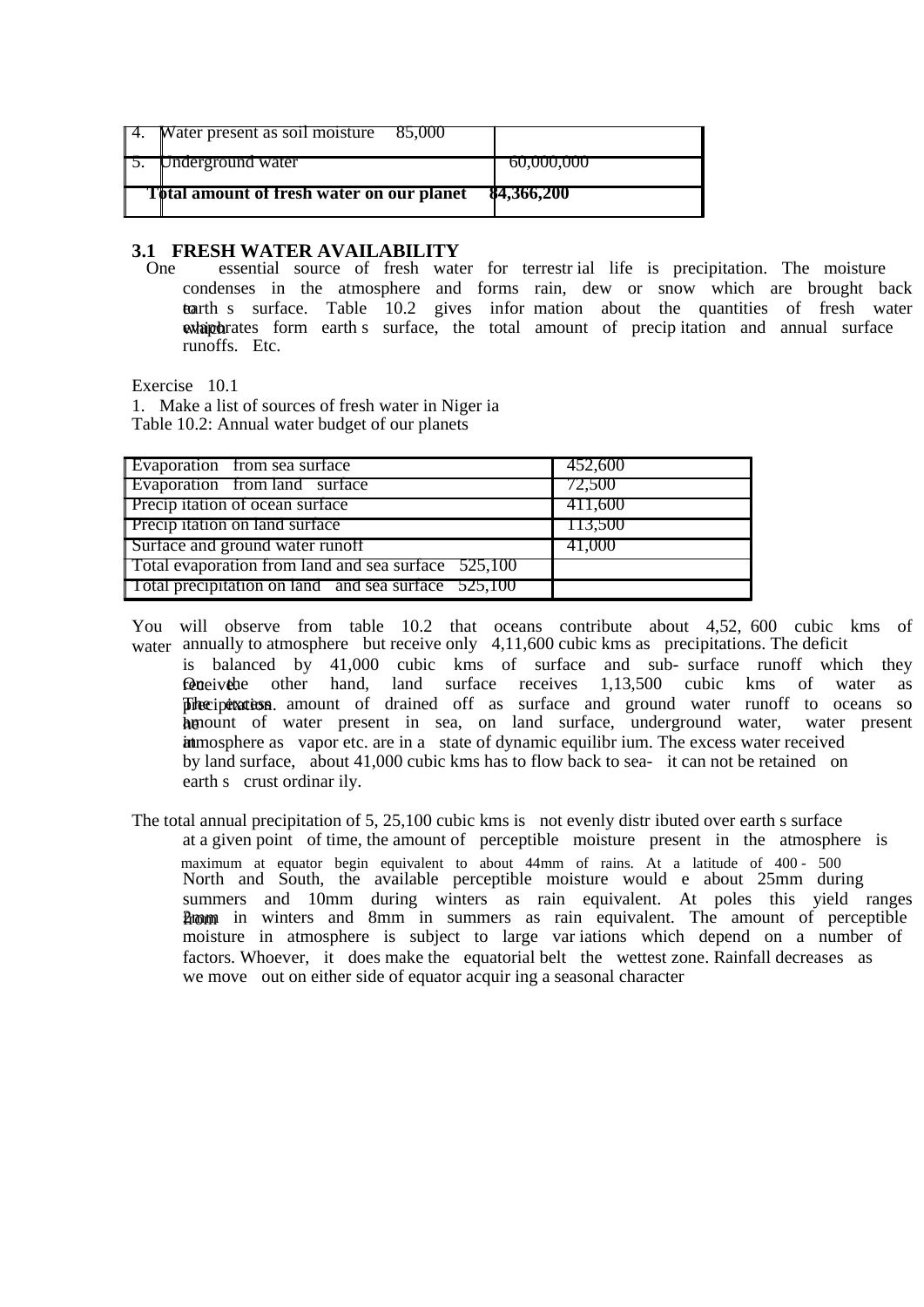### **3.2 LIMITATIONS OF GLOBAL FRESH WATER**

Just like any natural resources, global fresh water resources, also have their own **There** is a final limit upto which humankind can draw water available in various deposits **earth** s crust, without damaging the natural resources base or without causing any ad verse chang es in the environment around. What is this limit? Opto what extent will the withdrawal  $f$ **f** $\epsilon$ sh water by humanity be ecolog ically sustainable?

We have huge deposits of fresh water on earth s sur face as well as in its sub-sur face Water in these deposits is in a state of perpetual movement from one compartment to However, inputs in each compartment are balanced by an equal output, so that a state of d ynamic equilibrium is maintained. I f withdrawal from any of these exceeds the input, the pool  $s$ ize inishes. Total annual precipitation on land surface has been estimated to be 1, 13500 kubic and loss via evapo-transpiration about 72, 500 cubic kms. Therefore, there is a net gainual of about 41, 000 cubic kms on land sur face, which tr ickles out, drains down and flows back to the sea. This is the extra amount which can be safely used by humankind without causing any detrimental effect on ecology or environment because it use does not disturb the existing deposits n earth s surface. Any over-draft beyond this quantity either from surface deposits of water diminishes the natural resources base which in turn could bring about adverse changes in a drastic change and desertification follows.

Of this 41, 000 cubic kms of surplus water about 27, 000 cubic kms consist of flood flow which rush down to sea, too quickly to be of use. It is only about 9, 000 cubic kms which bam assitye

The ill effects of withdrawal of more water than the total annual input may be drastic. In United States, some states namely Colorado, Kansas, Nebraska, New Mexico and Oklahoma, relied heavily on the underground fresh water aquifer called Ogallala for the supp ly of fresh water. **Its** dep letion due to huge over-drafts in these states caused the total agricultural area to  $d$ rectione than  $15%$ .

### **3.3 HUM AN S WATER REQUIREMENT**

Water is required virtually ever y sphere of human life. It is needed for direct indisumption for washing, cleaning, cooling, transportation or even for waste disposal, I **septorant human activity** which require water can be grouped as follows:

- Irrigation
- Industries
- Livestock
- Thermal power generation
- Domestic requirements

• Hydro-electric generation, fishes, navigation and recreational activities.

About 3, 500 cubic kms of water are drawn for human use ever y year. Agricultural sector is thiggest consumer of fresh water. Almost 76% of the total water used by humankind has the diverted to grow food. To produce 20 tons of organic matter in terms of fresh weight, 2000 tofns water have to be provided to the roots. Most of it is lost in transpiration. Water fixed this actually is 3 tons for ever y 5 tons of dr y organic matter produced. Following agriculture, **goveration**  $(6.2\%)$  and industries  $(5.7\%)$  are the biggest consumers of fresh water. Domestic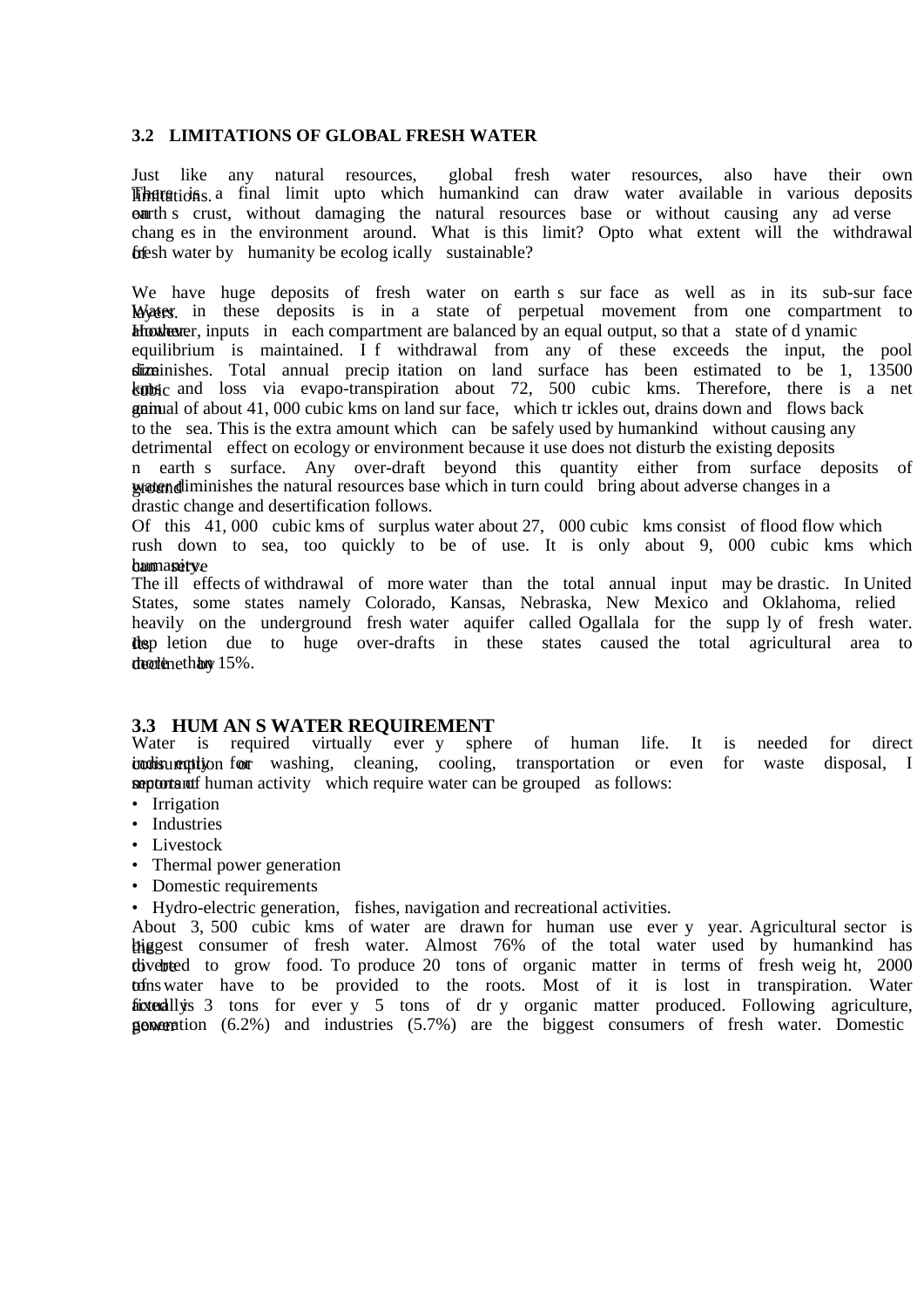requirement and livestock management taken together consume only 4.3 % of the total drawn. Navigation, fisheries, hydro-electric power generation, recreational activities etc. also require a huge quality of water, much of which flows down to the sea.

The amount of water drawn for human use is never used up completely. A large fr netwo is a the surface deposits or stream flown often in a polluted state which can be used again

as such or after treatment to remove impurities. Out of the total quantity of water drawn (3, 500 cubic kms) the amount of water irrecoverably consumed is estimated to be about 2, 200  $k$ ms $c$ 

#### **3.4 CAUSES OF FRESH WATER WASTA GES**

Okebukola & Akpan (2000) outline the following issues lik able to watages and degeneration of fresh water.

- Reckless Over-Consumption and M isuse Water is often misused reck lessly. Taps are kept running while people do other things. Everywhere we tend to use more water than is actually necessary, often because it is available in plenty or because we can afford the wastage. Such an attitude causes over consumption and wastage.
- Polluti on of Natural Waters

These aquatic systems have also been used as a convenient means of disposal of waste waters. Both running and stagnant waters are capable of degrading the d iscarded into extra into simple and har mless constituents. However, in stagnant waters the products of decay and decomposition persist in the system whereas in running waters they are carr ied away with a sudden rise in human population the volume of wastes are no  $\alpha$  bapable f decomposing these impurities. Most of our bodies streams can r ivers have become polluted and unfit for human use.

• Eutrophication of Nat ural Wa ters

Eutrophication is a natural p henomenon which involves gradual enrichment of nutrient ad development of p lant and animal life in a lifeless water body. Natural eutrophication however, a very slow. This process is accelerated by addition of wastes and waste which contain plenty of nitrates, phosphates and organic matter. While phosphates and nitrates are essential plant nutrients, decay and decomposition of organic matter yield plenty of p lant nutrients. Addition of wastes an sewage causes the water body to become exceeding ly rich in plant nutrients. Blooms of algae and other organisms appear and the kwater useless.

• Pollution of Underground Water table Underground water deposits receive their waters from surface waters which percolate down the upper strata of soil and rocks. Though soils possess an efficient biological matchiner frectively degrades impurities present in the water, a number of materials resistant to degradation as well as non- degradable matter may pass through the upper layers of the soil pollute the underground waters. Salts of chromium, cadmium, mercury, lead etc may be present in underground waters in concentrations sufficient to cause har mful effects on a liv ing system.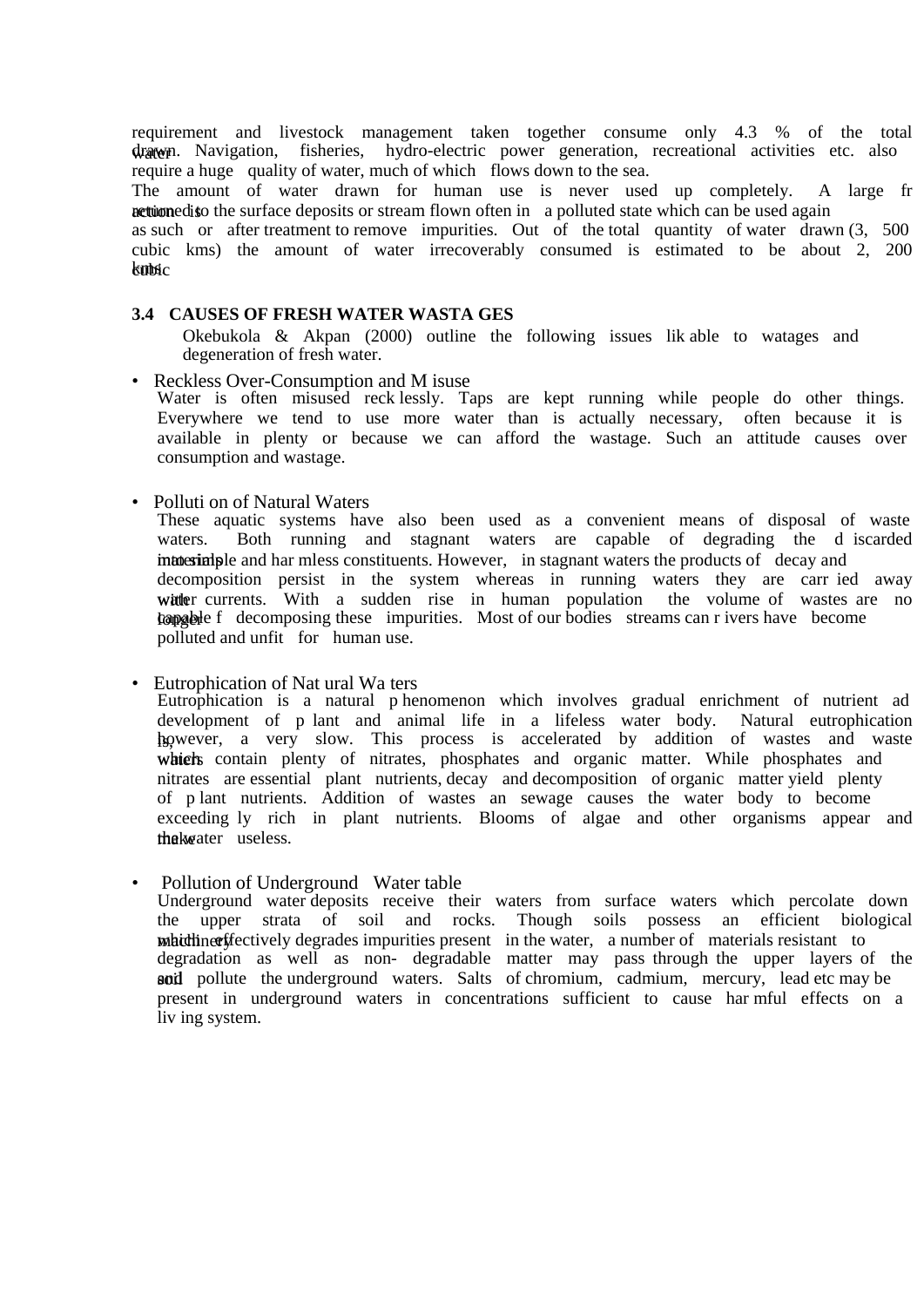#### • Depletion of Underground Water Table

Pressure of demand on underground water resources has gone up considerably. Every wedr more water is drawn up from sub-sur face layers whereas recharging of underground water has been slowed down. Massive deforestation has caused disappearance of plant cover over a large area of land sur face. In the absence of plant cover, most of the rain water flows and down quickly in streams and rivers. Little of it percolates down to sub-surface layers to recharge the ground water stock.

### **3.5 MANAGEMENT OF FRESH WATER**

The follow management techniques we d iscussed by Okebukola and Akpan (2000) for effective fresh water conservation.

• Water Economy, Re-Use and Recycling

Much of the surp lus water is returned to sur face flow in an impure state. A little cade cecan reduce the over- consumption. We waste because of its easy availability. If a water meter installed and money charged for every bucket of water we use, water consumption domestic establishments, livestock management and industries would drastically decline. Power generation is another sp here of human activity where in a large amount of water is next of it, however, is used as coolant (about 90-95%). Irrecoverable consumption is<br>only 5-10%. Water used once may be used again for another purpose. All processes only 5-10%. Water used once may be used again for another purpose. All dequired good-quality water. Agricultural runoffs from fields can likewise be used to irr **igated** down the stream while an efficient use of water with conditions of proper drainage can sig nificantly reduce the agr icultural runoffs.

### • Development of an efficient distribution system

Water resources are not distributed evenly. Therefore, transport of water from one place to and the comes an essential part of water conservation efforts. Many river basins have plenty of water which flows down unused to the sea. This surplus can be diverted to drig ions through a system of canals and pipes. Water drawn out from underground watter can not be tapped.

### • Reducti on of Pollution and Recycli ng of Water

Pollution spoils hug e quantities of our surface water. All possible efforts should be undertaken to divert waste waters to some treatment plant instead of releasing them into our surface waters. While treated water can be safely discharged in our aquatic systems, it may be recycled where there is more pressing need.

### • Enha ncement of Surface Storage Cap acity

About 27, 000 cubic kms of fresh water which rush down to the oceans through streams and rivers of the world as flood flow are of no use to humankind. We can store this water in tanks and reser voirs for use during dr ier seasons. This can be done by erecting embankments dadns which check the flood-flows and detain water for longer duration on land surface. Through a system of pipes and canals the water can be supplied wherever needed. The potential energy, the energ y of water flow as it moves from a hig her place to lower may be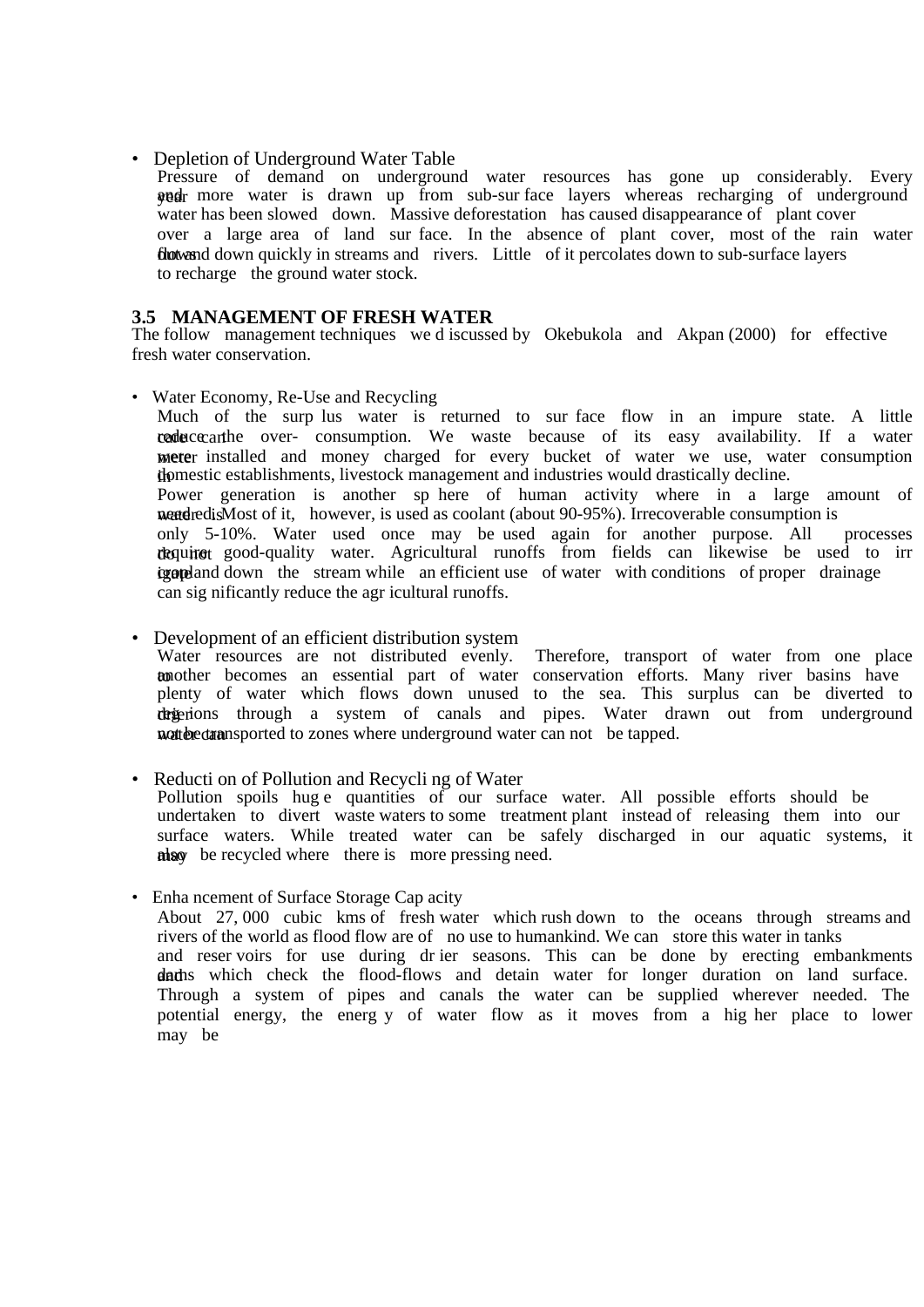used in hydroelectric power generation, while the reserviors which develop behind the dam be used for fisheries and other recreational activ ities.

• Improvement of Underground Storage Capacity

An enormous amount of fresh water is stored in underground deposits. It represents accumulation over a long period of time. Every year, about 10-15% of total precipitations round water table. These deposits regularly feed streams and rivers during derieds. Groundwater deposits are cheap and easily obtainable source if freshwater-except for the cost involved in its withdrawal. We can improve the ground water storage capacity of earth crust by providing an effective plant cover over the soil surface. Plants obtains most of their water from soil moisture and keep the surround ing cool and humid, thereby, preventing **Excessive** vater through evaporation.

- Augmentation of Existing supplies of fresh water Many regions of the world with scanty rain fall have no other choice but to augment their supplies buy other means. This can be done by:
	- (i) Desalination of sea water: A huge store of water exists in our ocean. Only if the salt content of sea is removed we can use the water for consumptive purpose. This can be done by desalination p lants, which are essentially huge distillation sets operated on solar energy. Desalinization plants are alread y under operation in many countries. However, these plants are ver y expensive.
	- (ii) Artificial rain making: in general only 20-30% of the moisture content of atmosphere over a locality precipates as snow or rains. It has been observed that clouds tontheratures ranging between 50-200C nearly always lack condensation nuclei over which moisture condenses to form droplets of water. Small particles of substances like silver iodide, sodium chloride, dry ice (solid C02) etc, are injected into a thick layer of clouds (cumulus clouds), around which moisture condenses and droplets of water form which sink down as rains. In a number of countries active experiments are being carr ied out in this direction. However, the process of artificial rain making is still in an experiment stage.

### **4.0 CONCLUSION**

95% of world s water is in the ocean. The rest is in snow, ice, bodies, of fresh water and ground water comprise the rest. Fresh water sustains the value of life.

Jus as we take the air we breathe for granted, we hardly think of our dependence on fr esh water. We worry for too regular ly about its pollution and effects per haps since water comes to some of us so cheaply and easily. Yet many rural dwellers spend up to six hours a day feorievidig tantate and often polluted streams, so far, no dead ocean has been found, rendered lifeless from human waste. But several lakes, r iver, around the world have been read their tiggs in just the past 40 years. The challenge now to you and I is to resurrect them and the rest of the similar experience.

### **5.0 SUM M ARY**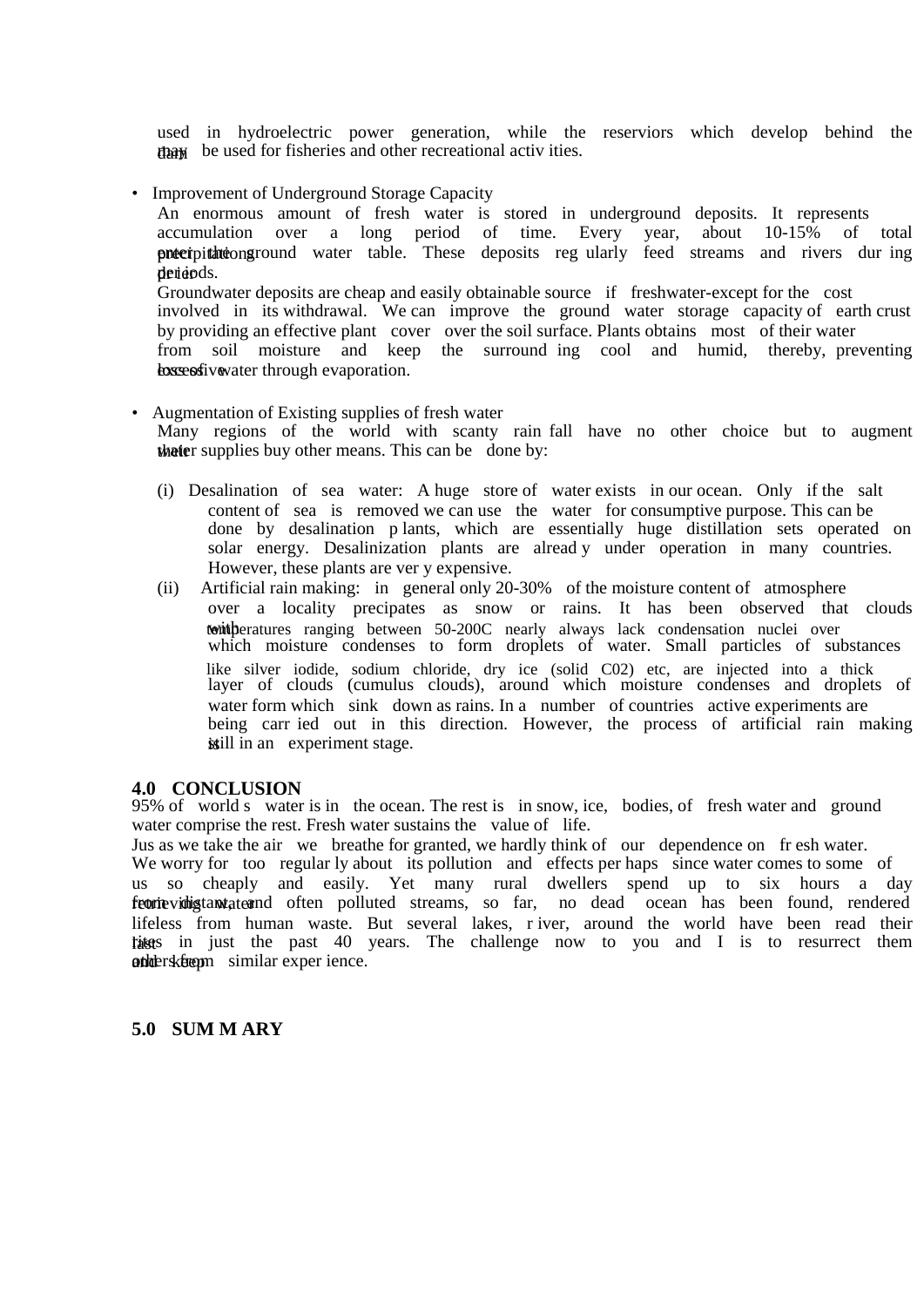Much of the water on earth s surface and underground water represents deposits which have mulated over a long period of time. An important sources of fresh water terrestrial hife cipistation. Like all other natural resources, global fresh water resources, also, have their own limitation.

Irrigation, industr ies, livestock, management thermal power generation, domestic requirement, and hydro- electric generation are some sectors of human activity which require water. The future

estimates of water consumption provide a grim picture. Reckless over consumption and miswed as pollution of natural waters are some of the causes of wastage and degeration of fraster resources.

#### **6.0 TUTOR M ARKED ASSIGNM ENT**

- 1. Outline and d iscuss five causes of fresh water wastage and degeneration
- 2. Mention and Explain four Management Methods of fresh water conservation.

### **7.0 REFERENCE AND OTHER RESOUR CES**

Okebukola, P.A & Akpan, B.B (2006) Fresh Water. In strategies for environmental Education: Focuson soil fertility, livestock, fishery and fresh water. Okebukola, P. & Apan, B (Eds). Ibadan STAN.

#### **Other Resources**

- Brown, L.R. (1987). Sustaining World Agriculture. In State of the World- 1987. Ed Lester brown et al. Prentice - Hall of India Ltd New Delhi.
- Rogers, P. P. (1991). Fresh Water. In The Global Possible resources, development and the new century. Ed Repetto, R. Aff. E. W. Press,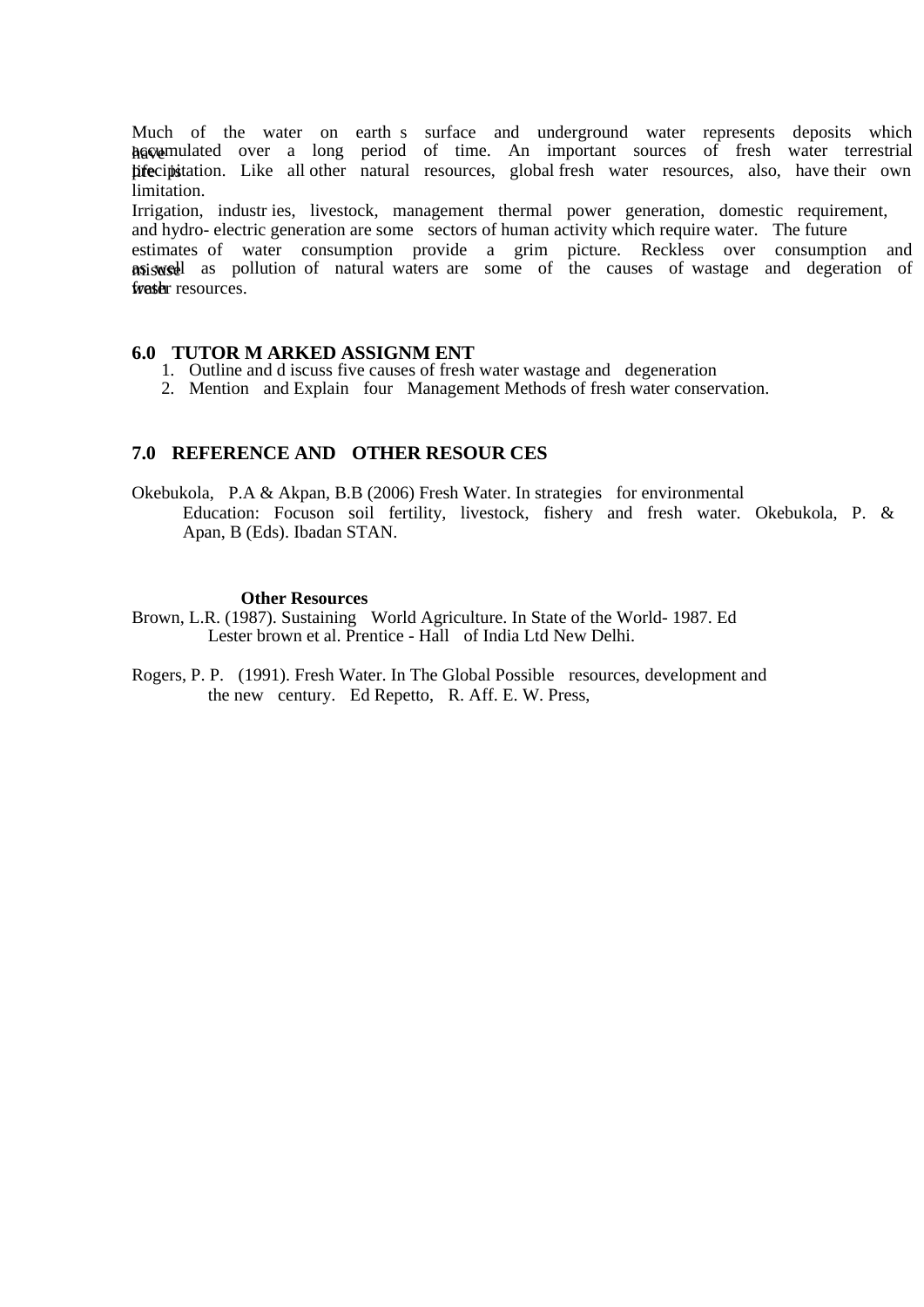### **UNIT 11: SOLID WASTE MANAGE MENT**

### **Table of Content**

- 1.0 Introduction
- 2.0 Objectives
- 3.0 Definition of waste
- 3.1 Waste categorization
- 3.2 Solid waste. A critical review
- 3.2.1 Classification of Solid Waste
- 3.3 Strategies for Manag ing Waste
- 4.0 Conclusion
- 5.0 Summary
- 6.0 Tutor Marked Assignment
- 7.0 Reference and other Resources

### **1.0 INTRODUCTION**

This unit is the beginning of another module. This module will focus on

waste management related issues energ y and biotechnology

The goals of unit 11 however is to stimulate discussion and cr itical think ing on what constitutes waste categorize solid waste and highlight management techniques.

The last century and especially after the second world war there has been a dramatic increase in the production of waste, ind icating unprecedented g lobal levels of economic activity. This can be attributed to the industrial and scientific revolution that proceeded world War II , especially in contemporary developed nations. The increase in waste stream of western economies can be tributed to factors such as cheaper consumer products, the proliferation of packaging changing patterns of taste and consumption, and the demand for convenience prodcts (Gand y, 1994)

### **2.0 OBJECTIVES**

At the end of this unit you should be able to

- State the definition of waste
- Mention solid waste categories
- Highlight strategies for managing waste

### **3.0 DEFI NITION WASTE**

Several definitions have been mentioned of what constitutes a waste or what a waste is. These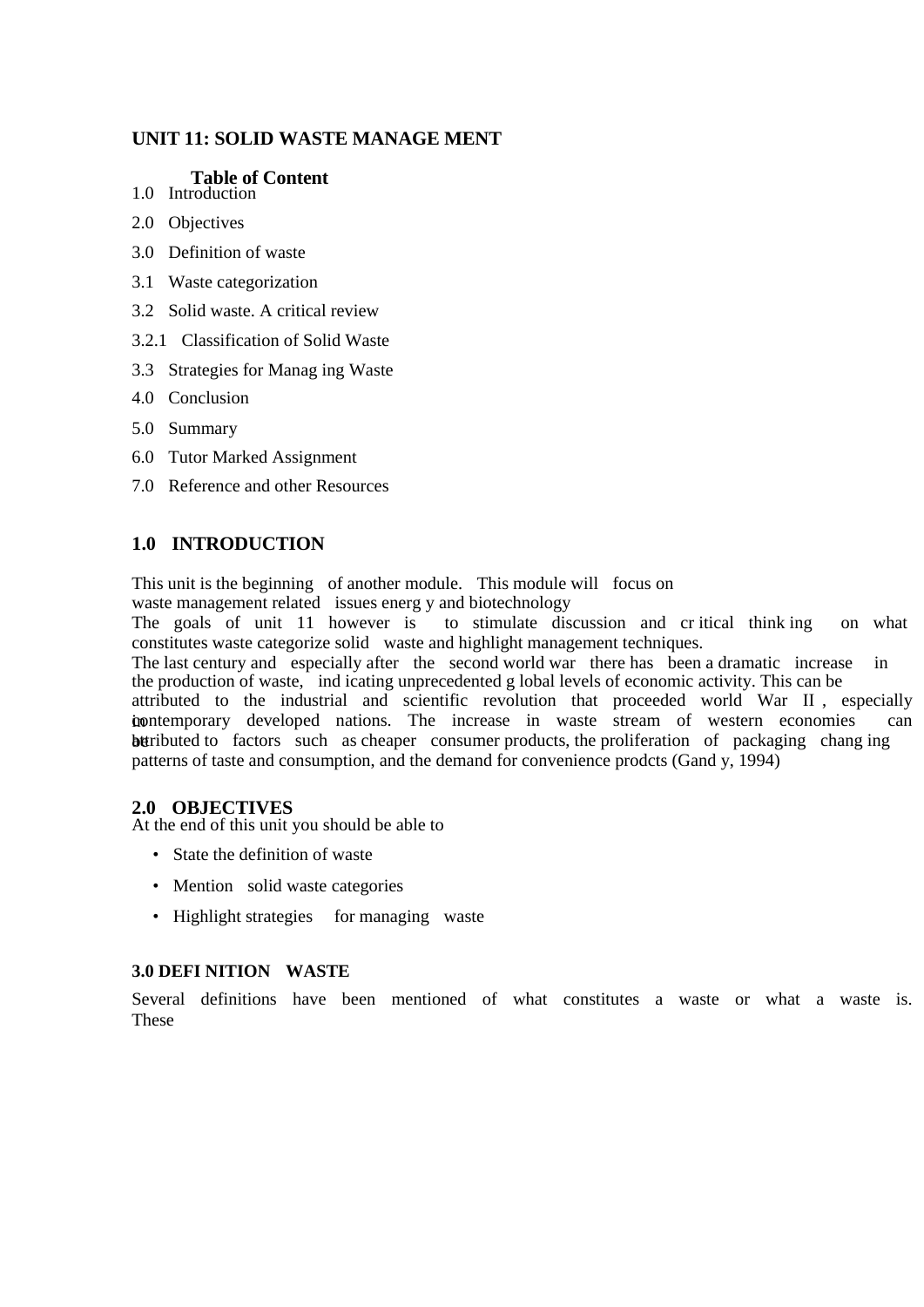defin itions vary from individuals based on their perception of waste. Barrow (1993) says waste is something for which we have further use and which we wish to get rid of. From this definitions a waste is any mater ial we wish to dispose off, but these materials any still be very useful for other purposes but may not be, for the individual that wants to dispose it or perhaps he does not realise its economic value. On the other hand the individual who wants to dispose it may realize the or economic value of the waste but may be realize the keep the mater ial any further as a possession for whatever reason that is reasonable enough for that individual. Barrow (1993) defined waste as any damaged defective or superfluous materials that any end-being hazardous. Waste can be defined as, what we assume to be no longer of use  $\mu$  use ( $\mu$ ). She argued that as long as a commodity, which may even be value, is too much to contain it becomes a waste.

Waste is any substance for which the user have derived benefits from and needs be disposed, or has perceived that the substance or materials is not of value or importance to him and therefore dispose off. This does not imply that the perceived waste is useless, except by the user has disposed it or may realized its useless but that usefulness may not be meaningful or<br>important to the individual who has disposed it.

Production of wastes is inevitable, this is because most environmental wastes are by- products of inevitable and profitable human activities upon which our continual sur vival hinges on and the demand for improved quality of life. Faced with this need, the challenge before us is to evolve techniques of manag ing humans, numerous waste without depriving future generations of their benefits from the environment. This develop ment will go a long way in minimizing waste s negative impact on the physical environment, and will lead sustainable development.

### **3.1 WASTE CATEGORI ZATION**

Waste may be categor ized on the basis of sources of generation, which include;

- I Domestic waste
- Ii Industrial / Agricultural waste
- Iii Mining and Exploration waste
- Iv Nuclear waste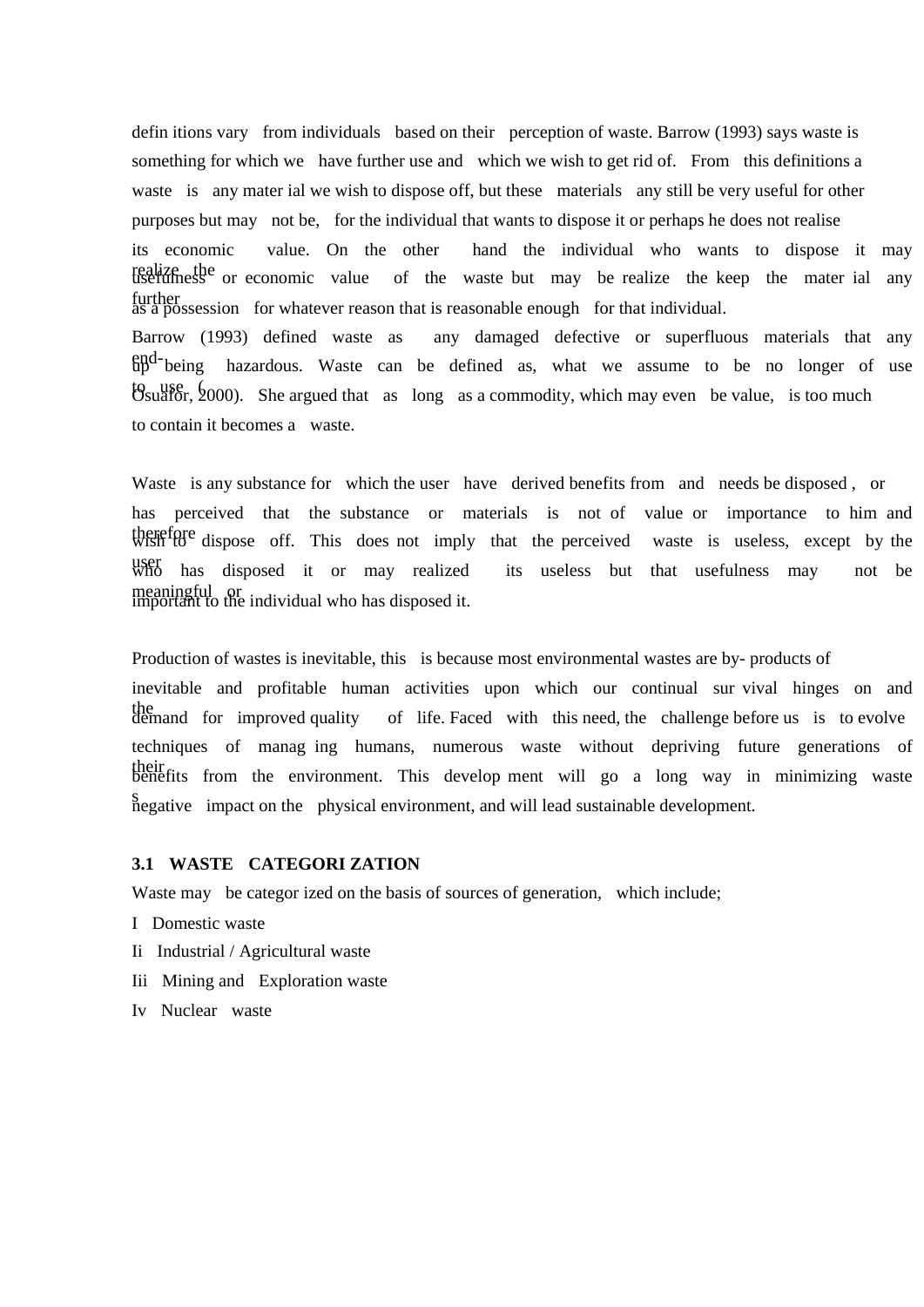Another form of classification of waste could be based on its state. This implies;

- I Solid waste
- Ii Liquid waste
- Iii Gaeous waste

### **3.2. SOLID WASTE: A Critical Review**

Solid waste according to Douglas (1992) is an extremely heterogeneous mixture of constituents that appears to vary according to season, the solid characteristic of the neighborhood and which has changed lifestyles. But Miller (2000) defined solid waste as any unwanted or discarded mater ial that is not liquid or gas. (2000) says solid wastes are non- liquid, non-gaseous residue from manufacturing industries, construction firms, cooking recreation or agriculture. Solid wastes generated from a number of sources , which include homes, hospital, schools, market businesses and a few other, are referred to as MUNICIPAL SOLID WASTE.

| S/N            | Types                                                  | <b>ESSENTIA L</b><br><b>COMPOSITION</b>                                                                                                                                                                               | <b>SOURCES</b>                                                                                    |
|----------------|--------------------------------------------------------|-----------------------------------------------------------------------------------------------------------------------------------------------------------------------------------------------------------------------|---------------------------------------------------------------------------------------------------|
|                | Agricultural waste Harvest residue, garden prune,      | manure, Anima waste dead fisfeeds, Abattor<br>Abattoir waste                                                                                                                                                          | Animals farms, farms Animals                                                                      |
| 3.             | <b>Abandoned Vehicles</b><br>Construction & Demolition | Bicycles. Automobiles &<br><b>Trucks</b>                                                                                                                                                                              | Homes Mechanic workshop<br>Road sides<br>Lumber concrete, empty cement Construction & Demolitions |
|                | waste                                                  | bags, plaster, tiles. Roofing<br>pipe, roofing sheets, planks,<br>conduit pipe wire                                                                                                                                   | sites                                                                                             |
| $\overline{4}$ | Industrial wastes                                      | Scrap metal, p lastic paper fly<br>ash (removed by air -pollution  <br>control equipment in industrial scompanies<br>& electr ical power plants),<br>cinders, sludge from industrial<br>waste treatment plants, glass | Chemical industries, g lass<br>industries manufacturing                                           |
| $\mathcal{L}$  | Municipal Solid waste                                  |                                                                                                                                                                                                                       |                                                                                                   |
|                | Organic waste<br>Waste from cooking and                | cooked food or left over paper households institutes &<br>rages, cartons, flowers, trees   places<br>dead pats.                                                                                                       | Street, parks beaches,<br>wood, unused wooden furniture businesses in or near urban               |
| $\mathbf{\Pi}$ | Inorganic waste<br>Incombustible                       | Metals, cans metal foil, stones, Same as above<br>ceramic, g lass                                                                                                                                                     |                                                                                                   |

#### **3.2.1 CLASSIF ICAT ION OF SOLID WASTE**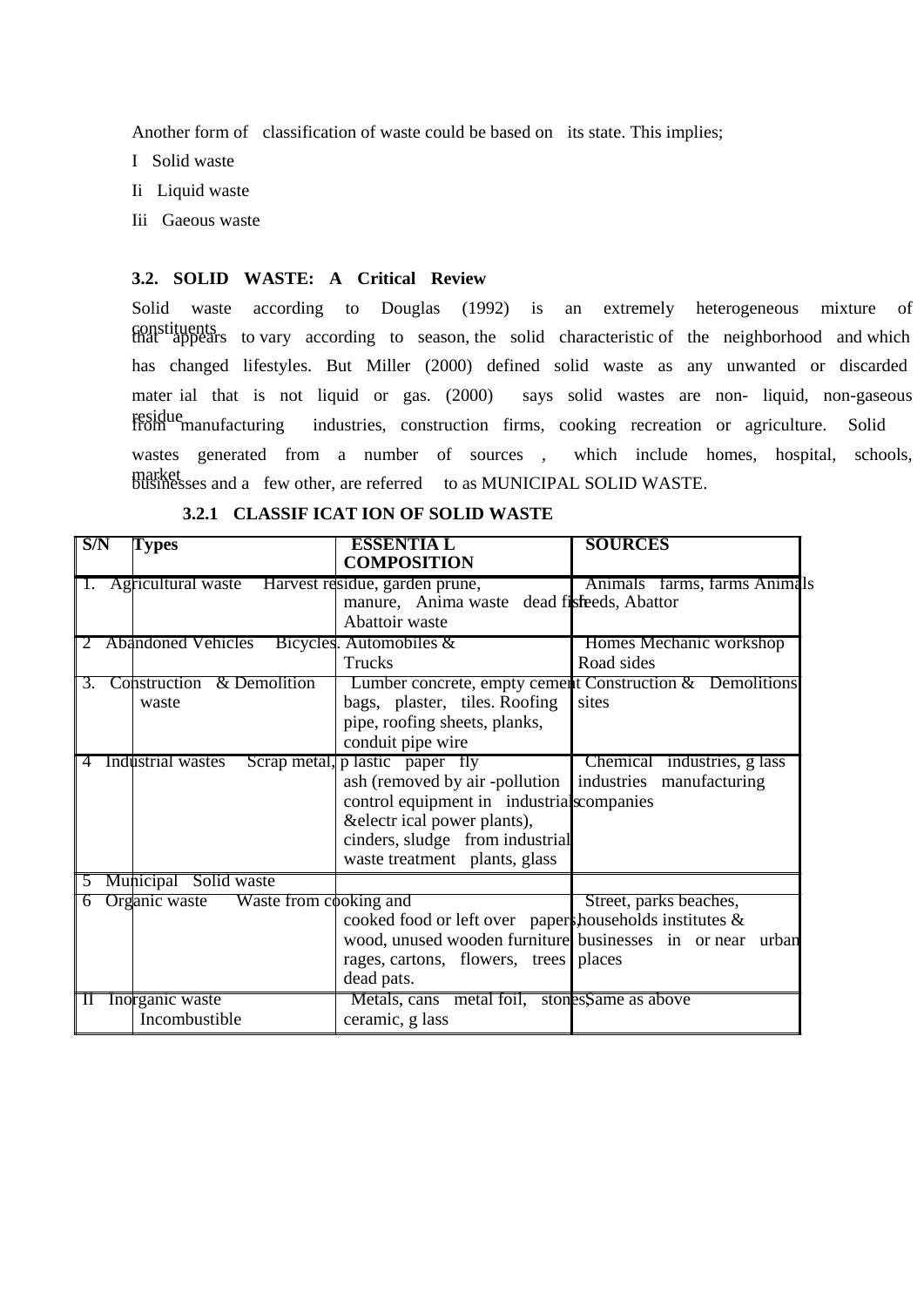| Combustible Rubber, plastic nylon, leather Same as above |                                                                                                       |                                                |
|----------------------------------------------------------|-------------------------------------------------------------------------------------------------------|------------------------------------------------|
| 6 Mineral waste Earth & Rock from mining                 | extractive and relining                                                                               | Mines, process & mineral<br>refunding p lants. |
| Radioactive/ Hazardous<br>waste                          | Pathological waste, explosive,<br>radioactive materials poison<br>hazardous chemical &<br>pesticid es | Industries and Institutions                    |
| Sewage treatment residue                                 | Coarse screening, grit septic<br>tank sludge & chambers                                               | Sewage treatment plants                        |

Solid waste constitutes a major problem to countries world over. The United States, with about 4.6% of the world s population produces about 11 billion tons of the worlds solid waste miller, 2000). On the other hand, Nigeria with about 2% of the world s population (120 million) generates about 12 million tones of solid wastes. This pred iction is based on the estimate of Eko (1997) that the averaged solid waste generated by Nig eria with a population of 100 million was found to be 10 million. This implies hat on the average each individual will generate 10 tones of solid waste per year. The population of solid waste collection and disposal has become one of the most intractable environment problems facing us today especially in many of our urban areas.

### **3.3 STRATEGI ES FOR MANAGING WASTE**

There are several strategies used for managing waste (Ahove,2007)

(1) Open dumping:\_ That is, deposition of solid and liquid waste in a land d isposal site, left uncovered, with little or no regard for control of scavenger, d iseases, air pollution, aesthetics and water/ and pollution problems.

#### Advantage

- (1) Very easy to operate within a short period
- (2) It is not expensive

Disad vantage

- 1. It is a disease breeding strategy
- 2. It results in air pollution when burnt
- 3. The leaching results in contamination of groundwater, and surface water.
- 4 The bad odour and contaminated water can affect man, animals, and plants. (quite unsightly)
- 5 Land use becomes a big problem
- 1. Sanitary Land Filling: It is an upgraded version of open dump ing strategy. Here, the land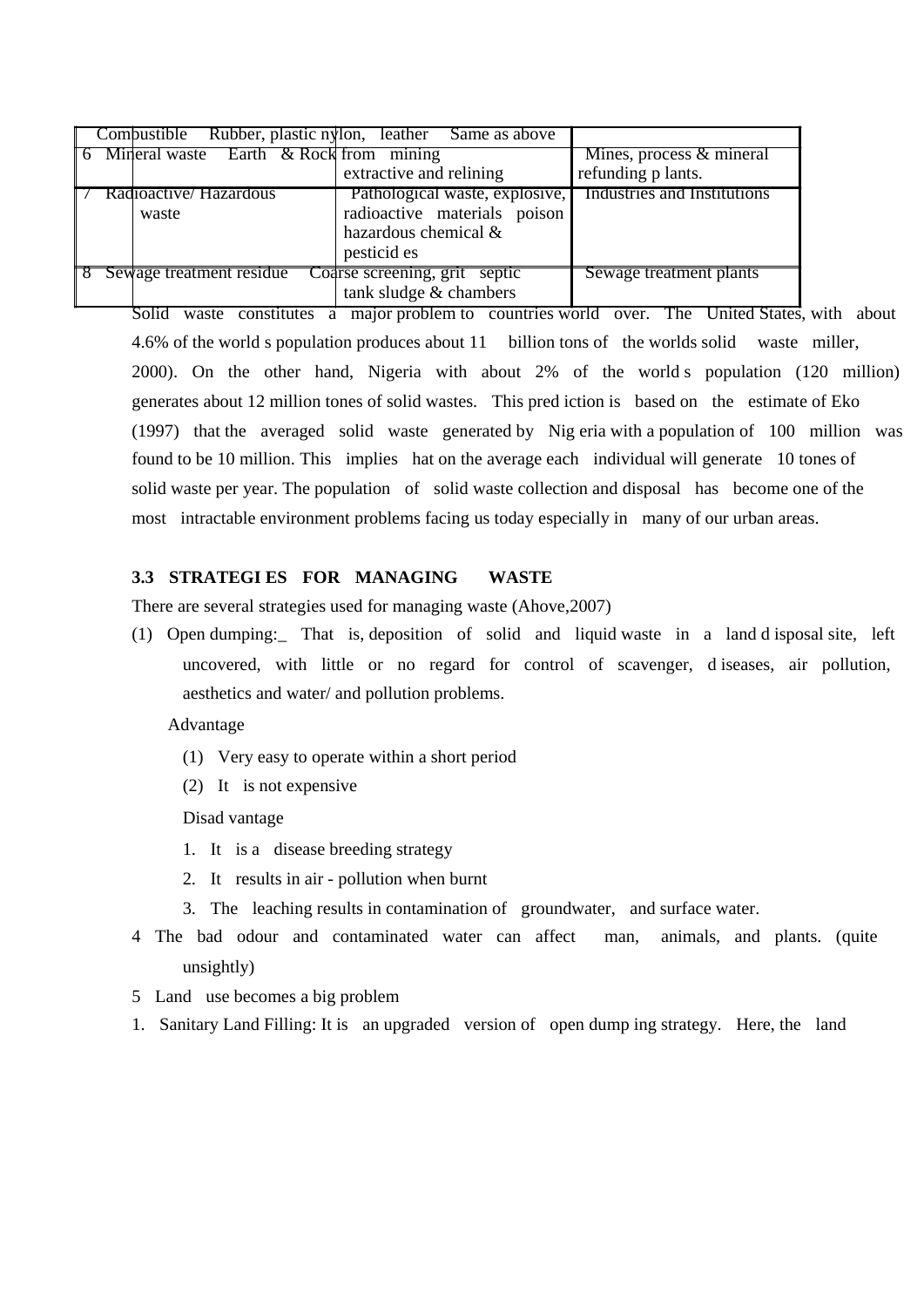site is located. The waste are spread in thin layers, compacted, and covered with a fresh layer of soil

Advantages:

- 1. It minimizes pests and aesthetic loss, d iseases, air-pollution and water pollution problem
- 2. It is good for land reclamation or it enhances the land value

Disad vantages

- 1. If not well managed, it can degenerate into open-dump
- 2. There might not be space for land fill site, because of human activities (house construction, far ming etc)

However, it requires a high level of commitment, changed attitude and sincerity of purpose.

3. Secured Land fulfilling: The use of a land storing hazardous solid and liquid wastes, usually stored in containers and buried. Such sites are restricted and monitored.

Disad vantages: Not safe for neighboring inhabitants

4. INCINERATION: a strategy in which solid liquid or gaseous combustible material is burnt on a piece of land ( in a pit) or in a container.

Advantages:

- 1. It reduces the volume of waste by 8%
- 2. It removes odours and disease carr ying organic matter
- 3. It needs little land space

Disad vantages:

- 1. It is expensive and needs skilled labour.
- 2. If not well managed, it result in air- pollution and respiratory disease because of discharge of carbon monoxide, sulp hur dioxide, poisonous gas and harmful particles.

5. Co mposting: Dumping of boi- degradable solid waste into prepared pits, later covered with top solid, all allows to breakdown (through bacteria) to produce a humus-like end product referred to as compost such biological decomposition of organic wastes under- controlled cond itions requires that wastes besotted to garbage pack

Advantages:

It converts organic wastes to solid conditioner, or for fertilization.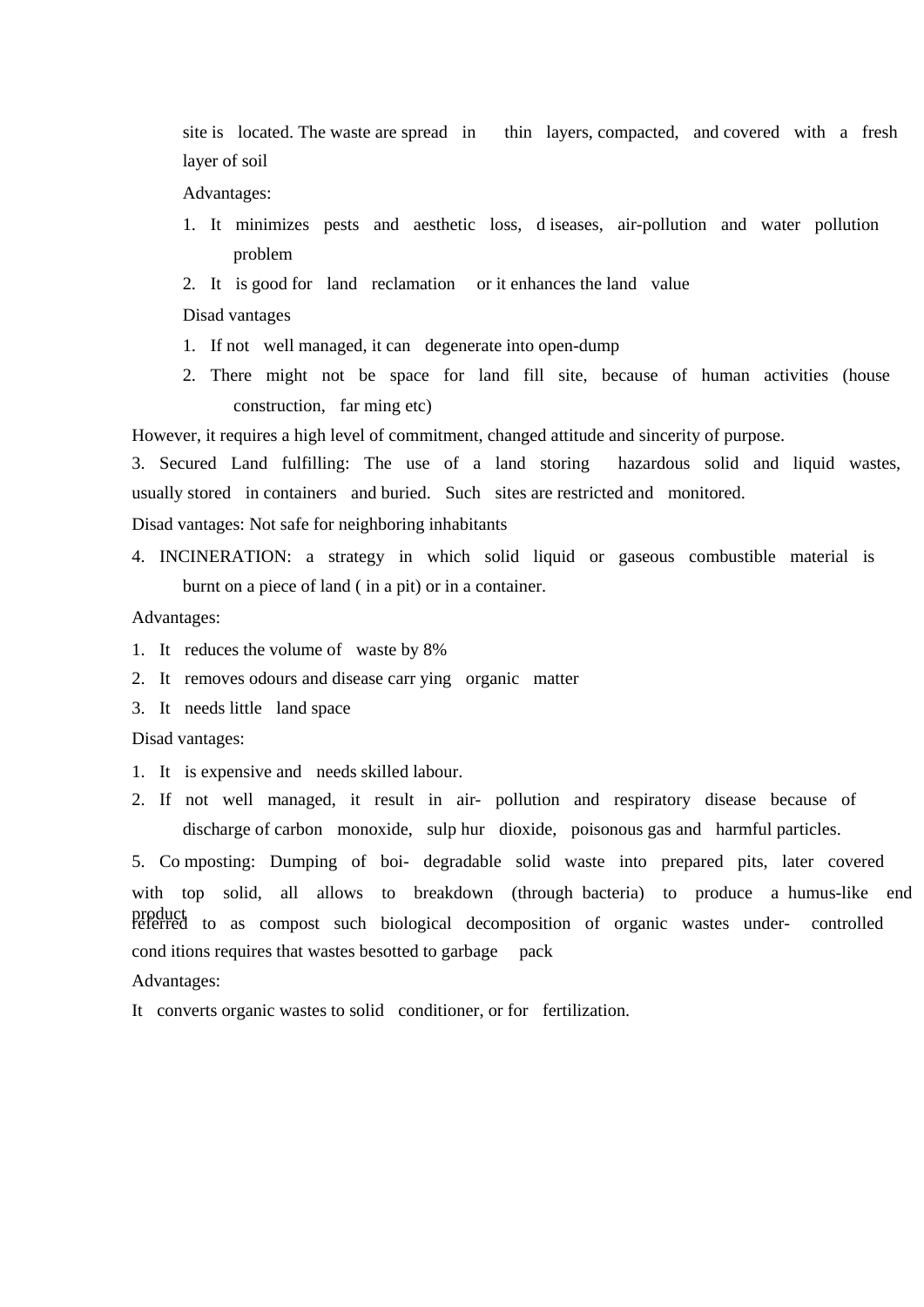It improves crop yields

#### Disadvantage

Where the wastes are not properly sorted our before dumping some undercomposed metallic objects and nylon can obstruct plants growth.

### 6. Resources Recovery Plant Usage

This strateg y turns waste to useful resource health. There are 2 ways;

- (a) Low Technology Approach: this requires homes and business houses to deposit recyclable waster paper, glass, metals and food scraps into separate containers for onward transportation to scrap dealers, compost plants manufacturing plants for recycling.
- (b) High Technology approach: This requires collection trunks to transport mixed urban wastes to plant sites where they are spread and sorted out to recover glass,, iron, aluminum, and other valuable items which are later recycled to produce new products for market value. Other combustible wastes are later burnt to produce steam, hot water, electricity, etc.

Advantages It turns household, agricultural and industrial wastes to useful mater ials. .

Disadvantages: It can cause air- pollution if not properly managed.

Exercise 11:

Find out from 5 people each from

- (i) Your class mate
- (ii) Office mate
- (iii) Members of your community on how they dispose their waste.

Nuclear and Toxic waste Disposal: Nuclear wastes are radioactive materials which are dangerous to most forms of life. Nuclear industries and uranium mills generate them

Toxic wastes are garroted from toxic chemicals and metals, which are poisonous to human being and the wildlife. Examples of metal wastes, which could be toxic are lead, mercury, cadmium and articular and and areas include DDT, aldrin, lindane, endosulfan, potassium and phosphine.

### **Disposal Methods:**

Since majority of highly radioactive waste takes a number of years to decay, disposal takes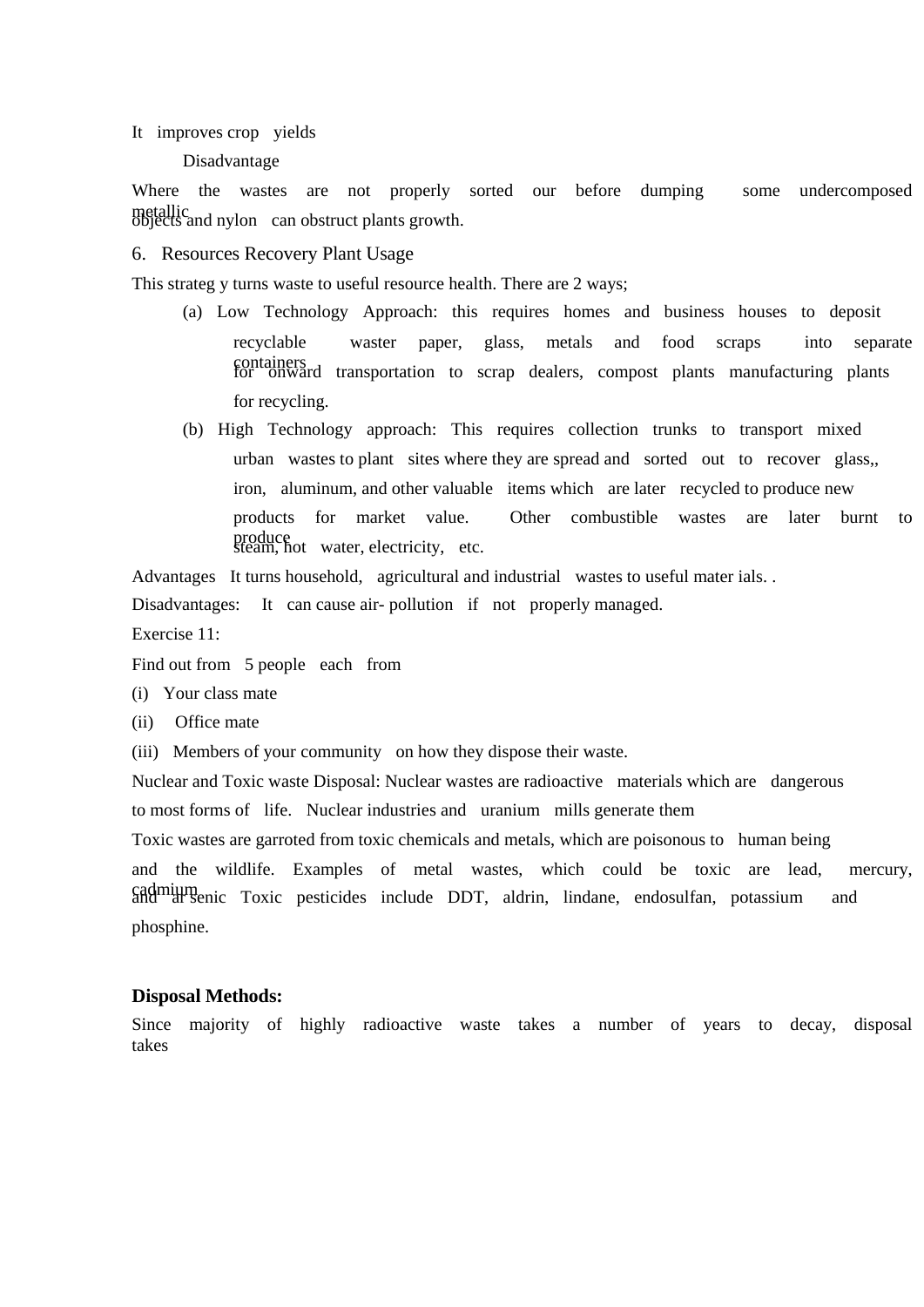different for ms:

1. Dumping wastes in Poor countries e.g. The koko Waste dump of 1988. A German ship LINE, dumped toxic wastes at koko fort in Delta State of Nigeria, before it was removed<br>back to EUROPE in same ship.

2. Storage in stainless steel tanks: The ultimate goal is soliciting the waste in glass through nitr ification. Such tanks are constantly cooled and monitored for a length of time

- 3 Exporting nuclear wastes to deserts in exchange for nuclear technological know- how e.g. Germany exports (waste to China for bur ial in G obi Desert
- i) Effects of Nuclear & Toxic waste Disposal the effects are numerous on man, the flora and fauna of our environment, health problem such as convulsion, dermatitis, irritation of nose/ throat, anemia, skin burns, chest pains, blood disorders,
- ii) Compulsion of manufactures to label their products with adequate disposal instructions (e.g. cans, yogurt, pure water e.t.c

### **4.0 CONCLUSION**

Waste has been and will perhaps remain the focus of environmental attention and research for the fir st quarter of this century. This pred iction is based on the realization world over of the hazardous effect of mismanagement of waste on biodiversity, environmental quality and especially on human health. The search for improved quality of life scientific and technolog ical development, cum the problem of population stress on the environment will continue to make waste and its management a central focus for discussion. Critical in our better management of of emp loying sustainable waster management techniques, which is an index to waster is the need of emp loying sustainable waster management techniques, which is an index to liv ing sustainable and economic enhancement.

#### 5.0 SUM M ARY

Am sure you can now fate at least two definitions of waste and explain what is solid Waste. A these definitions we have able highlighted categories of solid waste which include among others agr icultural waste, municipal mineral and industrial waste.

Strategies for managing waste discussed for this study includes open dumping, sanitary land filling and composting among others the advantages and d isadvantages of these techniques were also discussed.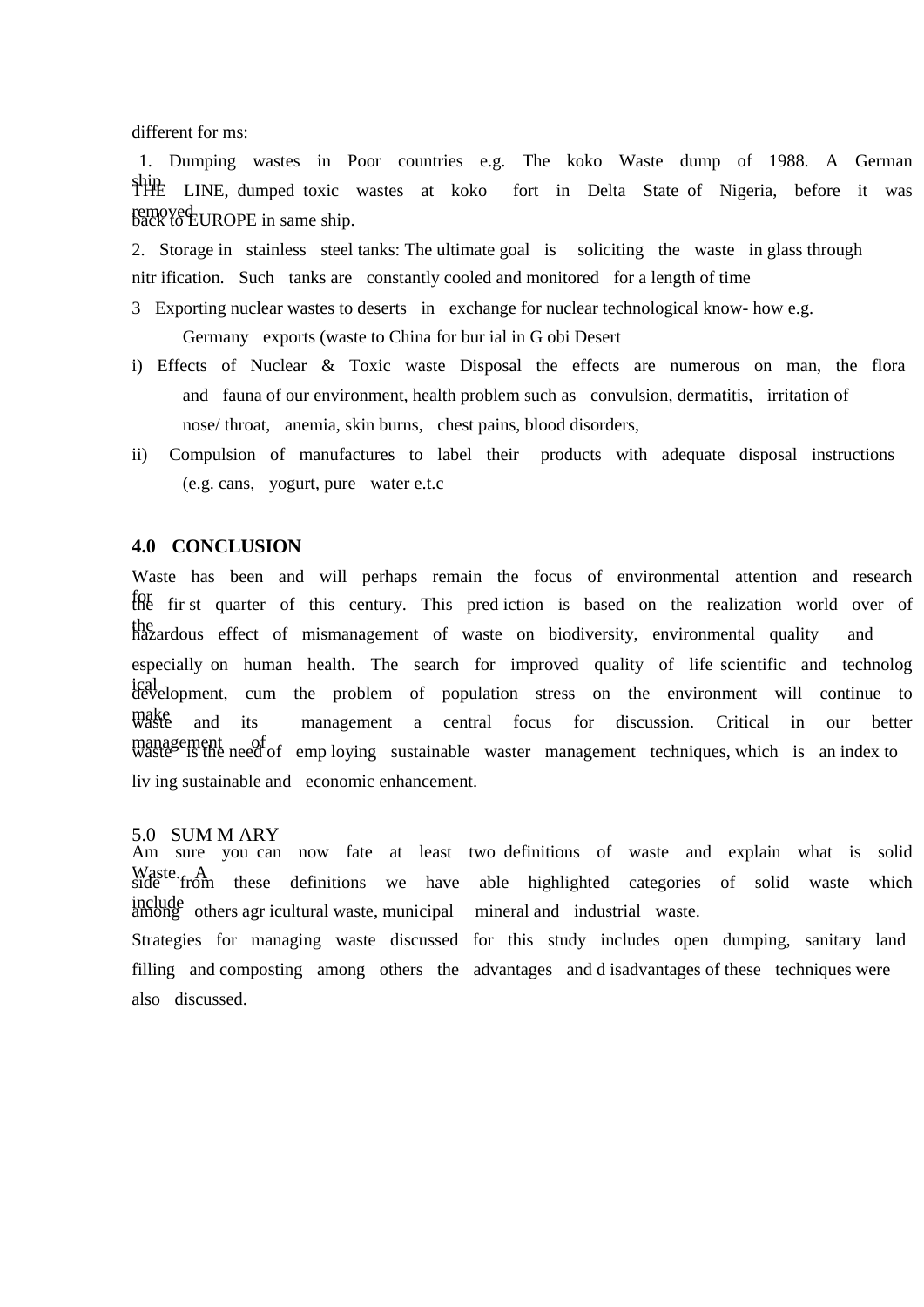#### 6.0 TUTOR M ARKED ASSIGNM ENT

- 1. Critically review the definition of waste
- 2. Mention three waste management techniques

2b. State two each of the advantages and disad vantages of the methods mentioned above.

### **7.0 REFERENCE AND OTHER RESOUR CES**

Barrow, C.J. (1993). Develop ing the Environment problem and Management. U.K. Long man Scientific and Technology

Douglas T. (1992). Patterns of Land, Water and Air Pollution by Waste. In Manganese the Human Impact on the National Environment patterns and processes

Ekwo, P.L. (1997). Application of Environment Engineering. Incineration. Paper Presented at National Seminar Ehibition on Municipal Waste Management, Enugu, 10-17 September

Gandy, M. (1994), Recycling and politics of Urnbrm Waste. London. Earth Scan Publications<br>Ltd.

- Miller G. T. (2000). Environment Science sustaining the Earth. California Wadswoth Publishing Company.
- Osuafor A.M. (2000) Effects of Field Trop and Role play on pupils Achievement and Interest in Environmental concept in primary science. PhD Thesis submitted to sub-department of science Education University of Nigeria, Nsukka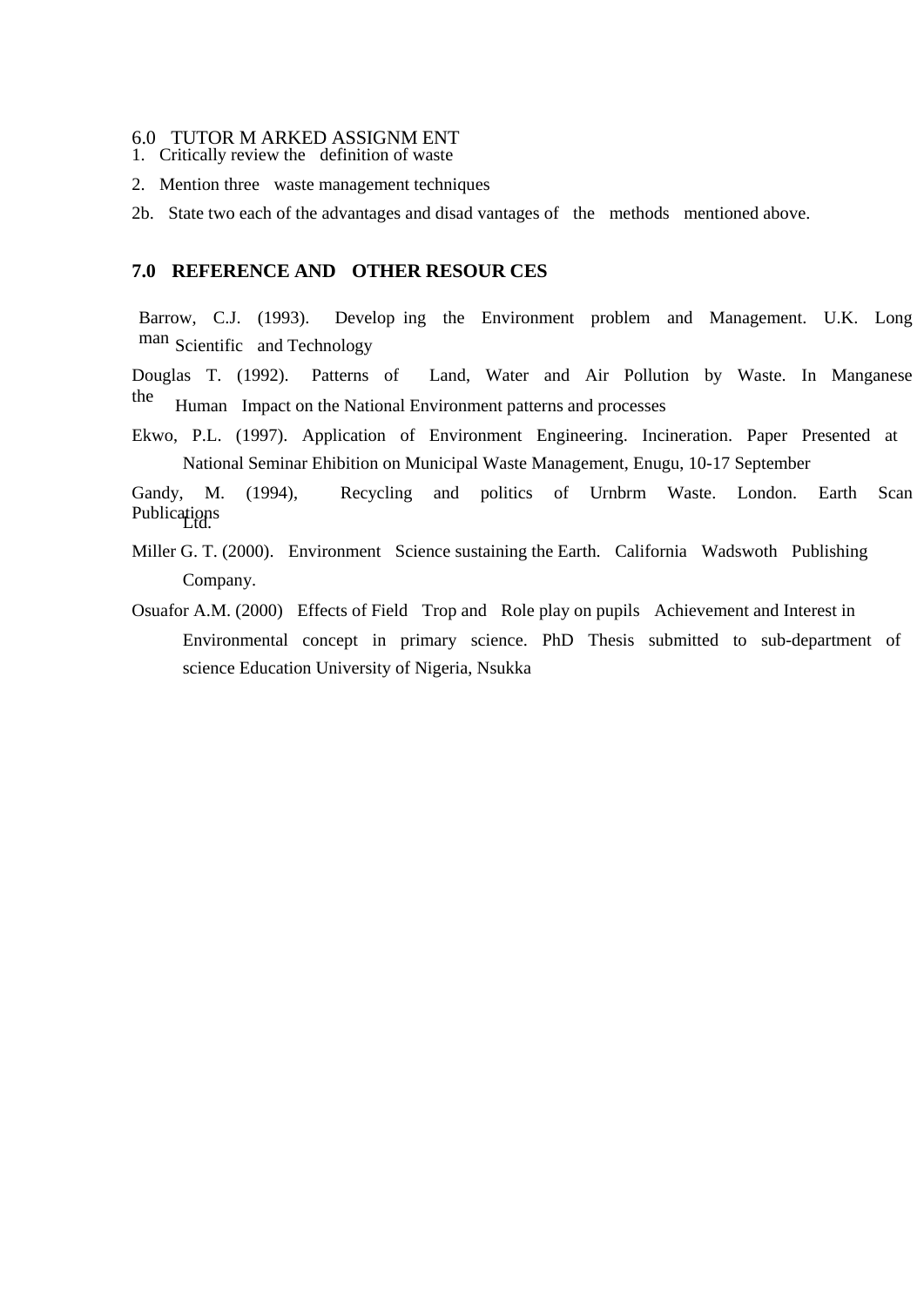### **UNIT 12: RECYCLING: A NEW REVOLUTION**

#### **Table of Content**

- 1.0 Introduction
- 2.0 Objective
- 3.0 Waste recycling: essential clarification
- 3.1 Household waste recycling: an overview
- 3.2 Industrial waste recycling
- 3.2.1 Plastic recycling
- 3.2.2 Glass Waste recycling
- 3.2.3 Paper Waste Recycling
- 3.3 economic of recycling
- 3.4 Life cycle analysis concept
- 3.5 Personal steps on recycling
- 3.6 Government steps on recycling
- 4.0 Conclusion
- 5.0 Summary
- 6.0 Tutor marked assig nment
- 7.0 References and other resources

### **1.0 INTRODUCT ION**

The heart of the matter in waste management is recycling. I f we don t take it to heart the world be really a filthy p lace to stay. This unit therefore seek to take you on a discussion tour in explain the concept of recycling and steps government and indiv idual you and I must take.

Since recycling is the heart of the matter in waste management, my question to you is what is in your heart?. Therefore the heart of the matter is a matter of the heart.

Recycling must be the matter in your heart. Enjoy your study.

### **2.0 OBJECTIVE**

At the end of this unit, you should be able to

• List and explain examples of waste recycling.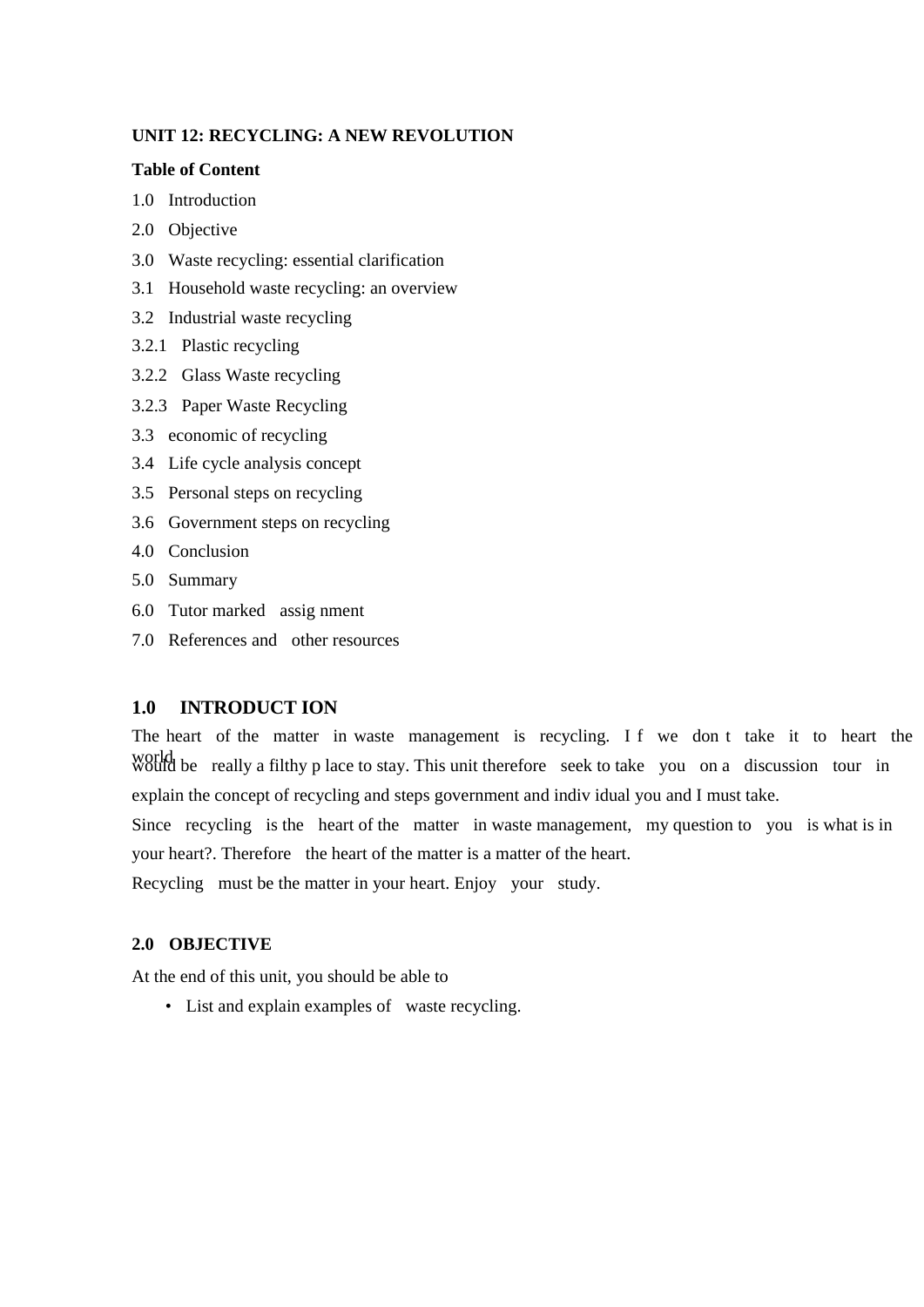- Discuss the economic factors that influence waste recycling.
- Define the concept of life cycle analysis
- Outline the roles of individuals and government towards recycling.
- 3.0 waste recycling: essential clar ification

Akpan (2001) says recycling is the collection separation, clean-up and processing of waste substances to produce economically valuable mater ial or product. Recycling can occur within the manufacturing process, like the paper industry where surplus fibres, mill off-cuts and damaged<br>paper rolls are recycled back into pulping process. Also recycling takes place after usage where paper can be gathered, separately or extracted from the waste and then - re-enter the paper making process. The benefits of using recyclable materials means that there is reduced savings in the production process, reduced emissions to air and water and on to land. Recycling may not always be the best environmental or economic option for a particular type of waste, so a full full states of the processes involved in recycling versus treatment and d isposal must be made.

### **3.1 HOUSEHOLD WASTE RECYCLING: AN OVERVIEW**

The composition of household waste is shown in figure 12.1

#### **Diagram**

Fgi 12.1: Typical composition of collected household waste in the U.K source : waste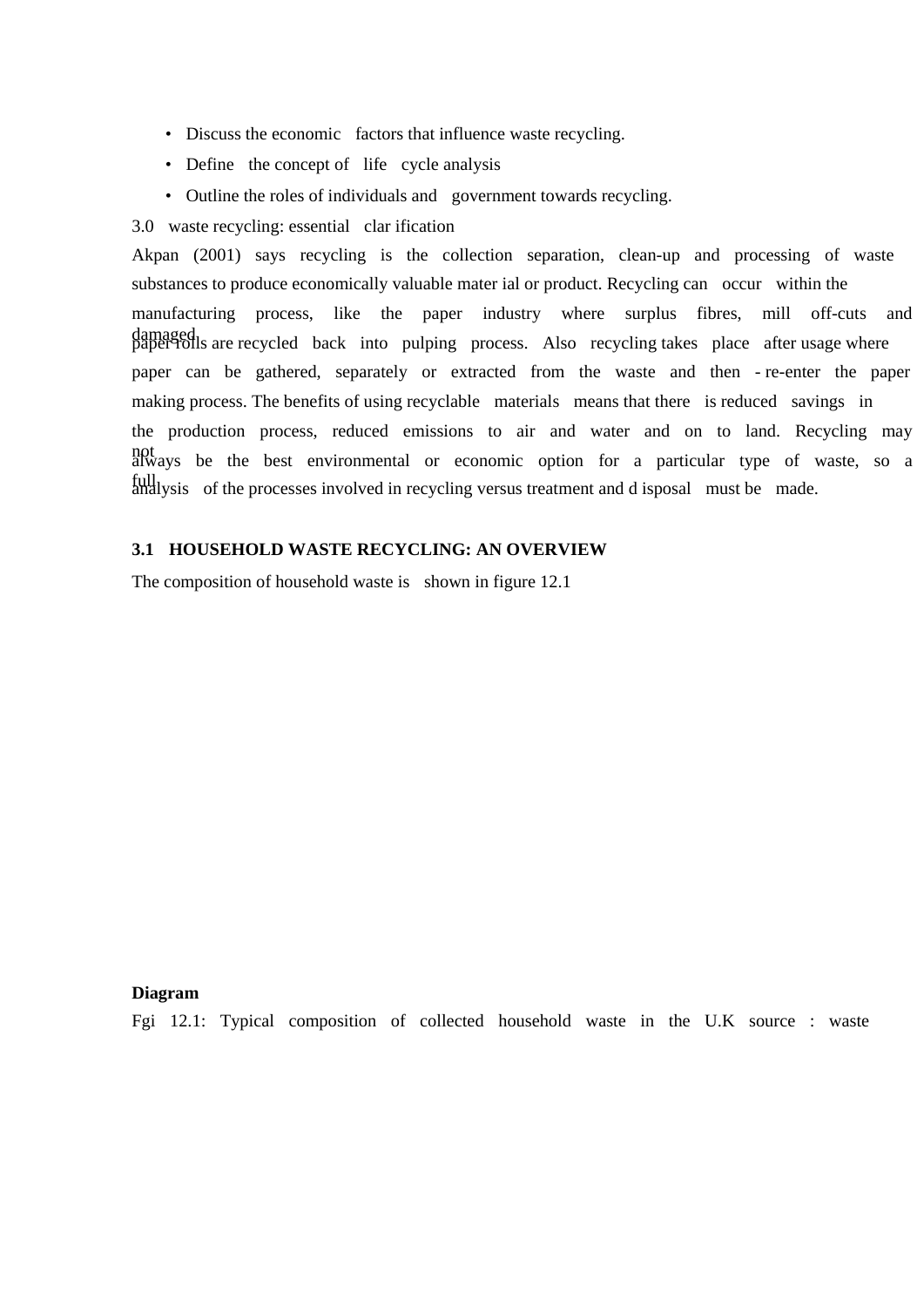management paper 28, recycling department of environment, HMSO. London 1992.

The theoretically recycling components include paper and board plastics glass, metals and putrescible materials. However, in some cases it is possible to recycle some of the wastes due to contamination.

Exercise 12. 1: Make a pie chart that similar to the on e above indicating a possible composition of household waste that may be generated within

- (i) Your home
- (ii) Your immediate community

Asid e from the putrecible waste such as food and garden waste that makes up over 20% of household waste, and it is estimated that about 50% of this material are potentially recyclable through the composting technique.

The recyclable mater ials present in household waste in ever y heterogeneous mix and the separation of the materials is one of the major reclaim the materials separately. ( i) Bring Method and (2) Collect Method (Akpan, 2001).

• The bring method involve the segregation of recyclable materials for examples, pap er, plastic and g lass bottles, metals and textiles from household waste by the public delivery to a centralized collection pool.

The pools may be for bottle and p aper banks situated at the local mater ial or the local scrap<br>merchant.

This method has a low advantages cap ital costs, easily accessible and can provide an easy method of segregating clean readily marketable materials.

**Disadvant age: the take up of the schemes by the public can be low. In addition, the site can** become unsightly with litter spillage and can be an attraction for vandalism.

• The collect method involve house to house kerbside collection of designated recyclable mater ials, source-separated by the householder and p laced in separate containers. Advantages: The Collect system is a convenience for the householder and hig her recovery rates of recyclable materials. Disad vantage: The collection costs are higher in that separate collections or purpose built vehicles with separate enclosures are required.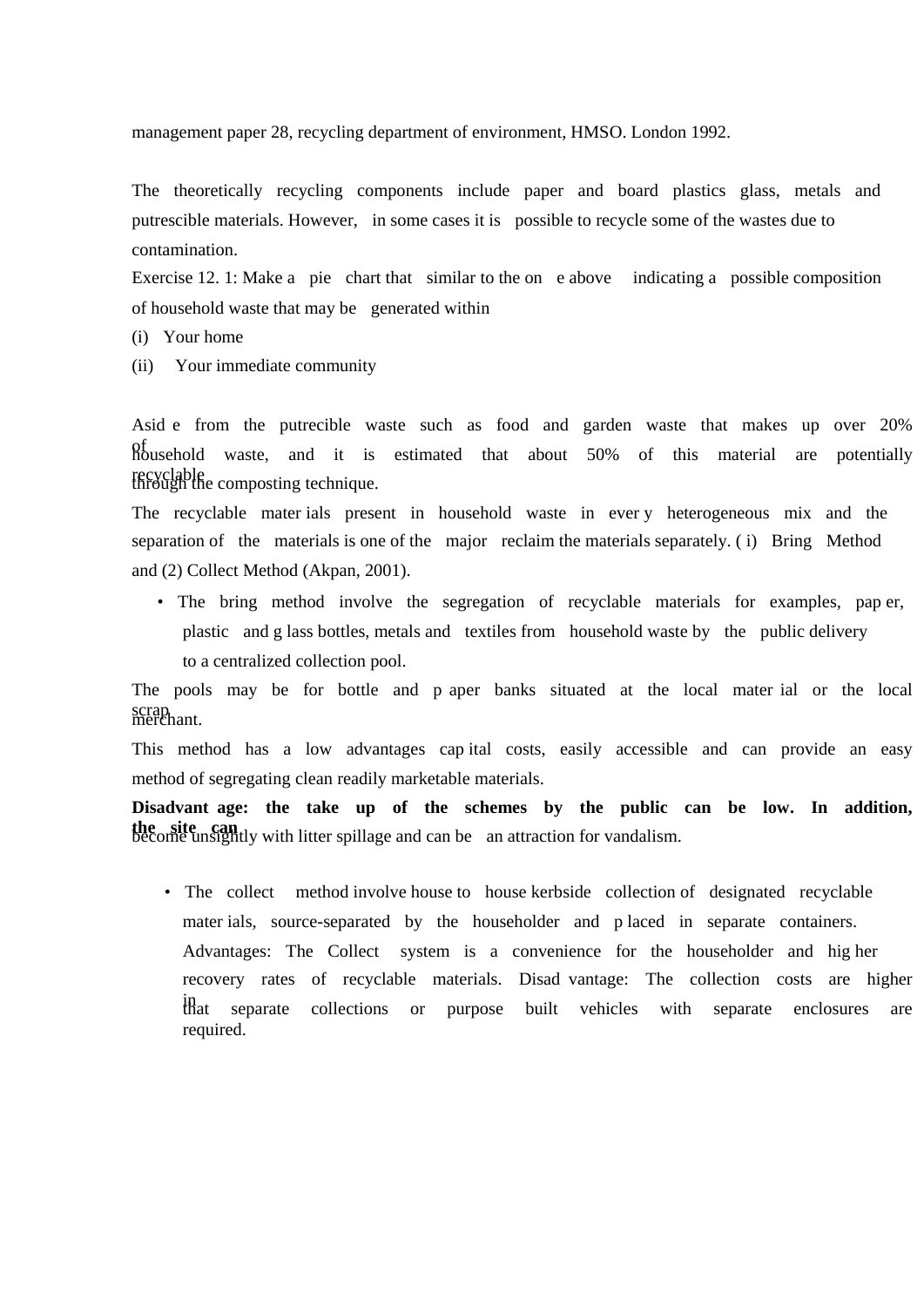In addition, costs associated with the sorting of the mater ials and transport to the reprocessing facility are extra costs. However, these may be offset by the income from the sale of the recycled materials.

Exercise 12.2: Find out having discussed with literates (10) in your community on:

- 1. Which of the two systems would be suitable in our community?
- 2. Give reasons for their position.

Asid e from the br ing and collect methods are centralized materials recycling facilities where the household waste is brought to a central plant for recycling. The waste can be separated into recyclable materials, partially segregated or completely unsegregated.

The number of components in the waste will be influence the sorting and sep aration technology or manpower required for the mater ials recycling facility. Recycling facilities for unsegregated are designed to process household, commercial, and industrial wastes. Inevitably, the mater ials are contaminated, for example, with broken glass, food stuffs, etc, and recovery rates or recyclable materials are low.

The stages of separation include trammel screening, mag netic separation and manual sorting. Manual sorting is necessary to separate different types of plastic and d ifferent coloured glass, although the trend is towards an increase in mechanization of the process. An unsegreagated<br>municipal solid waste mater ials recycling facility would recover approximately 15% of the waste stream as usable materials.

The remaining 85% is largely organic and can be used to produce a.

Fuel (refuse derived fuel, RDF), converted to compost or land filled

#### **3.2 INDUSTRIAL WASTE RECYCLING**

Industrial waste recycling involves direct recycling, where waste materials is recycled back into the manufacturing process in -house within the factory. For instance, broken glass would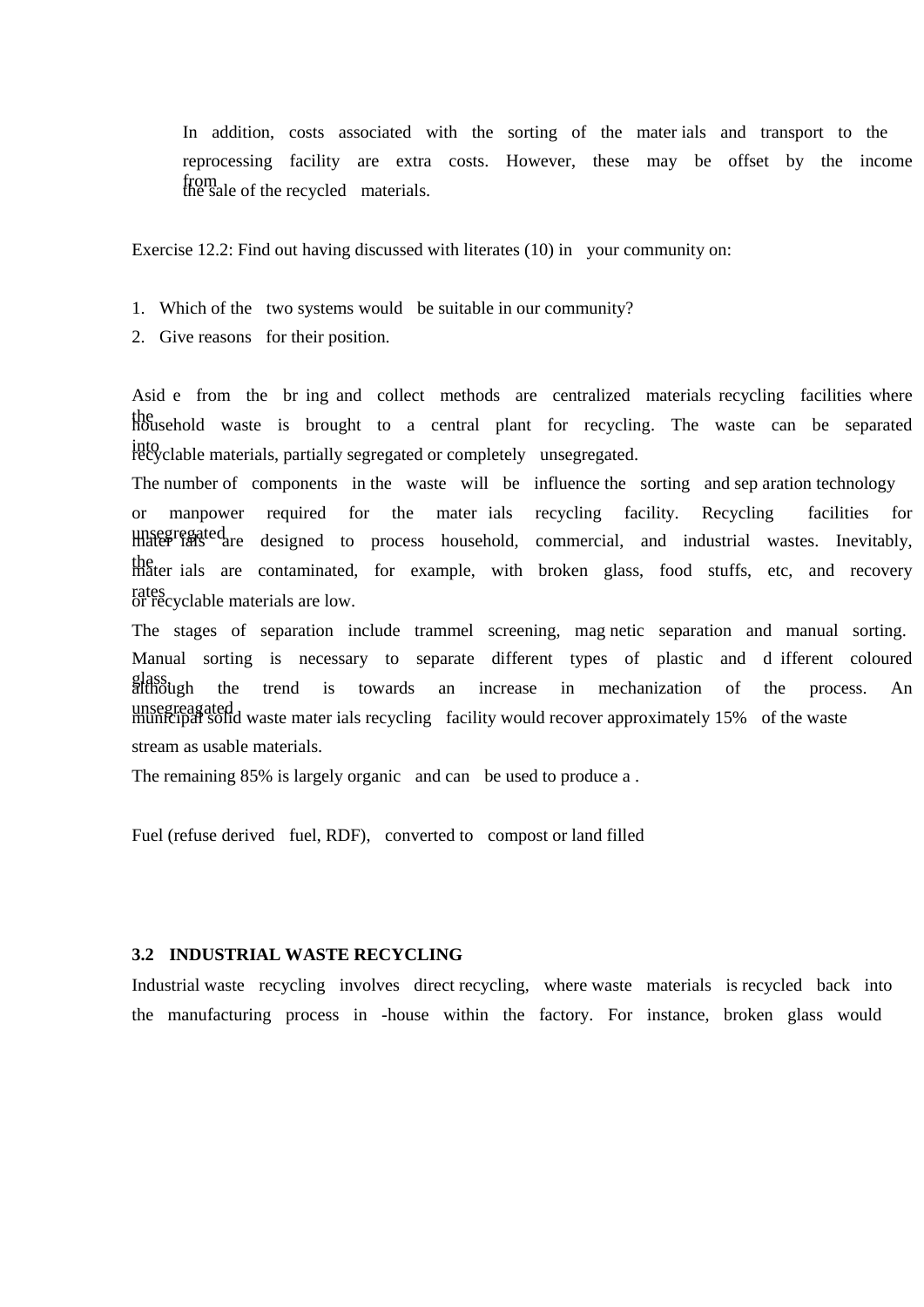normally be re-melted in the production process. Also, plastic off-cuts and scraps are also recycled during the manufacturing process. Other industr ial sources of waste are routinely recycled within industry.

An example is agricultural waste which is mostly landfilled or used as animal feed, and consequently the material does not enter the general waste pool of the community. Similar ly, construction and d emolition waste is often recycled on -site as aggregate or ballast in the construction of new buildings.

Other industrial wastes are often recycled, but ind irectly, as post-consumer waste. Commercial and industrial wastes are by their nature, very var iable in composition. Commercial waste would include waste from shops, offices , restaurants, and institutions such as schools. Office waste contains a hig h proportion of waste paper while resturants will have hig h proportions of putrescible waste, but also glass, metal cans and plastic packaging.

Industrial waste will be heterogeneous in its composition, and depends the product being made. Many large companies have separate waste collection and disposal arrangements, which may include recycling.

#### **3.2.1 Plastics waste recycling.**

Plastic polymers forms the majority of waste and the volume and types used is increasing interesting. The two basic types of plastic. Thermop lastics, which soften when heated and harden again when cooled. Thermosets, which harden by cur ing and cannot be re-molted. Thermoplastics are by far the most common and most recyclable.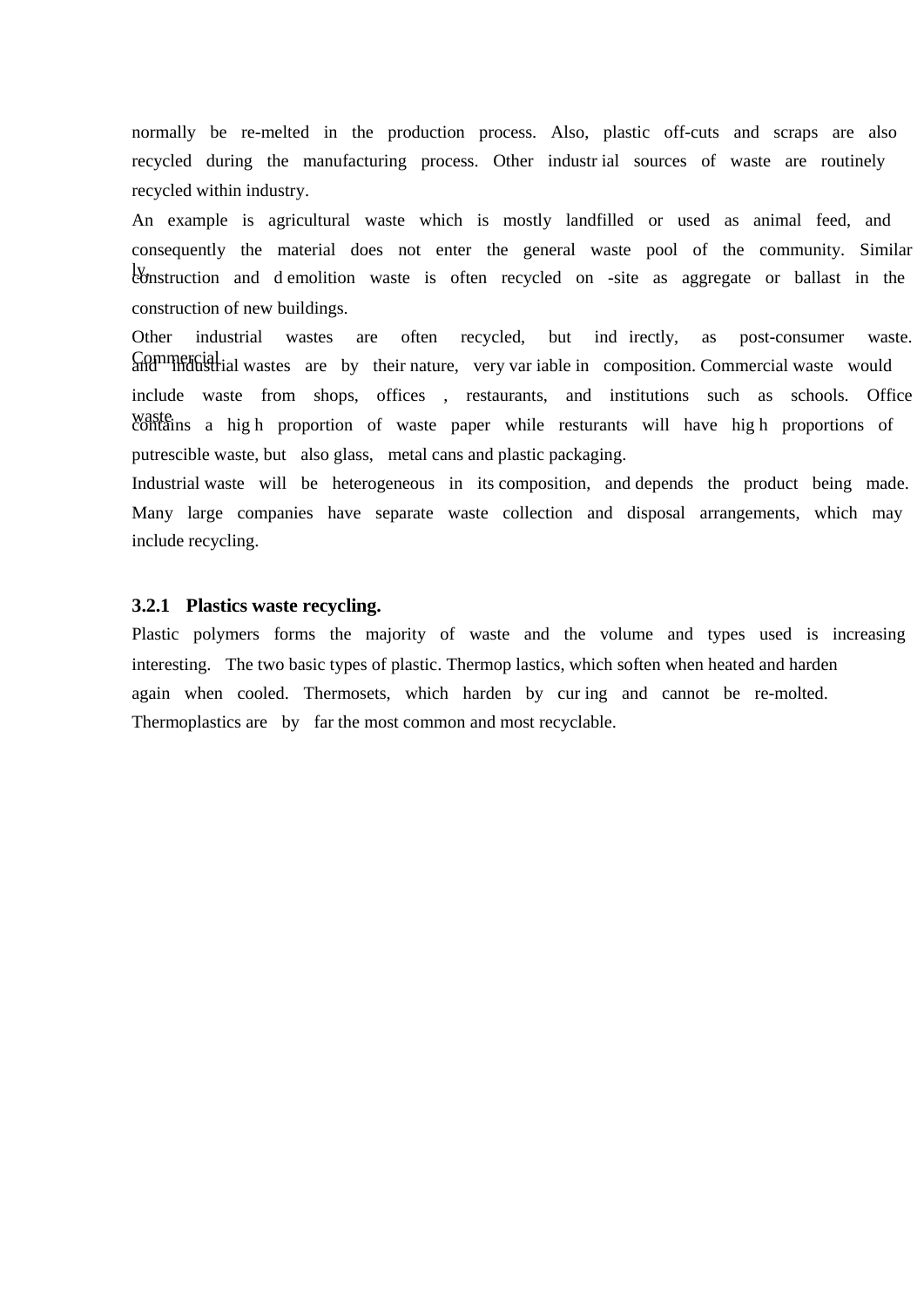Table 12.1 examples of applications of some plastics (see Warmer Bulletin 1992) Plastic type Typical application High density polyethylene Bottles for household (HDPE) Chemicals, bottles cap Toys housewares Low density polyethylene (LDPE) bags, sacks, containers **B. Thermosets Automotive electrical** 

Epoxy resins equip ment adhasives.

There are six main p lastics which ar ises in municipal solid waste. These are high density polyethylene (HDPE), low density polyethylene (LDPE), polyethylene, terephthalate (PET), polyprop ylene (PP), polystyrene (PS) and polyvin yl chlor ide (PVC). Separations of the plastics waste is mainly by hand, either by the householder pr ior to collections or at a mater ials facility. New development attempts to automate the separation scheme for segregating different types. For example separation schemes for segregration p lastic types using X-ray senses have all been researched (see Basta et al, 1995).

Recycling of plastics in municipal solid s waste is limited in practice to plastics containers, since the remaining p lastic is in the form of film which is difficult to separate. The separated plastic mater ial is processed by the end user by being granulated or palletized. Melted or partically and extruded to form the end product. The recycled p lastic may be added to virgin p lastic method. during the process. Outsets for single types of recycled p lastics include HDPE, PVC and PET. Applications for plastics mixtures have included plastic fencing, traffic cones, and garden furniture. There is resistance from the customer market for recycling plastic to produce film which may be needed for food packaging because of the perceived associated health hazard. The low-grade uses for mixed plastic recycled mater ials has led to research into alternative processing methods to produce high value products. One example is via tertiar y recycling of feedstock recycling where the plastic waste materials are petrochemicals that can be used as feedstock to make virgin plastic. The process has the advantage that mixed plastics can be used since all the feedstocks is reduced to petrochemicals. The plastics is identical to virgin p lastic and can therefore be used in any app lication.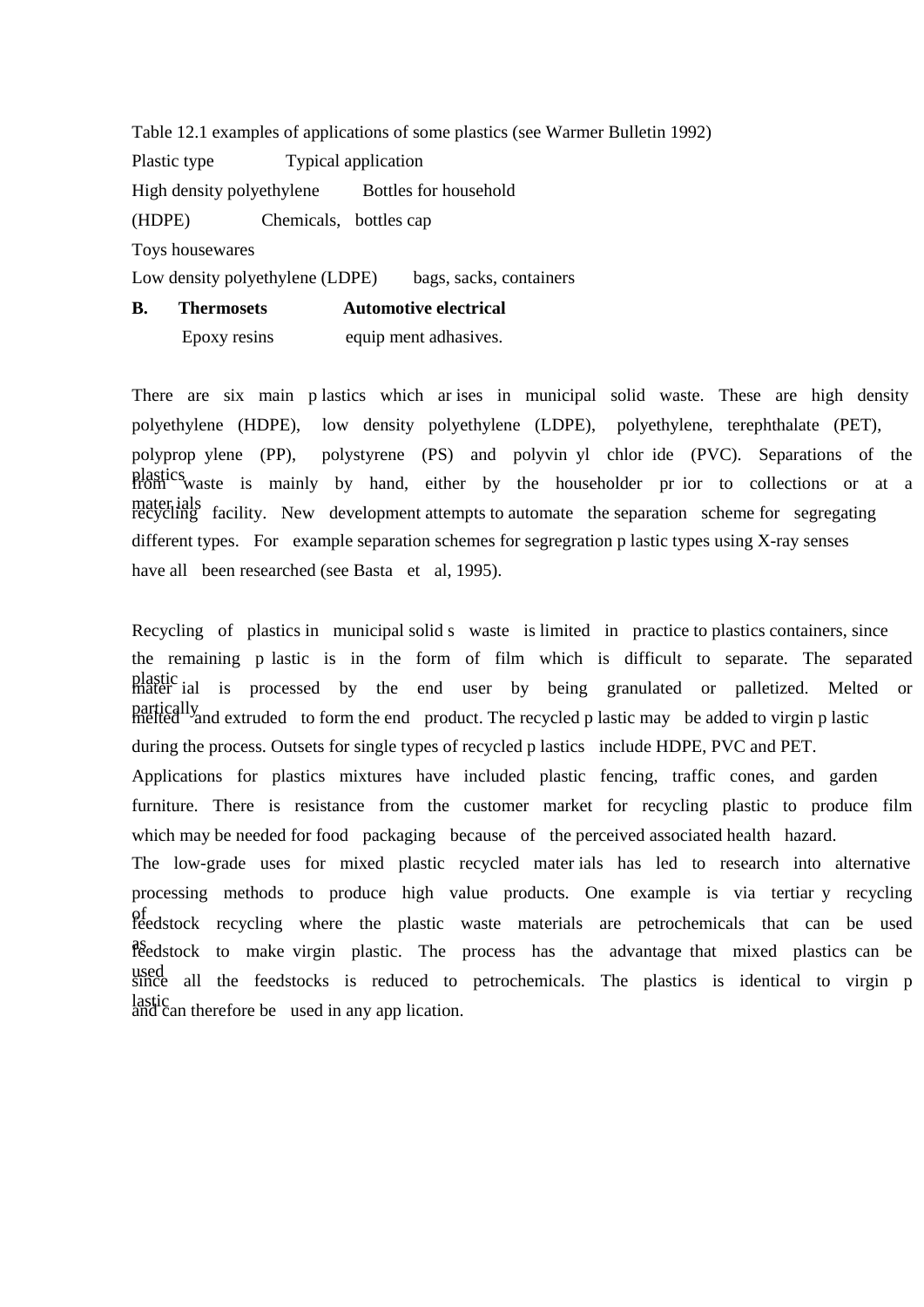# **3.2.2 Glass waste recycling**

Glass bottles, jars, and other containers is made up of about 6-8% of household waste stream. The recycling of glass container is well developed in some countries via the Bring method, with<br>householders delivery to bottle bank s. The bank may be categorized in terms of the colour of the glass.

To overcome the problem of var ious colour glass and the need for sorting, a process method has been developed in which clear glass is covered with colour organic coating which, when the glass is being recycled, simply melt away. The outcome is that there is no need for coloured glass to be manufactured and consequently no limit to the amount of cullet which could be<br>recycled.

Glass is manufactured from relatively cheap raw materials ( silica sand, limestone and sodium<br>carbonate ), and it is energy intensive.

But glass recycling reduces the energy used since recycled glass melt at a lower temperature than the raw materials.

The techniques of waste g lass consist of several stages. The glass from the bottle banks is delivered to the recovery p lant and sorted by colour. It is then sorted by colour in separate bunker

until required, when it is fed to conveyer belts, where ferrous materials such as bottle caps are removed by magnetic separation, and hand-sorting is to remove other unwanted contaminants.

The g lass is then crushed and screened and light-weig ht non-ferrous contaminants such as aluminum caps, plastics and paper labels are removed by vacuum suction. The crushed processed glass is then available for recycling into the glass making process(Akpan, 2001).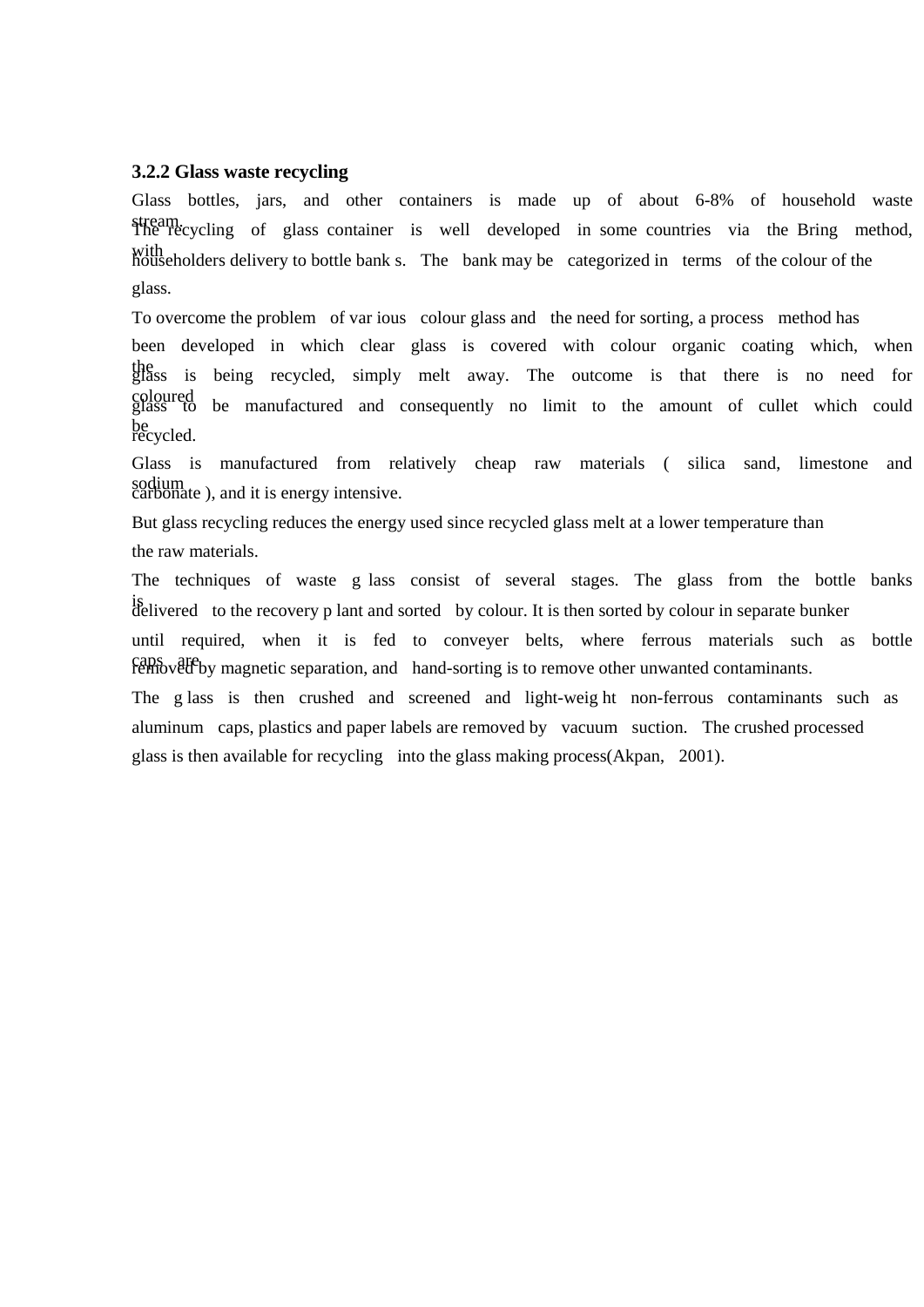### **3.2.3 Paper Waste Recycling**

The majority of recycled paper and board, about 88%, comes from commercial and industrial streams and the remaining 12% from the domestic waste stream. The reprocessing required depends on the grade of paper collected as waste, ad the end-use. The hig her quality grades, collected for example, as paper mill production scrap pulp substitute for use in app lications such as printing paper tissues. Intermediate grades of waste paper, such as newspaper, require further processing to de-ink the paper and can be recycled back into the newspaper industry for newspr int. Low quality waste paper is used main ly for packag ing mater ial.

The recycling process used depends on the categories of waste paper and the end product. Initially the paper is pulped, followed by various stages of screening to remove contaminants, deinking and further processing to clean and thicken the pulp. In the case of higher quality papers, a final bleaching stage may be include.

Recycling waste paper reduces the need for wood pulp from trees, but in some cases the wood is harvested as a commercial farming crop and recycling would clearly influence this market. In Intitum, recycling can reduce the energy requirements by up to 40\$ and water consumption 88%. Also, emissions to air and water and solid waste can be reduced recycled paper is used in comparison to virg in paper.

There is a practical limit to the number of times that paper can be recycled because the fibres eventually break down or become too small for the paper making process. Estimates suggest that a maximum number of four recycles would be possible ( Akpan, 2001)

### *Reflection*

Do you know any recycling waste paper industry in Nigeria?

### 3.3 ECONOM IC OF RECYCLING

Waste recycling depends on several inter-related requirements, all of which has to be in p lace for an economically successful scheme to be attained.

### **These conditions are:**

- A secure and stable supply of waste substances
- A suitable collection system and transportation to the recover y p lant
- A reliable materials separation and clean-up process to produce the end recycled markets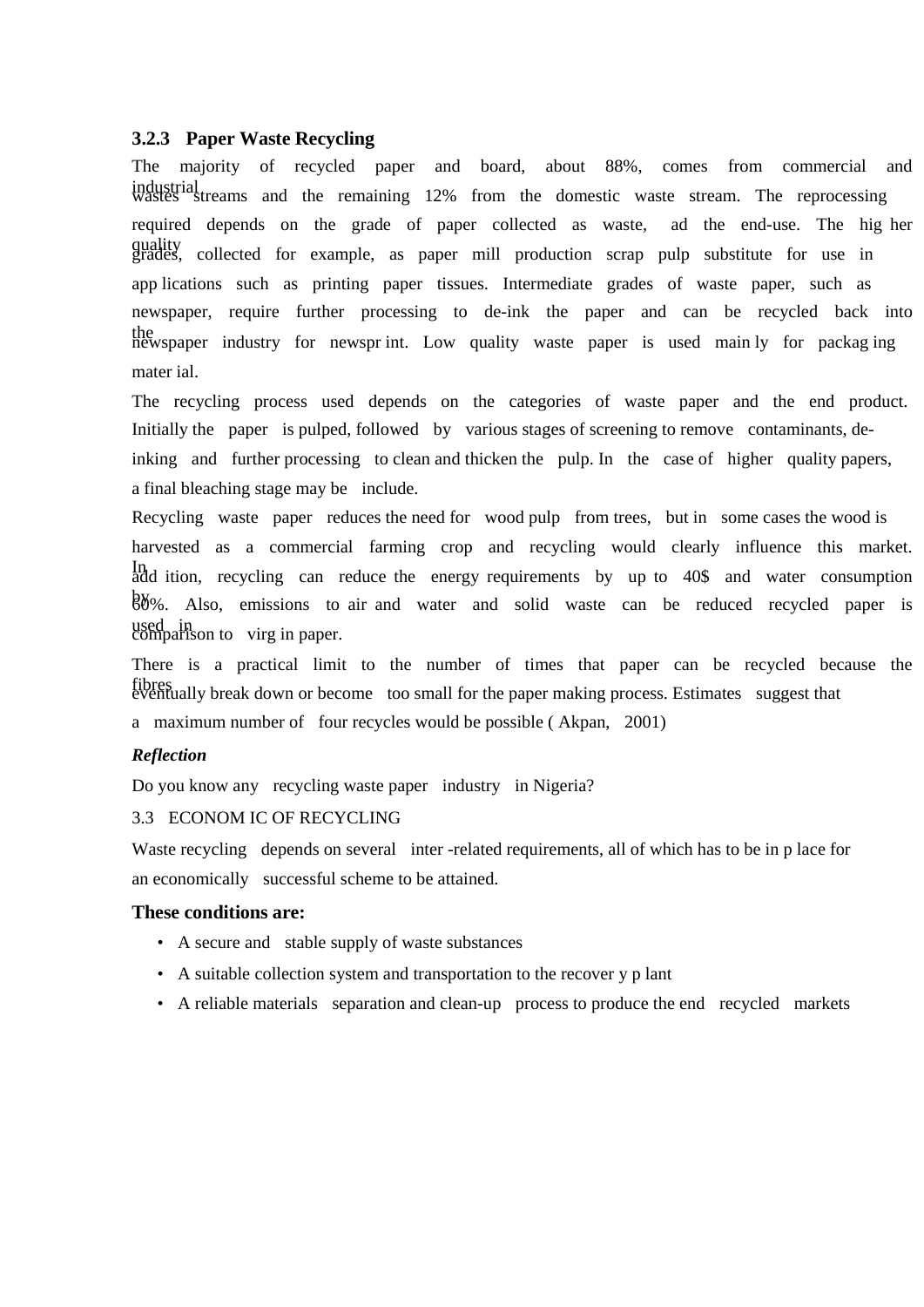for the raw materials and products.

• Secure and stable market for the raw material and products.

Secure and stable supplies of waste are required for the market to invest in the long-term development of recycling process facilities.

Over-supp ly of waste or loss of markets for the end recycled products means that disposal costs for the treatment of the un- recycled waste become a factor in the assessment of the economic appraisal of the project.

The collection and transportation of the waste to the recycling facility should also be stable and able to undertake preliminar y sorting of the waste.

Contamination of the materials is also a factor in determining the economic viability of a recycling scheme. Placing non- recyclable waste into the recycling collection container can mean

at best an important increase in the time required for sorting and a consequent increase in costs, and at worst the scraping of the whole container load. The level of contamination by d irt, grease,

food waste and so on, the recyclable materials means an increase in the level of clean -up of the mater ials and a further increase in costs.

Recycled materials, like any other commod ity traded in the market place, are subject to supply demand with the additional proviso that there will be competition from virgin mater ials. In add ition, some recycled mater ials are traded internationally and therefore subject to competition from recycling schemes in other countries which may be subsidised or which produce recycled<br>mater ials of higher quality.

The terms diversion rate and cost difference have been used to compare the costs of recycling.

Diversion Rate  $(\% ) = A/B \times 100$ Cost difference  $(\% ) = C$ - D X 100

$$
D
$$

Where  $A =$  Amount of material recovered as recycled materials.

B= Total amount of waste generated

C= Cost of waste management with recycling

D= Cost of waste management without recycling

Exercise 12.3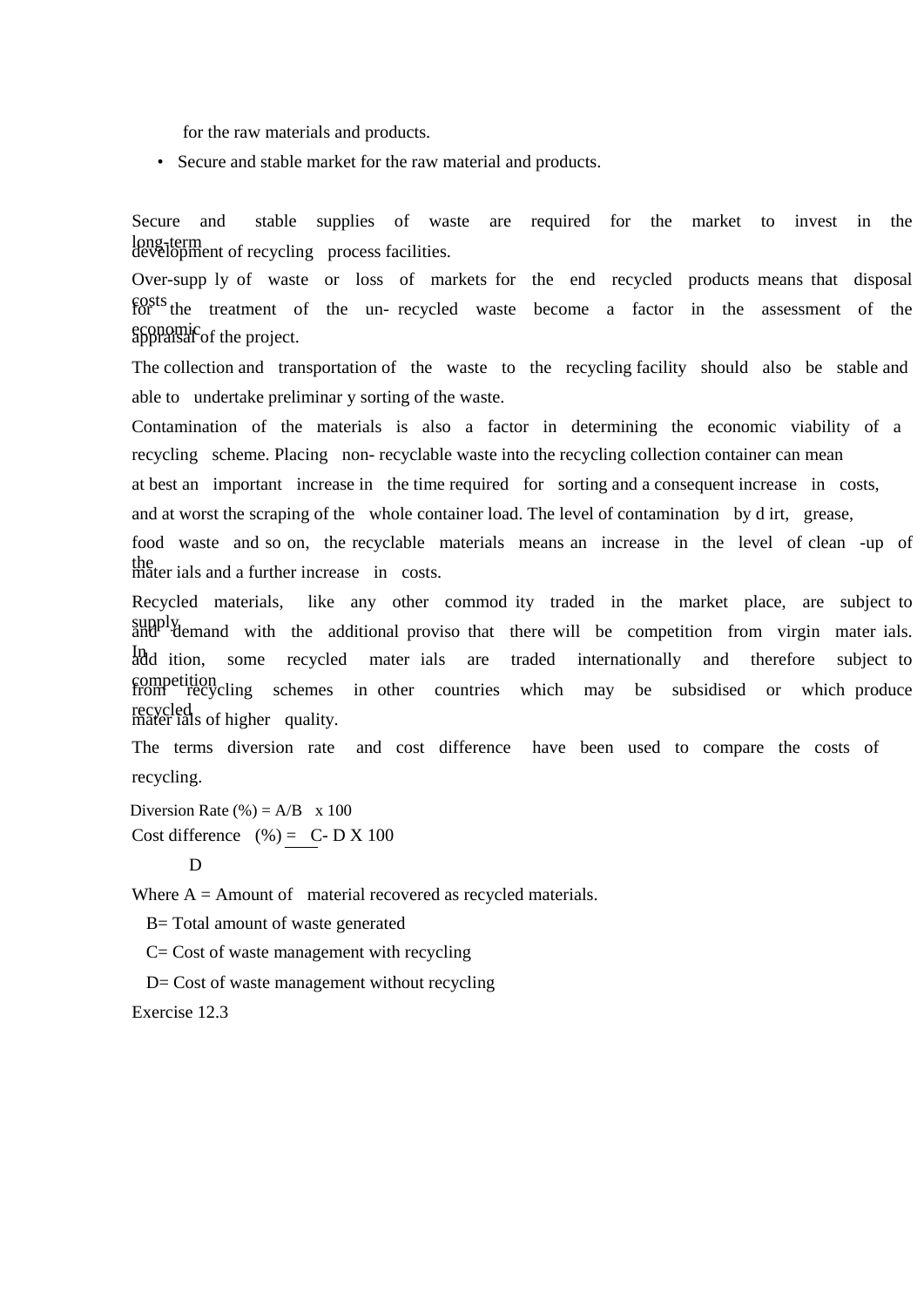What does a cost difference of -5% imply?

#### **3.4 LIFE CYCLE ANALYSIS CONC EPT**

Life cycle analysis is the analysis of a product is lifetime to assess its effect on the environment. The idea of life cycle analysis is a useful one on waste management and aid s in the determination of whether waste re- use, recover y or disposal is the best practicable environmental option. The cycle analysis of a product involves making detailed measurements during the manufacture of the product from the mining of the raw materials, including the energy inputs used in its production and distribution, through to its use, possible re-use or recycling, and as final disposal. Akpan (2001) stressed that defin ing the boundaries of the life cycle analysis and the methodolog ies is vital, since it may var y from analysis to analysis. For example, some analysis included the environmental impacts in terms of emissions to air, water and on to land when the final waste is disposed of in landfill compared with incineration. Others may include the life analysis of the machinery used in the manufacture of the product.

# **3.5 PERSONAL STEPS ON RECYCLING**

The following measures are recommended for every citizen:

• Learn what is and not recyclable, and what products recycled goods are used in.

**Glass: Clear, amber, and green glass is recyclable; milk-white g lass, plate glass, light bulbs** excent bulbs, and crystal are not.

**Paper: Recycle all newsprint, corrugated boxes, egg cartons, telep hone books computer cards,** and print-out paper. Waxed or plastic-coated cellophane cannot be recycled.

**Aluminum: Recycle all cans, foil, TV trays, ice cube trays, aluminum, siding, widows, and lawn**  furniture.

**Metals: Test all metals a magnet. If the magnet does stick to them, they can be recycled. Most has** *ferrous* metals, like cast iron, steel sheet metal, tin-coated metals cans, can be recycled. For nonferrous metals like nickel, bronze, copper, brass, and lead first check with your recycler.

**Pla stics: recycle all p lastic containers.** 

• Precycle: A new concept, it implies simply that you should consider the end result of ever ything you buy and where it will eventually rest. Choose products carefully, consider the environmental impact of each. It is safe? Is it reasonable? Is it recyclable?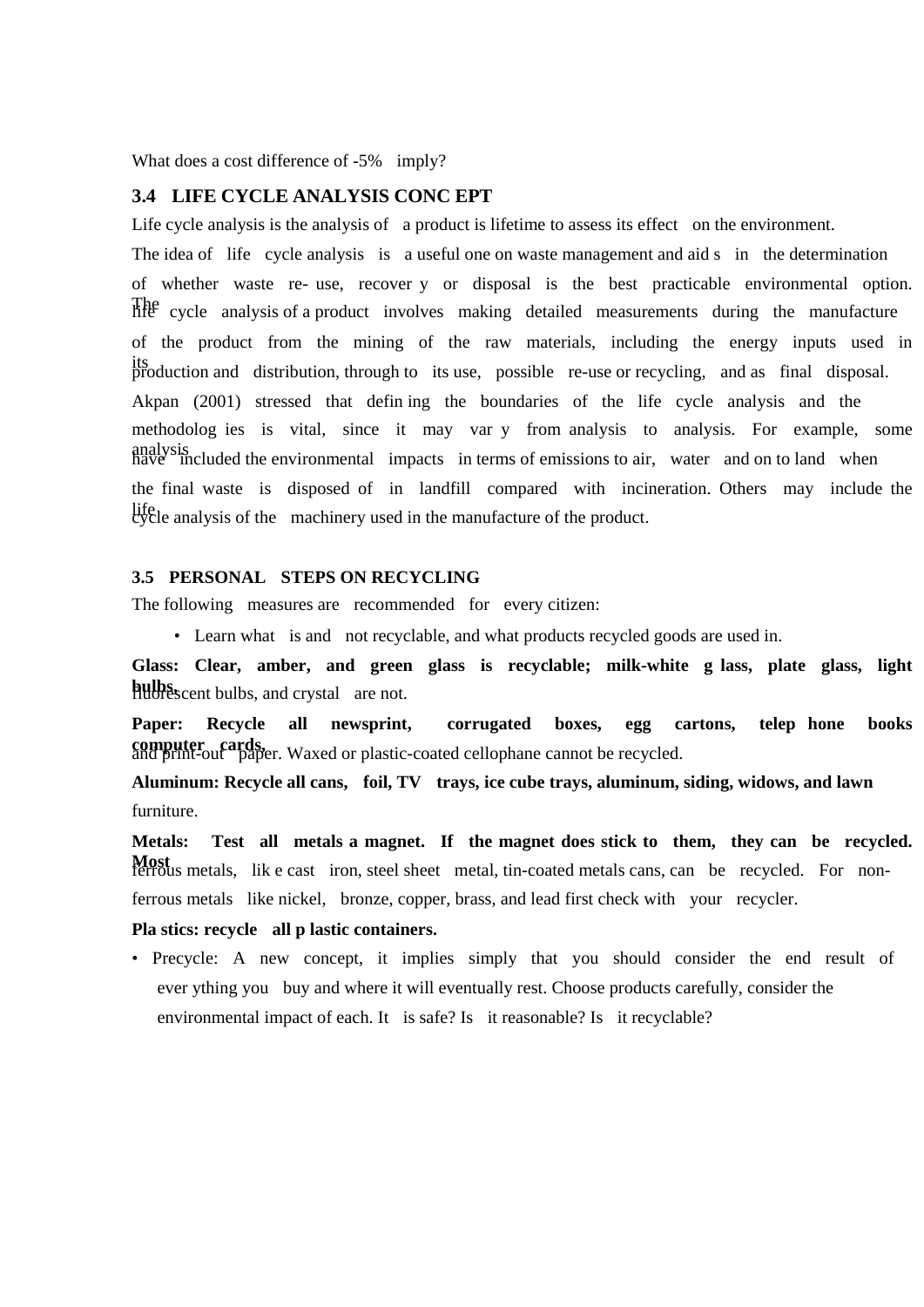• Consider designing or redesig ning your house/life style to accommodate recycling.

• Encourage recycled and recyclable goods at work, includ ing all stationary, brochures, and catalogues, as well as buying recycled packaging.

### **3.6 GOVERNMENT STEPS ON RECYCLING**

- Recycling laws should be adopted by all tiers of government.
- Recycling operations should be provided with guarantees of minimum supplies, similar to those alread y offered to incinerators and landfill operators.
- Higher taxes should be imposed on non-recyclable or disposable products.

# **4.0 CONCLUSION**

A study of the hierarchy of waste management shows that waste reduction is at the top, followed by re-use, recovery, and finally disposal.

Thus, the primary solution to the world s mounting garbage problem is source reduction. This means the less we create, the less we have to throw away. Reducing the amount of waste generated by placing limits on packaging and restricting the use of disposable products must priority of every nation s community s and individual s list of environmentally wise things to do. Next, we must beg in to re-use as many products as possible, from bags to boxes, and anything else that may have a life other than in the dump. Third, recycling must emphasized at a home, work, and in every neighborhood. It is no longer a chore for hipp ies only, instead, what is gradually emerging across the world is a broad recycling structure initiated by government, private enterprise, and new technology.

Various urban governments are desig ning new sys tems for separating the variety of recyclables. States, localities, and private companies are building or contracting for such systems. Mandatory recycling laws are finally in a state of transition. It is time for the giant of Africa to be truly giant by being in the forefront of recycling technologies in Afr ica.

#### **5.0 SUM M ARY**

In this unit we have learnt that, recycling is the collection, separation, clean-up and processing of waste materials to produce a marketable mater ial or product. The segregation of household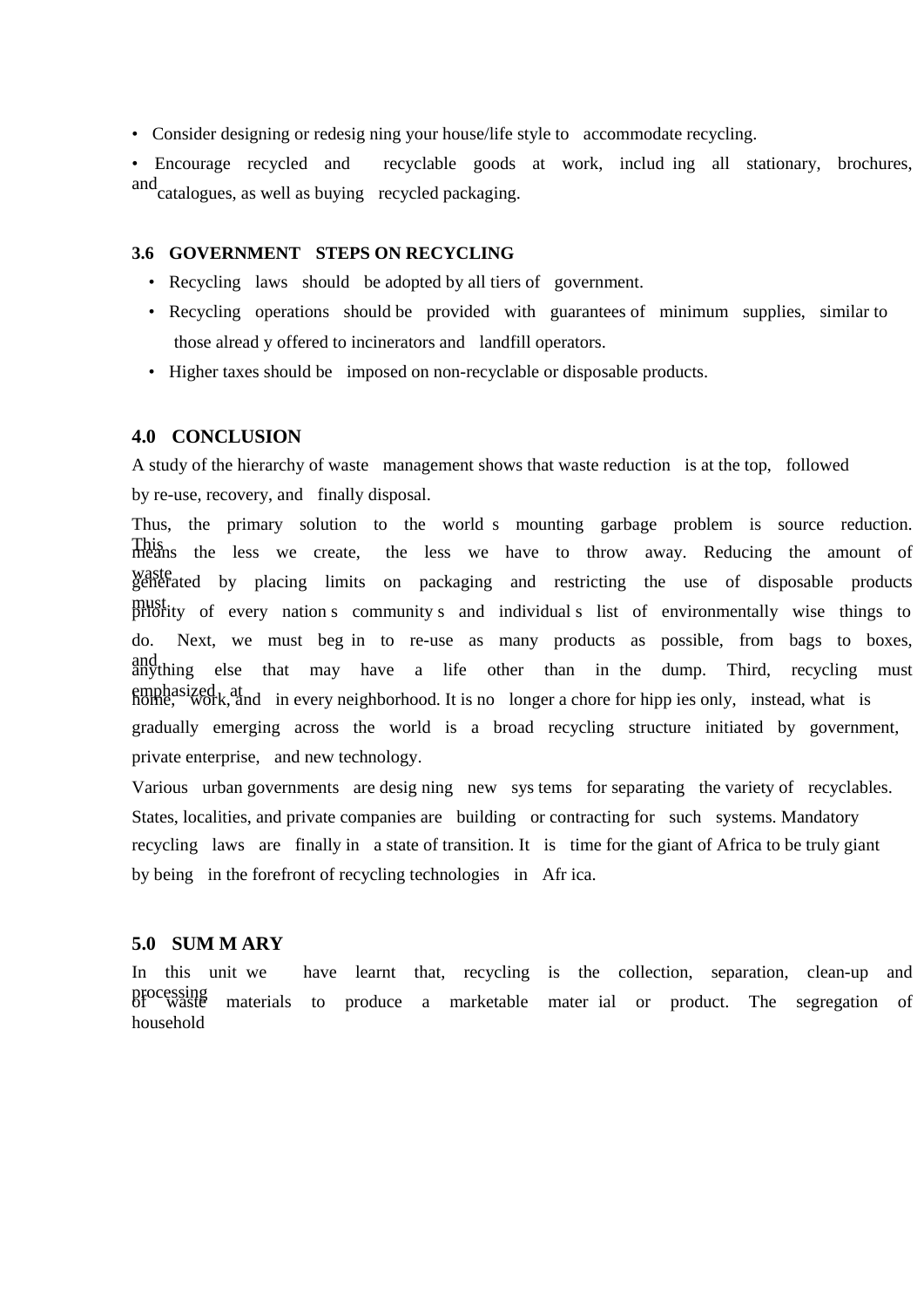wastes fore recycling may be carr ied out by the Bring and the Collect system. Recycling facilities also exist for unsegregated waste. Technologies have also been developed for recycling industr ial and commercial waste. Plastic, glass, paper, metals and tyres are examples of items that can be recycles. Some economic considerations influence waste recycling. In order to determine whether recycling or another waste management procedure is the best practicable environmental option, a life cycle analysis of a product is often carried out. Both the ind ividual citizens and government have important roles to play in the implementation of recycling programmes.

### **6.0 TUTOR M ARKED ASSIGNM ENT**

- 1. Mention and explain three examples of waste recycling.
- 2. State 3 responsibilities each of individual and government towards recycling.

### **7.0 References**

Akpan, B.B (2001) recycling: The heart of the matter in waste management. In strategies for teaching waste management EE project No 5. Okebukola, P. A & Akpan, B.B (eds). Science Teachers Association of Niger ia. Ibadan.

Warner Bulletin, 49 (1996) Glass re-use and recycling Journal of the World Resou rce *Foundation, Tonbridge.* 

### **Other references**

APME (1993). Plastic recovery in Perspective. Association of Plastic Manufactures in Europe<sub>(APME)</sub>, Brussels.

BGRC, (1996). Fact file. British Glass recycling company, Sheffield

- Holt G (1995). Opportunities and Barriers to Metals Recycling. Recycling Advisor y Unit, National Environmental Technology Centre, AEA Technology Harwell.
- Peat Marwick, 1990 The Recycling and Disposal of Tyres, peat Marwick Management Consultants, London.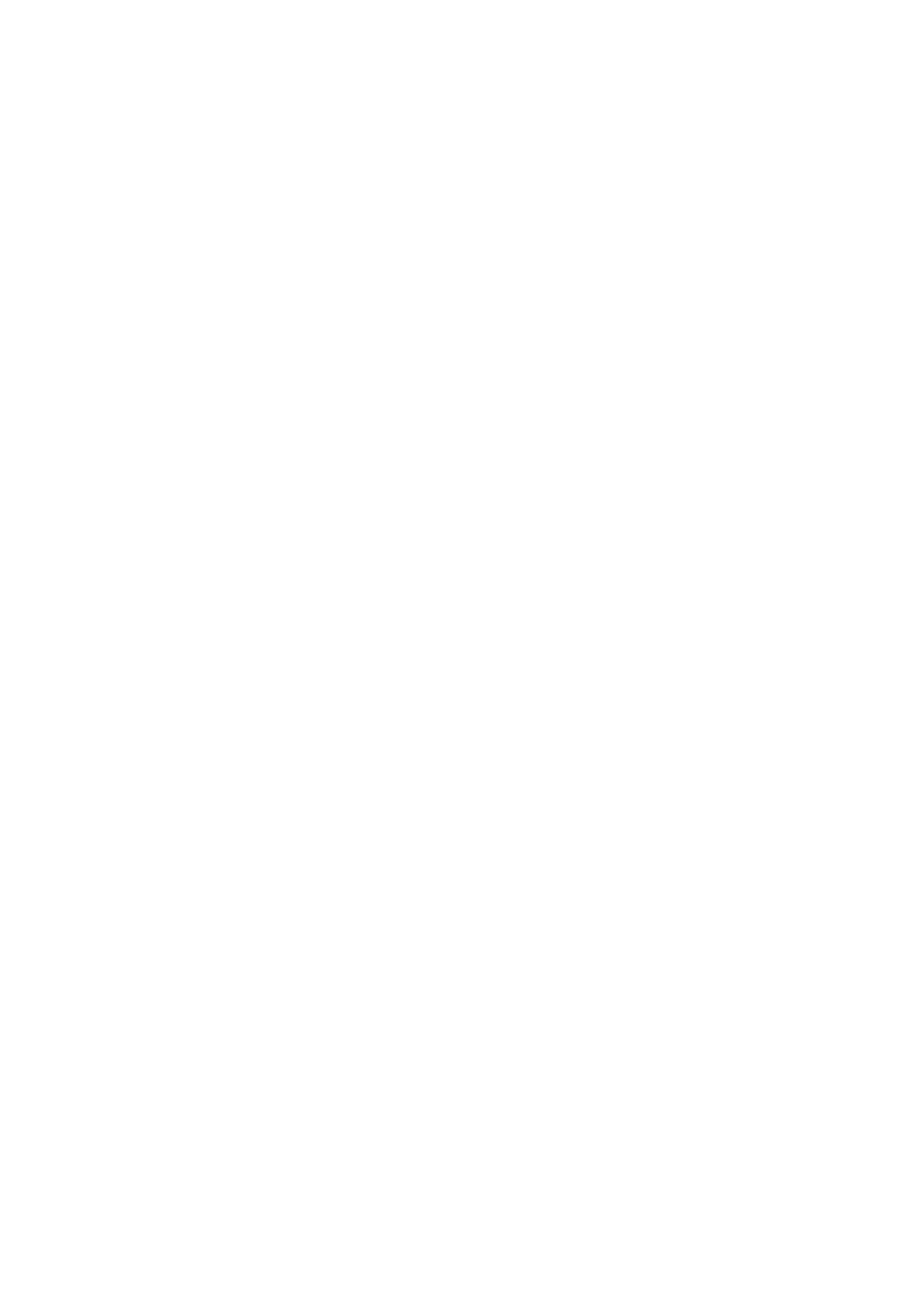# **UNIT 13: GLOBAL ENERGY CONSU M PTION**

- 1.0 Introduction
- 2.0 Objectives
- 3.0 Overview of Global
- 3.1 Global Electr icity Consumption
- 4.0 Conclusion
- 5.0 Summary
- 6.0 Tutor marked Assignment
- 7.0 References and other Resources

# **1.0 INTRODUCTION**

In this century global environment issues cloud significantly influence pattern of energy use around the world. The goal of this unit is to create the awareness and realization of energy consumption pattern around the world - developed and developing nations

### **2.1 OBJECTIVES**

At the end of this unit you should be able to

- List sources of energ y
- Mention nations that consumes more energy
- Differentiate electricity consumption pattern between developed and develop ing nations

### **3.0 GLOBAL ENERGY CONSUM PTION**

### **Overview of global energy use**

In the next thirty years wor ld energy use is likely to reach as much as 70 % Jennings 1996). It has been predicted that humankind year use an amount of fossil fuel that it took nature on average about one million years to produce. In 1990; global energ y expenditure amounted to an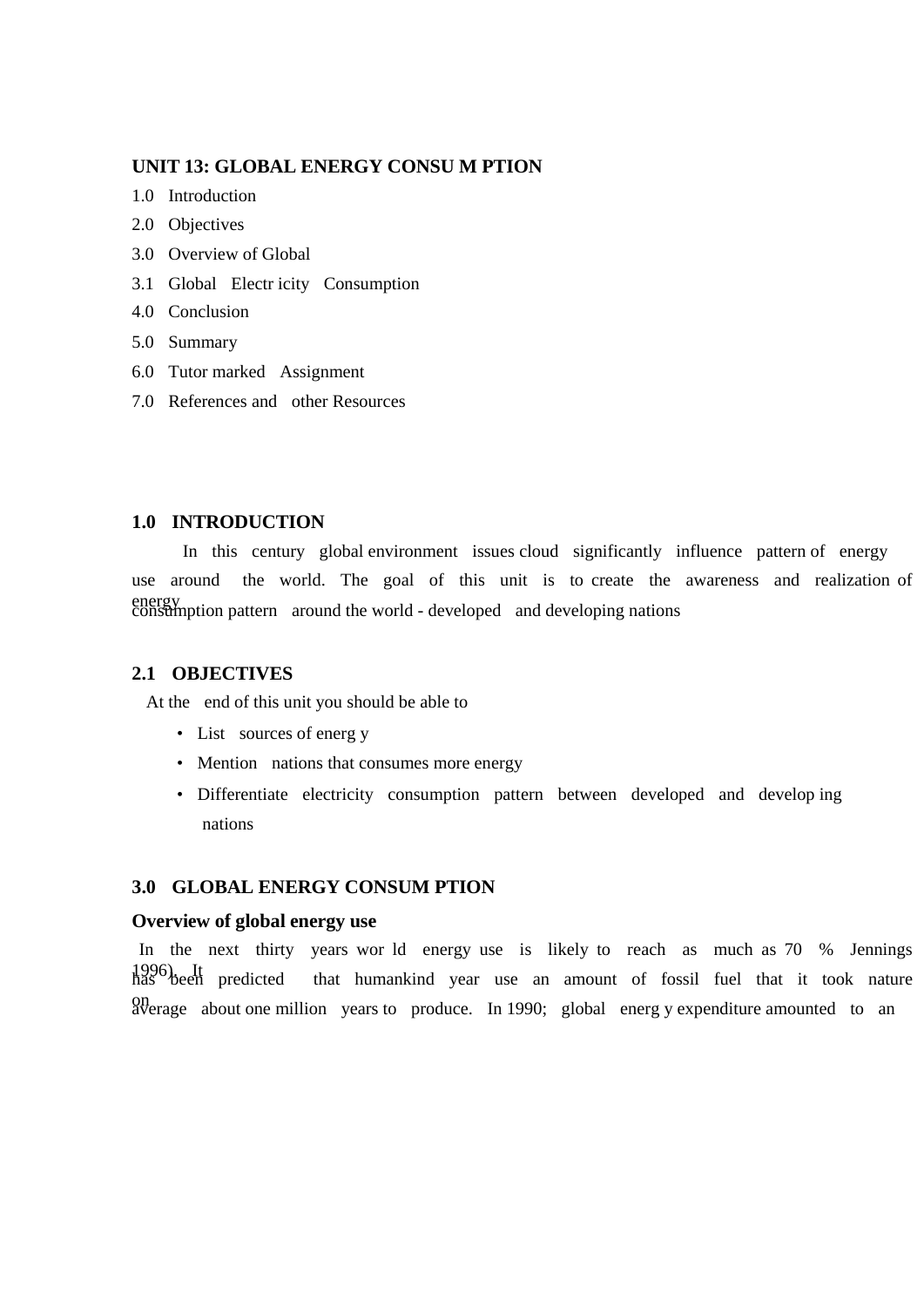annual 1. 3 billion Tones (Bt) of coal equivalent, four times greater then in 1950, and twenty than in 1850. (Okebukola & Akpan, 2003)

In 1992. 74.6 per cent of world energy came fr om fossil fuels, 13.8 per cent from biomass (wood, crop wastes, dung, etc) 5.9 per cent from hydro-power and 5.6 per cent from nuclear (British petroleum 1993) About 1,200 million people living in developed countries consumed over two -thirds of this total energy supply, while less than one-third went to the 4,100 million people in the developing world so you realise that we are not the problem of energy consumption. So why so much consumption by developed nation over the past five year world<br>energ y demand has increased by 35 per cent. Together, the USA, the largest producer of commercial energy and the for mer USSR, ranking second, account for all most 40 per cent of  $\alpha$  s energy supply. China is third in rank. Producing .8.8 per cent Africa produces 6.4 per cent, and South Amer ica 4. 3 per cent.

# **Reflection**

Can you compare USA and Afr ica consumption of energy country A countr y vs. continent

In terms of energy consumption, the USA is first in rank. In the USA per capita energy consumption is 320 g igajoules per annum (GJ yr- 1), a fall of 4 per cent during the past twenty years although total consumption has increased the by 17 per cent over the same period, but with its energ y intensity (energ y use per unit of economic output) showing a 17% decrease. By comparison, per capita per annum energy consumption is 9 Gj in India, 23 Gj in China and less than 1.5 Gj in the nineteen lowest rank ing countries, sixteen of which are in Africa: this same group of countries obtain 83-96 per cent of their total energy from tradition fuels. For recoverable energ y reserves, the following figur es are taken from the report by the World Resources Institute in collaboration with the United Nations Environment programme and the United Nations Development Programme. Global recoverable energy reserves are dominated by the USA and former USSR, with southeast Asia and countries around the Persian Gulf controlling 57 per cent of proved recoverable petroleum reserves: Saudi Arabia probably controls about 26 per cent. The former USSR controls 42 per cent of proven recoverable gas resaves and the Persian Gulf 25 per cent. In terms of hydroelectric power generation, the USA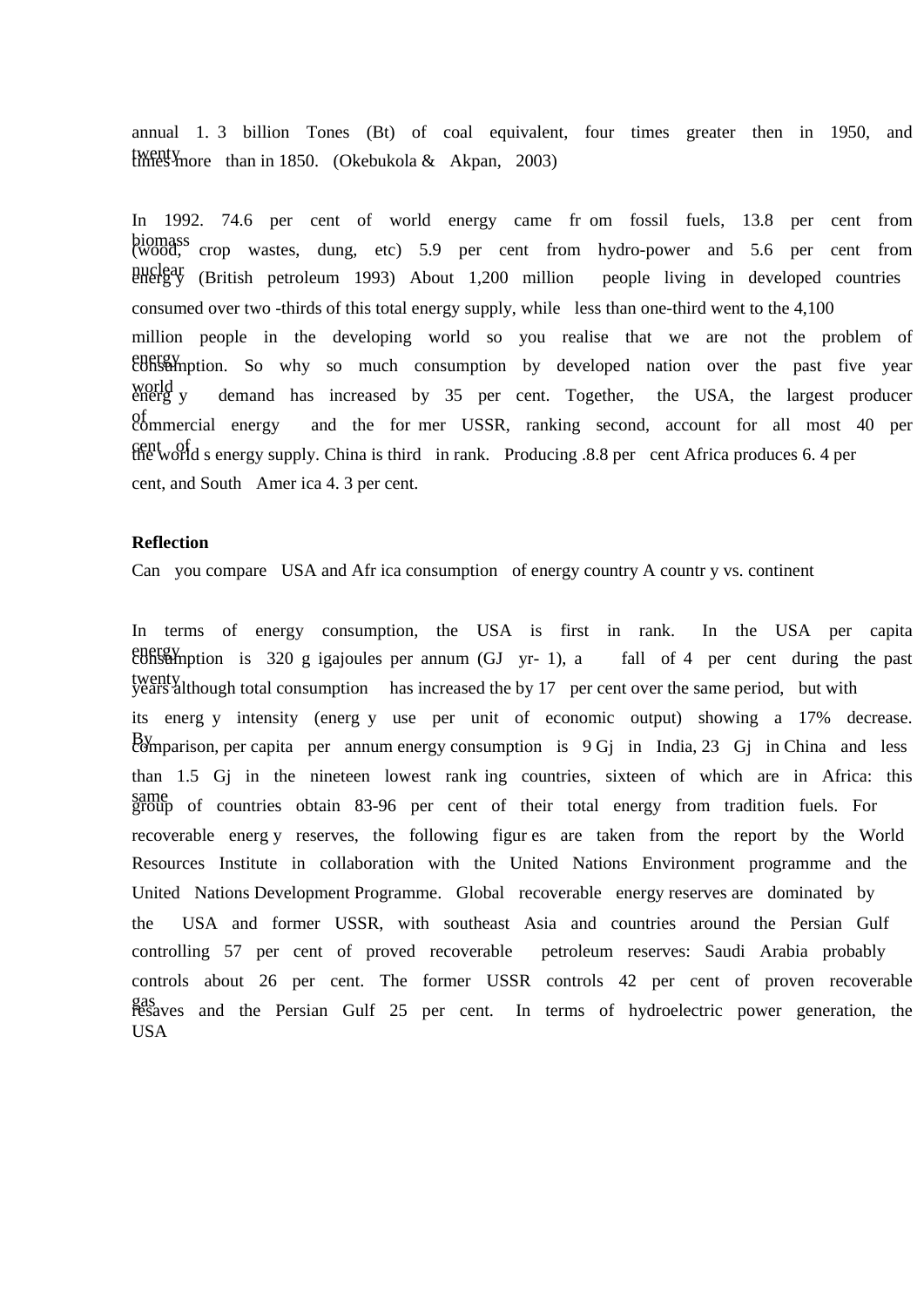(14 per cent.) and the for mer USSR (10 per cent) lead in installed capacity.

#### **Exercises 1.3.1**

- 1. What is Nigeria s crude oil reserve
- 2. What is the country s daily production

The consumption of energy in developing countries is r ising rap idly and by the end of this decade will dominate energy markets worldwide. In a report released in April 1994 by the International Energy Agency energy consumption in East Asia is expected to grow by about 150 per cent by 2010, while in the twenty two countries that belong to the Organization for Economic Co- operation and Development (OECD) for the same period the increase is predicted to be  $^{28}_{per}$  cent. Based on these energy consumption figures, by 2010 carbon dioxide emissions are expected to increase by as much as 160 per cent (to 2.6 Bt yr- 1) in. east Asia, and by about 29 per cent (to 13.4 Bt yr) in the OECD countries Even allowing for a growth rate in the demand<br>for energy in the develop ing countries 1-2 per cent lower than the present trend, global demand is likely to exceed 100 million barrels a day of oil equivalent ( mbdoe) by 2010, and possibly 200 mbdoe (peick ering and owen, 1997)

Coal, oil and nature gas account for 74.6 per cent of the global energy used with nuclear fuel<br>supplying most of the remaining needs. Under-developed and developing nations, however, still tend to rely heavily upon other fuel sources such as wood, crop waste and dung. Oil accounts for roughly 38 per cent of commercial energy consumption, with natural gas contributing 20%. The growth in world energ y demand has stalled since 1990, mainly because of declining energy consumption in non-OECD Europe. Energy data for 1989, from the United Nation Statistical Office, provide a useful break down of the energy production and consumption by region and type. Again, the industrialized countries, especially the OECD countries consume substantially more liquid fuels than they produce and have a smaller but nevertheless negative of gas and solid fuel, a situation that is less common in developing countries. Coal remains the prime energy sources in Asia and Australia. While oil and gas account for more than 60 per cent of demand in all other regions.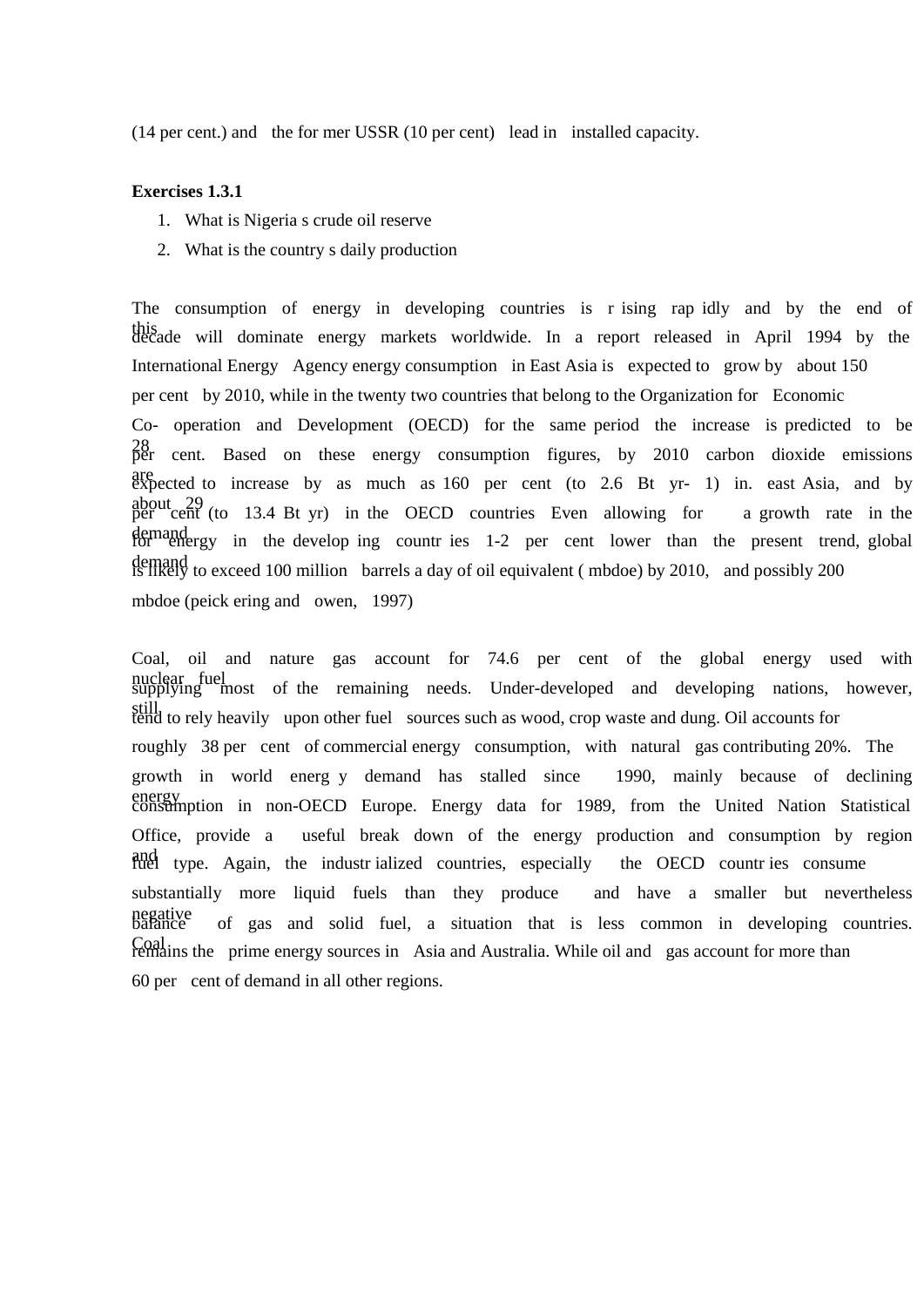Perhaps the biggest challenge for develop ing countries in relation energy consumption is to develop and implement technologies that help reduce the emissions of gases and particulate matter (dust and smoke), which have both local and possible global environment impacts. It is important that societies endeavor to use preferentially those energy resources that create the least pollutants as by -products.

### Exercise 13.2

Arrange the following energy sources in order of increasing environment friendliness natural gas, coal, Petroleum oil What is the implication of your arrangement on energ y consumption.<br>patterns in Niger ia?

The way which developed countr ies provide their energy services to the developing world Is important for the following reason (outlined by the US Office of Technology Assessment (OTA) 1992b).

### **3.1 GLOBAL ELECTRICITY CONSUM PTION**

In the international Energy Outlook 2002 (IE02002). Worldwide electricity consumption is projected to increase at an average annual rate of 2. 7 percent from 1999 to 2020. The most rapid growth in developing Asia, where electricity consumption is expected to increase by 4.5 percent per year over forecast horizon. Robust economic growth indeveloping Asia is expected to lead to increased demand for electricity to run newly purchased home appliances, such as air cond itioners, refrigerators, stoves, space heaters, and water heaters. By 2020 developing Asia is expected to consume more than twice as much electricity as it did in 1999. Chain s electricity.<br>consumption alone is projected to trip le growing by an average of 5.5 percent per year over the forecast period.

Similarly in Central and South America high rates of economic growth are excepted to improve standard of living and increase the demand s of electricity for homes, buinsesses, and industry. The expected growth rate for electricity use in central and south America is 3.9% between 1999 2020. For Brazil, the region s largest economy and consumer of electricity, electricity use projected to increase by 3.6% per year with increasing effort to bring electrification to rural population that have previously not rural populations that have previously not had access to the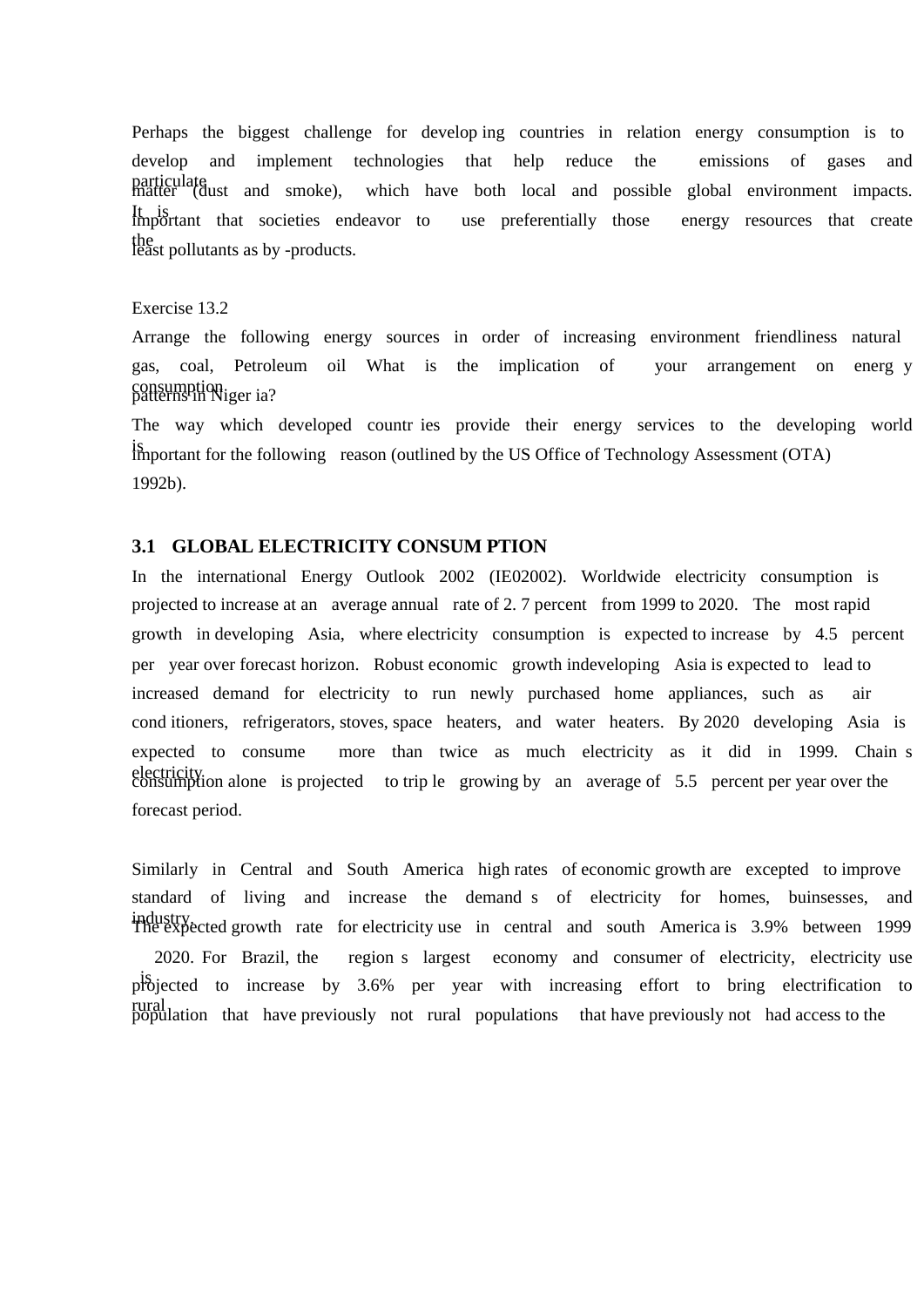national grid

Electricity consumption in the industrialize world is expected to grow at a more modest pace than the develop ing wor ld, at 1.9 percent per year- a considerably rate than has been seen the past,

| 13.4 Table world Net Electricity consumption by Region 1999-2020 (Billion killowathhous |  |  |  |
|-----------------------------------------------------------------------------------------|--|--|--|
|-----------------------------------------------------------------------------------------|--|--|--|

| Region<br>1990              |              | 1999 2005 2010 |              | 2015 2020 Average |                | Annual |                |
|-----------------------------|--------------|----------------|--------------|-------------------|----------------|--------|----------------|
|                             |              |                |              |                   |                |        | Percent change |
|                             |              |                |              |                   |                |        | 1999 - 2020    |
| Industrialized              | 6385 7,517   | 8,620          | 9446         | 10,281 11,151     | 1.9            |        |                |
| countries                   |              |                |              |                   |                |        |                |
| United states               | 2817         | 3236 3793      | 4170         | 4916<br>2006      | <sup>1.9</sup> |        |                |
| EE/FSU<br>1906              | 1452         | 1651<br>1807   | 7548         | 2173<br>4.2       |                |        |                |
| Develop ing                 |              | 2258 3863 4912 | 6127 4819    | 9082              | 4.5            |        |                |
| Countries                   |              |                |              |                   |                |        |                |
| China 1259                  | 2319 3092    | 3900           | 2631<br>5858 | 5.5               |                |        |                |
| 55T<br>TQ84<br><b>India</b> | 1523         | 203T<br>784    | 3349         | 3.8               |                |        |                |
| South Korea                 | 424<br>257   | -649<br>537    | 392<br>923   | 3.0               |                |        |                |
| Other                       | 93 233       | 309<br>3481    | 1012 429 3.4 |                   |                |        |                |
| Develop ing                 |              |                |              |                   |                |        |                |
| Asia                        |              |                |              |                   |                |        |                |
| Central and                 | 449 578      | 87D<br>724     | 1249         | 1157<br>3.9       |                |        |                |
| South                       |              |                |              |                   |                |        |                |
| America                     |              |                |              |                   |                |        |                |
| <b>Total World</b>          | 10,549 12833 | 15,182         | 173801       | 19835             | 22,407         | 2.7    |                |
|                             |              |                |              |                   |                |        |                |

 The mix of pr imary fuel used to generate electricity has change a great deal over the past three decades on a worldwide basis. Coals has remained the domains fuel, although electricity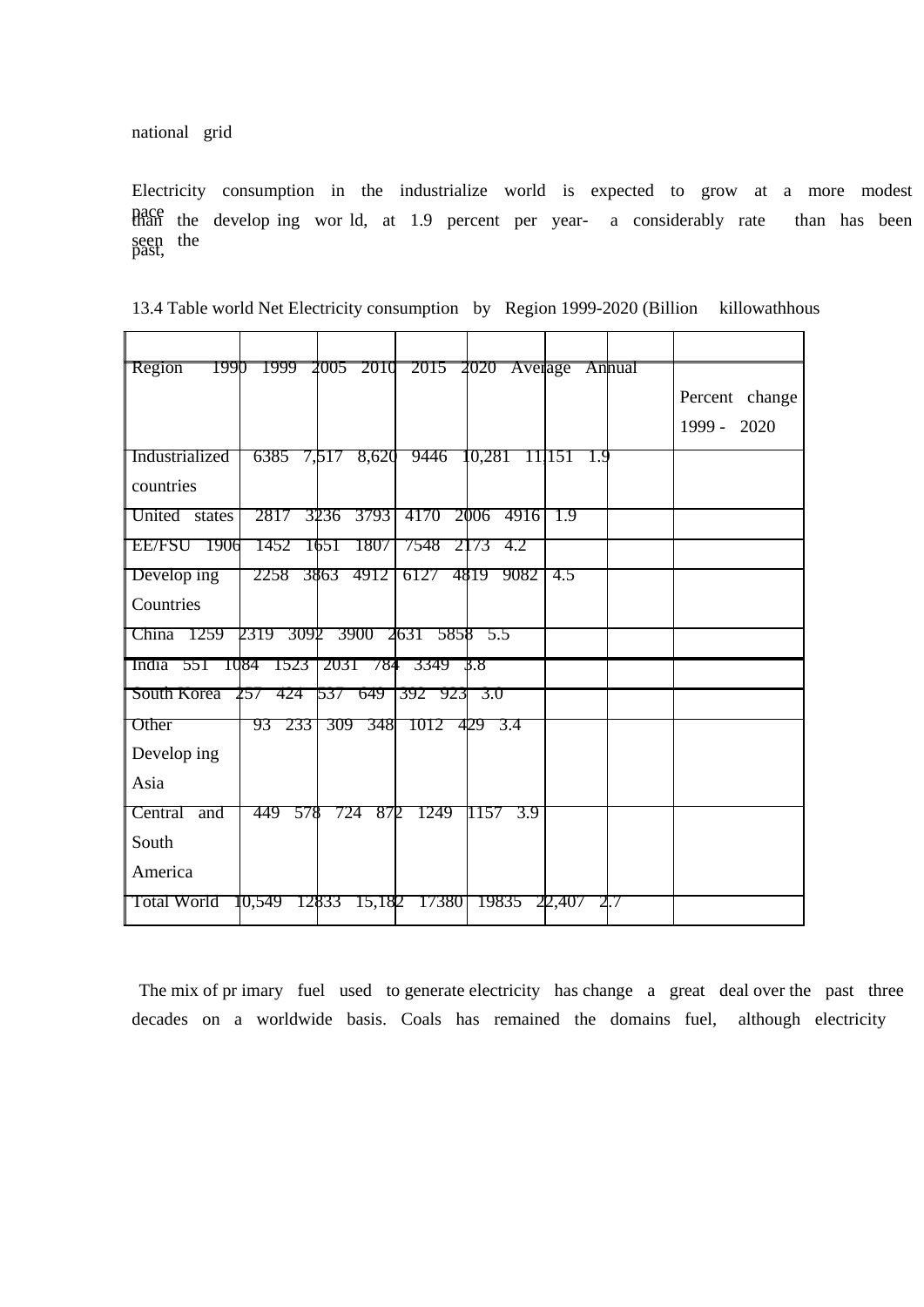generation from nuclear power increased rapidly from the 1970 s through the mid-1980s andnatural gas fined generation has grown rapidly in the 1980s ad 1990s in the 1980 s and 1990s. in contrast, in conjunction with the hig h, world oil prices brought on by the m oil price shocks resulting from the OPEC oil embargo of 1973-1974 and the Iranian Revolutions  $^{05}_{12}$ 79m the sues of oil for electricity generation has been slowing the mid 1970s.

In the IEO20002 reference case, continued increases in the used of natural gas for electricity generation are expected worldwide. Coal is projected to continues to retain the largest market share of electricity generation, but its importance is expected to be diminished some what by the rise in natural gas use. The role of nuclear power in the world s electritricity markets is projected to lessen as rectors in the industrialized nations reach the end of their lifespans and few new reactors are expected to replace them. Generation from hydropower and other renewable<br>energ y sources is projected to grow by than 50 percent over the next 20 years, but their share  $_{\text{total}}^{\text{opt}}$  electr icity generation is projected to remain near the current level of 20 percent. Electricity markets of the future are expected to rely increasing on natural- gas -fired generation. This trend is evid ent throughout the world, as industrialized nations are intent on using combined -cycle gas turbines, which generally are cheaper to construct and more efficient to operate than other fossilfuel fired generation technologies. Natural gas is also seen as a cleaner fuel than other fossil fuels. Worldwide, natural gas use for electricity generation is projected to gas-fired generation improve and ample gas reserves are exploited. In the developing world, natural gas is expected to be used to diversify electricity fuel sources, particularly in reg ions like Central and South America, where heavy reliance on hydroelectric power has led to shortages and blackouts when reservoirs are low.

#### 4.0 CONCLUSION

Scientists and visionaries of the 1900s could never have predicted the enormous growth of the world s energ y demand in the last century. Few could have imagined cars, planes, spaceships, nuclear power, computers, or television. Attempting to predict both the energy levels and the resources that will satisfy peop le a century from now, in 2103, is just as difficult.

An efficient, non-polluting replacement for oil or gas will probably not be discovered anytime soon. The key to our energy future does not depend on the development of new technologies or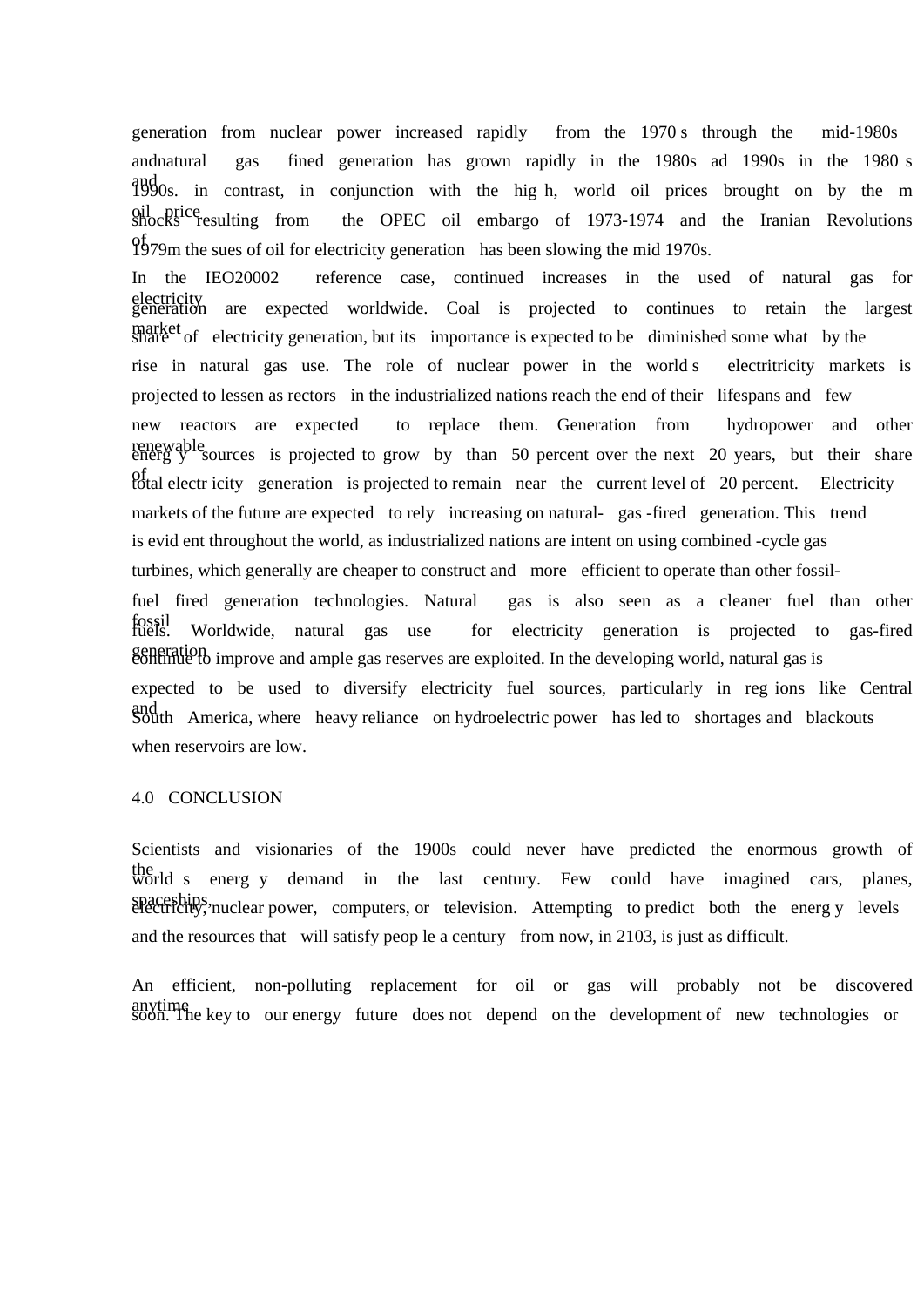resources. Using the resources we have better and more intelligently will be the best way to to conserve energ y for future use of the world. If efficiency is not stressed now, global warming<br>and energy- related pollutants will alter the future long before new technologies can be discovered, tested , and implemented.

### **5.0 SUM M ARY**

In this unit you have learnt about

- Wor ld energy consumption between 1970 and projection to 2020
- Coal oil and natural gas accounting for 74. 6% of global energy use
- Develop ed nation consuming more energy than develop ing
- U.S. A being knowledge fir st consumer of energy- total consumption out weight that of Afr ican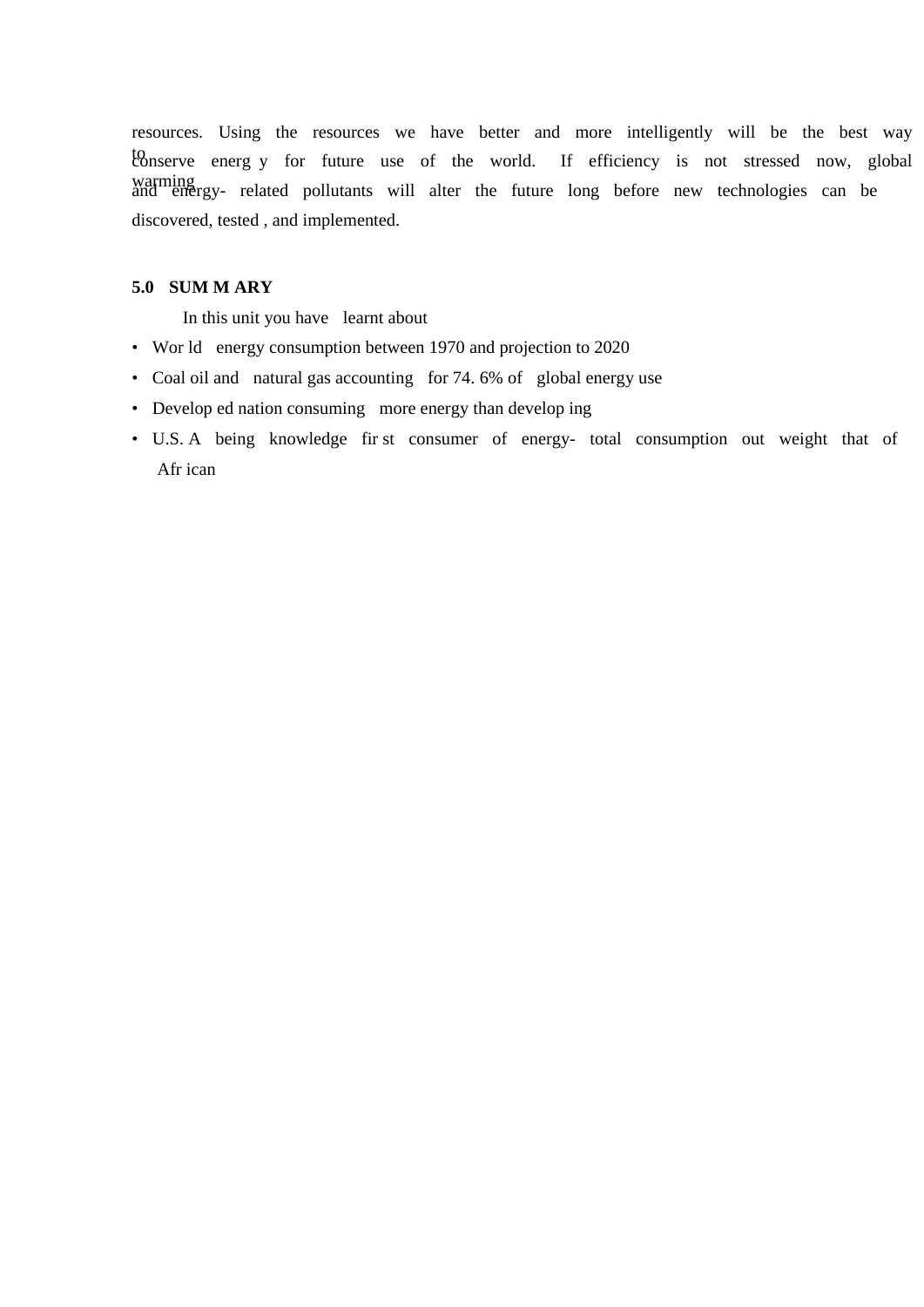### **6.0 TUTOR M ARKED ASSIGNM ENT**

- 1. List four sources global Energ y
- 2. Make a list of four hig hest energy consumer nation of the world in accenting order
- 3. Analysis the d ifference in electricity consumption nations, giv ing possible reasons for the gap.

#### **REFERENCES 7.0**

- Energy Information Administration, (2002) Short-Term Energy. Website. www. Eia.doe.gov/steo/pub/content.html.
- Jennings, J.S. (1996). The Millenium and Beyond -Some issues Which Will Shape our Future, Royal Dutch/Shell group of Companies, shell Briefing Services. U.K Billington Press, 12pp.
- Wor ld resources Institute (1994). World Resources 1994-1995. Oxford: Oxford University Press, 400pp

Picker ing, K.T. and Owen, L.A (1997). An Introduction to global issues. London: Ruotledge.

US Congress, Office of Technology Assessment (1992). Fueling Develop ment: Energy technolog y for Develop ing Countries. OTA-E-516. Washington DC: US Government Printing Office, 336pp.

### **OTHER RESOURCE S**

Energy for a Sustainable Wor ld, the World Resources Institute, 1709 New York Avenue, WW Washington, DC 2006.

Energy: 101 Practical Tips for Home and Work, by Susan Hassol and Beth Richman. Snowmass, Co. The Windstar Foundation 1989.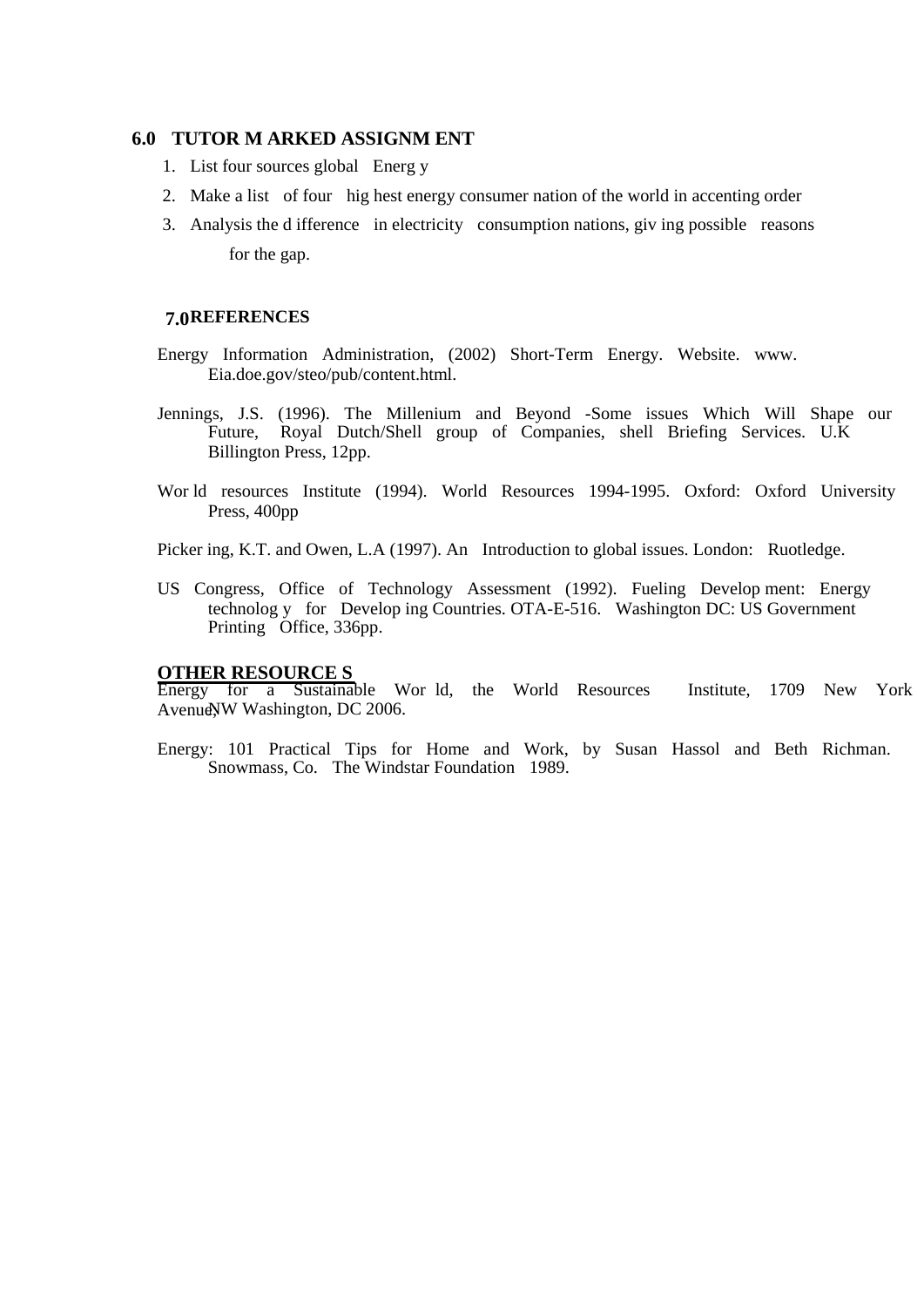# **UNIT 14: TRANSP ORTATION AND ENERGY CONSUM PTION**

### **Table of Content**

- 1.0 Introduction
- 2.0 Objectives
- 3.0 Energy: A Conceptional Framework
- 3.1 Transportation and energ y: what is the problem
- 3.2 The Automative
- 3.3 Solutions to the consequences of energy consumption in transport
- 4.0 Conclusion
- 5.0 Summary
- 6.0 Tutor Marked assignment
- 7.0 References and other Resources

# **1.0 INTRODUCTION**

Welcome to Unit 14 which is apparently a continuation of the previous. You will find this unite interesting because it is much more applicable to your daily life.

This unit will focus on energy consumption with specific reference to transportation. We

shall review vehicular consumption rates, draw the implication of consumption rates on the

environment and finally outline possible solution.

Am sure you will find it interesting. We shall go ahead p lease?

### **OB JECTIVES**

After completing this unit you should be able to:

- Mention the passengers vehicle that consumes energy per passenger/km than any other
- Identify the cargo (goods) vehicle that consumers energ y per ton/km than any other
- Mention four gaseous emission from vehicles
- Outline the environmental consequences of high consumption of energy (fossil fuel) in vehicles.
- Articulate five ways of reducing energy consumption in vehicles.

# **3.0 ENERGY: A CONCEPTUAL FRAM EWORK**

Energy has been defined as a capacity of a system to work. It is also expressed as a measure of such capacity, expressed as the work that it does in changing to some specific reference state. It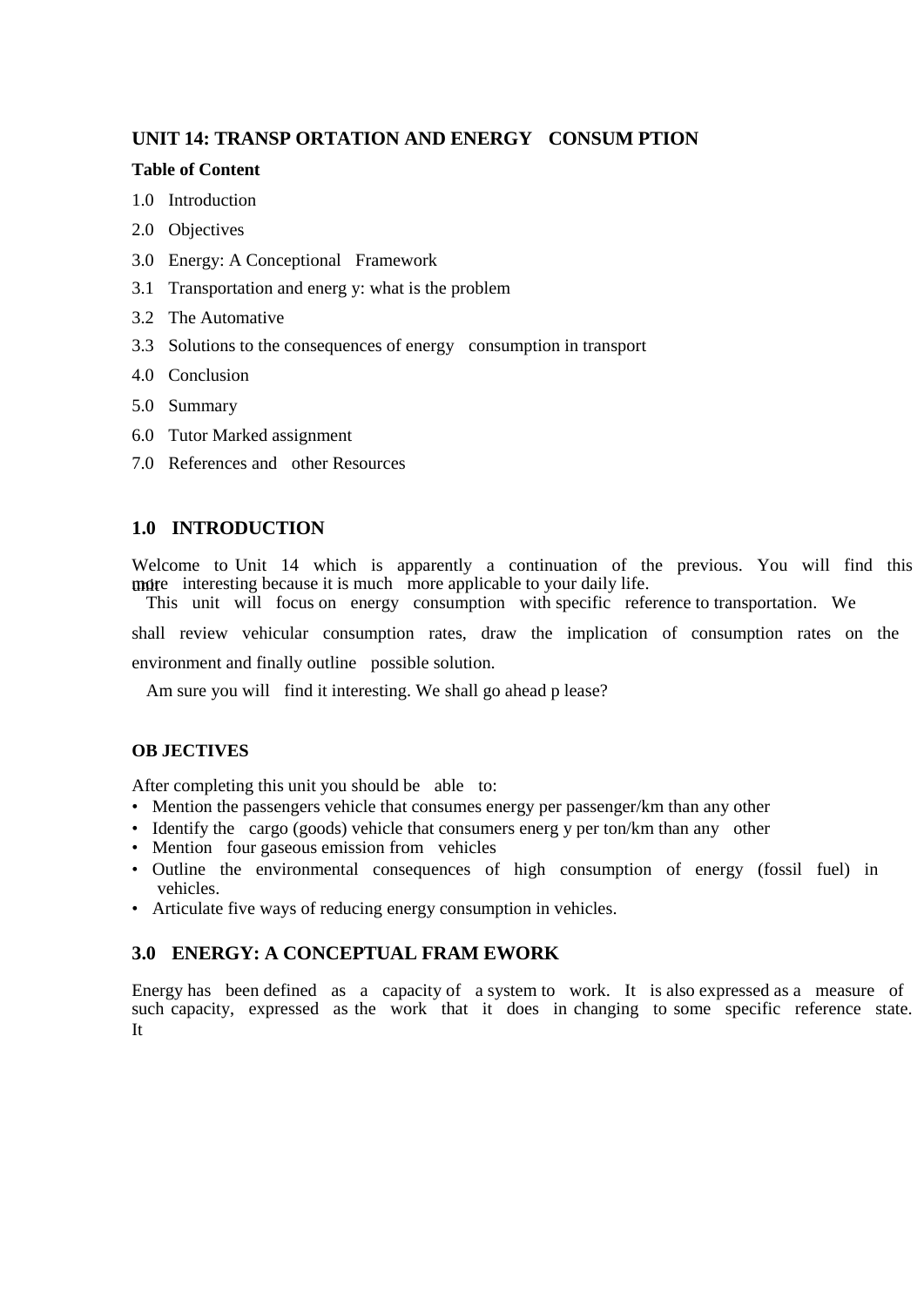is measured in Joules (SI units).

The planet Earth can be consid ered a single great energy system which receives solar energy as an input. The flow of energ y constitutes a major renewable resource. Within the system transformations occur between the different types of energy over time the Earth neither different types of energy over time the Earth neither **gains** loses energy: it exists in that state of energy balance of homeostasis (Jones, Rotherts&nHollier, 1990).

Over the millennia humans have attempted to channel energy sourced to suit their needs. Theor source of energ y, the Sun cannot be controlled. Solar energy is used in agriculture but is passive energ y source to stimulate photosynthesis. Indeed, many other sources of energ y begave developed, most of which are based upon the combustion of wood, coal, natural gas or oil. These fossil fuels are non-renewable resources and attempts are presently underway, nevertheless, on a limited scale to find and utilize renewable alternative energy sources.

Some 99% of the energy used to heat the earth and all of our build ings come dir ectly from Whithout this input of essentially inexhaustible solar energy, the earth s average temperature would be 2400C (-4000F) and life as we know it would not exist. The remaining commercial energ y comes from extracting and burning mineral resources, obtained from the earth energ y comes from extracting and burning mineral resources, obtained from the prinstarily nonrenewable fossil fuels(Miller. 2001).

The United States is the world s largest user (and waster) of energy. With only 4.6% for the population, it uses 25% of the world s commercial energy, 93% from nonrenewable fossil  $f85\%$ ) and nuclear energy (8%). In contrast, India, with 16.6% of the world s people, uses only about 3% of the world s commercial energy.

| Transportation                                                   |  |
|------------------------------------------------------------------|--|
| 49<br>Natural<br>gas                                             |  |
| $\frac{41}{6}$ dasoline (refined crude oil) $\frac{1}{\sqrt{6}}$ |  |
| Biofuel (ethyl of alchol) $\leftarrow$ 1.4                       |  |
| Coal liquefaction                                                |  |

#### **Fig 14. 1**

(Set energy ratios consumption by th e tran sport system relative to energy demand by various *energy systems over their estimated lifetimes).* 

#### **3.1 TRANSP ORTATION AND ENERGY**

#### **What is the problem?**

The transportation system in any nation makes sig nificant contributions to production, distr ibution, commeriscation, and integration in any economy. Generally, it accounts for 20-40% of all petroleum use. The transportation sector includes infor mal, non commercial, and non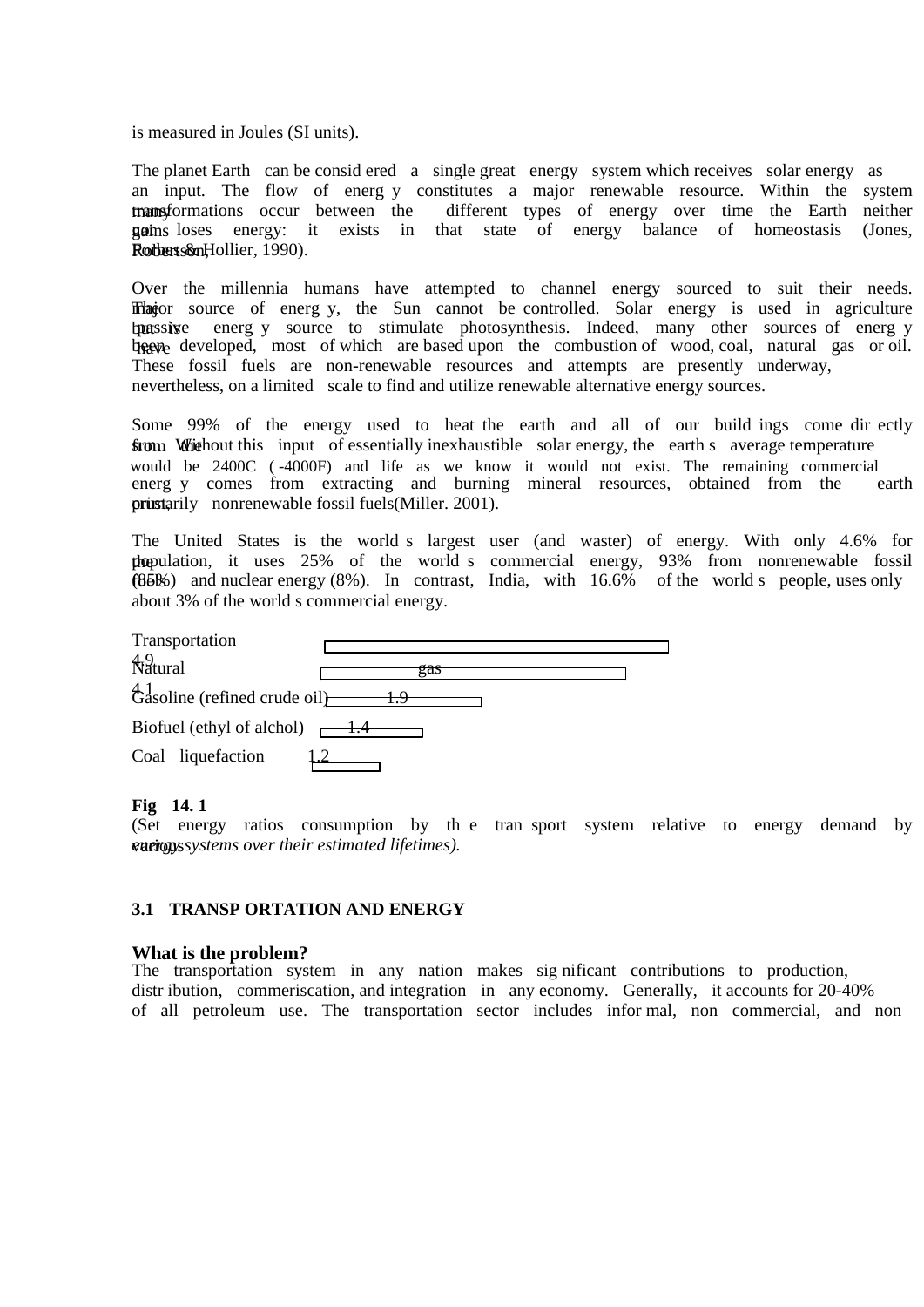organized transportation, pr ivate motorized passenger transportation, commercial motorized transportation and private freight transportation provided within fir ms.

Studies by Gelther (1994) found that the value added to production by the transportation sector is estimated as just about 5% for most countries. Its contribution is essential for economic development. In developing nations most transportation is by road (because rail networks are limited and are focused on exports) and includ es non-motorized transportation. A key role is also played by air transportation because of its relatively low capital requirement. In general, the industry that supports the transportation sector is small and the demand is met by imports (Brazil, China, Ind ia, and Mexico are notable exceptions) the energy demands of the transportation sector differs among countries because of the market share and energy intensity of each mode and shize as well as the population of the country.

### **Reflection**

The Fundamental Problems

- The fundamental energy problem in this sector is the high cost of petroleum products. Which has increased the percentage of world income absorbed by petroleum costs. This is particularly so because petroleum is a finite resource fast diminishing.
- The transportation system is the sector with the greatest contribution to the environmental pollution today

# **3.2 THE AUTOM OBILE**

The automobile industry is one of the most pervasive symbols of moder n development and culture, which serves as an apt metaphor for the ways in which humans change the global environment. Within cities, new modes of transp ortation exist (for example, shared taxis and min ibuses). Cars are owned by the wealthiest, and ownership rates var y with the cultural norms in different countries. Buses are 5 - 10 times more energy efficient than cars on the basis of passenger - mile costs. Because the number of car trips taken correlates to income, the share of the total expend iture on energy that is accounted for by gasoline and fusel fuel also increases with income (Sathaye & Meyers, 1994).

Automobiles emit car bon dioxide, which is added to the green house gases in the atmosphere; nitrogen oxides, which react in the atmosphere and rain down as acid precipitation; and other gases and particulate that contributes to smog and local air pollution in our urban areas.

Exercise 14.2

1. With the aid to table two above make graphic representation (histogram) in ascend ing order of the vehicles shown with respect to the amount of energy consumption  $per$ <sub>fon/km</sub>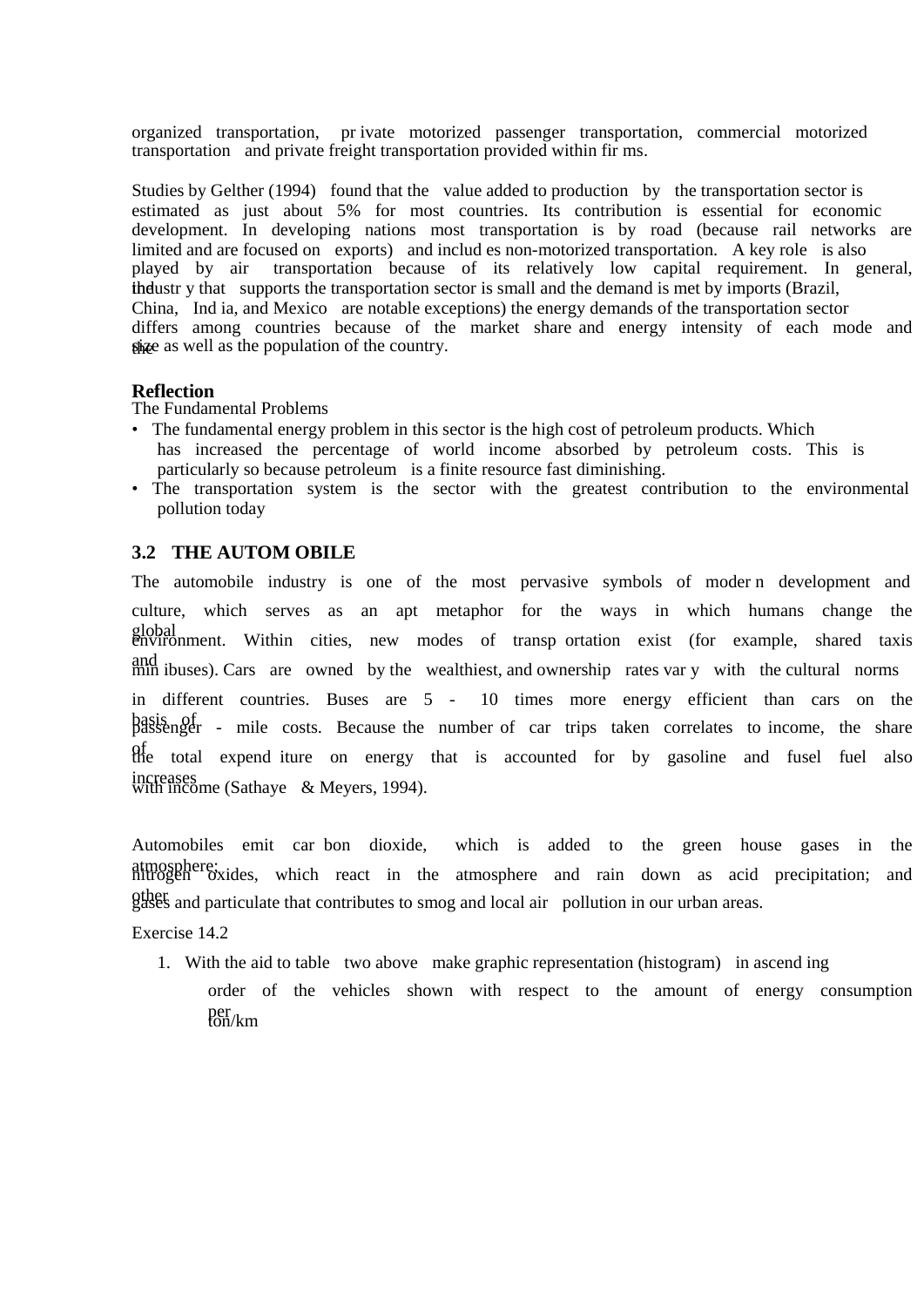- 2. Rank over the vehicles from the lowest to the most polluting on each pollutant below (1) CO (ii) No (iii) HC (iv) SO2 (v) CO2
- 3. Rank order this vehicles from the lowest ot the highest in terms of total amount of all emissions

In 1995 there were 500 million registered automobiles throughout the world, each of which consumes an average of nearly eight liters of fuel a day. Automobiles consume one-third of the world s production of petrol. As the population grows, so will the number of automobiles. In add ition, the average number of automobiles per person is going up, and the number of automobiles is increasing faster than the population, particularly in develop ing countries. Some estimate that if current trends continue, by 2025 there will be four times as many automobiles as there are today.

# **3.3 SOLUTIONS TO THE CON SEQUENCES OF ENERGY CONSUM PTION IN TRANSPORT**

There are several solutions that have been proffered in solving the problem consequent upon the high consumption energy especially fossil fuel in the transport system. Some of the proponents solutions that are numerated below are Gelther (1994), GTZ (1999), Miller  $G[Q]$  (1993) and World Bank (2002).

- Most important is to move passengers from cars to public transport and bikes. I f public transport is faster and cheaper than motoering, then most peole choose public transport. Improvements in public trnasport with additional and faster rail lines and business, as far ad possible. Improvement for bikers include bike lanes at all busroads, and bike routes through the cities. Motoring in cities can be made more expensive by parking toll on driving into efficult through city areas. This kind of taxation does not make it more exp ensive to drive outside cities, where good public transport system do not exist.
- Urban planning is another important element in reducing harmful effects due to city transport. The p lanning must reduce the transport demand as much as possible, and allow ever ybod y to use public transport and bikes.
- As much as possible ever ybod y should live in biking distance from their job. Dwellings must be placed within bik ing d istances from a station, and large shopping centers and workplaces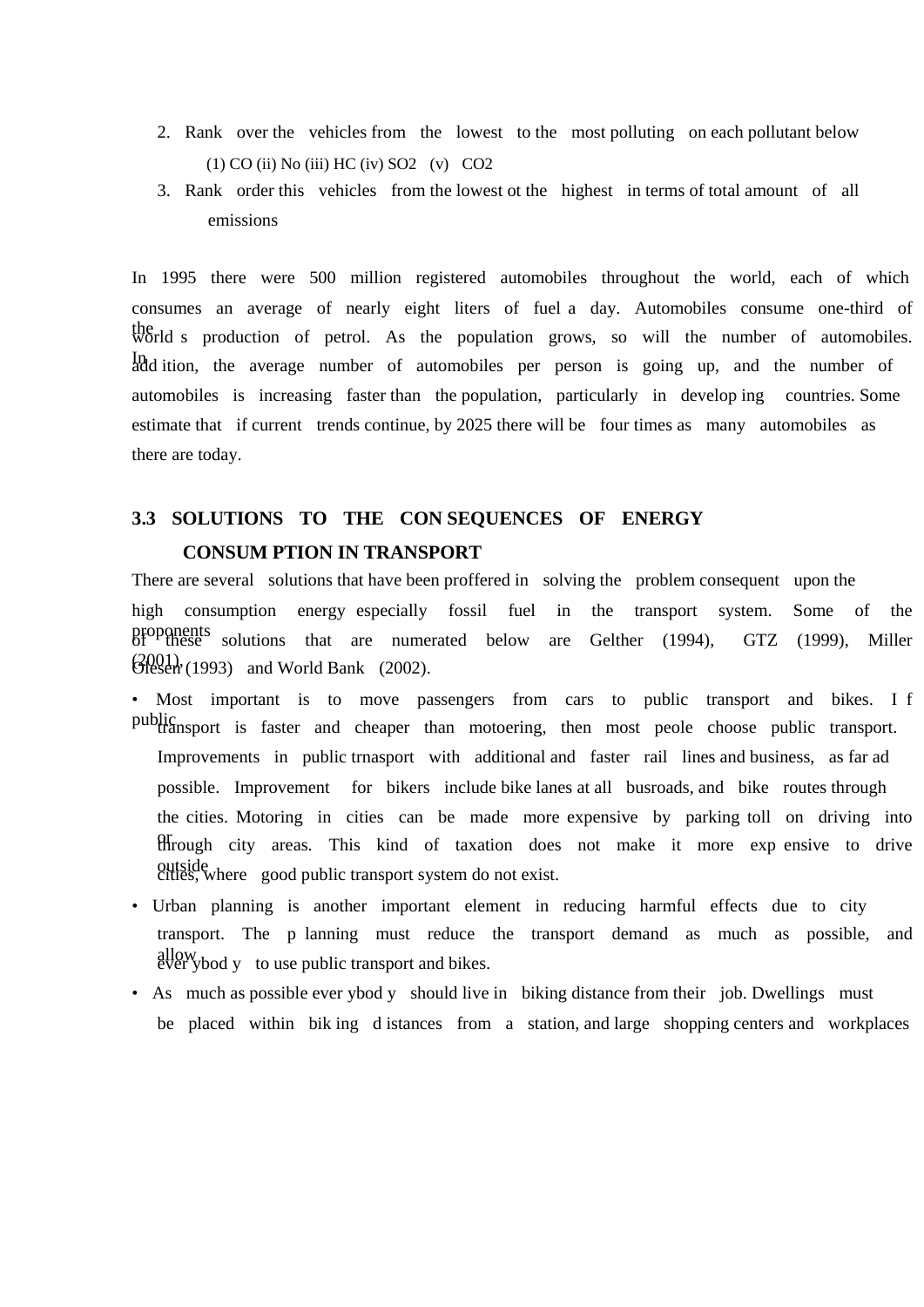within walking distance.

- A number of other thing s effect traffic, e.g. abolition of transport allowance deduction would make it more attractive to live within staff quarters and thereby pollute less. Members of staff should simply p ay for rentage and not total deduction
- Environmental impact assessemtn fo energy and transport project should be carried out. Enviromental impact assessments of energy and transport projects usually come in after feasib liltity studies ere carr ied out. At that time, money is spent already for planning, and thig ht be problematic to develop alternative choices. The EM offers a set of comprehensive data for various energy and transport systems. - one can use these data to identify alternatives, and to find the best solution already during the p lanning process. This early screening designed to study emission and cost impacts for many project alternatives before electric committing to any.
- There must be good possibilities for changing between cars and public transport, for example by driving to the neartest station, park the car and continue by public transport.
- There should be inspection of older vehicles, so they do not get more petrol drinking during time.
- Future investments in the transport sector ought to be spent on constructing faster rails and light-rails and improving safety for bikes.
- Flying has been favoured above trains. By invest in high-speed trains, transport by train in can get a comeback. High - speed trains must be energy efficient, and must not have severe<br>environmental impact.
- Urban p lanning should favour shortest possible commuting, and ensure that as many as possible are able to use public transport.

### **4.0 CONCLUSION**

During the Stone Age, transportation by human only demanded his energy. Soon after human began ot emp loy animals as a means of transportation which may take days or weeks depend ing on the distance. The quest for survival and the desire for improved quality of life has made if and technological d evelop ment to evolve over transportation. These technologies have improved over the years with increased consumption of petroleum energ y by several millions of vehicles on land, sea and air. Recently environmental scientists began to raise alarming news on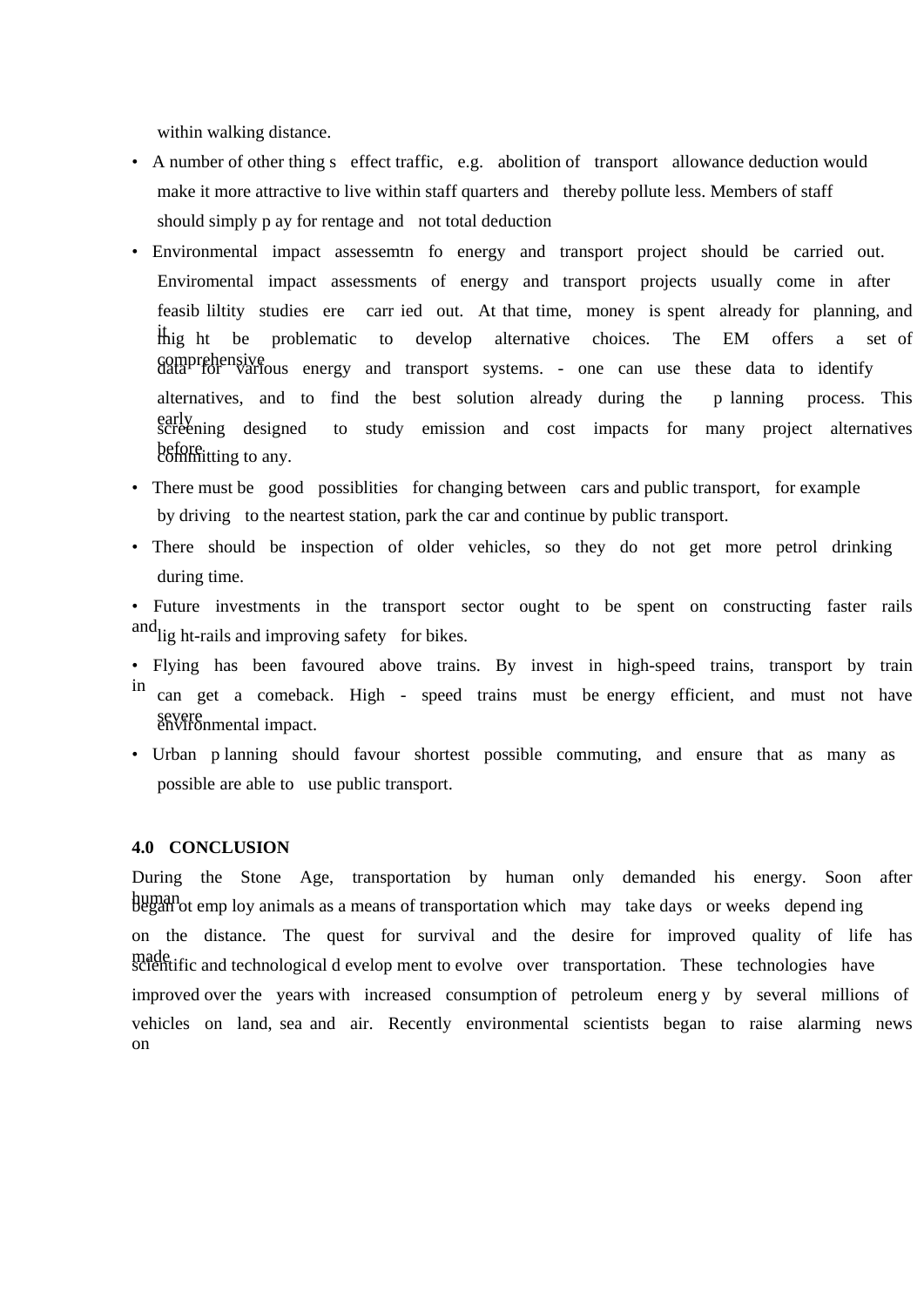the implication of increased consumption of fossil energy by the transportation system on the environment and especially on human health. One of the ways out was the develop ment of vehicles - specifically auto - car called Eco-cars that are fuel - efficient (i.e. consumes less while some are electric car - they use dry cell batteries. Several other measures are now in place that you and I can reduce the rate of consumption of fossil fuel energy in our transport system.

### **5.0 SUM M ARY**

This unit has so far d iscussing on energy consumption in the transportation system putting into consideration the amount of energy that are usually consumed by different vehicles in the transport system. The unit gvae a conceptual definition of what energy is begin the measure of expressed as the work that it does in changing to some reference points.

Energy consumption in the transport system accounts for 20-40% of all petroleum products produced worldwide. This shows that transportations consumes a large percentage of petroleum products

### **6.0 Tutor marked Assig nment**

- 1. State two fundamental problem related to transportation and energ y consumption.
- 2. Mention four gaseous emission from vehicles.
- 3. Outline three environmental consequence of hig h consumption of energy (fossil fuel) in vehicles.
- 4. List 3 strategies to solve the consequences listed above.

### **7.0 REFERENCES AND OTHER RESOUR CES**

Gelther.D. (1994). Transp ortation and energy: a survey and discussio n of research needs. in Energy Research in Developing Co untries. Step hen Graham (Ed.) International Development Research Centre (IDRC). Ottawa. Canada

GTZ (1999). GTZ Enviro nmental Management. Water, Energy and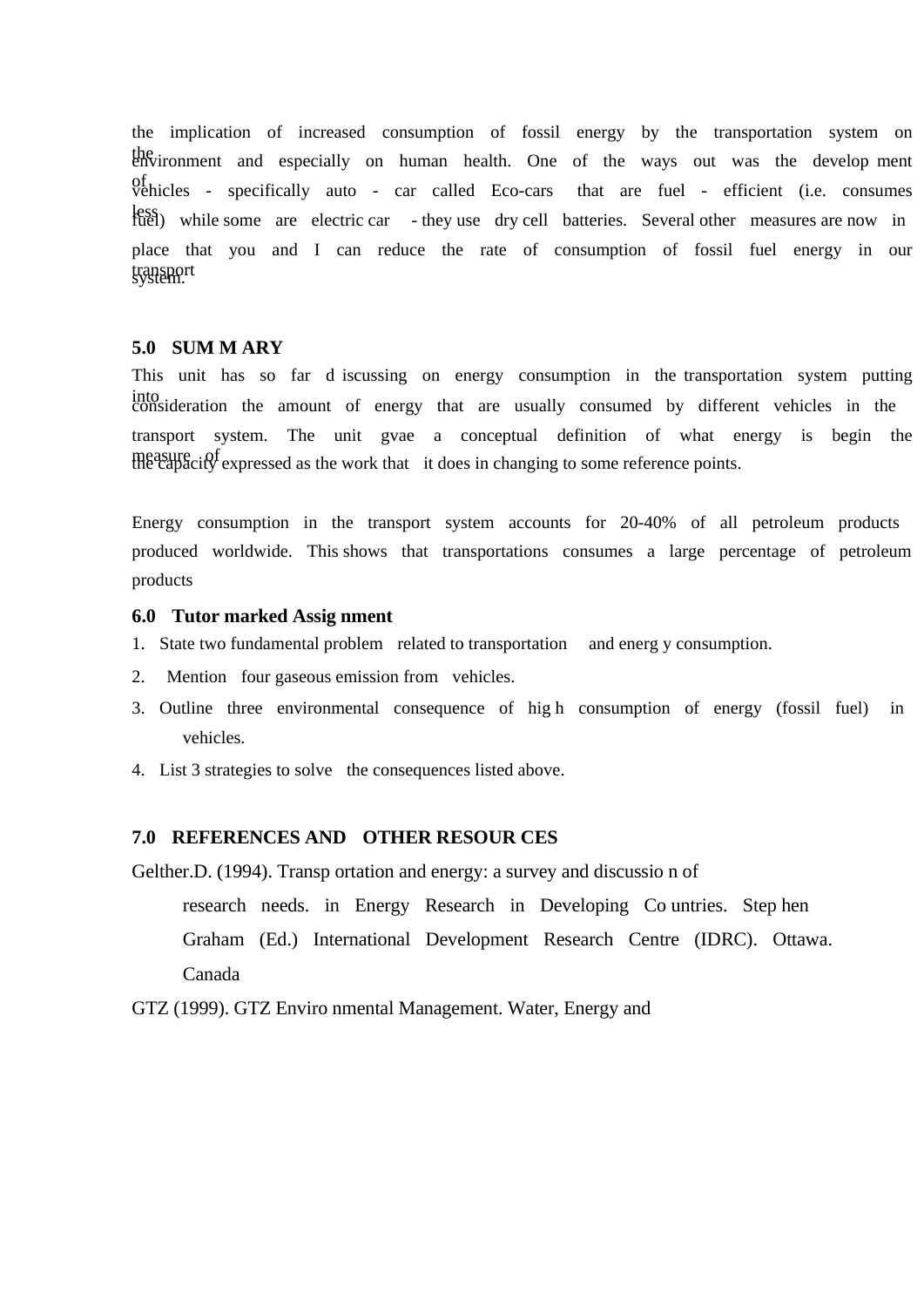Transport Devision. Deutsche Gesells chaft fur. Technische Zusammenarbeit. (GTZ) 3rd Revised Edition. Eschborn Germany Pg. 2-12

- Jones, G., Robertson, A., Forbes, A & Hollier, G. (1998) Collins Dictio nary of Environmental Science. Harper Collins Glasgow.
- Olesen, G.B. (1993) traffic. In sustainable Energy Handb ook for NGOs and Local Groups (INFORSE) Translated and Edited by Vikkelso. Danish organizations for renewable energy Denmark.
- Population Resource Bureau (1996) Population Development and Environment Chart
- Sathaye, J. & Meyers, S. (1994) Urban Energy use in Developing co untries a review. In Energy Research in Developing countries vol. 1: patterns of energy use in developing countries. Stephen Graham (Ed.). International Develop ment Research centre (IDRC) Ottawa, Canada.
- World Bank (2002). The World Bank and Agenda 21, World Bank New York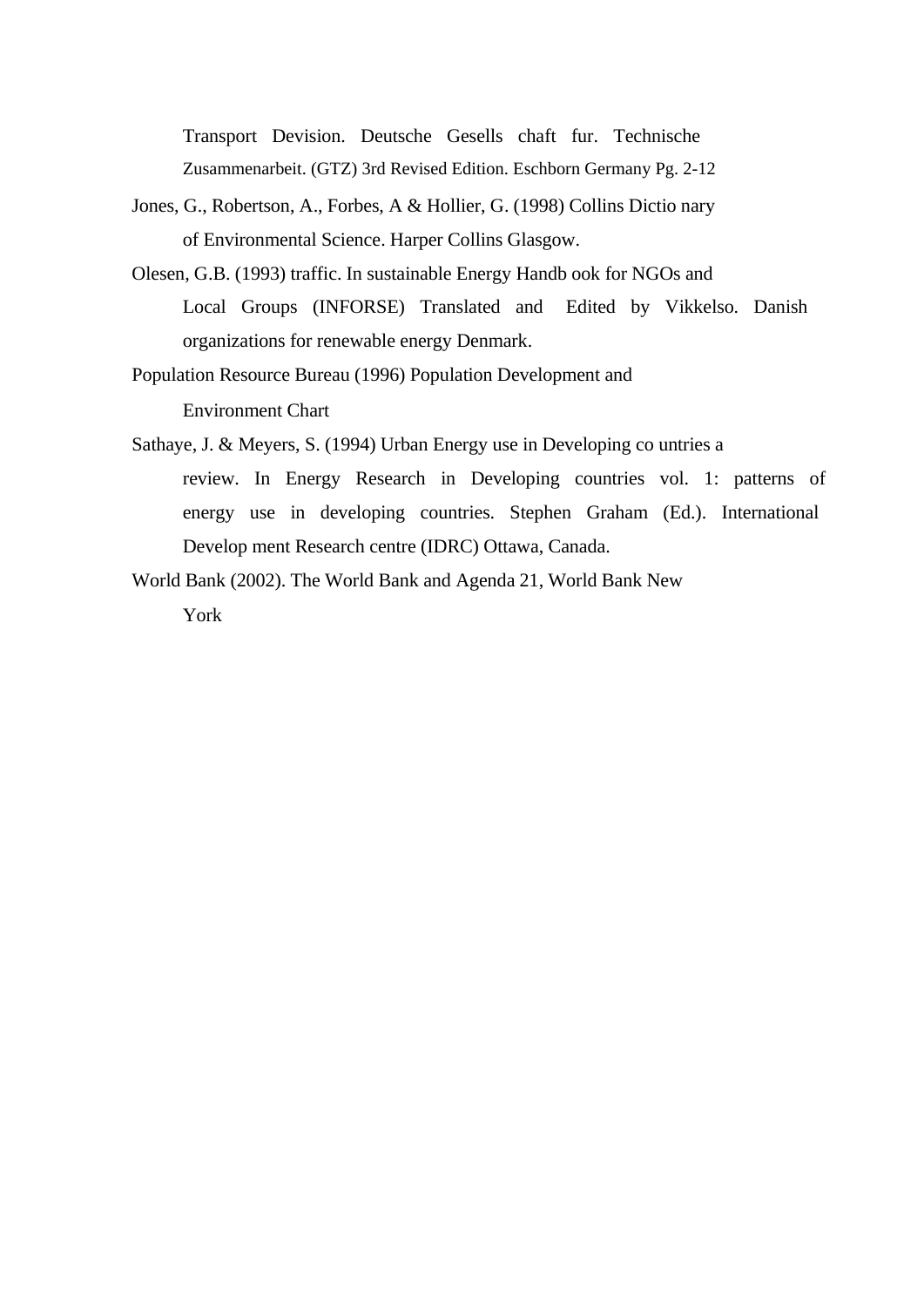# **UNIT 15: EROSION : CAUSES, EFFECTS AND MANAGEMENT**

# **Table of Content**

- 1.0 Introduction
- 2.0 Objectives
- 3.0 Erosion Defined
- 3.1 Types of Erosion
- 3.2 Cause of Water Erosion
- 3.3 Effects of Water Erosion
- 3.4 Management of wind Erosion
- 3.5 Causes of WIND Erosion
- 3.6 Effect of wind Erosion
- 3.7 Management
- 4.0 Conclusion
- 5.0 Summary
- 6.0 Tutor Marked Assignment
- 7.0 References and other Resources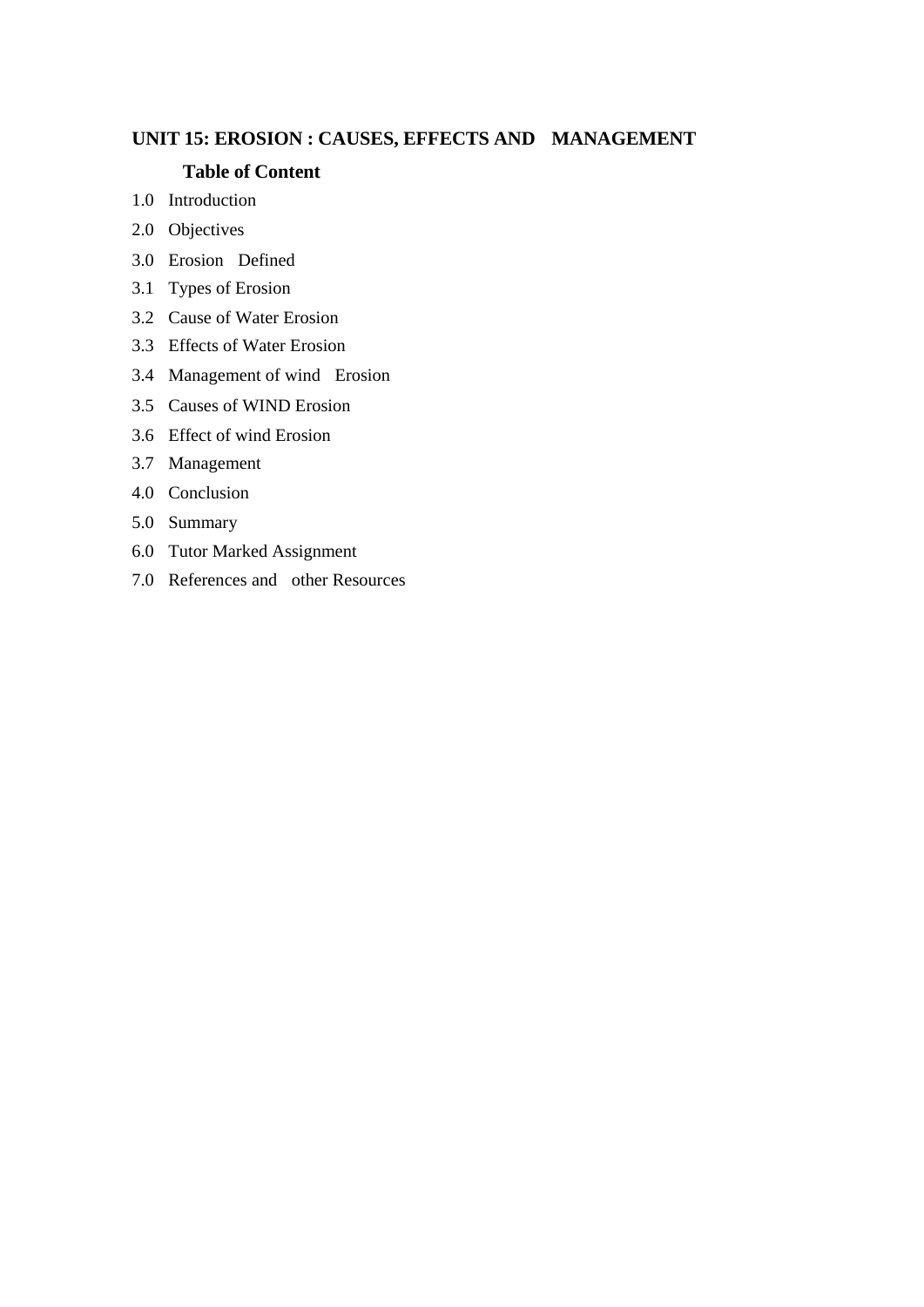### **1.0 INTRODUCTION**

In this unit you will lear n that:

Water and wind remains major factors of erosion and land degradation. They combines with<br>climatic, topographical , and soil condition to reek havoc when allowed. Their effects include soil and fertility loss, land loss siltation of reservoiurs and aquatic habitats, bur ying of flora and ad even desertification. While prevention is subtle, control entails making right the facilitating conditions such as reducing slopes, and encourag ing permeability.

You are also likely to discour some of these experiences in your locality.

### **2.0 OBJECTIVES**

At the end this unit you should be able to

- Define Erosion
- List types of erosion
- Mention the causes of water Erosion
- Outline the causes of wind Erosion
- Explain how to control of water Erosion
- Explain how to control water Erosion

### **3.0 EROSION DEFINED**

 Erosion is the wearing and removal of soil, rock fragment and bedrock through the action of rivers, g laciers, sea and wind seen Collins Dictionary of Environmental Sciences 1990). Erosion may also be defined as the gradual removal of bits of rock or soil from its initial deposit by the means of wind, saves water glaciers, soil slip or by other human activities.

#### **3.1 TYPES OF EROSION**

- Soil Erosion: This is the accelerated removal of soil through several fluvial and Aeolian processes, at a rate grater than it is formed through pedogenesis.
- Pedogenesis : it is combined effect of a number of interconnected processes which result in the formation and development of soil. (see Collins dictionar y of Environment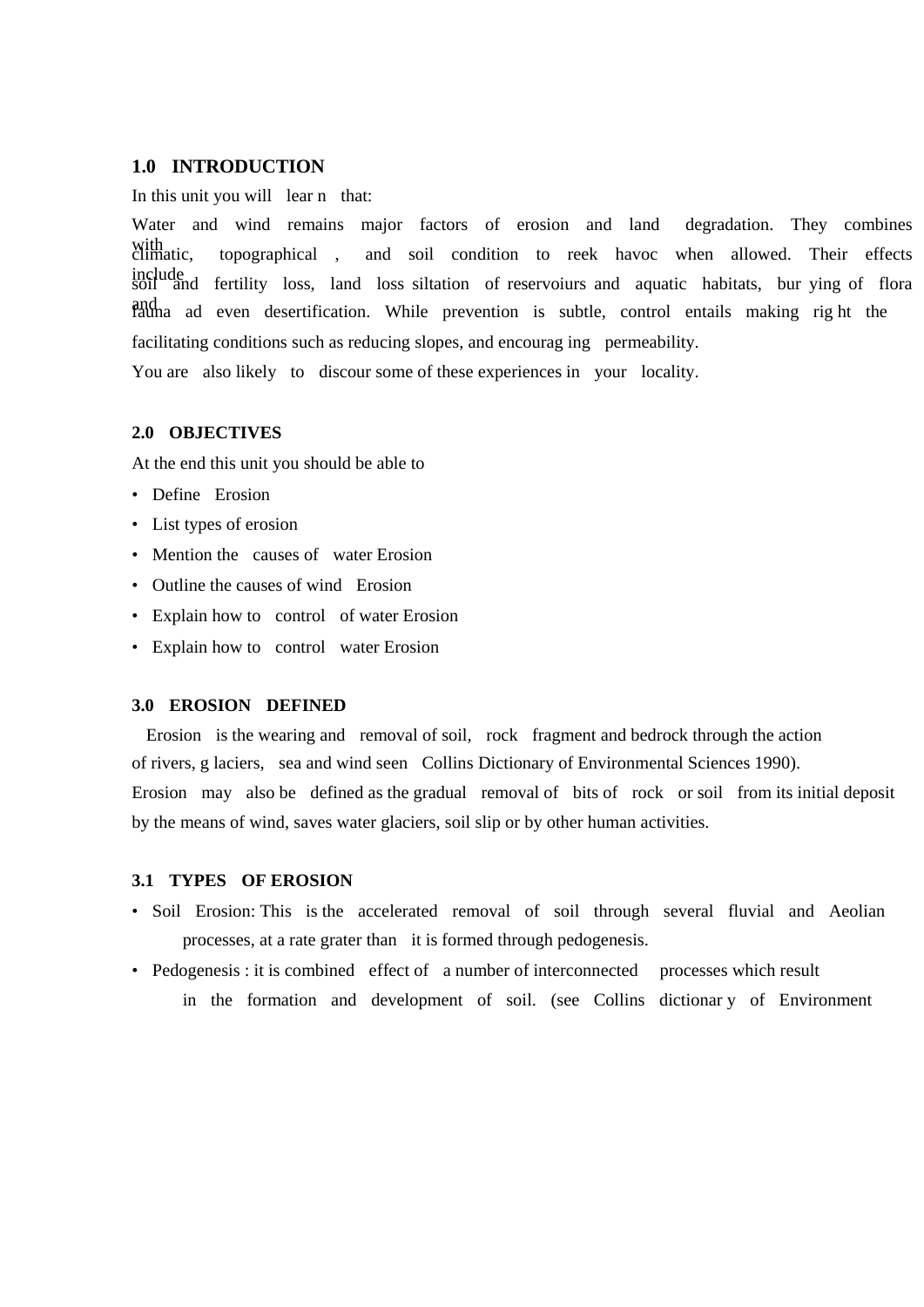Sciences 1990). Factors connected in this process include climate, topography, parent mater ial, vegetation and the activities of animals and humans. A times, erosion progressively removes the soil unoticed to many individuals, and may after a long time notice a lighter soil colour and appearance of rock pebbles close to the soil sur face than usual. This p heonmenon is referred to as sheet erosion.

It gradually removes the soil s nutrient, render ing it infertile. When this continues, it eventually Erosion. Rill Erosion occurs often no newly cultivated lands. with increase in run off, the Rill Erosion gets deeper and develops into what is called Gully Erosion.

Common Process of soil Erosion

Sheet Erosion

Rill Erosion

Gully Erosion (Ahove & Oduwaiye, 200)

- Marine Erosion: The progressive removal of mater ials from a coast by the sea. There are four ways in which marine erosion can occur. First is by hydraulic action, is the physical impact of waves and currents on the rocks and currents against coastlines? Third is attrition, which is the wear ing down of transported rock fragments by impact and fraction. Finally is corrosion, the chemical action of seawater on rocks such as limestone.
- Wind Erosion: The gradual washing away of soil and rock debr is by the wind. it is most common in arid and coastal areas but can occur in any climate if there is only spare<br>vegetation cover and a lack of moisture to bind surface materials.
- Glacial Erosion: This is a gradual removal of materials from the bed and marine of a river channel.
- Fluvial Erosion: is a progressive removal of materials from the bed and margins of river channel

Exercise 15.1 Identify from the list above, the k ind of erosion you have withnessed or a were of state or local government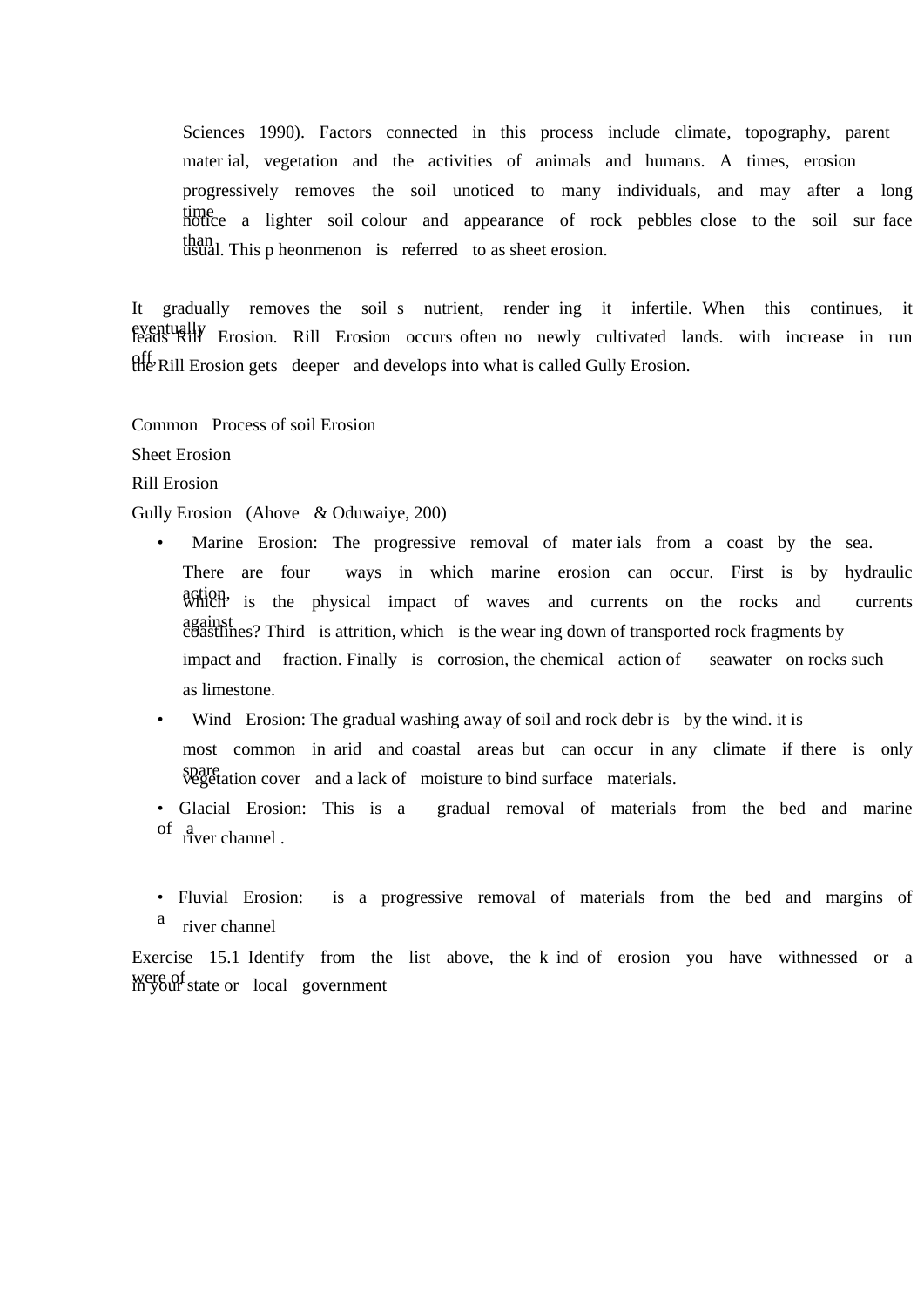### **3.2 TOPOGRAPHY**

Ordinarily in the absences of water, land is exposed to the possible effects of wind and other climatic elements. And the effects are spectacular to an extent. However, when water is introduced the situation becomes highly remarkable. Consider, for example, when a drop of water hits the sur face of land from a height as with raindrop. The drop creates a tiny crater through the losening impact and suspension of the detached particles of soil. With many drops of water and coalescence of the splashes, a mild flooding develops. Depending/ seepage erosion or leaching may set in However, this gets conversed. to he spectacular lateral erosion with Ifteriection of slanting or sloping of the land.

As the degree of slope increase, erosion by water is geometrically increased. As the grad ient or percent of slope increase, the velocity of run-off water increase, which increase in erosion its erosion power.

Associated with this is the run of the land ( topography) or the shape of the slope, that is the rising and falling of the landscape, resulting in var ying level of slope and rate of water erosion.

Exercise 15.2

Fill 6 petri- dishes with loamy soil and place 2 each on a flat surface, at 5 and 10 slope to the surface, respectively. Discharge 25cl of water on each dish through a per forated tin can held at at 20 cm above the soil. Note and explain the level of soil and water loss from the 3 sets of dishes.

#### • Rainfall

After the activity it would be appreciated that the level of soil and water loss can be in fluenced by the duration and intensity of application of water. It is in fact a major factor in urban flash floods and erosion.

.Gave you heard recent Mozambican climate d isaster of 2000 in which it rained non-stop for days leading to enormous degradation of the landscape. The continuous downpour saturated groundwater and soil beyond filed capacity, causing flooding run-off and general erosion comp licating the situation further was the continuous flood ing from 9 other southern African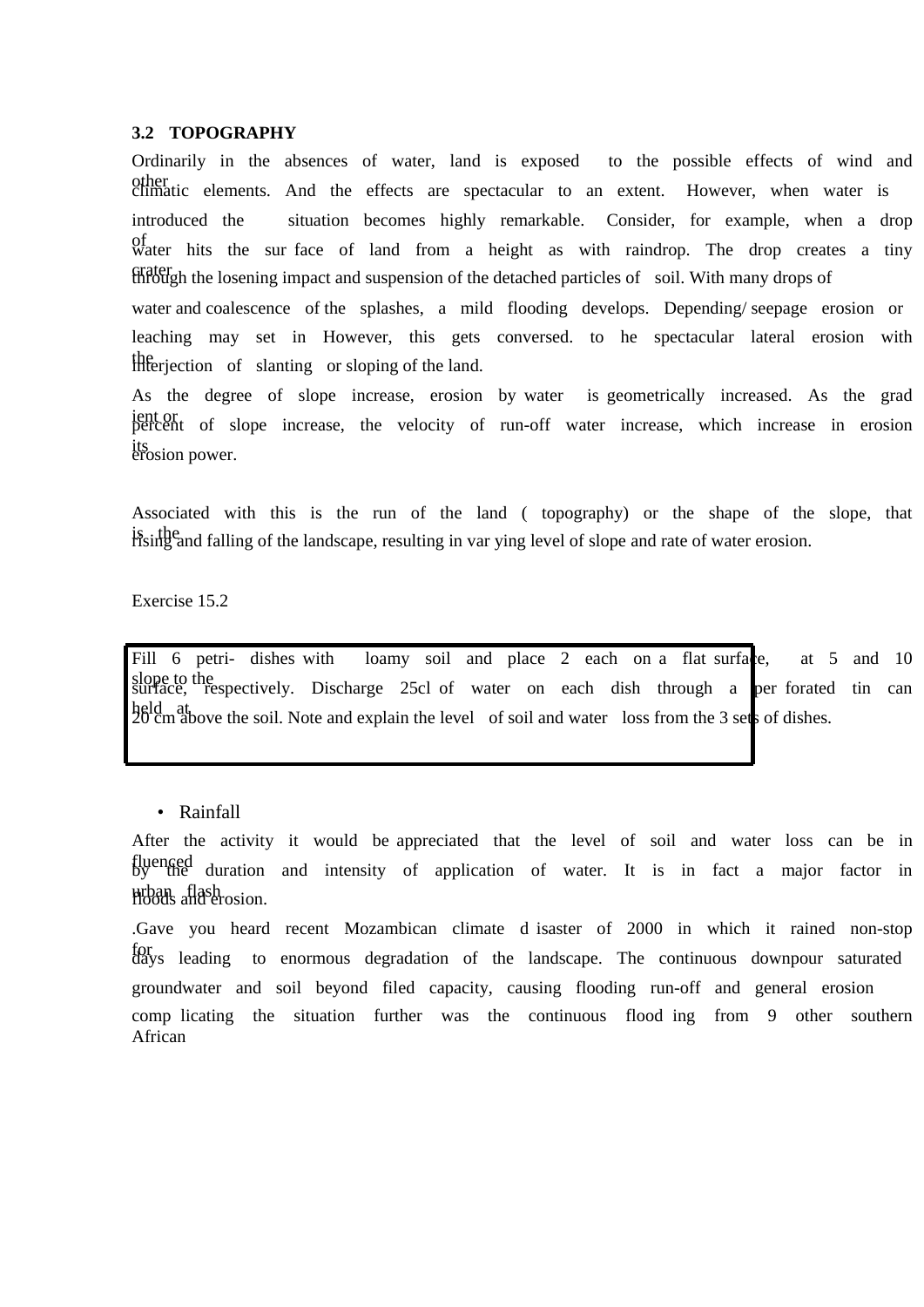rives flowing through Mozambique. I n the same vein, rap id downpour of large amount of rain (intensity) which leaves little room for percolation through the soil cause the characteristic flash floods and erosion. Begin here as a paragrap h. The rainfall factor is a measure of the erosive force of specific rainfall. The erosion force or available energ y is related to both quantity and intensity of rainfall

### • Removal of Vegetation

If we agree that so far the cause d iscussed can be associated as natural phenomena, the singular of humans which leads to devegetation of the landscape aggravates erosion the most. The cover offered by the vegetation foliage reduces and temper the impact of the beating rain and water drops on the land thereby discouraging the loosening and suspension of soil particles. The sheer obstruction created by vegetation -p lant stems and root system also significantly affect the amount of sur face water erosion that could

• Soil Nature

The structure and texture of the soil contribute to water erosion that occurs on it. In a soil with vith large pore/air spaces for rapid infiltration (seepage) of water, build up of erosion run -off. Conversely on a poor-typical of a clayey-textured soil, erosion id facilitated. At times, as a result of direct exposure to a heavy downpour, silt and crumbs are knocked about to plug up air spaces, hampering infiltration and encouraging rapid run-off, flash floods and water erosion. The key physical soil factor which influences water erosion therefore remains the presence of seepage for water, that is the air spaces they determine the permeability of the soil which in, turn<br>effects the level of water erosion.

# **3.3 Effects of Water Erosion**

The effect of running water over soil surface was described by Adara (2000) as being significant damage has occurred. Generally the first effect which effects the integrity of the land soil, is the lossening of soil particles followed by their suspension in the initial flood water which soon gains momentum in the presence of a slope loss of soil, soil fertility and land itself occur. It proceeds in stages now used to describe the effect of water erosion, that is, from sheet erosion to rill erosion and finally as gully erosion.

While gully erosion is the most spectacular, and observed in a fair ly defined location, sheet erosion id subtle and yet the most damaging the sheet erosion gradully degrade the topsoil(the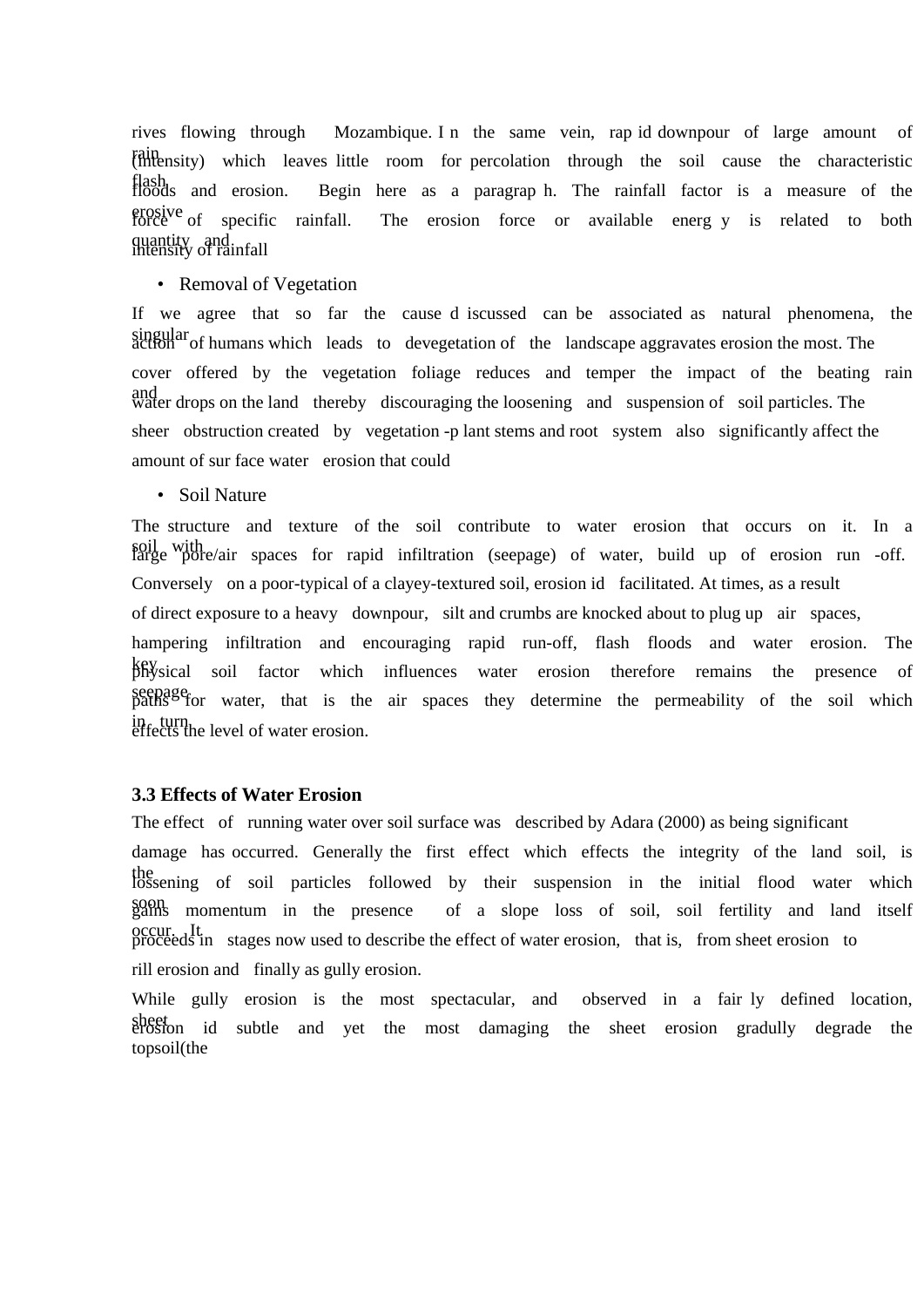mani medium for agricultural productivity) with negative implication on soil fertility and crop yields. After the sheet erosion must have contiuned for some time, tiny runnels or furrowa are observed, signaling the beg inning of r ill erosion. Through the tiny runnels, the run-off water gains velocity and erosion power which widens the furrows, dislodging more soil particles. The resuly is a series of ridges across the land, devoid of most of its native silt content

• Damage on fertile land

Erosion damage is not confined to soil loss. This load was observed to have led to the salutation of water reservoirs, ponds, and streams. Apparently fishery resources and aquatic flora and fauna are adversely affected by siltation resulting from water erosion, the silt reduce the depth/ volume of water available while also burying precious flora and fauna including fish and shellfish eggs the water body. The valley of the dead woods on the Itu-Calabar. Hig hway is another example, this resulted from eroded highway construction site which in turn changed the pH the4 fresh water swamp which subsequently affected the trees native to the swamp negatively.

Reflect ion:

It is possible for water erosion to turn citizens to environmental refugees in their active communities ı

Gully erosion reflects the terminal point for water erosion which has progressed long enough to become the spectacle one observes. At this stage, huge amount of soil is carried in rushing ruffi- water, to be deposited in flood plains, or river beds, or into the ocean. Large arable which are crisis-crossed by gully erosion are usually difficult to mechanize and production level is seriously affected.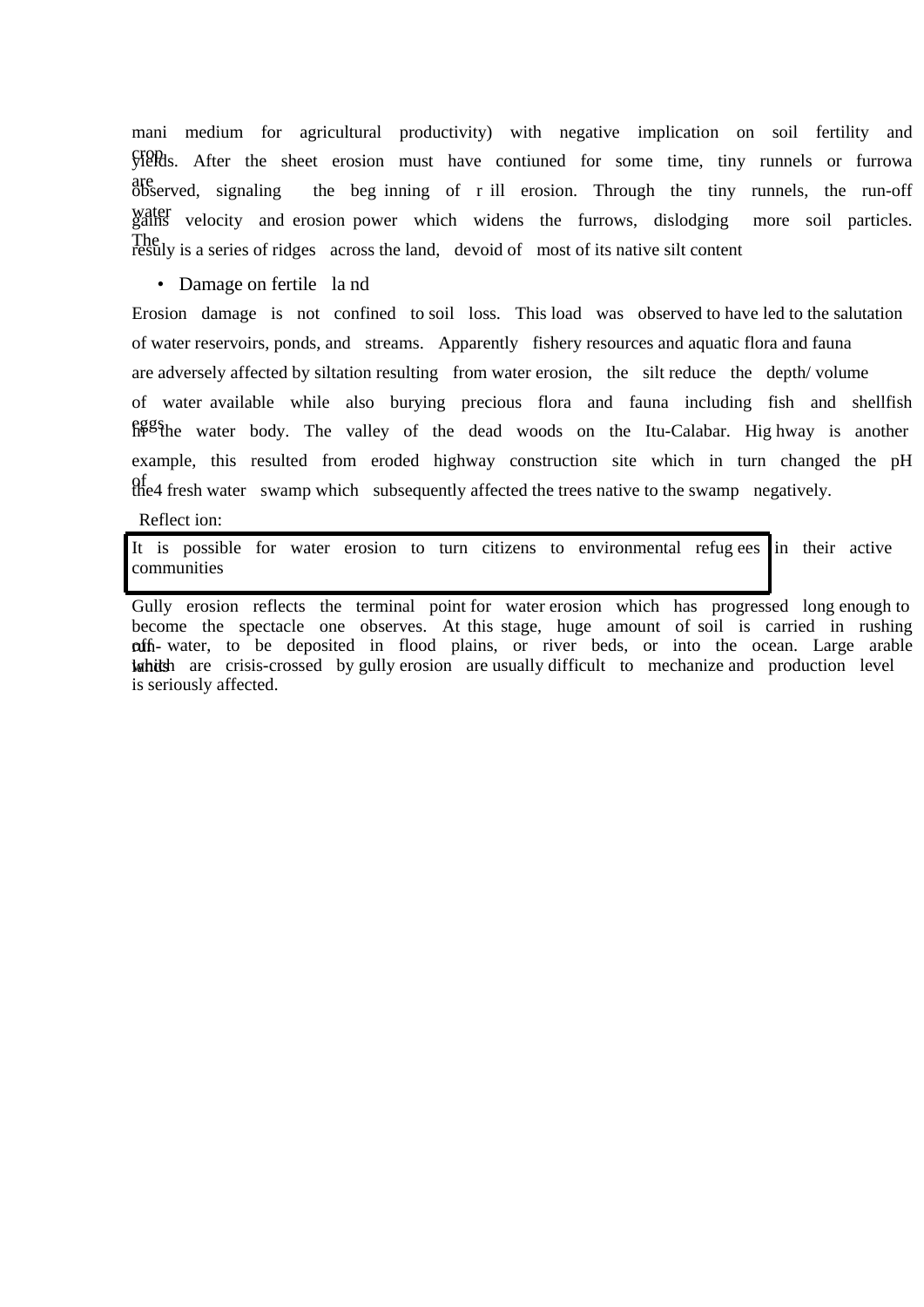### • Damage on Urba n land

Erosion in urban lands is usually observed in exposed construction sites and highway development areas where erosion rates are many times higher than the typical ones occurr ing on agr icultural land. In essence, ur banistion activities end up reducing permeability through compaction or make the soil imper vious and thus greatly increasing run-off. In fact, bossion as large as 100,000 tonnes per square kilometers to about 1 inche a year have becourted.

### **3.4 Management of Water Erosion**

Adara (2000) provide detailed explanation on how to mange water erosion

 The erosive power of water, running over the surface of the soil, depends on its power of brining soil into suspension and of carrying the soil load so brought in. these power increase very rapid ly with the velocity of flow and to some extent with the thick ness of the water sheet. fundamental principle in combating soil erosion by water is the maintenance of the permeability of the soil, to reduce the amount of run-off as much as possible and ensur ing that when run off it takes place as thin sheets of slowly moving water. This latter point is difficult to the achieve, for water running off a slope always tend s to form runnels, in which the flowing is in the set of erosion increases; and these runnels collect as fast flowing flood streams which may soon begin to cut depgullies. Hence, the need to keep the length, for the longer the run the more the chance of funneling. The outright prevention of water erosion white water in the picture. This is because of the covert, unobtrusive downward erosion **soflutes** in the soil below the surface by water. The most feasible consideration therefore should on the control approaches. A series of approaches which tends to moderate the erosion have been reported. In general, whenever a sloping soil is to be cultivated and exposed to erosion rains, the protect offered by crop cover needs to be supported by practices that will slow the run-off water and thus reduce the amount of soil carr ied. The most important of these for arable land are contour tillage, strip cropping on the contour, and terrace systems.

**Case Study: Limited field stud ies have shown that contouring alone is effective in controlling interest intensity but provides little intention against the** occasional ser ver storm that causes over of the contoured rows. Contouring alone appears produce maximum average protection on slopes in the range of three to seven percent. Stopping alone with contouring provides more protections. In cases where both strip and protection is double.<br>Terracing of land which involves the break

of land which involves the breaking of sloppy land into step-like series of flat pelpts to prevent water erosion. Establishment of cover- crops or mulching aids gradual introduction of water into the soil which in turns sips down without causing run-off. Other practices which control water erosion include organic manur ing, crop rotation, afforestation, and planned construction activities devoid of long exposure of bare land.

### **3.5 Causes of Wi nd Erosion**

Kola-Olusaya (2000) described the causes of wind erosion as follows: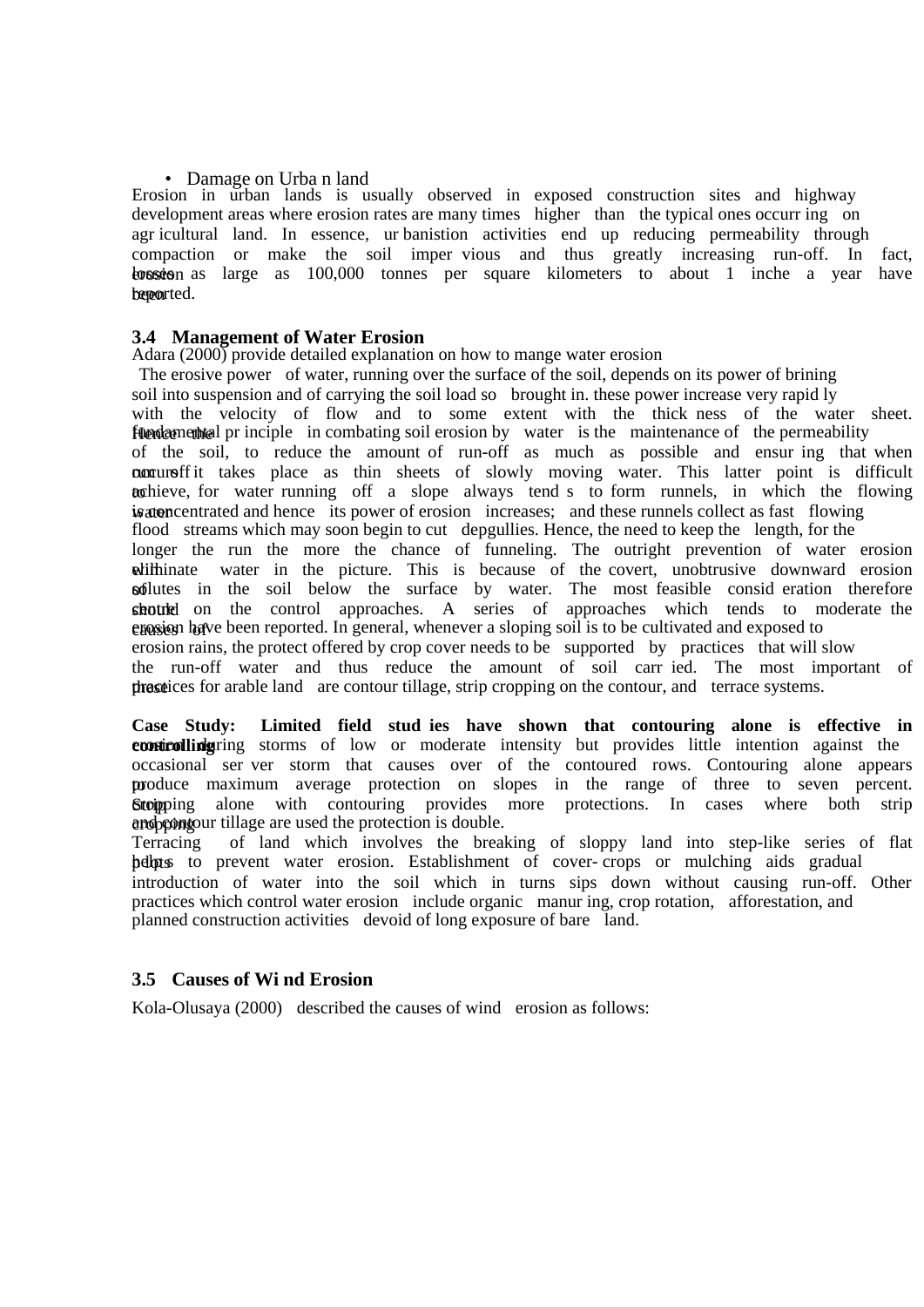- Soil is basic to life. It is the pr imary means of food production directly supporting the livelihood of most rural people and indirectly ever y one. The processes of the degradation of the soil in preparation to wind erosion could either be by human or natural activities or could be a result of the combination of human and natural activities on the soil surface. This natural degredation involves the detachment and worsening of soil particles, by the understandard transportation and subsequent deposition in a process referred to as wind *deposition, elsewhere in the landscape.*
- Wind erosion is a process, which occurs mainly in the sudan-sahel belt where rainfall
- is low and soils are sandy. However it is localized both in space and time. It is most active dr y season in areas carrying a scanty vegetation cover or some at all. Wind erosion can be consid erable where airflow is not showed by vegetation topography etc, especially if the soils dr y out and no protective crust. Arable farming is likely to lead to seasonal wind erosion that coincide with periods when crop cover is reduced, soil is driest and most disturbed and wind most erosive.
- Typically, such periods are after tillage or flow summer/dry season harvest before the arrival of rain. Nearer the equator, wind erosion increases during dry season or if there is drought. Erosion episodes may be associated with wind s that occasionally blow from same direction other than the usual prevailing wind.

### **Exercise 15.3**

- 1. Make a list of the natural activities that are capable of causing wind erosion
- 2. List the human activities that are capable of causing erosion.
- 3. Compare and contrast to establish which is a most serious cause.

See Niger ian Environmental Study team (NEST)

Nigeria, Threatened Environment. A national Profile. Page 48-58.

#### **3.6 Effects of Wind Erosion.**

The cost of wind erosion may be divided into direct (on-site) and indirect (off-site). The main direct cost is decline in crop productivity. Indirect cost includes smothering of young crops, roads bur ying by the drifting sand, burying of villages. For example the effect of wind<br>erosion is a major problem in northwest Sokoto, where roads have sometimes been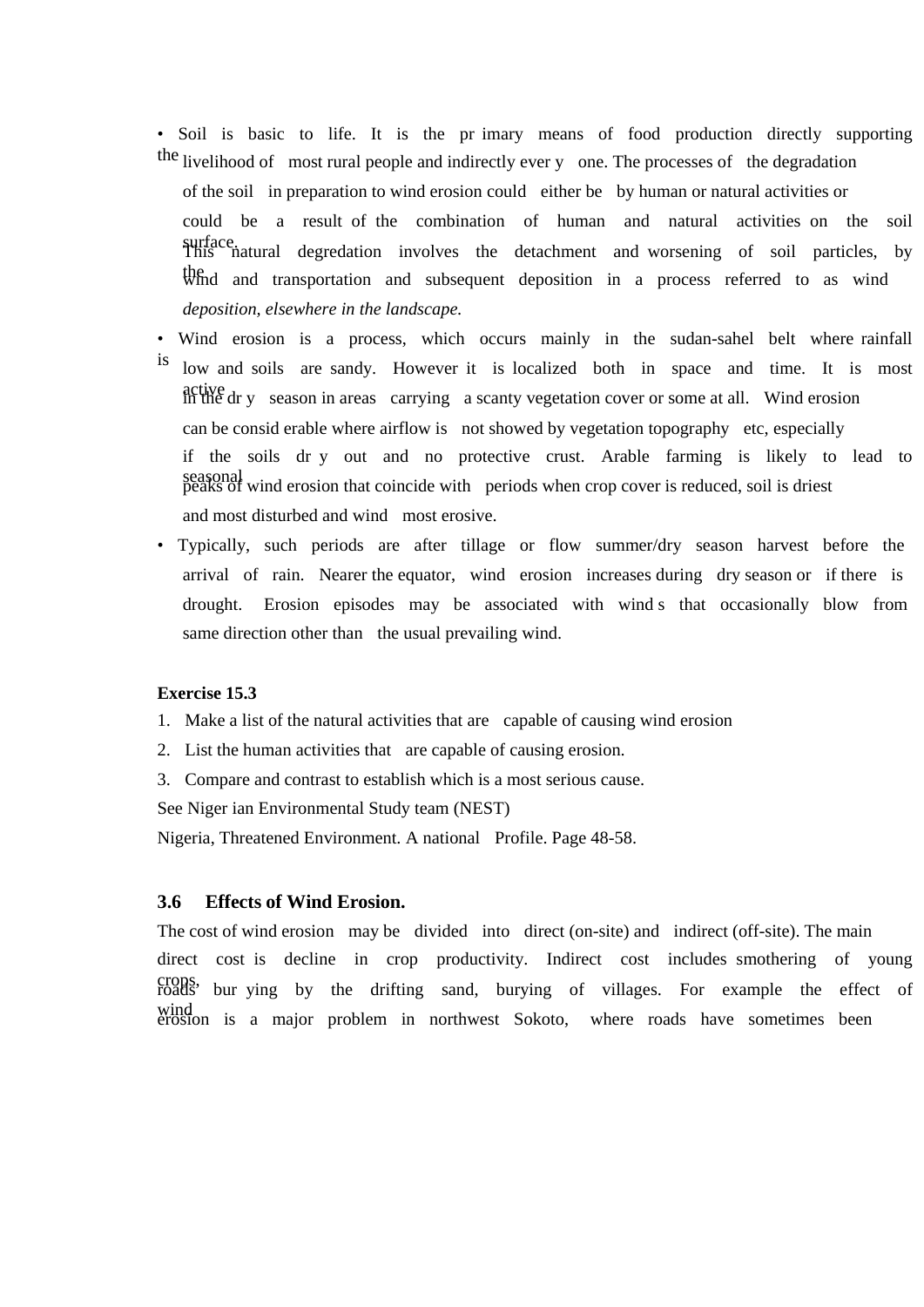comp letely buried by drifting sands. Dur ing the planting season, drifting sand often smother young crops. Areas, which are known to be particularly affected by wind erosion in Sokoto State, include the area between Tangaza and Gwadabawa and the areas between Gwambilla, melle and I llela. Wind erosion in also a menace on the cover sands of northern Kano. In Borno state, it is particularly serious on the ancient sand dunes of Manga country. Where the village of Kaska has been shifting progressively away from one of moving sand dunes.

#### **Effect wind erosion an example f rom Kaska village 1986.**

He hig hest of these active dunes stands at about 45-50 feet (14-15 metres) high, and together with a second one of about 30ft forms a for-midable creeping front which has already comp letely buried not less than twenty houses and about a dozen, tress. Evidence of already comp letely buried houses can be seen from their exposed dark flat tops. How do the Kaska people feel the impact? NEST Research Team (1990) collected these observations. At the time of the visit, we sew a Soro in the process of being buried. The gate was facing the east and there was kuma tree (Ziziphus Sp ina-Christi about 10 feet in front of it. These sand which have already completely bur ied the tree; at first piled up at the door, and then.<br>continued ton pour into it fill at least the roof of the Soro was pushed down. And a (the occupant of the house) on his part said that before he finally left the room he used to sir down and rest under the Kuma.

Further more, the greatest effect of wind erosion lies outright volumetric loss of soil and the decrease in the nutrient capacity of the soil. This particularly is a great minus for Nigeria a largely agrar ian nation. Apart from its agricultural impact. Slight or moderate degradation described in the strict what can be grown (due to insufficient depth of soil or poor poor boil) it may also, by reducing available soil moisture, reduce the land s resistance<br>to drought.

### **Wind erosion has affected people in the following ways:**

- Damag e to and sometime total loss of residential buildings, schools, electricity installations, industrial grounds, parches of savanna forest and wild life habitats and recreational areas.
- Enforced population resettlement as well as the alignment, relocation or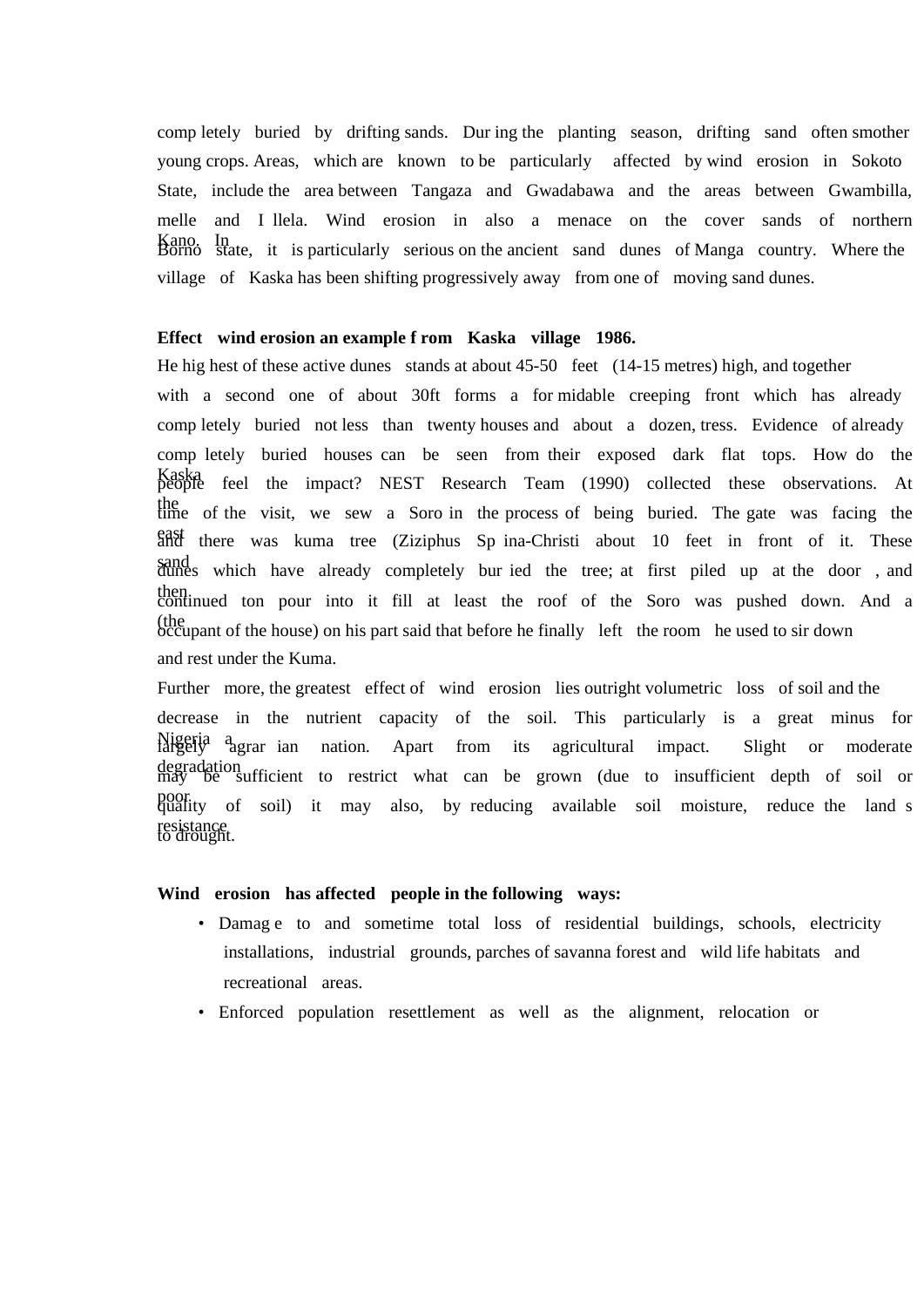reconstruction of structures and

• Blind ness occasionally death of humans and livestock when they are trapped in the sandstorm (Igboruike, 1990).

#### **Reflection**

A lot of committees and panel reports and expert papers as well recommendations have been<br>written on the mitigation of wind erosion in northern Niger ia.

Do you think the government (states and federal) have backed these reports with political will? How far have they gone in all their efforts?

Do you foresee the problem of wind erosion abating in the nearest further?

#### **3.7 Management Wi nd Erosion**

Soil with a particle size range of 0.002 to 0.100mm are most prone to non-living structures, such as fences of bush- wood and wickerwork and occasionally to small-scale plantings. Shelterbelts<br>are larger-scale p lantings, which give protection for at least 20 times their height down wind. Some is needed in sitting wind break s or shelter-belts to ensure that they are at 900 to the most damaging wind (not necessarily the prevailing wing). Cross- sectional shape and the permeability of the barr ier to air flow are also important. Spacing and heig ht also require attention (Zachar 1982) Shelterbelts are not instant solution. They take time to establish. Care most be taken to that local people understand the need for and support the establishment of shelterbelts or erosion of wind- breaks. If they do not damage is likely. It is also important that the nearby<br>(generally shallower-rooted) crops or pasture for moisture. (e.g bahama grass or stubborn grass). Some trees or shrubs are particularly suitable for shelterbelts for not only do they slow the wind. But also they also supply fuelwood, fodder, compost, and mulch that can be used for soil improvement. Shelterbelts have been used to conserved soil moisture in dryland regions to boost crop (possibly by as much as 30 percent) or forage yield and help counter wind erosion (Barrow 1987 Weber & Stoney 1989).

There are many other ways (other than shelterbelts) of holding soil in place or catching that which has begun to move. Crops may be p anted in a suitable pattern, usually a grid pattern<br>
(coulisses). Study- soil-or sand-trapping grasses or herbs may be planted to stabilize areas of soil erosion, for example marram, grass (Ammophila spp) has been found effective in Europe for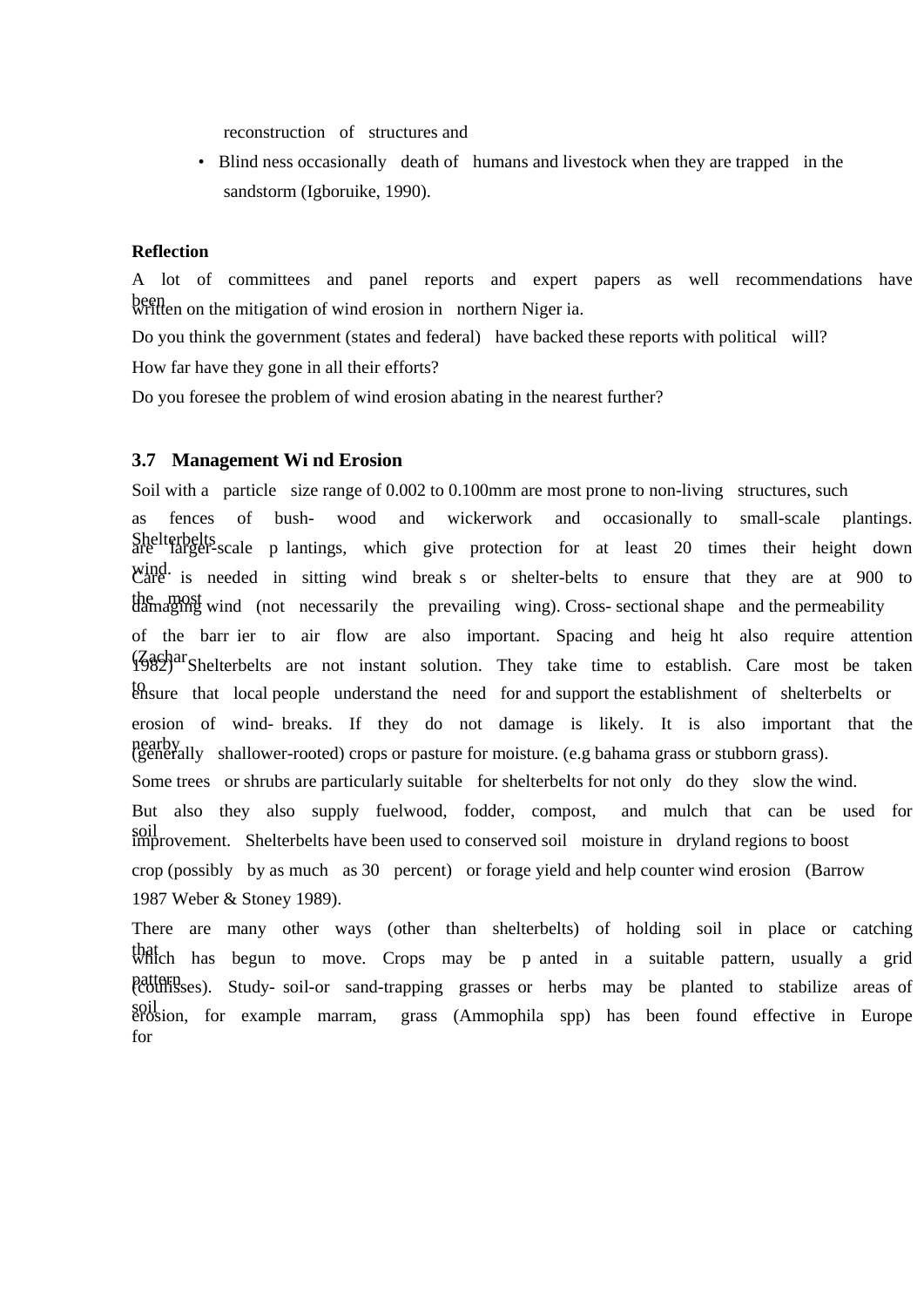sand dune protection neem tree and elephant grass. Simply laying a thatch of tree branches may be helpful. It may also be worth spraying soil or sand with compounds to stabilize it, many have been tr ied, for example latext emulsion; oil, waste paper or fibres and water (with or without seeds incorporated in the mulch) shredded bark to name a few.

### **Public Educa tion**

Prevention of erosion rather than cure can be doe through public education of the menace of erosion; stressing the loss of production (especially to farmers and cattle rearers). In this type of education, the role of the public in tackling wind erosion should be stressed.

# **Subsidies and Incentives**

Grants and loans should be given to encourage people who practice soil conservation. It is beneficial to equally reward those who help to improve soil quality.

#### **Other preventive measures**

- Government enacting anti-erosion laws and their strict enforcement.
- Discourage practices that cause soil damage.

### **4.0 CONCLUSION**

It is evident that the cut-down or reduction of human induced activities that encourage wind and water erosion will go a long way to minimize the impact of erosion. Undoubtedly, though, it is is not just the reduction or cut-down that will correct the years of soil degradation. But the reclaiming of the vast badland erected this agents of erosion. However, ultimately, environmental education with the aggressive drive will help in mitigating towards a total abatement and control of erosion wind action.

# **5.0 SUM M ARY**

So far we have learnt about wind and water induced erosion - causes effects and management we also explore the process of wind erosion of wind erosion implant and the prevention In its basic sense, erosion refers to the wearing away and removal of loss or particles of soil and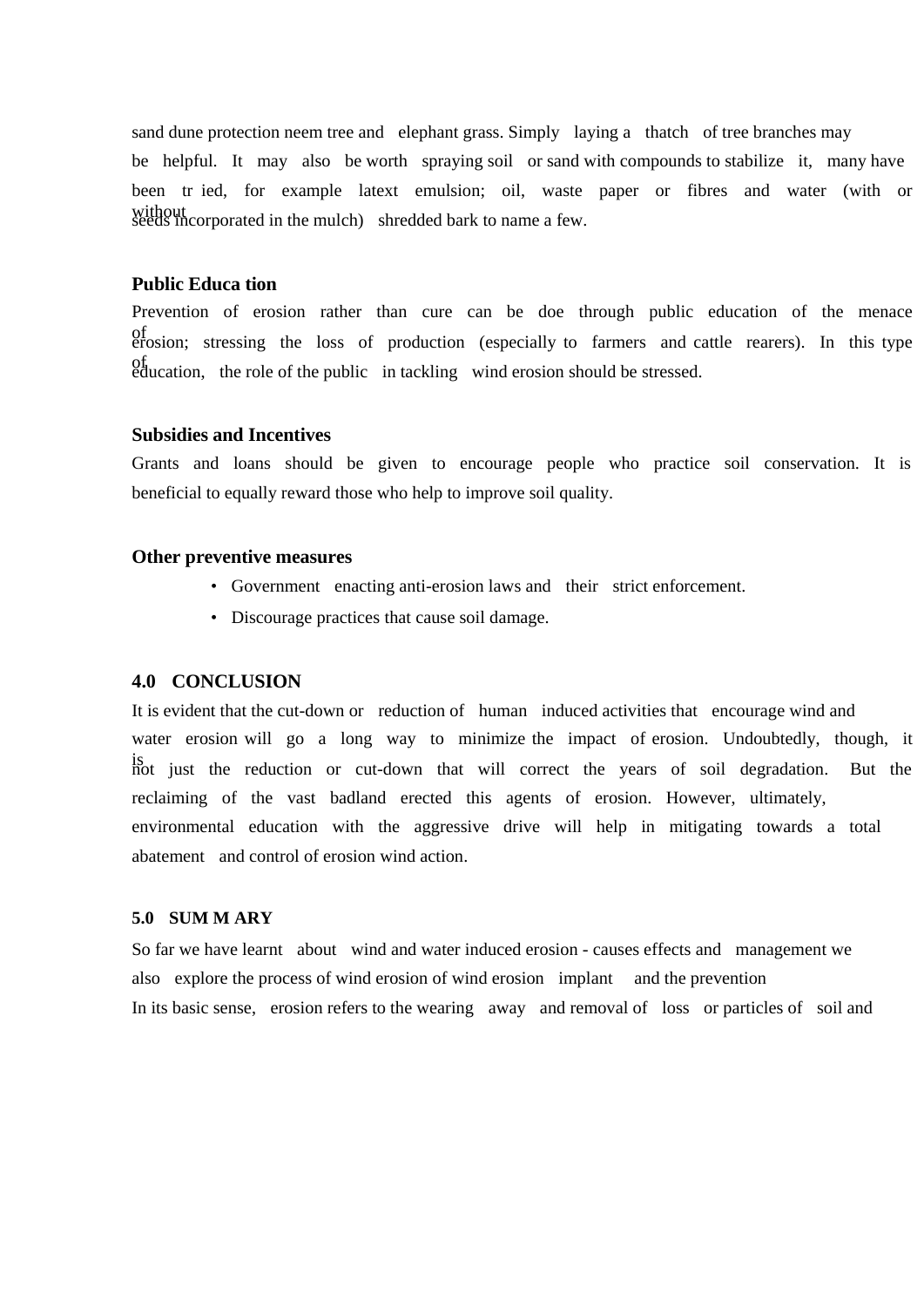or soil components in solution suspension or freely. Taking p lace in solvent or carrier agent in This is also known as the degradation of the lithosphere by means of water. Next to a set of conditions which facilitate water erosion. These conditions are identified water as topography/ slope, climatic, soil and vegetation related. Without their intervention water effect become limited to mere dissolution of soluble components of the medium (soil), or stagnation, or flooding

Causes of water Erosion: Adara (2000) outline the causes of water Erosion t o include

### **6.0 TUTOR MARKED ASSIGNM ENT**

- 1a. What is Erosion
- b. List four types of Erosion
- c. Identify two, of the four you mentioned, that you have witnessed in Nigeria
- 2. Sate two cause of water Erosion
- 3. Mention two effects of wind Erosion